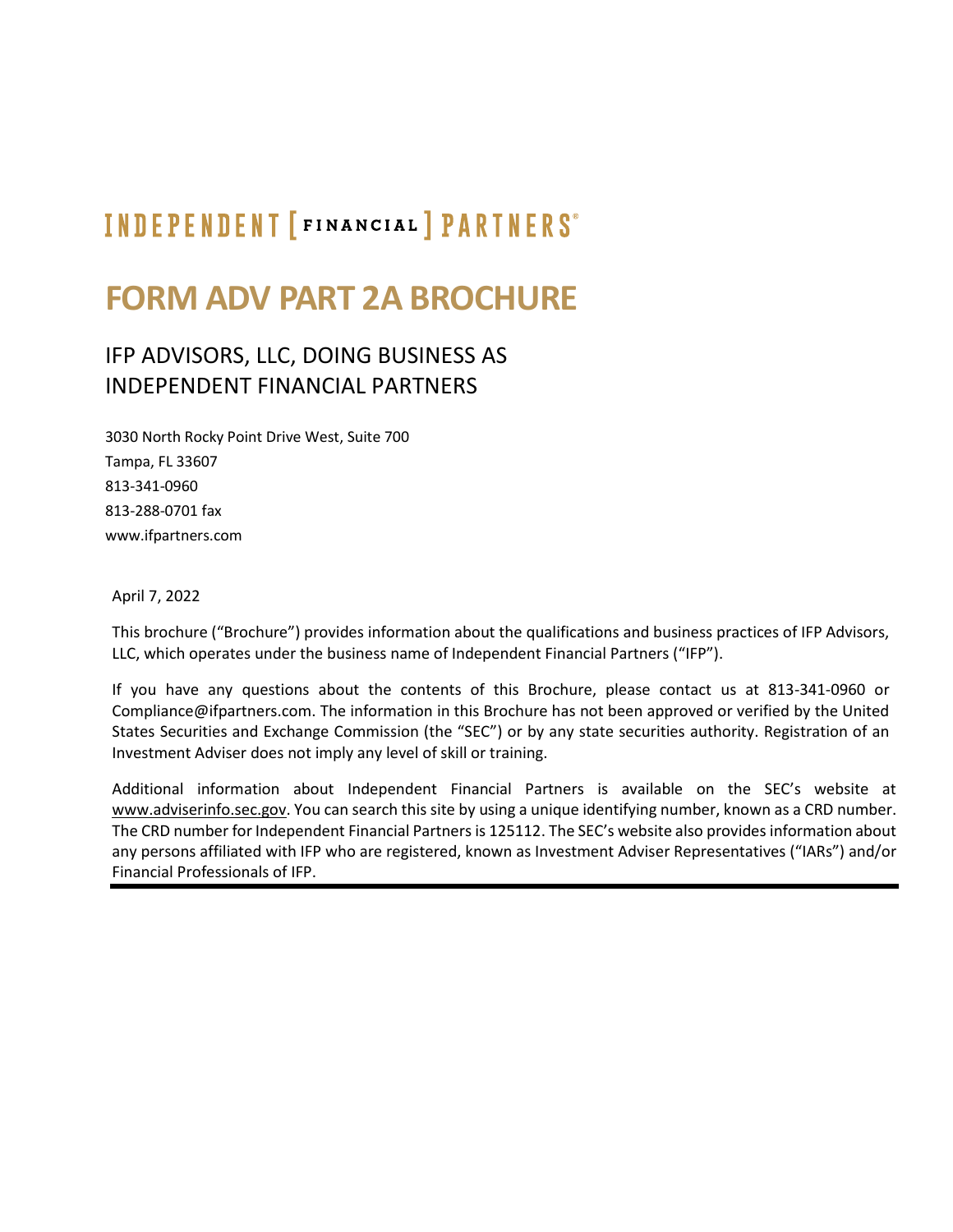# <span id="page-1-0"></span>**ITEM 2. SUMMARY OF MATERIAL CHANGES**

Since the annual filing in March of 2021, there have been some material changes. Independent Financial Partners ("IFP") is required to provide this Brochure or a summary of material changes to you, our client, within 120 days of IFP's yearend.

- First, IFP is disclosing that it will start receiving \$5 per account opened at Pershing for Health Savings Accounts ("HSA").
- Second, IFP is disclosing that it accepted a Paycheck Protection Program ("PPP") loan, which was forgiven.
- Third, IFP applied for and was granted the Employee Retention Credit, which is a refundable tax credit against certain employment taxes.
- Fourth, IFP reduced its maximum Assets Under Management ("AUM") fee for accounts opened going forward to 2% or, if a Third-Party Asset Manager ("TPAM") is used, the maximum will remain at 2.5%, although the maximum fee recommended fee remains at 1.5%.
- Fifth, IFP has some Investment Adviser Representatives ("IAR") who leave IFP and who continue to collect fees from accounts they brought to IFP while they were with IFP, and such payments may be construed as either Solicitor fees or revenue sharing.
- Sixth, IFP removed the option for its clients to obtain Robo advisory services.
- Seventh, IFP removed the option for IFP to receive fees from Sofi bank.

Since IFP's annual filing in March of 2022, IFP added additional references to models used by IFP, in particular DFA Models, American Funds/Capital Group Models and First Trust Models.

You and prospective clients can always receive the most current disclosure brochure for IFP at any time by contacting your IAR or by contacting IFP Compliance at (813)-341-0960.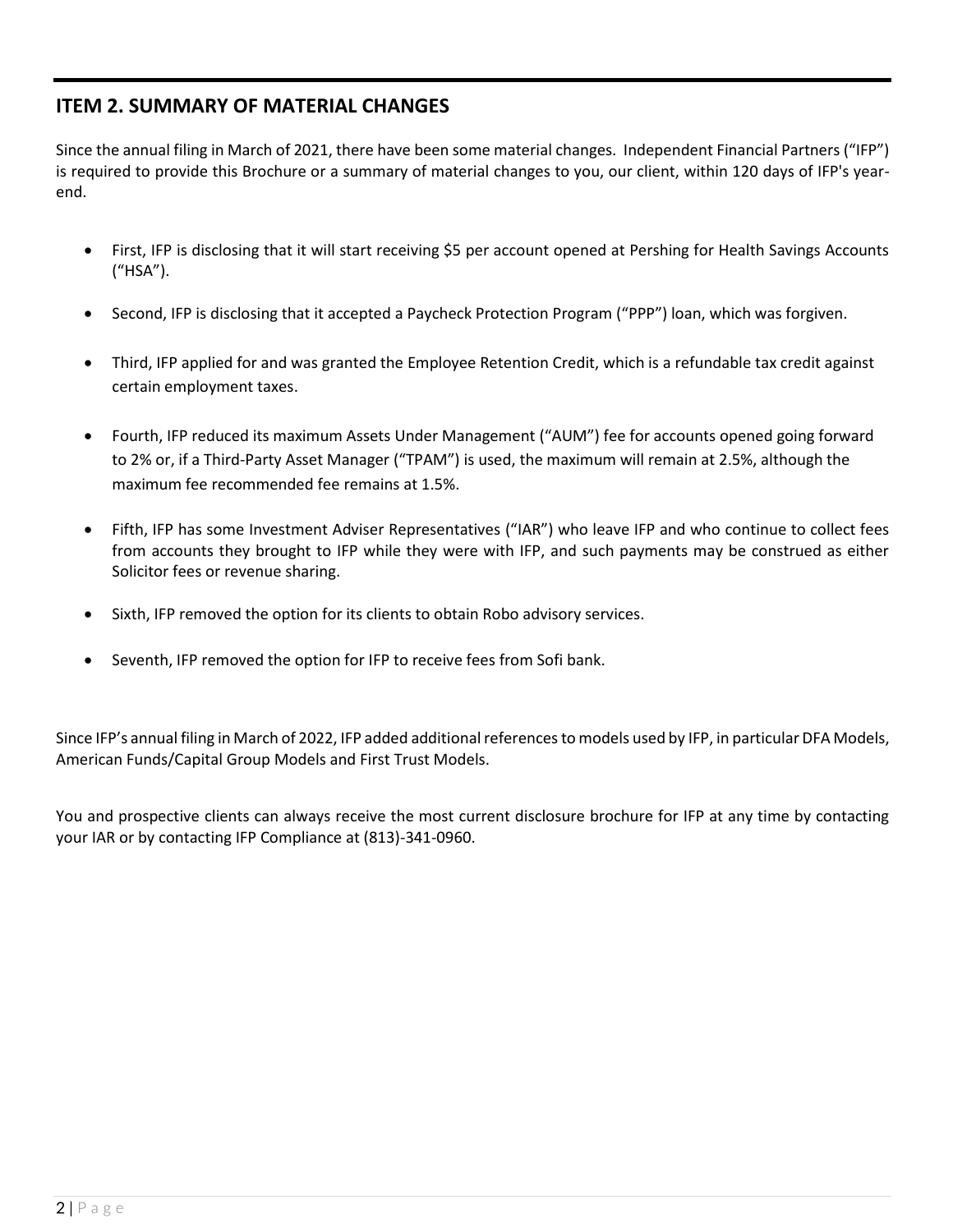# <span id="page-2-0"></span>**ITEM 3. TABLE OF CONTENTS**

| ITEM 11. CODE OF ETHICS, PARTICIPATION IN CLIENT TRANSACTIONS AND PERSONAL TRADING 52 |  |
|---------------------------------------------------------------------------------------|--|
|                                                                                       |  |
|                                                                                       |  |
|                                                                                       |  |
|                                                                                       |  |
|                                                                                       |  |
|                                                                                       |  |
|                                                                                       |  |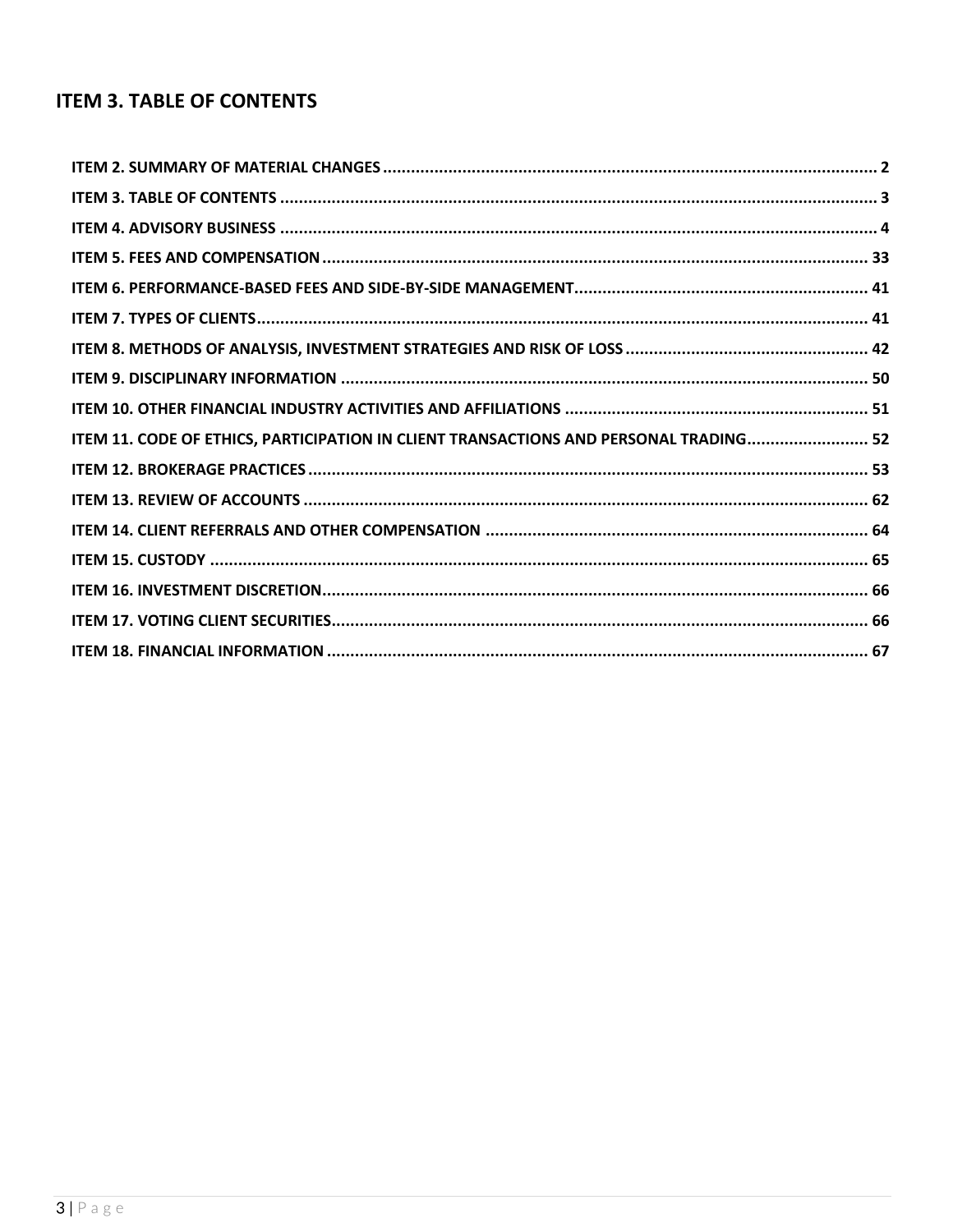# <span id="page-3-0"></span>**ITEM 4. ADVISORY BUSINESS**

IFP Advisors, LLC, doing business as Independent Financial Partners ("IFP"), has been a Registered Investment Adviser ("RIA") with the Securities and Exchange Commission ("SEC") since 2008. IFP's direct, majority owner is IFP Group, LLC, and indirect owner, through IFP Group, is WKW Enterprises.

# **Generally**

In general terms, IFP's service models can be depicted as follows:

| Rep as Portflio Manager                        |  |
|------------------------------------------------|--|
| Rep as Non-Discretionary Advisor               |  |
| <b>IFP Centralized Asset Management/Models</b> |  |
| IFP as Sub-Advisor & Co-Advisor                |  |
| Third Party Asset Managers ("TPAMs")           |  |
| <b>Financial Planning, Generally</b>           |  |
| Pension and Retirement Planning & Consultancy  |  |

IFP conducts its investment advisory business through a network of independent Investment Adviser Representatives ("IARs") who operate offices located throughout the United States. While we oversee the way your accounts are established and the transactions in them, we do not dictate the products, platforms, or services your IAR recommends to you within the scope of available options IFP makes available to your IAR. Some IARs will operate under their own business name(s) or Doing/Business/As ("DBA") name(s). Such DBA names may be registered companies or registered trades names in their respective States, but such entities are not registered to conduct investment advisory services themselves; investment advisory services are provided through IFP. The business name(s) and DBA name(s) used by the IARs are separate from IFP. The purpose of using a name other than IFP is for your IAR to create a brand that is specific to the IAR and/or office from which the IAR or group of IARs operate. Such IARs also offer and provide other services through their DBA name(s), which are outside the scope of services provided by IFP. However, as stated above, all investment advisory services conducted by IARs are provided through IFP.

IFP offers a variety of investment advisory platforms, custodians, and brokers, including our own affiliated broker-dealer, IFP Securities, LLC, Member FINRA/SIPC/MSRB, doing business as Independent Financial Partners. Many of our IARs are also dually registered as Registered Representatives ("RRs") and solicit, offer and sell securities through IFP Securities, an affiliated, introducing broker-dealer whose accounts are held at Pershing, LLC ("Pershing"). Please refer to the Brokerage Practices section for additional information regarding our broker-dealer affiliate.

If you wish to contract with IFP and IAR for asset management services, you are required to use only those broker‐dealers and custodians approved by IFP. IFP recommends broker-dealers and custodians based on relationships that have been established. As stated elsewhere herein, IFP has an affiliated broker-dealer, IFP Securities. As such, IFP uses IFP Securities for broker-dealer services, which uses Pershing, LLC ("Pershing") to clear and settle transactions, hold such securities positions in custody and other account assets, including cash. For accounts networked by IFP apart from those of its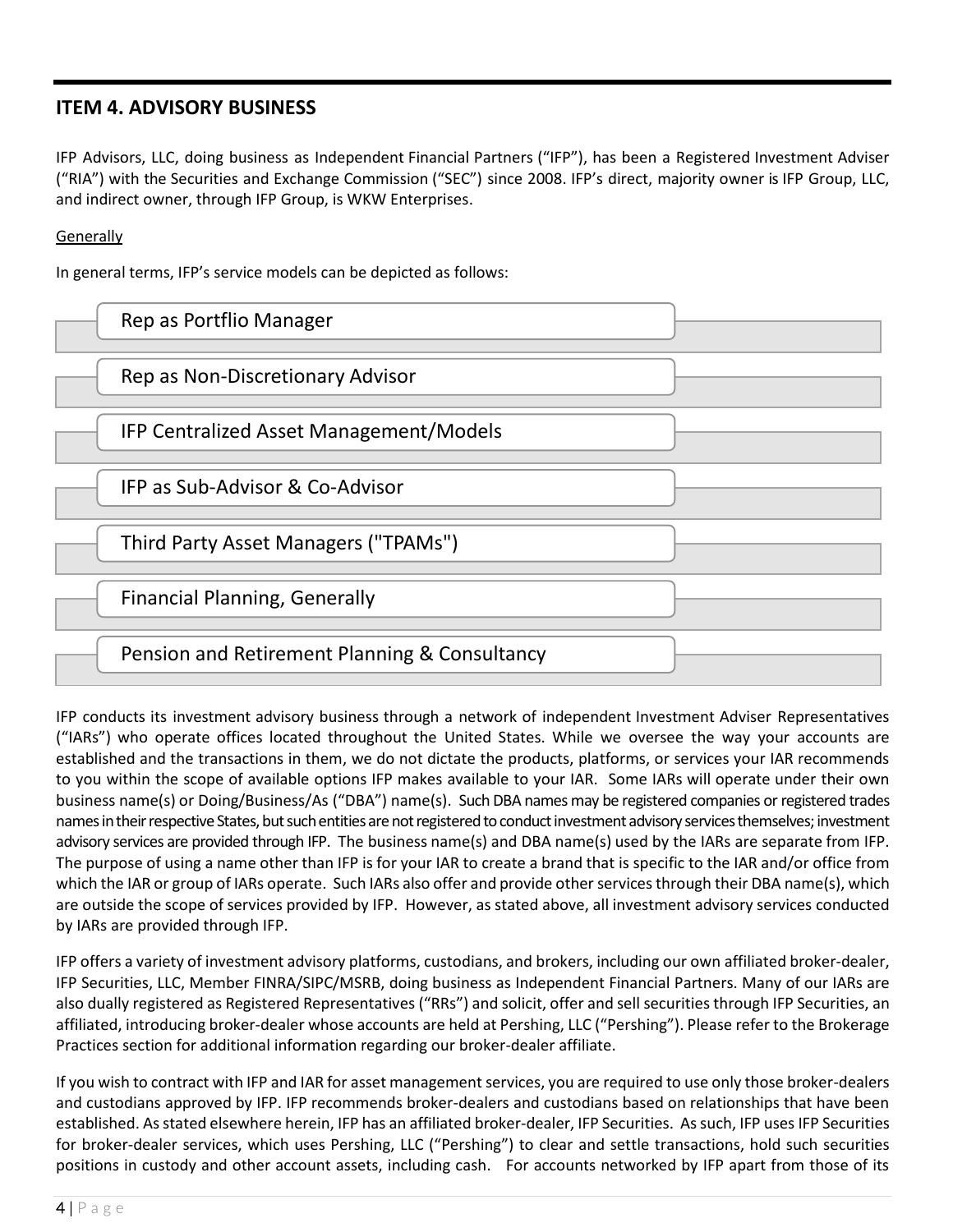affiliated broker/dealer, IFP has direct relationships with Qualified Custodians, consisting of Schwab, Pershing Advisory Services ("PAS"), Fidelity Institutional Wealth Services ("FIWS"), TD Ameritrade Institutional ("TD") and SEI<sup>1</sup>, which provide brokerage execution through their own broker/dealer(s).

IFP enables its IARs to utilize many different avenues to provide personalized investment advisory services to you. These services include financial planning and consulting services, referrals to third-party asset managers, investment advice/management by the IAR and investment advice/management by IFP personnel in the Home Office.

IFP's recommendations and services are provided based on your specific needs. Investment strategies and philosophies differ among IARs who are responsible for determining and implementing their own investment advice under the supervisory controls of IFP.

You and your IAR will discuss your financial goals, investment objectives, investment experience and time horizon, among other factors specific to your financial situation. You are given the ability to impose written restrictions on your accounts, including specific investment selections and sectors. When you impose these restrictions, IFP will make best efforts to honor those restrictions. For this reason, it is important you understand that IFP performs advisory and/or brokerage services including investment reporting for various clients, and that we give advice or take actions for clients other than you that differ from the advice given to you.

# Conflicts of Interest Regarding Certain Compensation Methodologies, Multiple Services and Platform Decisions

IARs can potentially be acting in all three capacities when soliciting, offering, buying, selling and exchanging investment products, investment advisory services and/or insurance products. For avoidance of doubt, those three capacities are as a registered representative of a securities broker (also known as an RR), an investment adviser representative of a registered investment adviser (also known as an IAR), and an agent of an insurance company (also known as an "insurance agent"). There is a conflict of interest when IARs solicit, offer and sell securities and insurance products for which you would pay a commission, while also soliciting, offering and selling investment advisory services and managing the assets in your accounts and charging a separate investment advisory fee. IFP addresses this conflict of interest by requiring the IAR to disclose to you at the time a brokerage account is opened through IFP Securities the nature of the transaction or relationship, his or her role as an IFP Securities RR, and any compensation including commissions that are paid by you and/or received by the IAR. Moreover, it is the general policy of IFP to refrain from a charging a commission on accounts where the IAR is charging an investment advisory fee for the same period of time. In situations where clients want comprehensive financial planning<sup>2</sup>, or ongoing advice covering securities originally sold in brokerage transactions, IFP's policy, absent a compelling rationale to the contrary, prohibits charging an investment advisory fee for assets sold in a brokerage transactions, unless (i) a period of time passes until the investment advisory fee that would have been charged exceeds the commission actually charged, *and* there is a sound basis to commence the investment advice/management of such assets at that time (ii) such products are not available on an advisory platform on an commission-free, advisory share class basis, are better for the client's investment objectives and in the client's best interest, are liquid and the client also seeks continuous and regular investment advice/management. Wherever possible, in situations where assets purchased in brokerage transaction for a commission through IFP Securities, such assets should either be excluded from investment advisory billing or the investment advisory fee should be reduced to offset any commission that was otherwise unavoidable for the particular security.

You are under no obligation to (i) engage the services of any IAR or other individual investment professional recommended by IFP, (ii) engage the services of any 3rd party investment adviser/manager recommended by IFP or (iii) accept the advice to buy, sell or exchange of any particular product and implementation decisions in situations where

<sup>1</sup> SEI Private Trust Company, with its affiliate of SEI Investments (Distribution) Company Co.

<sup>&</sup>lt;sup>2</sup> This reference to comprehensive financial planning may involve ongoing account monitoring services or may simply refer to a discrete, single plan, or a revisitation of a plan periodically (e.g., annually). If ongoing account monitoring services are provided in conjunction with a comprehensive financial plan, then such services should be priced based upon a % of assets under management/AUM, for which ongoing advisory/management services would be provided. Without a specification of ongoing account monitoring services, financial planning services normally are priced based upon a flat fee and for which there would not be ongoing advisory/management services covering the accounts. In other words, financial plans priced based upon a flat fee and for which there would not be continuous and regular advisory/management services could provide such limited advisory services that cover securities (sold by IFP Securities) without having to wait until a commissioned product sold by IFP Securities "ages" for a period of time such that the commission equates to the proposed advisory fee for the same time period, or otherwise have to comply with considerations in point above concerning platform availability.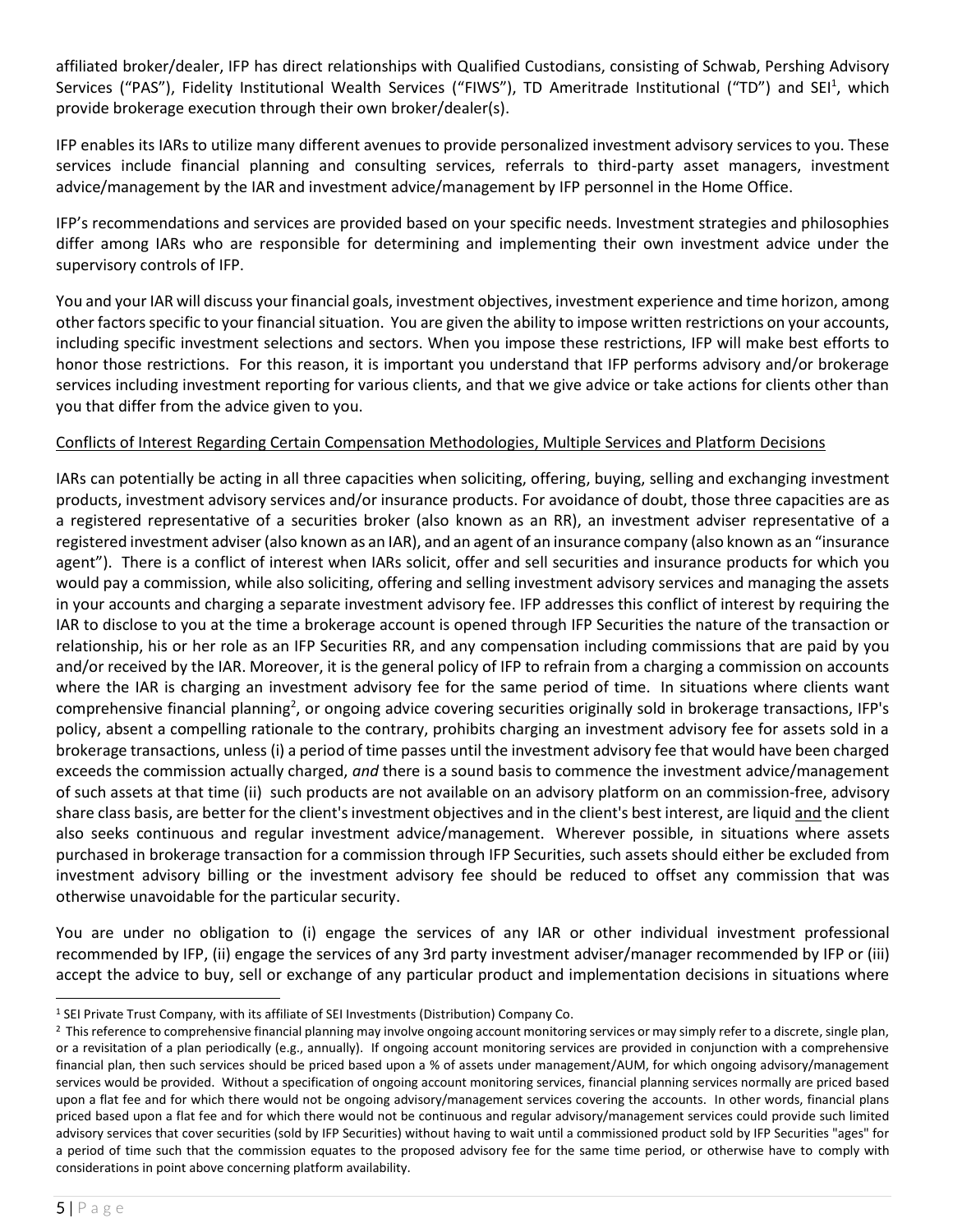the IAR/IFP only has non-discretionary authority over the account. You may vest discretionary authority for trading decisions with your IAR or retain such authority yourself. If you retain discretion over implementation decisions, you will be the one to accept or reject recommendation from IFP or its IAR. In situations where you have provided the IAR/IFP with discretionary investment management authority, you may revoke that authority at any time, but unless or until revoked, your IAR retains the authority to make trading decisions in your account without discussing them with you beforehand.

# Changes in Your Finances and Investment Objectives

It is your responsibility to promptly notify us if there is a change in your financial situation or investment objectives. You are not obligated to use IFP for securities transactions or individual insurance provider products.

# **Other**

Additional descriptive information is provided under Fees and Compensation so that you and prospective clients can review the services and description of fees more thoroughly. Descriptions for some of our investment advisory and management services is contained in the following pages and section of this document, as well as in the respective program's Wrap Fee Disclosure Brochure of IFP and its 3<sup>rd</sup> Party Asset Managers/TPAMs.

# **FINANCIAL PLANNING SERVICES (PLANS AND CONSULTATIONS)**

Some IFP IARs will provide financial planning services or platforms that focus on your specific needs and concerns. These services can be (i) comprehensive in nature and focus on your overall financial situation, risk, goals, and objectives, or (ii) modular in nature, focusing on specific areas of concern that you have such as asset allocation, college planning, estate planning, etc.

Financial Planning consists of:

- Helping you determine and set your long-term financial goals, through investments, tax planning, asset allocation, risk management, retirement planning, estate planning and other areas. The role of a financial planner is to identify your investment and planning objectives and to assess and/or provide effective/optimal strategies and recommendations to achieve your objectives.
- In this sense, we offer:
	- o Comprehensive and segmented (modularized) financial plans and also through specific recommendations. Comprehensive planning services focus on a client's overall financial situation;
	- o Modular planning services and consultations focus on specific areas of client concern, like retirement planning or education planning; and
	- $\circ$  Recommendations can be for asset allocation advice to specific accounts held away from an IAR (e.g., 401(k).

Your IAR will collect a variety of information and documentation from you that is necessary to perform the requested services. Your IAR will gather the information in order to review your current financial condition, to assist you in determining your attitude toward risk, and to identify your financial goals, objectives and challenges. Financial data that is gathered and reviewed include, but is not necessarily limited to, statements and account data from banks, broker‐ dealers, and mutual funds, as well as tax returns and insurance policies.

Depending on the level and the scope of the financial planning engagement, your IAR will also review wills and trusts for financial considerations (IFP may not and does not provide legal services). Your IAR will rely on the information provided by you. Therefore, it is important the information you provide is complete and accurate. Neither IFP nor your IAR are responsible for verifying the information you provide. In addition, if authorized by you, your IAR will gather information or documentation from your other professionals and are expressly authorized to rely on that information provided. We urge you to work closely with your attorney, accountant, or other professionals regarding the tax/financial and legal aspects of your personal situation.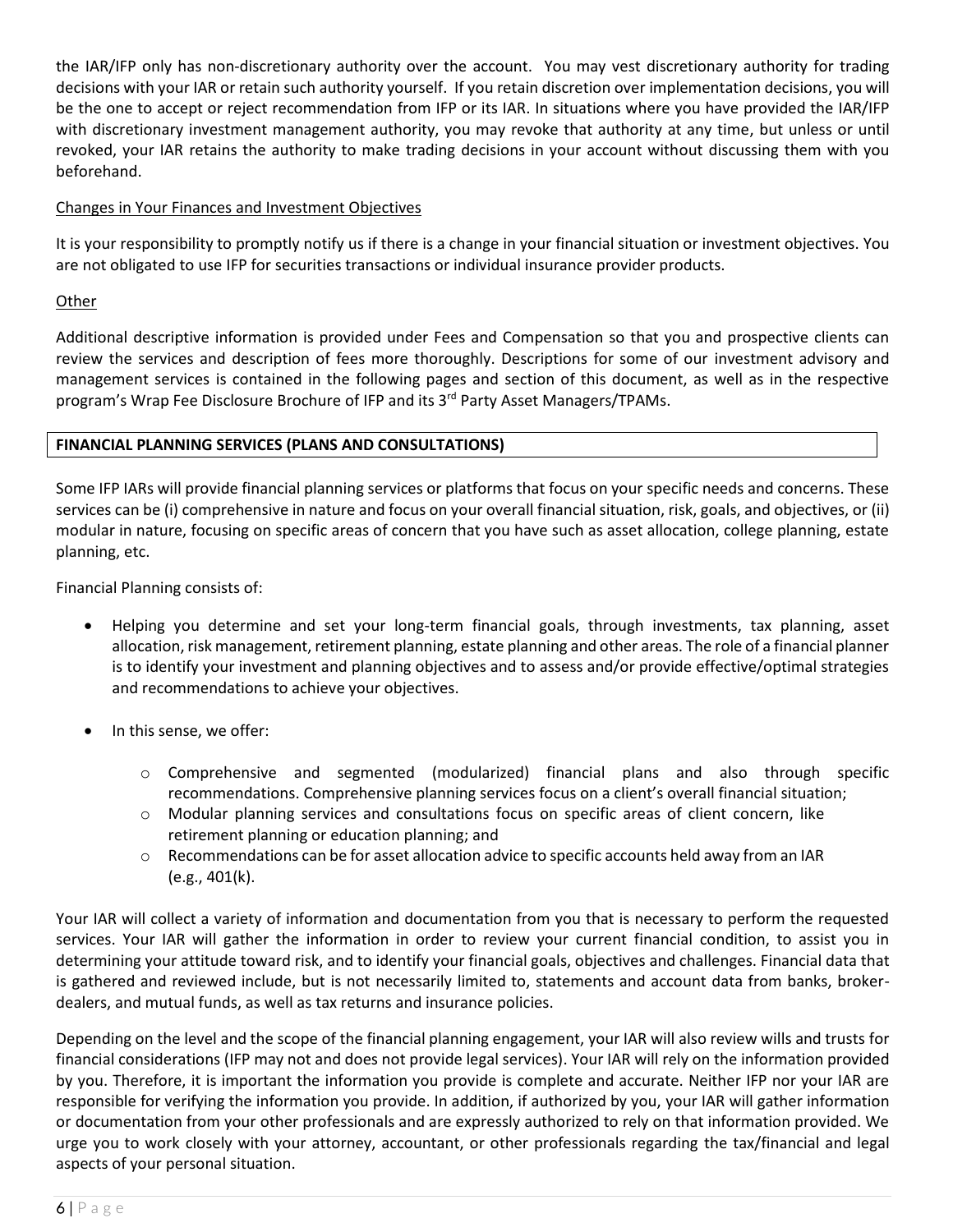Your IAR will discuss his or her recommendations with you as well as steps to be taken in order to implement those recommendations. It is your responsibility to notify your IAR if there are changes in your financial situation or investment objectives. You should notify your IAR of changes so that they can work with you to determine if the changes will affect the advice previously provided. Together, with your IAR, you can determine if you wish to engage him or her to review, evaluate, and revise the previous recommendations provided.

Although financial planning services are provided with the intention that you will implement the recommendations, you are not obligated to do so. You retain discretion over implementing decisions relating to financial planning services and are free to accept or reject any recommendation from your IAR. You have the option to purchase investment products that are recommended through other brokers or agents that are not affiliated with IFP. To the extent you would like your IAR to implement transactions on your behalf, you will need to enter into a separate contract with your IAR for the appropriate service, including contracts to establish (i) investment advisory/management services involving discretionary or non-discretionary continuous and regular account oversight and/or implementation services for an investment advisory fee (typically a % of assets in the account subject to advice or "under management")<sup>3</sup> or (ii) a brokerage account to be used to implement transactions in exchange for a commission-based compensation arrangement (without an investment advisory fee). With respect to the latter, a conflict will exist between the interests of IFP, your IAR and your interests because if you choose to implement the advice of your IAR through their separate capacity as a RR, your IAR will earn commissions in their capacity as a RR (or additional advisory fees financial planning engagement that result in entering into an ongoing investment advisory arrangement) in addition to the fees charged for financial planning services.

The fees for these types of services are negotiated between you and your IAR and depend on the nature of the financial planning services provided, as well as the time and the complexity of your circumstances and our services. All fees are agreed upon prior to entering into the Financial Planning and Consultancy Agreement signed by you.

Fee arrangements are documented on the Financial Planning and Consultancy Agreement (see Item 5 – Fees below for a specification of the ranges of fees<sup>4</sup>.

These services do not involve actively managing your accounts. Depending on the specific planning service, if other than comprehensive financial planning, such plans may not consider all important financial issues of the client; clients and FP will agree of the scope of each financial plan.

#### **INVESTMENT MANAGEMENT**

#### *ADVISOR MANAGED*

Within IFP, portfolio management is handled in one of two ways. First, FP serves as the portfolio manager. Second, IFPAM serves as the portfolio manager. To cover transactions occurring within accounts, each custodian has asset-based pricing as an alternative, and some of them have both asset-based pricing and transaction-based pricing. In situations where the custodian offers asset-based pricing, then the IAR has the ability to select asset-based pricing in order to pay for the services provided by the custodian, including account and transaction fees.

Whether IFPAM or the IAR outside of our Home Office serves as the portfolio manager, then the IAR decides whether the client account should be priced whereby ticket fees and other transaction costs are borne by the Client or wrapped into 1 fee, inclusive of IFP's fee, which would result in the IAR absorbing any transaction costs incurred. In the case where

<sup>3</sup> The scope of the financial planning services is defined in the Financial Planning & Consultancy Agreement. *Unless* the Financial Planning & Consultancy Agreement specifies that the planning and investment advisory services are continuous and regular, ongoing account-related services, any duties, fiduciary other otherwise, shall terminate with the delivery or completion of the financial plan, *unless* a separate investment advisory contract is signed that specifies such ongoing services shall commence or remain in the scope of services provided by IFP/IAR. Also, comprehensive financial planning may involve ongoing account monitoring services or may simply refer to a discrete, single plan, or a revisitation of a plan periodically (e.g., annually). If ongoing account monitoring services are provided in conjunction with a comprehensive financial plan, then such services should be priced based upon a % of assets under management/AUM, for which ongoing advisory/management services would be provided. Without a specification of ongoing account monitoring services, financial planning services normally are priced based upon a flat fee and for which there would not be ongoing advisory/management services covering the accounts.

<sup>4</sup> ITEM 5, Fees and Compensation, "*Financial Planning and Consulting Fees."*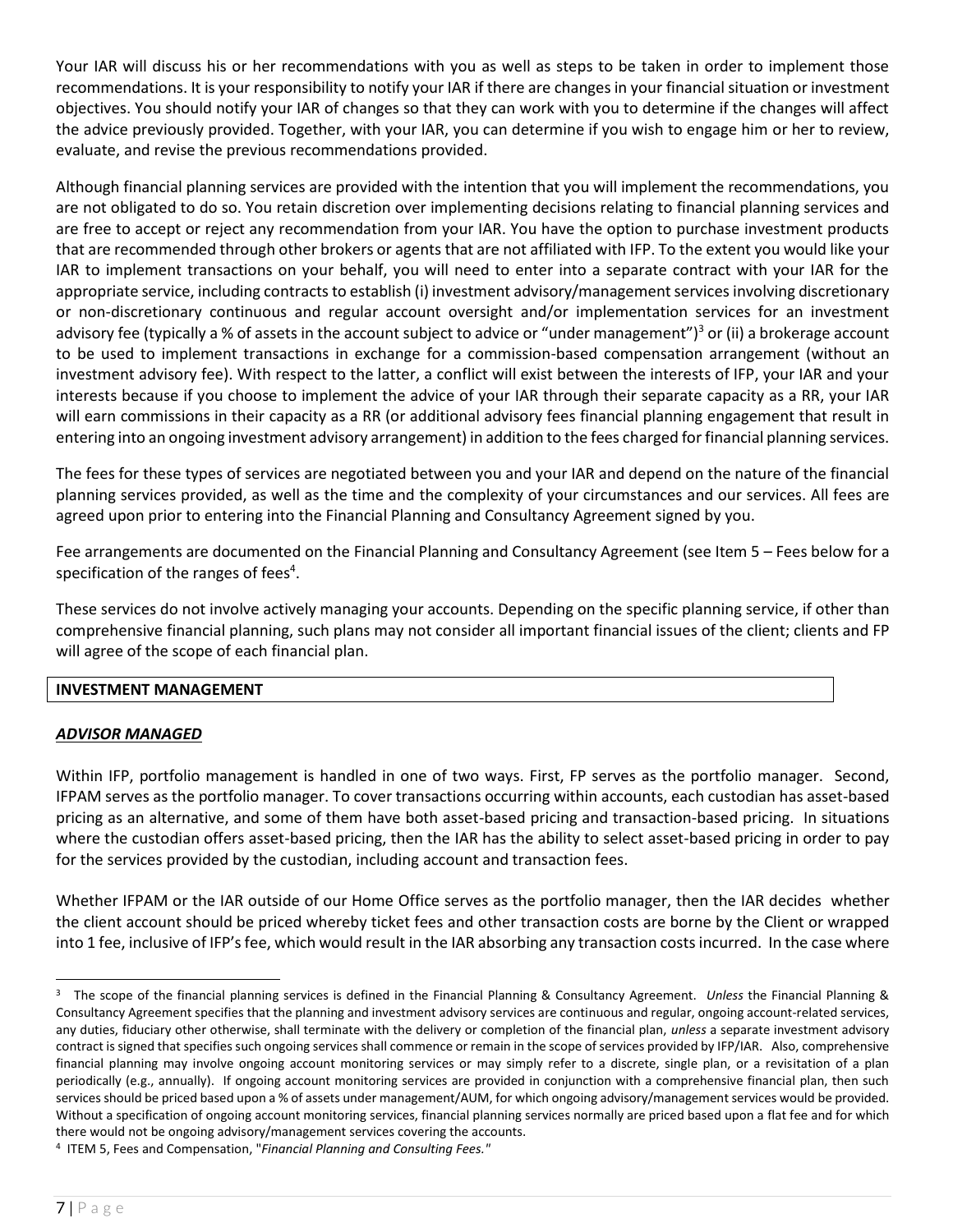custodians such as Fidelity and Pershing Advisory Solutions utilizes an asset-based pricing model, it may cover only a portion of their securities (e.g., asset-based pricing for stocks and ETFs), but may retain transaction-based pricing for mutual funds, unless the mutual funds are structured as NTFs (non-transaction costs mutual funds).

In an Advisor Managed Account, sometimes known as "Rep as Portfolio Manager" ("RPM"), your IAR will be responsible for managing your account consistent with your defined objectives and risk tolerance and will assist you to develop a personalized asset allocation program and customized portfolio. IFP does not offer proprietary products. IFP's investment recommendations are not limited to any specific product or service offered through a broker/dealer or insurance company. Your portfolio holdings can include, but are not limited to, securities listed on the stock market exchanges; corporate and municipal bonds; Mutual Funds; Unit Investment Trusts ("UITs"); Exchange Traded Funds ("ETFs"); Variable Annuities ("VAs") and/or the sub-accounts within a VA; Variable Universal Life insurance ("VUL"); alternative products, including project-specified private placements, Real Estate Investment Trusts ("REITs"), Direct Participation Programs ("DPPs") or Business Development Companies ("BDCs"); equity options; warrants; United States government and government agency securities; certificates of deposit and commercial paper. Depending upon the issuer and how it structures the product, some investment products, (e.g., REITs, DPPs and BDCs) historically have been more often designed for the brokerage versus investment advisory channel, although platform availability for these products is expanding. If the product was structured and sold as a brokerage product, which means a commission was charged, it generally is not eligible to be held in an Advisor Managed Account, unless it is excluded from billing.

In an Advisor Managed Account, your IAR typically will diversify your holdings across various asset classes unless your objective is to invest in specific assets. The percentage weightings within the asset classes will be based on your risk profile, investment objectives, individual preferences and availability. You will have the opportunity to meet with your IAR to periodically review the assets in your Advisor Managed Account. We recommend you and your IAR meet on a regular basis to review your financial situation, investment objectives and current holdings, and you should let your IAR know about any changes in your circumstances in the meantime.

IFP does not pool your assets with those of other customers. Models are managed as SMAs, and IAR manage accounts individually, not as a pool of investor capital. IFP provides continuous and regular supervisory services over what are known as separately managed account. Among other things, the advice and management of your account are tailored to your individual and specific needs and objectives. Also, you retain the right to add or withdraw securities or cash, pledge securities, and vote securities. You will receive periodic statements directly from the qualified custodian.

We offer both discretionary and non-discretionary portfolio management and advisory services. Thus, the underlying accounts subject to ongoing account monitoring and supervisory services are handled on either a discretionary trading basis or non-discretionary trading basis as agreed upon between you and your IAR. In order to have trading authorization on your account, you must grant your IAR limited power of attorney over your account. This can be done through the standard IFP investment advisory agreement.

If you want your IAR to have discretion over the timing and amount of securities purchased or sold in your account ("Limited Trading Authorization"), you will be asked to sign an agreement providing such authorization. Such an agreement is referred to several ways, including Limited Power of Attorney, Letter of Authorization or with the investment advisory agreement itself, with specific language to refer to authorizing your IAR to place orders for your account without contacting you in advance. Such Limited Trading Authorization places more power and trust with your IAR, and if you proceed in that way, you should be comfortable with the investment management approach and plan, and understand that the implementation of that approach/plan is within the control of your IAR.

If you do not want your IAR to have discretion, your account will be non-discretionary and your IAR will need to speak with you directly to obtain authorization before placing trades. You should understand that any delay in obtaining your authorization to execute a recommendation could result in less favorable transaction terms, including a higher security transaction execution price depending on prevailing market conditions.

Some IARs will utilize an automated investment program through which you are invested in a range of investment strategies constructed by your IAR. These types of programs assist your IAR in determining your investment objectives and risk tolerances in order to select an appropriate investment strategy and portfolio. Additionally, these programs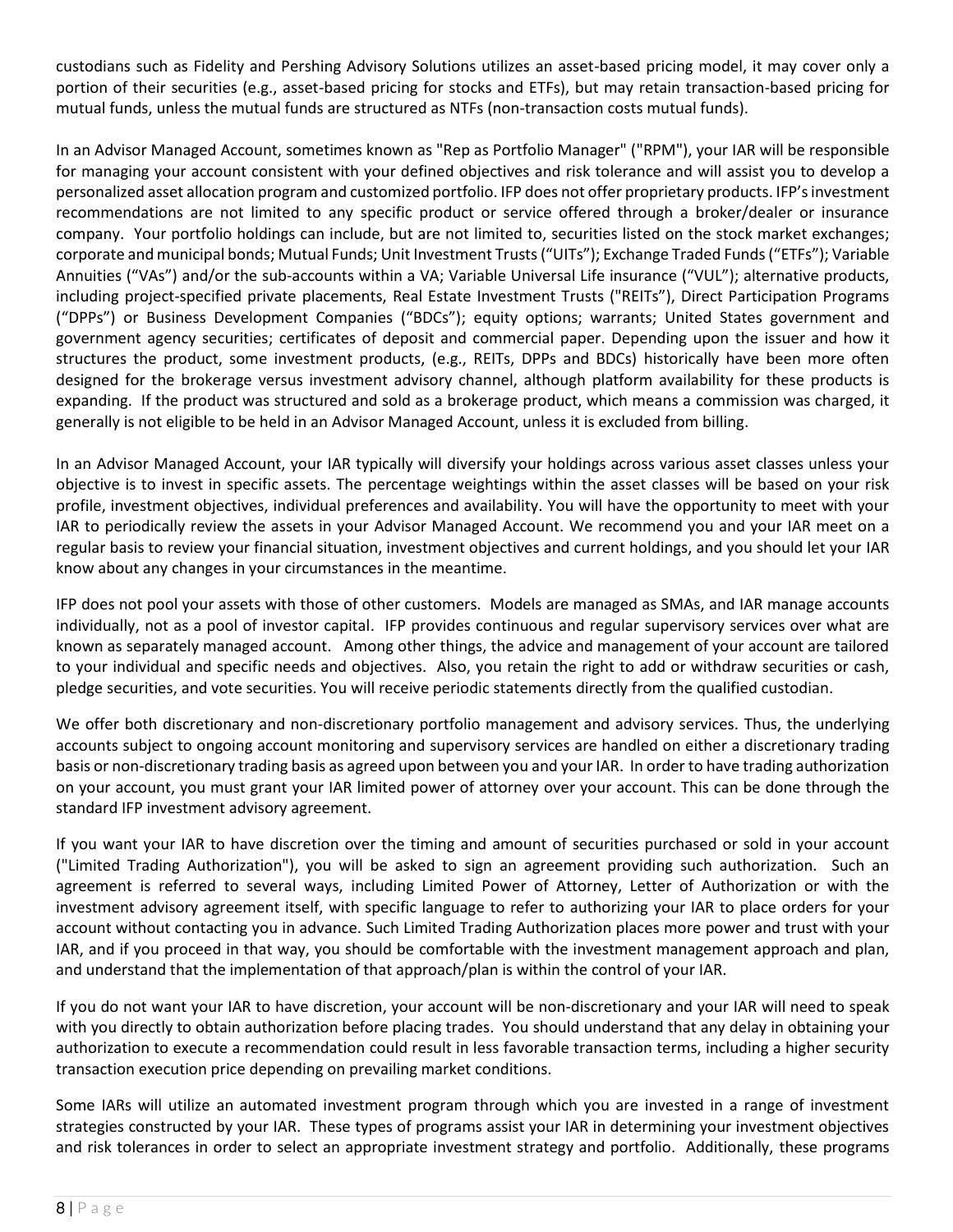assist your IAR in managing your portfolio on an ongoing basis through automatic rebalancing and tax-loss harvesting (if applicable). However, this could lead to less frequent contact with your IAR.

# *IFP ASSET MANAGEMENT*

IFP Asset Management ("IFPAM") offers a variety of model portfolios from which investors choose. IFPAM model portfolios, which are created and managed on a discretionary basis by IFP's Investment Management team. In instances where your IAR uses IFPAM, your IAR will help you determine which IFP models are best suited for you based on your risk profile, investment objectives, and preferences, leaving the actual trading decisions to IFP's Investment Management team. IFPAM offers a variety of model portfolios with varying investment product types, including mutual fund and ETF portfolios, equity portfolios and fixed income portfolios. On a case-by-case basis, IFPAM also offers to manage portfolios according to models that an IAR may provide.

The IFPAM enables its IARs who do not want to serve as RPM to have IFPAM manage the client's portfolio.

The IFPAM service model for its IARs is as follows:

#### **PROCESS**

#### ANALYZE

Analyze how the IAR is currently handling the asset management portion of the IAR's business and whether the IAR thinks IFPAM could provide value.

#### **DISCUSS**

Schedule a consultative call to review the IFPAM team, services, and model portfolios so the IAR can better understand how IFPAM can increase the enterprise value of the IAR's practice.

#### IMPLEMENT

Once the IAR is confident IFPAM is a good fit for the IAR, IFPAM will work with the IAR to devise an implementation strategy to move over any accounts that the IAR may wish to have IFPAM manage.

#### GROW

After implementation, IAR can go back to focusing on the IAR's clients, serving as the relationship manager, but teaming up with IFPAM to manage the client's money.

#### **SERVICE**

#### ACCESS IFPAM'S PRE-BUILT MODEL PORTFOLIOS

Eliminates the need to evaluate securities, analyze mutual funds and ETFs, and construct asset allocation strategies.

#### IFPAM CAN CUSTOMIZE STRATEGIES FOR HIGH-NET-WORTH CLIENTS

Eliminates the need to research positions, understand portfolio construction, and continually monitor custom strategies.

IFPAM WILL TRADE AND REBALANCE YOUR ACCOUNTS AND HANDLE OPERATIONAL TASKS SUCH AS INVESTING CONTRIBUTIONS AND FREEING UP CASH FOR WITHDRAWALS

Eliminates the need to learn new trading software and stop other tasks to execute trade orders.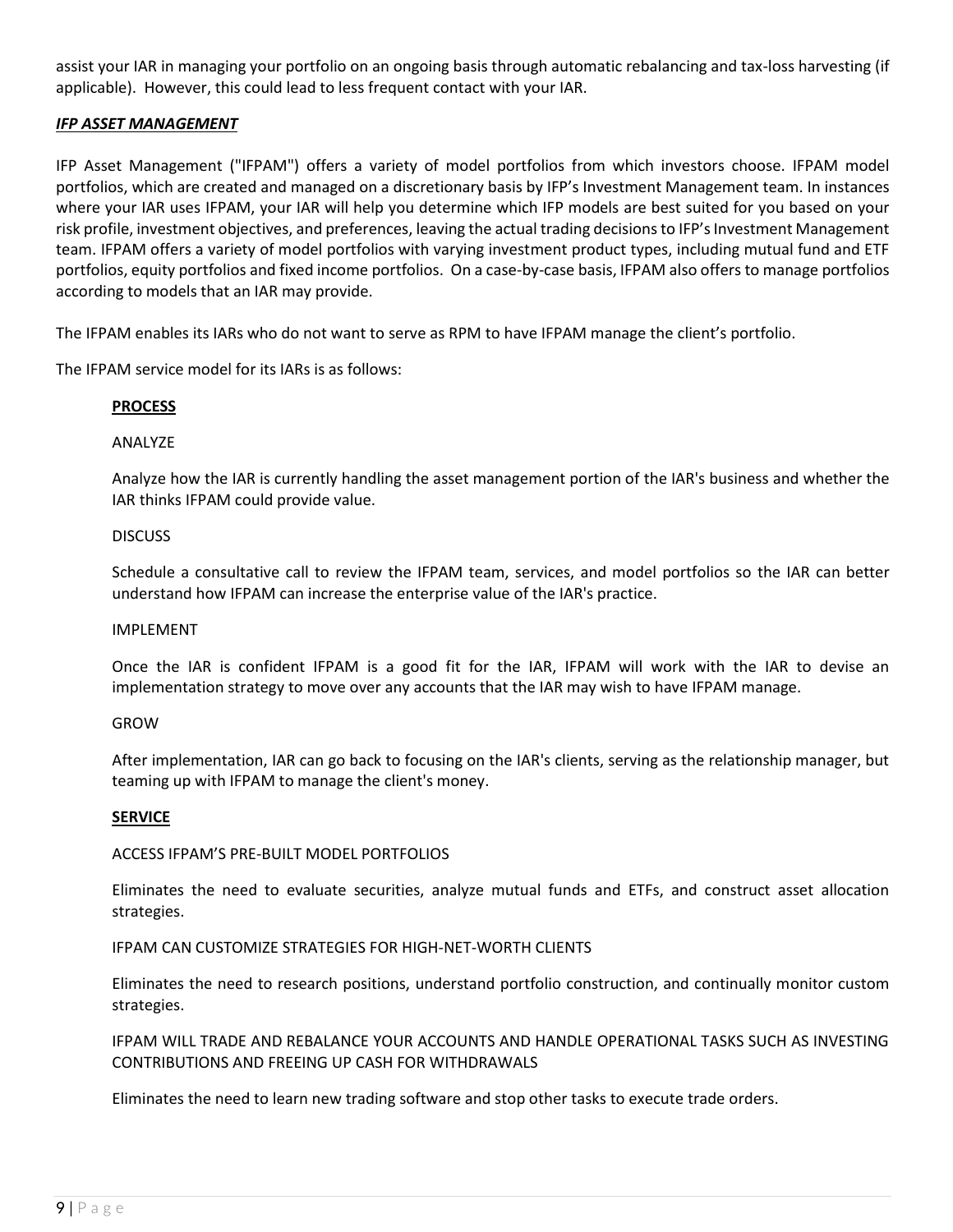#### ACCESS INVESTMENT RESEARCH

Eliminates the need to meet with wholesalers, perform extensive due diligence, and write trade rationales.

#### **MODEL PORTFOLIO OFFERINGS**

#### **BROAD MODEL STRATEGIES**

#### PASSIVE

Seeks to provide a low-cost, tax-efficient portfolio with minimal tracking error to its designated benchmark.

#### **STRATEGIC**

Built for long-term investors who desire an asset allocation model that is always fully invested.

#### TACTICAL

Actively managed and designed to incorporate IFPAM's best ideas. The portfolios are traded more frequently than the strategic models and can go to cash when market conditions warrant.

#### QUANTITATIVE

Asset allocation decisions are driven entirely by pre-defined rules that are algorithmic in nature. The models are designed to provide a level of risk management and can hold elevated cash.

#### FOCUSED STOCK / INDIVIDUAL EQUITY

Built for investors who want to gain exposure to domestic companies through individual stocks. These models are designed to capture certain market factors, such as quality, minimum volatility, and momentum.

#### INCOME ORIENTED

Designed to provide investors with current income, either through interest payments or dividends.

#### THIRD PARTY MODELS

Such 3<sup>rd</sup> Party models are designed to provide investors with access to 3<sup>rd</sup> party money managers and their model portfolios. IFPAM currently has relationships with Dimensional Fund Advisors ("DFA") and Capital Group/American Funds.

#### **SPECIFIC MODELS**

#### ETP Passive – Aggressive Growth

Seeks to provide a low-cost, tax-efficient portfolio with minimal tracking error to its designated benchmark. This is the aggressive growth version of the model.

#### ETP Passive – Growth

Seeks to provide a low-cost, tax-efficient portfolio with minimal tracking error to its designated benchmark. This is the growth version of the model.

#### ETP Passive – Growth with Income

Seeks to provide a low-cost, tax-efficient portfolio with minimal tracking error to its designated benchmark. This is the growth with income version of the model.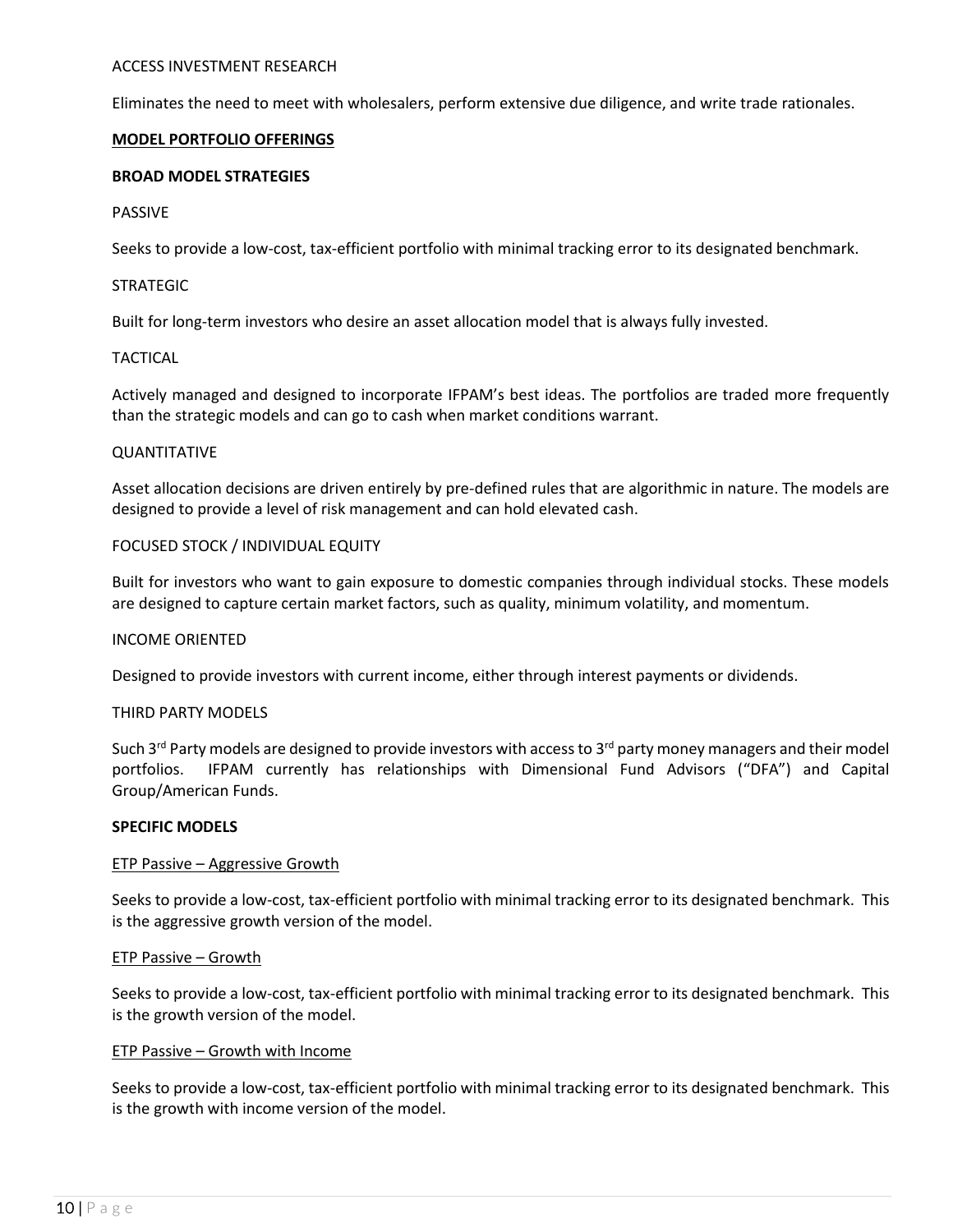#### ETP Passive – Income with Moderate Growth

Seeks to provide a low-cost, tax-efficient portfolio with minimal tracking error to its designated benchmark. This is the income with moderate growth version of the model.

#### ETP Passive – Income with Capital Preservation

Seeks to provide a low-cost, tax-efficient portfolio with minimal tracking error to its designated benchmark. This is the income with capital preservation version of the model.

#### MF Strategic – Aggressive Growth

Built for long-term investors who desire an asset allocation model that is always fully invested. This is the aggressive growth version of the model.

#### MF Strategic – Growth

Built for long-term investors who desire an asset allocation model that is always fully invested. This is the growth version of the model.

#### MF Strategic – Growth with Income

Built for long-term investors who desire an asset allocation model that is always fully invested. This is the growth with income version of the model.

#### MF Strategic – Income with Moderate Growth

Built for long-term investors who desire an asset allocation model that is always fully invested. This is the income with moderate growth version of the model.

#### MF Strategic – Income with Capital Preservation

Built for long-term investors who desire an asset allocation model that is always fully invested. This is the income with capital preservation version of the model.

#### ETP Strategic – Aggressive Growth

Built for long-term investors who desire an asset allocation model that is always fully invested. This is the aggressive growth version of the model.

#### ETP Strategic – Growth

Built for long-term investors who desire an asset allocation model that is always fully invested. This is the growth version of the model.

#### ETP Strategic – Growth with Income

Built for long-term investors who desire an asset allocation model that is always fully invested. This is the growth with income version of the model.

#### ETP Strategic – Income with Moderate Growth

Built for long-term investors who desire an asset allocation model that is always fully invested. This is the income with moderate growth version of the model.

#### ETP Strategic – Income with Capital Preservation

Built for long-term investors who desire an asset allocation model that is always fully invested. This is the income with capital preservation version of the model.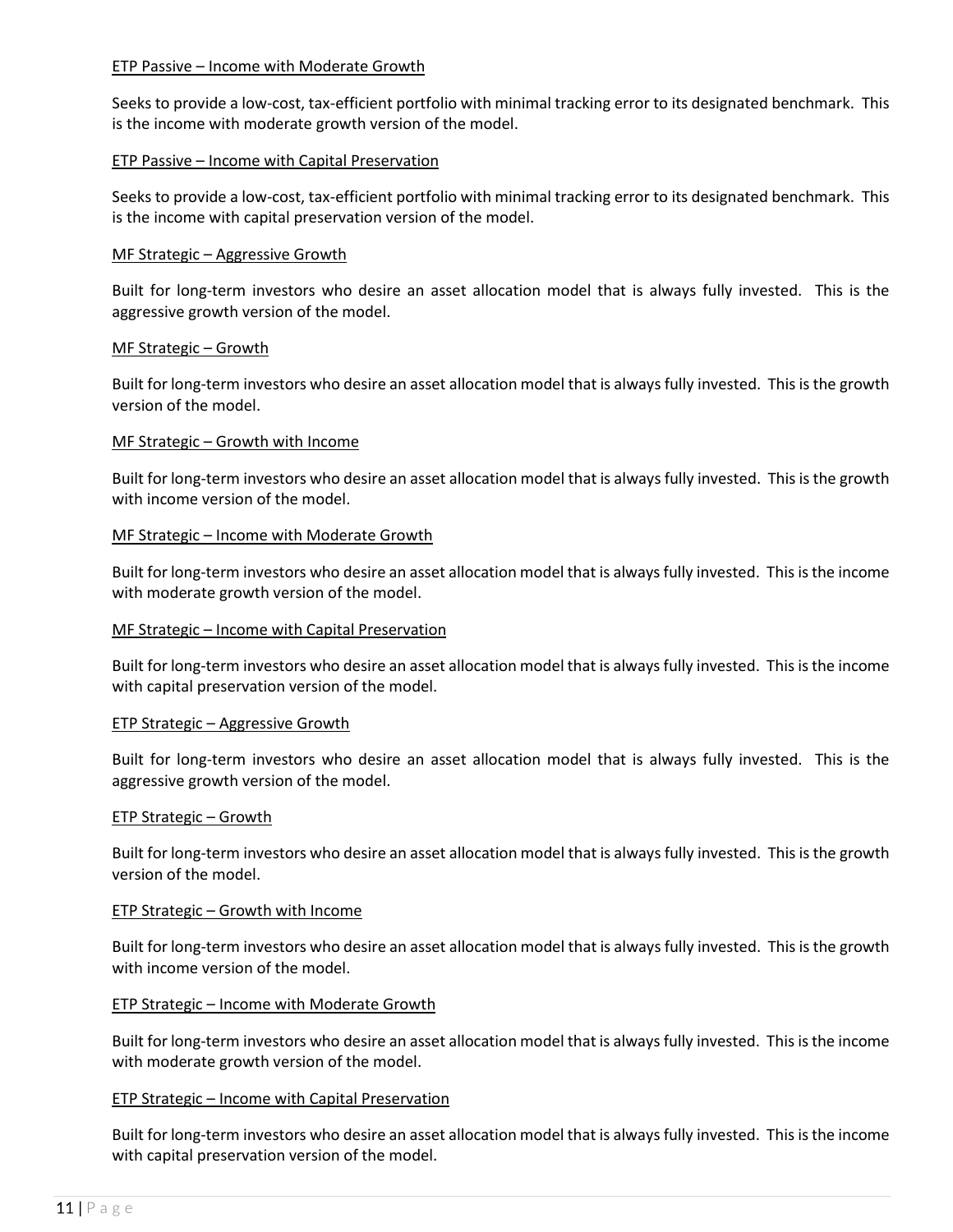#### Alpha & Beta (Hybrid) Strategic – Aggressive Growth

Built for long-term investors who desire an asset allocation model that is always fully invested. This is the aggressive growth version of the model.

#### Alpha & Beta (Hybrid) Strategic – Growth

Built for long-term investors who desire an asset allocation model that is always fully invested. This is the growth version of the model.

#### Alpha & Beta (Hybrid) Strategic – Growth with Income

Built for long-term investors who desire an asset allocation model that is always fully invested. This is the growth with income version of the model.

#### Alpha & Beta (Hybrid) Strategic – Income with Moderate Growth

Built for long-term investors who desire an asset allocation model that is always fully invested. This is the income with moderate growth version of the model.

#### Alpha & Beta (Hybrid) Strategic – Income with Capital Preservation

Built for long-term investors who desire an asset allocation model that is always fully invested. This is the income with capital preservation version of the model.

#### Socially Responsible Investing (SRI) Strategic – Aggressive Growth

Built for long-term investors who desire an asset allocation model that is always fully invested. This is the aggressive growth version of the model.

#### Socially Responsible Investing (SRI) Strategic – Growth

Built for long-term investors who desire an asset allocation model that is always fully invested. This is the growth version of the model.

#### Socially Responsible Investing (SRI) Strategic – Growth with Income

Built for long-term investors who desire an asset allocation model that is always fully invested. This is the growth with income version of the model.

#### Socially Responsible Investing (SRI) Strategic – Income with Moderate Growth

Built for long-term investors who desire an asset allocation model that is always fully invested. This is the income with moderate growth version of the model.

#### Socially Responsible Investing (SRI) Strategic – Income with Capital Preservation

Built for long-term investors who desire an asset allocation model that is always fully invested. This is the income with capital preservation version of the model.

#### Wealth Accumulation Strategic – Aggressive Growth

Seeks to provide a well-diversified, cost-effective solution for clients that are in the accumulation phase of their investing life cycle. Built for long-term investors who desire an asset allocation model that is always fully invested. This is the aggressive growth version of the model.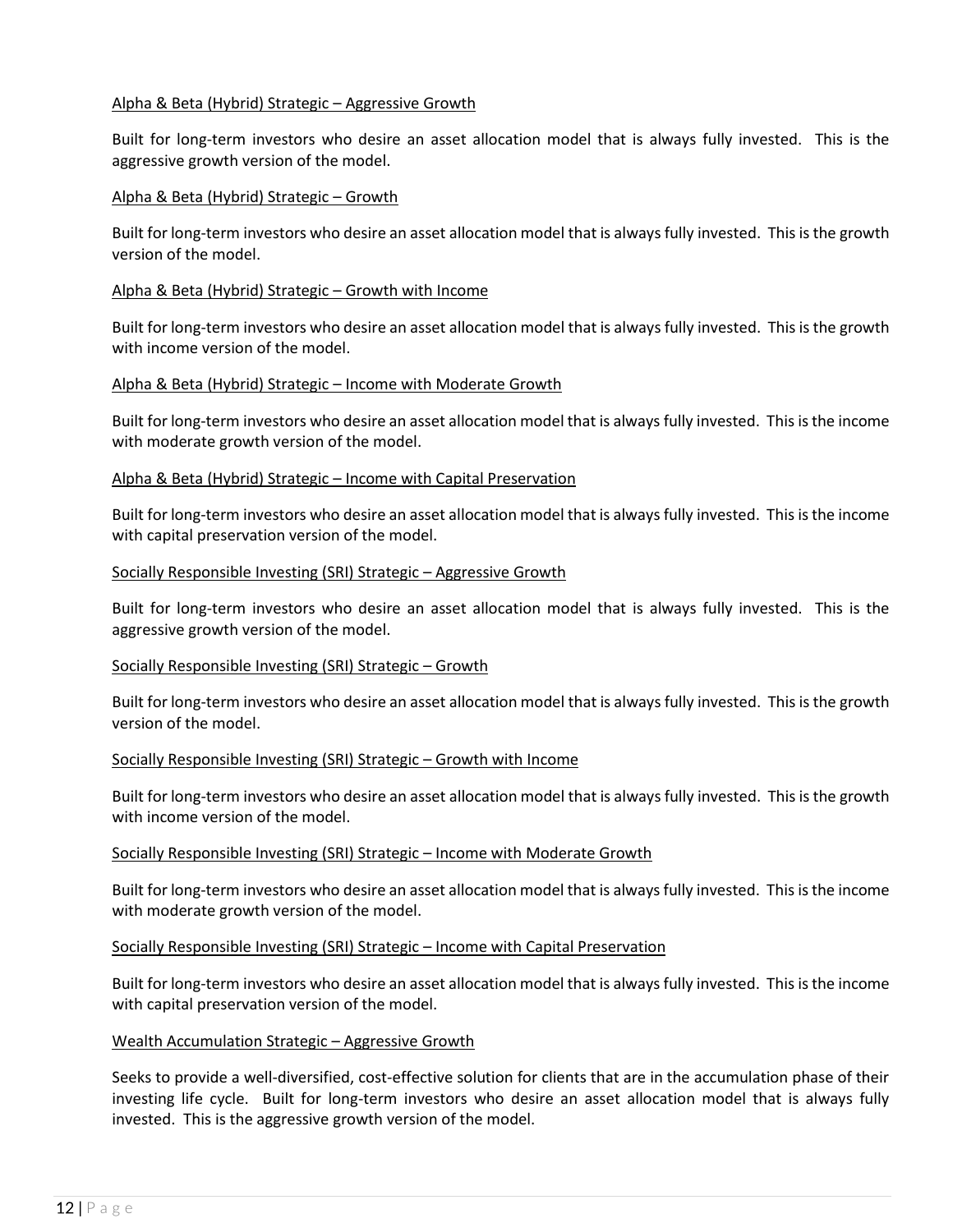#### Wealth Accumulation Strategic – Growth

Seeks to provide a well-diversified, cost-effective solution for clients that are in the accumulation phase of their investing life cycle. Built for long-term investors who desire an asset allocation model that is always fully invested. This is the growth version of the model.

#### Wealth Accumulation Strategic – Growth with Income

Seeks to provide a well-diversified, cost-effective solution for clients that are in the accumulation phase of their investing life cycle. Built for long-term investors who desire an asset allocation model that is always fully invested. This is the growth with income version of the model.

#### Wealth Accumulation Strategic – Income with Moderate Growth

Seeks to provide a well-diversified, cost-effective solution for clients that are in the accumulation phase of their investing life cycle. Built for long-term investors who desire an asset allocation model that is always fully invested. This is the income with moderate growth version of the model.

#### Wealth Accumulation Strategic – Income with Capital Preservation

Seeks to provide a well-diversified, cost-effective solution for clients that are in the accumulation phase of their investing life cycle. Built for long-term investors who desire an asset allocation model that is always fully invested. This is the income with capital preservation version of the model.

#### ETP Tactical – Growth with Income

Actively managed and designed to incorporate IFPAM's best ideas. The portfolios are traded more frequently than the strategic models and can go to cash when market conditions warrant.

#### Risk Managed Quant Blend – Aggressive Growth

Seeks to blend four of IFPAM's investment strategies to create a core portfolio that seeks to add a quantitative risk management overlay. The underlying IFPAM strategies are subject to change, but currently include IFPAM's ETP Passive – Aggressive Growth strategy, IFPAM's Protective Asset Allocation Strategy, IFPAM's Vigilant Asset Allocation strategy and IFPAM's Tactical Bond Strategy. This is the aggressive growth version of the model.

#### Risk Managed Quant Blend – Growth

Seeks to blend four of IFPAM's investment strategies to create a core portfolio that seeks to add a quantitative risk management overlay. The underlying IFPAM strategies are subject to change, but currently include IFPAM's ETP Passive – Aggressive Growth strategy, IFPAM's Protective Asset Allocation Strategy, IFPAM's Vigilant Asset Allocation strategy and IFPAM's Tactical Bond Strategy. This is the growth version of the model.

#### Risk Managed Quant Blend – Growth with Income

Seeks to blend four of IFPAM's investment strategies to create a core portfolio that seeks to add a quantitative risk management overlay. The underlying IFPAM strategies are subject to change, but currently include IFPAM's ETP Passive – Aggressive Growth strategy, IFPAM's Protective Asset Allocation Strategy, IFPAM's Vigilant Asset Allocation strategy and IFPAM's Tactical Bond Strategy. This is the growth with income version of the model.

#### Risk Managed Quant Blend – Income with Moderate Growth

Seeks to blend four of IFPAM's investment strategies to create a core portfolio that seeks to add a quantitative risk management overlay. The underlying IFPAM strategies are subject to change, but currently include IFPAM's ETP Passive – Aggressive Growth strategy, IFPAM's Protective Asset Allocation Strategy, IFPAM's Vigilant Asset Allocation strategy and IFPAM's Tactical Bond Strategy. This is the income with moderate growth version of the model.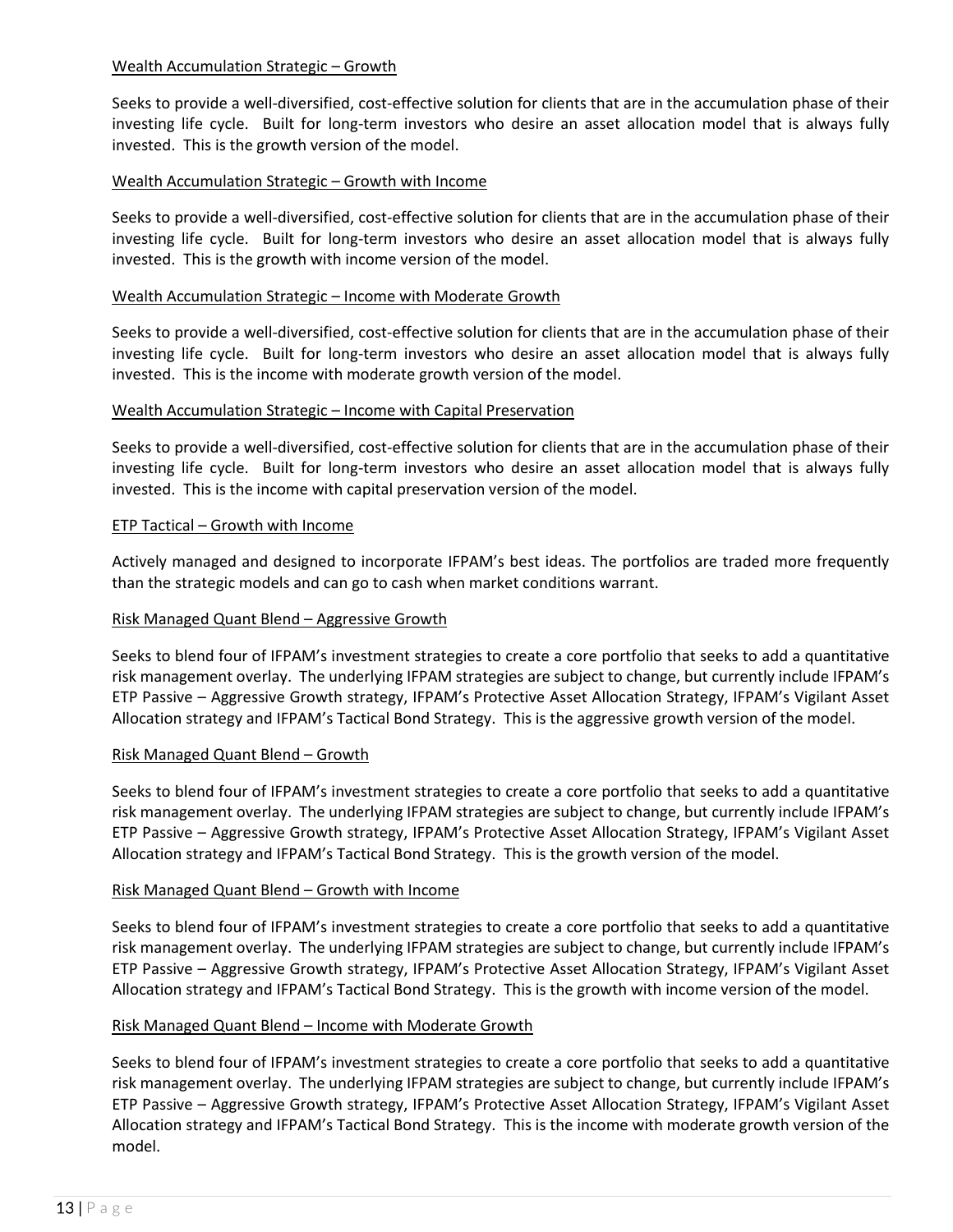## Risk Managed Quant Blend – Income with Capital Preservation

Seeks to blend four of IFPAM's investment strategies to create a core portfolio that seeks to add a quantitative risk management overlay. The underlying IFPAM strategies are subject to change, but currently include IFPAM's ETP Passive – Aggressive Growth strategy, IFPAM's Protective Asset Allocation Strategy, IFPAM's Vigilant Asset Allocation strategy and IFPAM's Tactical Bond Strategy. This is the income with capital preservation version of the model.

# Diversified Income - ETP Taxable

The strategy is best suited for clients whose focus is on generating income. The strategy seeks to invest in exchange traded products that are distributing current income. The goal of the strategy is to provide higher levels of income than IFPAM's investment objective benchmark. The strategy is only offered in one investment objective, although IFP offers both a taxable and a non-taxable version, depending on the tax status of the account. This is the taxable version of the model, intended for use with taxable/non-qualified accounts.

#### Diversified Income - ETP Non-Taxable

The strategy is best suited for clients whose focus is on generating income. The strategy seeks to invest in exchange traded products that are distributing current income. The goal of the strategy is to provide higher levels of income than IFPAM's investment objective benchmark. The strategy is only offered in one investment objective, although IFP offers both a taxable and a non-taxable version, depending on the tax status of the account. This is the taxable version of the model, intended for use with non-taxable/qualified accounts.

# Diversified Income – Mutual Fund Taxable

The strategy is best suited for clients whose focus is on generating income. The strategy seeks to invest in mutual funds that are distributing current income. The goal of the strategy is to provide higher levels of income than IFPAM's investment objective benchmark. The strategy is only offered in one investment objective, although IFP offers both a taxable and a non-taxable version, depending on the tax status of the account. This is the taxable version of the model, intended for use with taxable/non-qualified accounts.

#### Diversified Income – Mutual Fund Non-Taxable

The strategy is best suited for clients whose focus is on generating income. The strategy seeks to invest in mutual funds that are distributing current income. The goal of the strategy is to provide higher levels of income than IFPAM's investment objective benchmark. The strategy is only offered in one investment objective, although IFP offers both a taxable and a non-taxable version, depending on the tax status of the account. This is the taxable version of the model, intended for use with non-taxable/qualified accounts.

#### DFA Dimension 1 – Aggressive Growth DFA Dimension 1

The Dimension models were developed to provide clients of IFP with an opportunity to access the Dimensional investment style. IFP Asset Management constructed the Dimension models based on the Dimensional asset allocation philosophy using Dimensional Funds. These portfolios are strategically managed by IFPAM. The model benefits from an ability to utilize both the insight and track record of Dimensional and the portfolio construction experience of IFPAM. Relative to the other Dimension models offered, it is one of the more conservative models, as it has relatively lower exposure to small cap, value, and international securities. This is the aggressive growth version of the model.

# DFA Dimension 1 – Growth DFA Dimension 1

The Dimension models were developed to provide clients of IFP with an opportunity to access the Dimensional investment style. IFPAM constructed the Dimension models based on the Dimensional asset allocation philosophy using Dimensional Funds. These portfolios are strategically managed by IFPAM. The model benefits from an ability to utilize both the insight and track record of Dimensional and the portfolio construction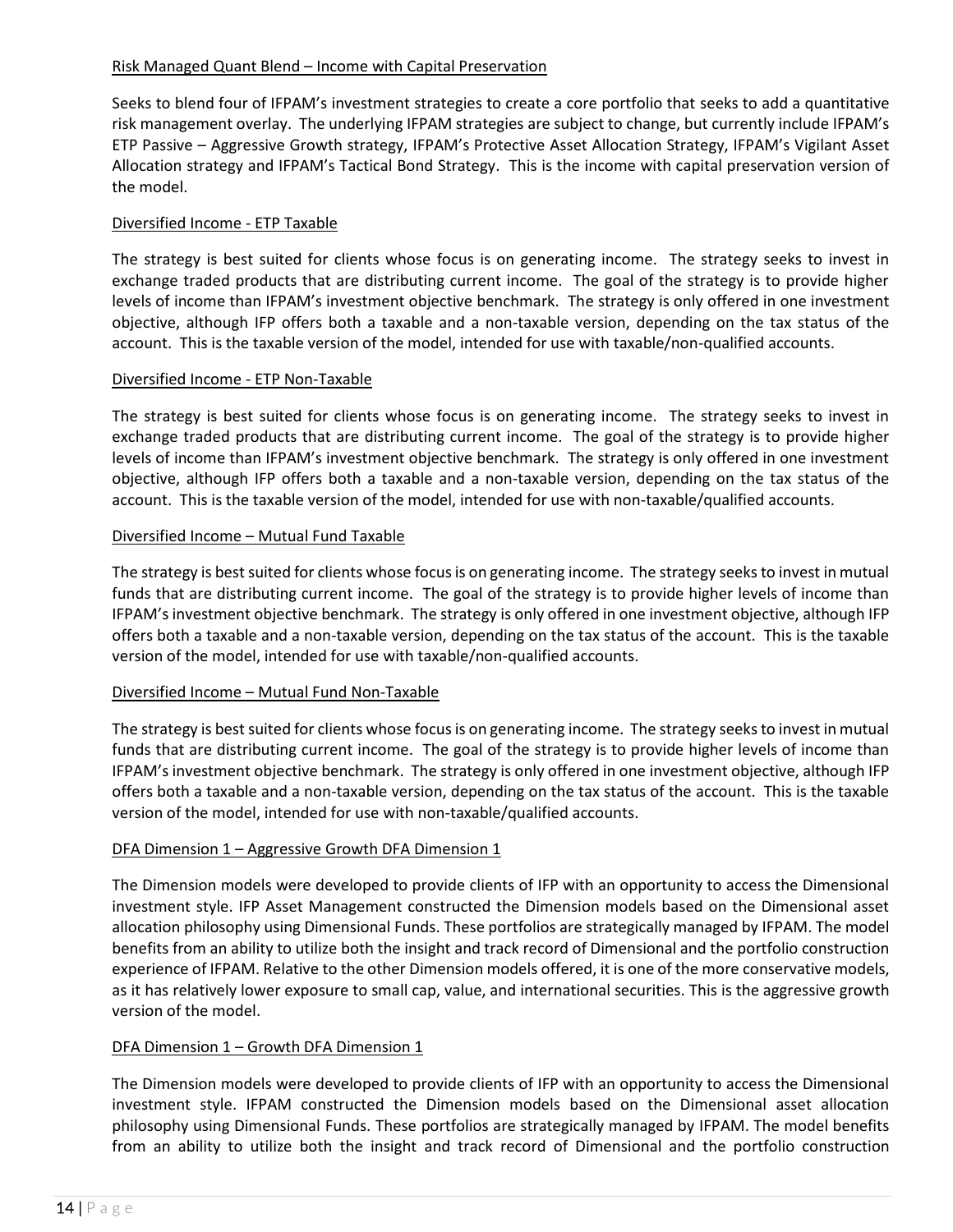experience of IFPAM. Relative to the other Dimension models offered, it is one of the more conservative models, as it has relatively lower exposure to small cap, value and international securities. This is the growth version of the model.

### DFA Dimension 1 - Growth with Income DFA Dimension 1

The Dimension models were developed to provide clients of IFP with an opportunity to access the Dimensional investment style. IFPAM constructed the Dimension models based on the Dimensional asset allocation philosophy using Dimensional Funds. These portfolios are strategically managed by IFPAM. The model benefits from an ability to utilize both the insight and track record of Dimensional and the portfolio construction experience of IFPAM. Relative to the other Dimension models offered, it is one of the more conservative models, as it has relatively low exposure to small cap, value and international securities. This is the growth with income version of the model.

#### DFA Dimension 1 – Income with Moderate Growth DFA Dimension 1

The Dimension models were developed to provide clients of IFP with an opportunity to access the Dimensional investment style. IFPAM constructed the Dimension models based on the Dimensional asset allocation philosophy using Dimensional Funds. These portfolios are strategically managed by IFPAM. The models benefit from an ability to utilize both the insight and track record of Dimensional and the portfolio construction experience of IFPAM. Relative to the other Dimension models offered, it is one of the more conservative models, as it has a relatively low exposure to small cap, value, and international securities. This is the income with moderate growth version of the model.

#### DFA Dimension 1 – Income with Capital Preservation DFA Dimension 1

The Dimension models were developed to provide clients of IFP with an opportunity to access the Dimensional investment style. IFPAM constructed the Dimension models based on the Dimensional asset allocation philosophy using Dimensional Funds. These portfolios are strategically managed by IFPAM. The models benefit from an ability to utilize both the insight and track record of Dimensional and the portfolio construction experience of IFPAM. Relative to the other Dimension models offered, it is one of the more conservative models, as it has relatively low exposure to small cap, value and international securities. This is the income with capital preservation version of the model.

#### DFA Dimension 2 – Aggressive Growth DFA Dimension 2

The Dimension models were developed to provide clients of IFP with an opportunity to access the Dimensional investment style. IFPAM constructed the Dimension models based on the Dimensional asset allocation philosophy using Dimensional Funds. These portfolios are strategically managed by IFPAM. The models benefit from an ability to utilize both the insight and track record of Dimensional and the portfolio construction experience of IFP Asset Management. Relative to the other Dimension models offered, it is one of the most aggressive models, as it provides the largest exposure to small cap and international securities. This is the aggressive growth version of the model.

#### DFA Dimension 2 – Growth DFA Dimension 2

The Dimension models were developed to provide clients of IFP with an exclusive opportunity to access the Dimensional investment style. IFP Asset Management constructed the Dimension models based on the Dimensional asset allocation philosophy using Dimensional Funds. These portfolios are strategically managed by IFPAM. The models benefit from an ability to utilize both the insight and track record of Dimensional and the portfolio construction experience of IFPAM. Relative to the other Dimension models offered, it is one of the most aggressive models, as it provides the largest exposure to small cap, value and international securities. This is the growth version of the model.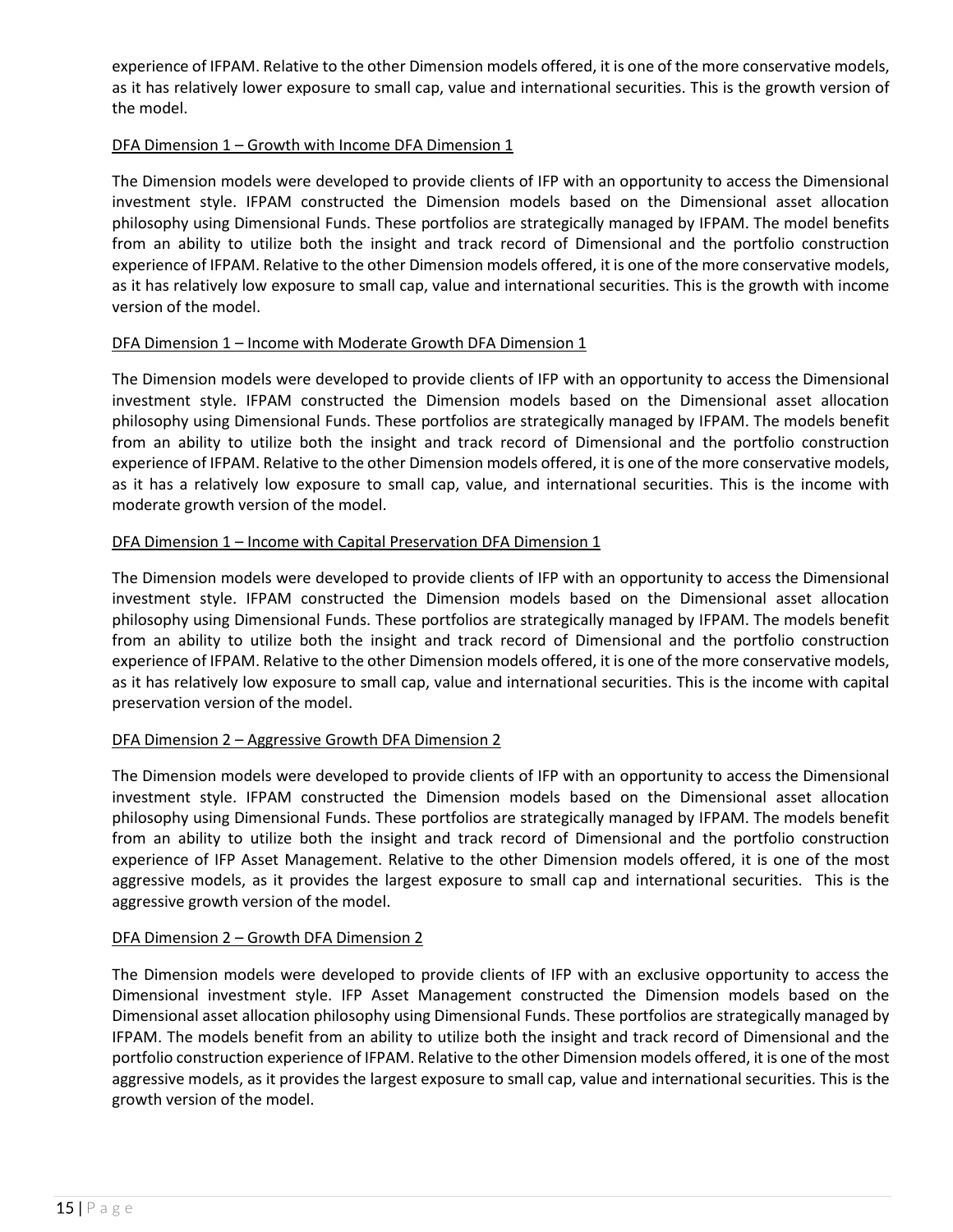## DFA Dimension 2 – Growth with Income DFA Dimension 2

The Dimension models were developed to provide clients of IFP with an exclusive opportunity to access the Dimensional investment style. IFPAM constructed the Dimension models based on the Dimensional asset allocation philosophy using Dimensional Funds. These portfolios are strategically managed by IFP Asset Management. The models benefit from an ability to utilize both the insight and track record of Dimensional and the portfolio construction experience of IFPAM. Relative to the other Dimension models offered, it is one of the most aggressive models, as it provides the largest exposure to small cap, value and international securities. This is the growth with income version of the model.

## DFA Dimension 2 – Income with Moderate Growth DFA Dimension 2

The Dimension models were developed to provide clients of IFP with an opportunity to access the Dimensional investment style. IFPAM constructed the Dimension models based on the Dimensional asset allocation philosophy using Dimensional Funds. These portfolios are strategically managed by IFPAM. The models benefit from an ability to utilize both the insight and track record of Dimensional and the portfolio construction experience of IFP Asset Management. Relative to the other Dimension models offered, it is one of the most aggressive models, as it provides the largest exposure to small cap, value and international securities. This is the income with moderate growth version of the model.

#### DFA Dimension 2 – Income with Capital Preservation DFA Dimension 2

The Dimension models were developed to provide clients of IFP with an opportunity to access the Dimensional investment style. IFPAM constructed the Dimension models based on the Dimensional asset allocation philosophy using Dimensional Funds. These portfolios are strategically managed by IFPAM. The models benefit from an ability to utilize both the insight and track record of Dimensional and the portfolio construction experience of IFPAM. Relative to the other Dimension models offered, it is one of the most aggressive of the Dimension models, as it provides the largest exposure to small cap, value and international securities. This is the income with capital preservation version of the model.

#### DFA Dimension 3 – Aggressive Growth DFA Dimension 3

The Dimension models were developed to provide clients of IFP with an opportunity to access the Dimensional investment style. IFPAM constructed the Dimension models based on the Dimensional asset allocation philosophy using Dimensional Funds. These portfolios are strategically managed by IFPAM. The models benefit from an ability to utilize both the insight and track record of Dimensional and the portfolio construction experience of IFPAM. Relative to Dimension 1, this model is relatively more volatile given its greater allocation to small cap, value and international securities. This model is relatively less volatile than Dimension Model 2. This is the aggressive growth version of the model.

#### DFA Dimension 3 – Growth DFA Dimension 3

The Dimension models were developed to provide clients of IFP with an opportunity to access the Dimensional investment style. IFPAM constructed the Dimension models based on the Dimensional asset allocation philosophy using Dimensional Funds. These portfolios are strategically managed by IFPAM. The models benefit from an ability to utilize both the insight and track record of Dimensional and the portfolio construction experience of IFPAM. Relative to Dimension 1, this model is more relatively volatile given its greater allocation to small cap, value and international securities. This model is relatively less volatile than Dimension Model 2. This is the growth version of the model.

#### DFA Dimension 3 – Growth with Income DFA Dimension 3

The Dimension models were developed to provide clients of IFP with an opportunity to access the Dimensional investment style. IFPAM constructed the Dimension models based on the Dimensional asset allocation philosophy using Dimensional Funds. These portfolios are strategically managed by IFPAM. The models benefit from an ability to utilize both the insight and track record of Dimensional and the portfolio construction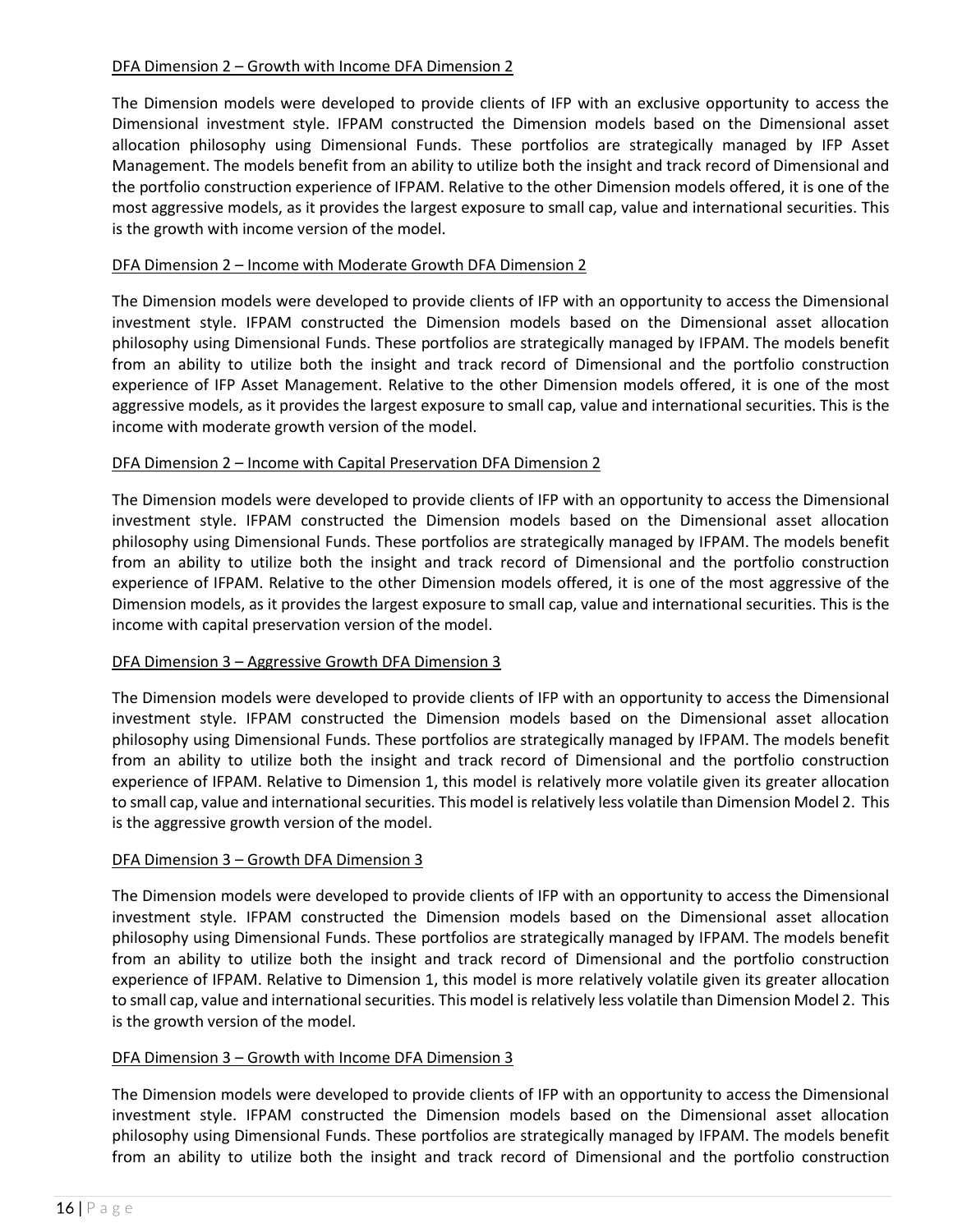experience of IFPAM. Relative to Dimension 1, this model is relatively more volatile given its greater allocation to small cap, value, and international securities. This model is relatively less volatile than Dimension Model 2. This is the growth with income version of the model.

## DFA Dimension 3 – Income with Moderate Growth DFA Dimension 3

The Dimension models were developed to provide clients of IFP with an opportunity to access the Dimensional investment style. IFPAM constructed the Dimension models based on the Dimensional asset allocation philosophy using Dimensional Funds. These portfolios are strategically managed by IFPAM. The models benefit from an ability to utilize both the insight and track record of Dimensional and the portfolio construction experience of IFPAM. Relative to Dimension 1, this model is relatively more volatile given its greater allocation to small cap, value and international securities. This model is relatively less volatile than Dimension Model 2. This is the income with moderate growth version of the model.

#### DFA Dimension 3 – Income with Capital Preservation DFA Dimension 3

The Dimension models were developed to provide clients of IFP with an opportunity to access the Dimensional investment style. IFPAM constructed the Dimension models based on the Dimensional asset allocation philosophy using Dimensional Funds. These portfolios are strategically managed by IFPAM. The models benefit from an ability to utilize both the insight and track record of Dimensional and the portfolio construction experience of IFP Asset Management. Relative to Dimension 1, this model is relatively more volatile given its greater allocation to small cap, value and international securities. This model is relatively less volatile than Dimension Model 2. This is the income with capital preservation version of the model.

#### DFA Tax Aware – Aggressive Growth DFA Tax-Aware

The Dimension models were developed to provide clients of IFP with an opportunity to access the Dimensional investment style. IFPAM constructed the Dimension models based on the Dimensional asset allocation philosophy using Dimensional Funds. These portfolios are strategically managed by IFPAM. The models benefit from an ability to utilize both the insight and track record of Dimensional and the portfolio construction experience of IFPAM. This strategy offers a risk profile similar to Dimension Model 2; however, the main difference is that this model offers tax-planning considerations. This is the aggressive growth version of the model.

#### DFA Tax Aware – Growth DFA Tax-Aware

The Dimension models were developed to provide clients of IFP with an opportunity to access the Dimensional investment style. IFPAM constructed the Dimension models based on the Dimensional asset allocation philosophy using Dimensional Funds. These portfolios are strategically managed by IFPAM. The models benefit from an ability to utilize both the insight and track record of Dimensional and the portfolio construction experience of IFPAM. This strategy offers a risk profile similar to Dimension Model 2; however, the main difference is that this model offers tax-planning considerations. This model is less volatile than Dimension Model 2. This is the growth version of the model.

#### DFA Tax Aware – Growth with Income DFA Tax-Aware

The Dimension models were developed to provide clients of IFP with an opportunity to access the Dimensional investment style. IFPAM constructed the Dimension models based on the Dimensional asset allocation philosophy using Dimensional Funds. These portfolios are strategically managed by IFPAM. The models benefit from an ability to utilize both the insight and track record of Dimensional and the portfolio construction experience of IFPAM. This strategy offers a risk profile similar to Dimension Model 2; however, the main difference is that this model offers tax-planning considerations. This is the growth with income version of the model.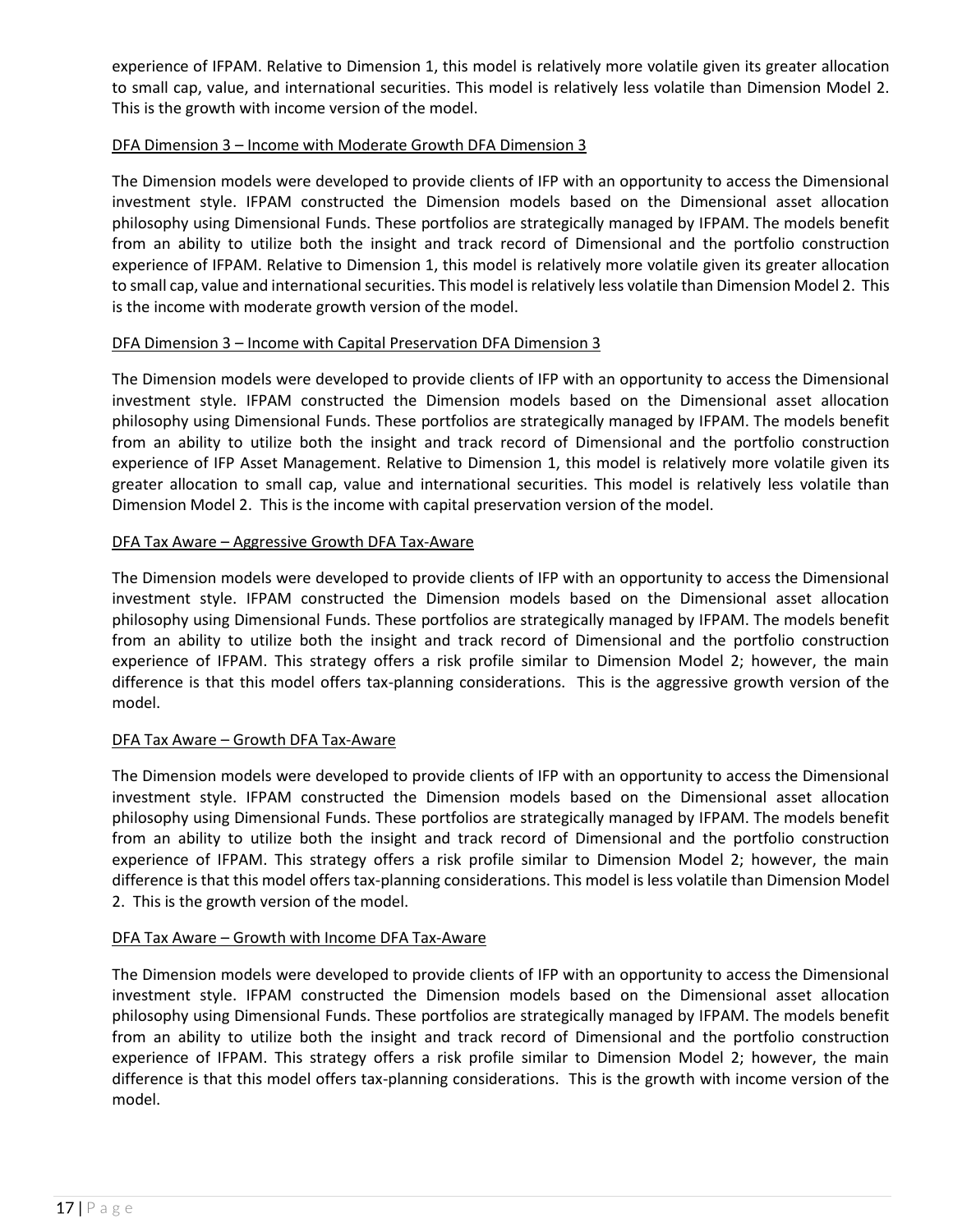### DFA Tax Aware – Income with Moderate Growth DFA Tax-Aware

The Dimension models were developed to provide clients of IFP with an opportunity to access the Dimensional investment style. IFPAM constructed the Dimension models based on the Dimensional asset allocation philosophy using Dimensional Funds. These portfolios are strategically managed by IFPAM. The models benefit from an ability to utilize both the insight and track record of Dimensional and the portfolio construction experience of IFPAM. This strategy offers a risk profile similar to Dimension Model 2; however, the main difference is that this model offers tax-planning considerations. This is the income with moderate growth version of the model.

# DFA Tax Aware – Income with Capital Preservation DFA Tax-Aware

The Dimension models were developed to provide clients of IFP with an opportunity to access the Dimensional investment style. IFPAM constructed the Dimension models based on the Dimensional asset allocation philosophy using Dimensional Funds. These portfolios are strategically managed by IFPAM. The models benefit from an ability to utilize both the insight and track record of Dimensional and the portfolio construction experience of IFP Asset Management. This strategy offers a risk profile similar to Dimension Model 2; however, the main difference is that this model offers tax-planning considerations. This is the income with capital preservation version of the model.

# DFA Sustainable – Aggressive Growth DFA Sustainable

The Dimension models were developed to provide clients of IFP with an opportunity to access the Dimensional investment style. IFPAM constructed the Dimension models based on the Dimensional asset allocation philosophy using Dimensional Funds. These portfolios are strategically managed by IFPAM. The models benefit from an ability to utilize both the insight and track record of Dimensional and the portfolio construction experience of IFPAM. This strategy offers a risk profile similar to Dimension Model 2; however, the main difference is that this model offers socially responsible considerations. This is the aggressive growth version of the model.

#### DFA Sustainable – Growth DFA Sustainable

The Dimension models were developed to provide clients of IFP with an opportunity to access the Dimensional investment style. IFPAM constructed the Dimension models based on the Dimensional asset allocation philosophy using Dimensional Funds. These portfolios are strategically managed by IFPAM. The models benefit from an ability to utilize both the insight and track record of Dimensional and the portfolio construction experience of IFPAM. This strategy offers a risk profile similar to Dimension Model 2; however, the main difference is that this model offers socially responsible considerations. This model is relatively less volatile than Dimension Model 2. This is the growth version of the model.

#### DFA Sustainable – Growth with Income DFA Sustainable

The Dimension models were developed to provide clients of IFP with an opportunity to access the Dimensional investment style. IFPAM constructed the Dimension models based on the Dimensional asset allocation philosophy using Dimensional Funds. These portfolios are strategically managed by IFPAM. The models benefit from an ability to utilize both the insight and track record of Dimensional and the portfolio construction experience of IFPAM. This strategy offers a risk profile similar to Dimension Model 2; however, the main difference is that this model offers socially responsible considerations. This is the growth with income version of the model.

#### DFA Sustainable – Income with Moderate Growth DFA Sustainable

The Dimension models were developed to provide clients of IFP with an opportunity to access the Dimensional investment style. IFPAM constructed the Dimension models based on the Dimensional asset allocation philosophy using Dimensional Funds. These portfolios are strategically managed by IFPAM. The models benefit from an ability to utilize both the insight and track record of Dimensional and the portfolio construction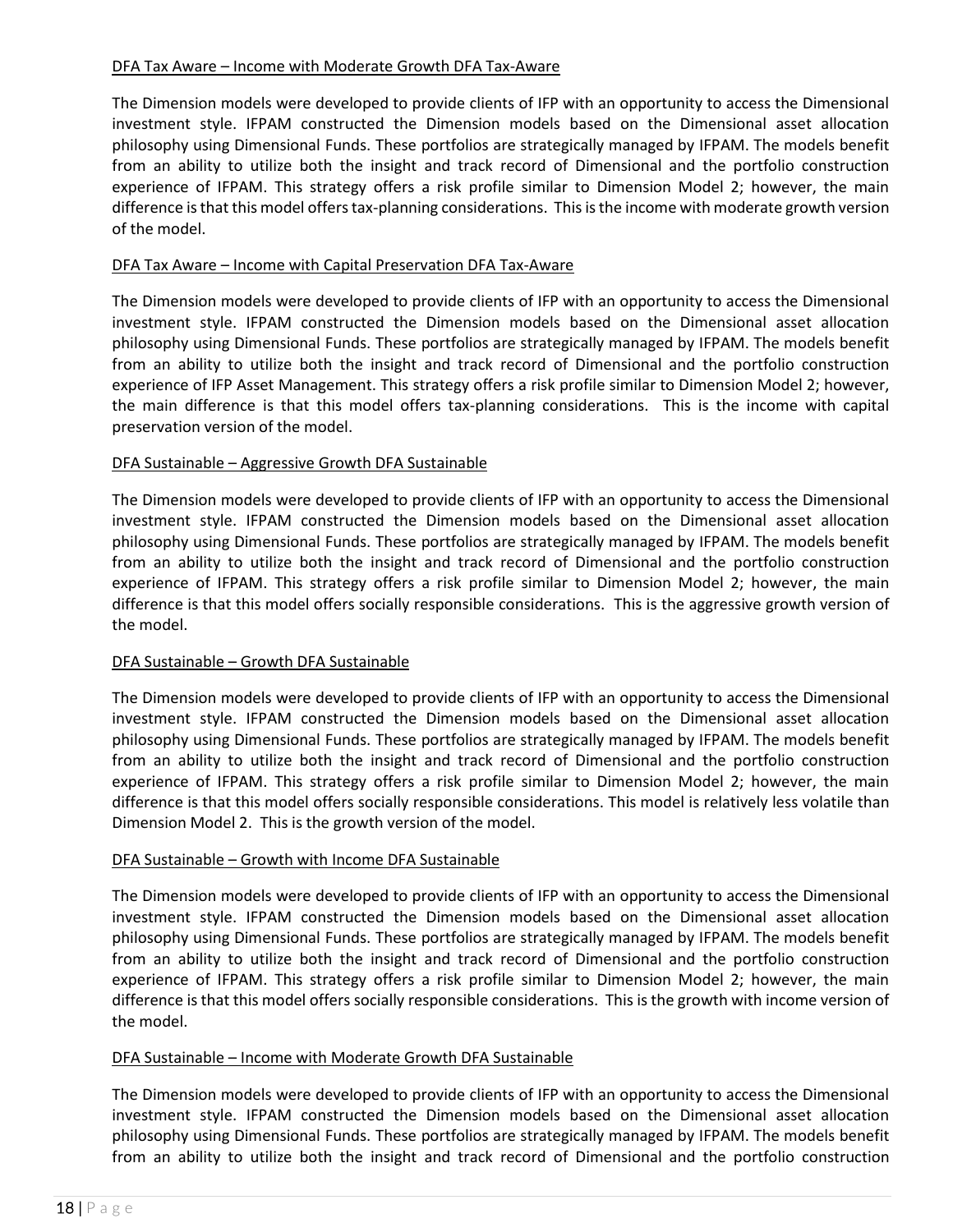experience of IFPAM. This strategy offers a risk profile similar to Dimension Model 2; however, the main difference is that this model offers socially responsible considerations. This is the income with moderate growth version of the model.

#### DFA Sustainable – Income with Capital Preservation DFA Sustainable

The Dimension models were developed to provide clients of IFP with an opportunity to access the Dimensional investment style. IFPAM constructed the Dimension models based on the Dimensional asset allocation philosophy using Dimensional Funds. These portfolios are strategically managed by IFPAM. The models benefit from an ability to utilize both the insight and track record of Dimensional and the portfolio construction experience of IFPAM. This strategy offers a risk profile similar to Dimension Model 2; however, the main difference is that this model offers socially responsible considerations. This is the income with capital preservation version of the model.

#### First Trust Strategic Risk Models - Aggressive Growth

The First Trust Strategic Risk Model Portfolios consist of ETFs and were created by the First Trust Advisors Model Investment Committee. These models are aimed at total return while diversifying the risk exposure of various asset classes over the long-term and are designed to provide IARs with a foundation to build scalable asset allocation solutions for their clients. This is the aggressive growth version of the model.

#### First Trust Strategic Risk Models - Growth

The First Trust Strategic Risk Model Portfolios consist of ETFs and were created by the First Trust Advisors Model Investment Committee. These models are aimed at total return while diversifying the risk exposure of various asset classes over the long-term and are designed to provide IARs with a foundation to build scalable asset allocation solutions for their clients. This is the growth version of the model.

#### First Trust Strategic Risk Models - Growth with Income

The First Trust Strategic Risk Model Portfolios consist of ETFs and were created by the First Trust Advisors Model Investment Committee. These models are aimed at total return while diversifying the risk exposure of various asset classes over the long-term and are designed to provide IARs with a foundation to build scalable asset allocation solutions for their clients. This is the growth with income version of the model.

#### First Trust Strategic Risk Models – Income with Moderate Growth

The First Trust Strategic Risk Model Portfolios consist of ETFs and were created by the First Trust Advisors Model Investment Committee. These models are aimed at total return while diversifying the risk exposure of various asset classes over the long-term and are designed to provide IARs with a foundation to build scalable asset allocation solutions for their clients. This is the income with moderate growth version of the model.

#### First Trust Strategic Risk Models – Income with Capital Preservation

The First Trust Strategic Risk Model Portfolios consist of ETFs and were created by the First Trust Advisors Model Investment Committee. These models are aimed at total return while diversifying the risk exposure of various asset classes over the long-term and are designed to provide IARs with a foundation to build scalable asset allocation solutions for their clients. This is the income with capital preservation version of the model.

#### First Trust Strategic Focus Models – All Equity Model

The First Trust Strategic Focus Model Portfolios consist of ETFs and were created by the First Trust Advisors Model Investment Committee. These models are designed to provide IARs with core equity, core fixed income and core alternatives foundations to build scalable asset allocation solutions for their clients. This is the "all equity" version of the model.

#### First Trust Strategic Focus Models – Alternatives Model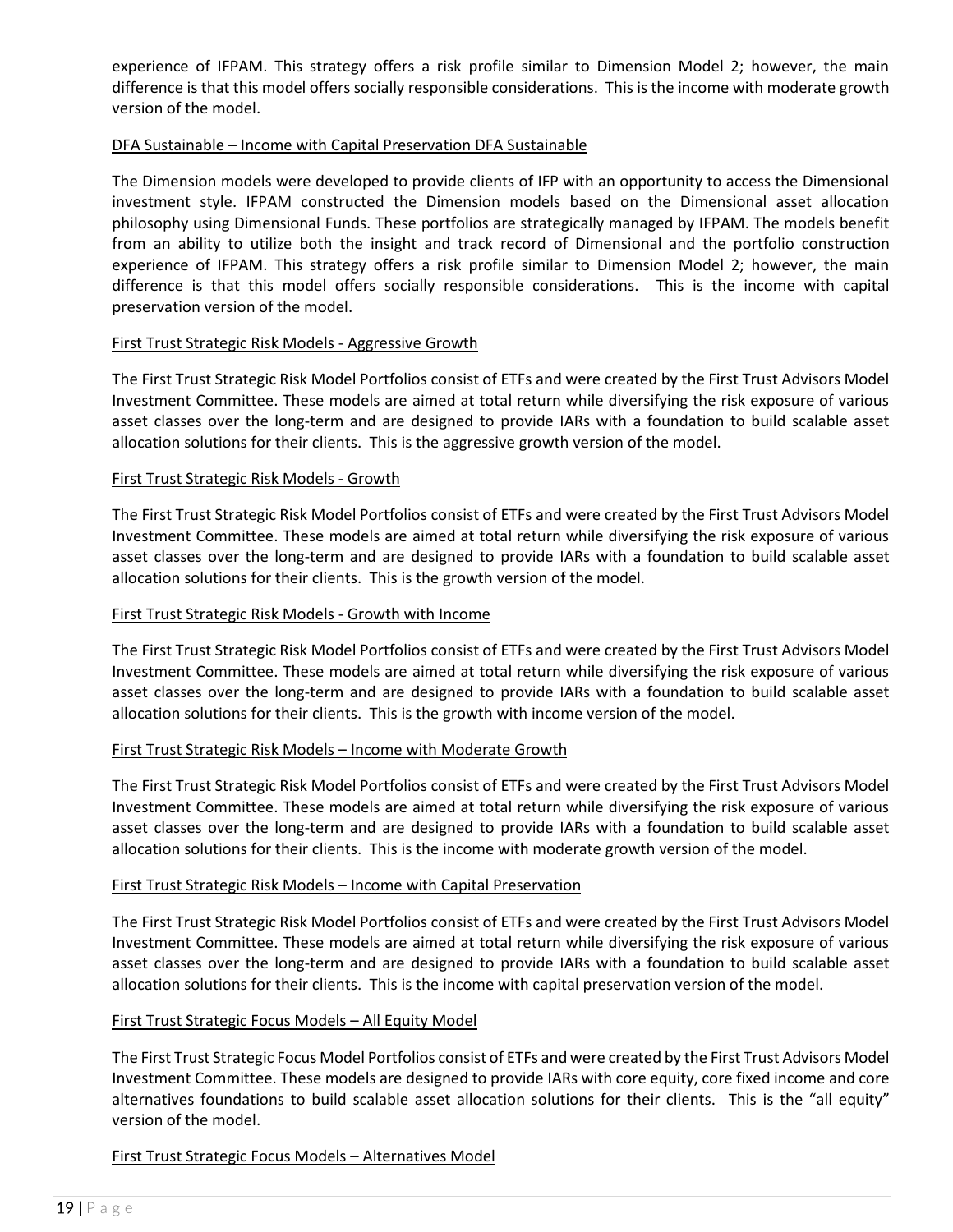The First Trust Strategic Focus Model Portfolios consist of ETFs and were created by the First Trust Advisors Model Investment Committee. These models are designed to provide IARs with core equity, core fixed income and core alternatives foundations to build scalable asset allocation solutions for their clients. This is the alternatives version of the model.

## First Trust Strategic Focus Models – Core Plus Fixed Income Model

The First Trust Strategic Focus Model Portfolios consist of ETFs and were created by the First Trust Advisors Model Investment Committee. These models are designed to provide IARs with core equity, core fixed income and core alternatives foundations to build scalable asset allocation solutions for their clients. This is the core-plus fixed income version of the model.

## First Trust Strategic Focus Models – Defensive Equity Model

The First Trust Strategic Focus Model Portfolios consist of ETFs and were created by the First Trust Advisors Model Investment Committee. These models are designed to provide IARs with core equity, core fixed income and core alternatives foundations to build scalable asset allocation solutions for their clients. This is the defensive equity version of the model.

#### First Trust Strategic Focus Models – Diversified Low Duration Fixed Income Model

The First Trust Strategic Focus Model Portfolios consist of ETFs and were created by the First Trust Advisors Model Investment Committee. These models are designed to provide IARs with core equity, core fixed income and core alternatives foundations to build scalable asset allocation solutions for their clients. This is the diversified low duration fixed income version of the model.

## First Trust Strategic Focus Models – Domestic Equity Model

The First Trust Strategic Focus Model Portfolios consist of ETFs and were created by the First Trust Advisors Model Investment Committee. These models are designed to provide IARs with core equity, core fixed income and core alternatives foundations to build scalable asset allocation solutions for their clients. This is the domestic equity version of the model.

#### First Trust Strategic Focus Models – Equity Income Model

The First Trust Strategic Focus Model Portfolios consist of ETFs and were created by the First Trust Advisors Model Investment Committee. These models are designed to provide IARs with core equity, core fixed income and core alternatives foundations to build scalable asset allocation solutions for their clients. This is the equity income version of the model.

#### First Trust Strategic Focus Models – High Income Model

The First Trust Strategic Focus Model Portfolios consist of ETFs and were created by the First Trust Advisors Model Investment Committee. These models are designed to provide IARs with core equity, core fixed income and core alternatives foundations to build scalable asset allocation solutions for their clients. This is the high-income version of the model.

#### First Trust Strategic Focus Models – High Income Municipal Model

The First Trust Strategic Focus Model Portfolios consist of ETFs and were created by the First Trust Advisors Model Investment Committee. These models are designed to provide IARs with core equity, core fixed income and core alternatives foundations to build scalable asset allocation solutions for their clients. This is the high-income municipal version of the model.

#### First Trust Strategic Focus Models – International Equity Model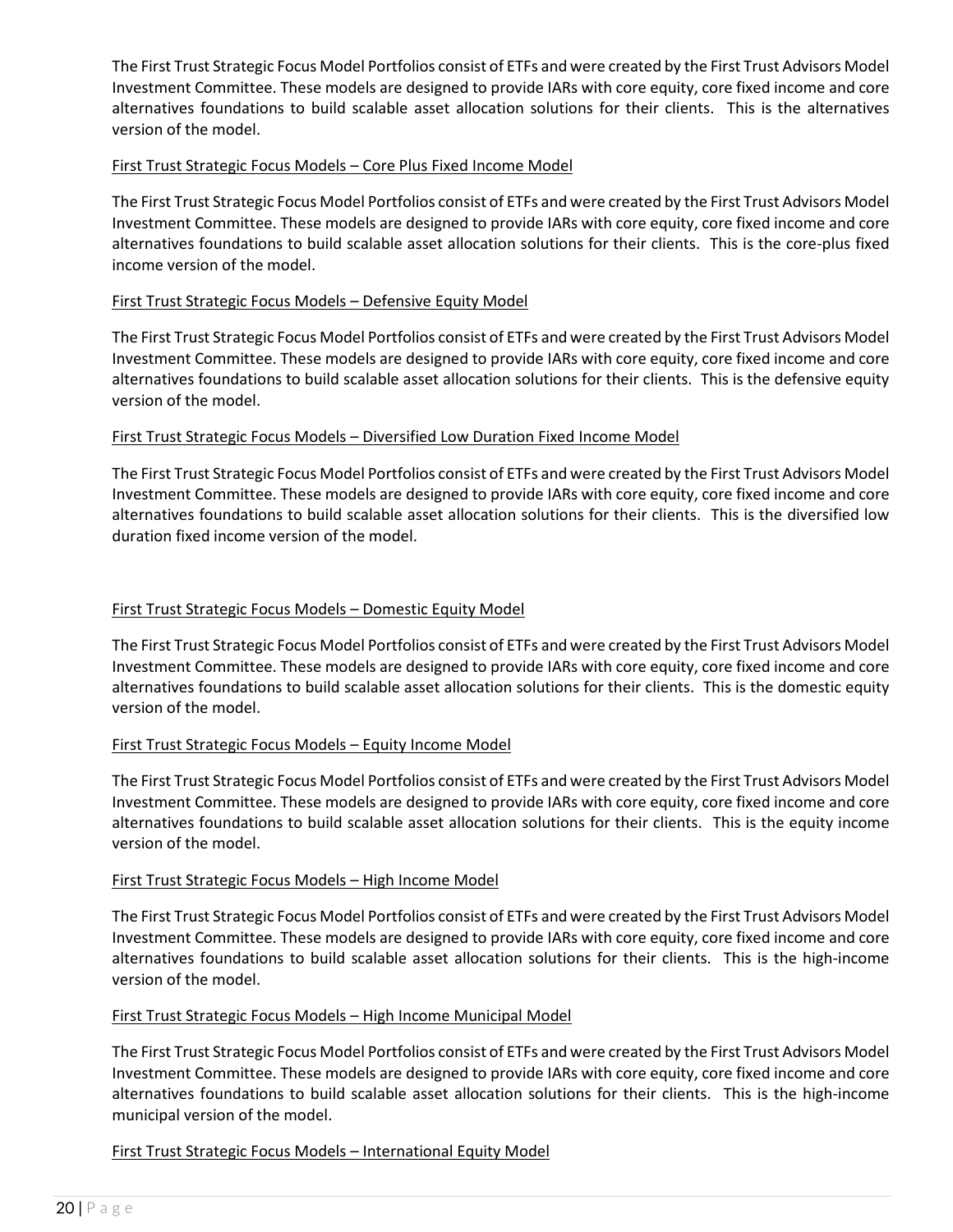The First Trust Strategic Focus Model Portfolios consist of ETFs and were created by the First Trust Advisors Model Investment Committee. These models are designed to provide IARs with core equity, core fixed income and core alternatives foundations to build scalable asset allocation solutions for their clients. This is the international equity version of the model.

## First Trust Strategic Focus Models – Limited Duration Municipal Model

The First Trust Strategic Focus Model Portfolios consist of ETFs and are created by the First Trust Advisors Model Investment Committee. These models are designed to provide IARs with core equity, core fixed income and core alternatives foundations to build scalable asset allocation solutions for their clients. This is the limited duration municipal version of the model.

## Pure American Funds – Conservative Growth & Income Model

The Pure American Funds Portfolios consist of mutual funds from the Capital Group (also known as American Funds). The allocations for the models are created by Capital Group/American Funds. These models are designed to offer investors with a wide variety of different investment styles that are managed strategically. This version of the model seeks primarily to provide high current income, with a secondary goal of long-term growth of capital, through dividend-paying equities and fixed income securities.

#### Pure American Funds – Conservative Income Model

The Pure American Funds Portfolios consist of mutual funds from the Capital Group. The allocations for the models are created by Capital Group/American Funds. These models are designed to offer investors with a wide variety of different investment styles that are managed strategically. This version of the model seeks current income and preservation of capital primarily through a diversified portfolio of quality fixed income securities and dividend-paying equities

## Pure American Funds – Global Growth Model

The Pure American Funds Portfolios consist of mutual funds from the Capital Group. The allocations for the models are created by Capital Group/American Funds. These models are designed to offer investors with a wide variety of different investment styles, all managed strategically. This version of the model seeks long-term growth of capital through exposure to global companies with strong growth potential.

#### Pure American Funds – Growth Model

The Pure American Funds Portfolios consist of mutual funds from the Capital Group. The allocations for the models are created by Capital Group/American Funds. These models are designed to offer investors with a wide variety of different investment styles that are managed strategically. This version of the model seeks long-term growth of capital through exposure to companies primarily in the U.S. with strong growth potential.

#### Pure American Funds – Growth with Income Model

The Pure American Funds Portfolios consist of mutual funds from the Capital Group. The allocations for the models are created by Capital Group/American Funds. These models are designed to offer investors with a wide variety of different investment styles that are managed strategically. This version of the model seeks long-term growth of capital through exposure to equities, with a secondary goal of current income via dividend-paying equities and fixed income securities.

#### Pure American Funds – Moderate Growth & Income Model

The Pure American Funds Portfolios consist of mutual funds from the Capital Group. The allocations for the models are created by Capital Group/American Funds. These models are designed to offer investors with a wide variety of different investment styles that are managed strategically. This version of the model seeks a combination of long-term growth of capital and income as well as current income primarily through a balanced exposure to growth- and income-oriented equities and fixed income securities.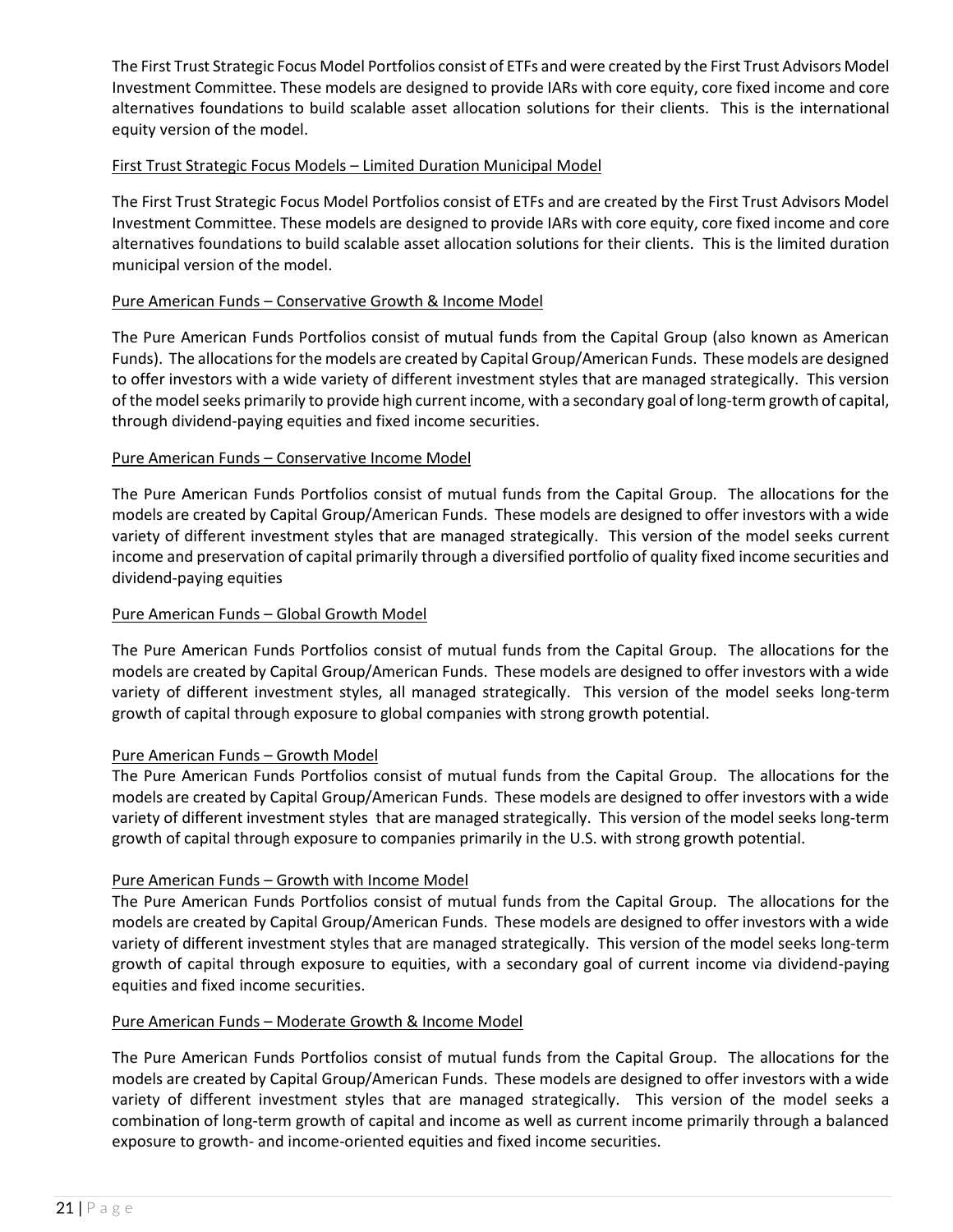### Pure American Funds – Preservation Model

The Pure American Funds Portfolios consist of mutual funds from the Capital Group. The allocations for the models are created by Capital Group/American Funds. These models are designed to offer investors with a wide variety of different investment styles that are managed strategically. This version of the model primarily seeks preservation of capital, with a secondary goal of current income, through a diversified portfolio of high-quality fixed income securities.

# Pure American Funds – Retirement Income – Conservative Model

The Pure American Funds Portfolios consist of mutual funds from the Capital Group. The allocations for the models are created by Capital Group/American Funds. These models are designed to offer investors with a wide variety of different investment styles that are managed strategically. This version of the model primarily seeks current income, long-term growth of capital and conservation of capital, with an emphasis on income and conservation of capital to support sustained, inflation-adjusted withdrawals.

#### Pure American Funds – Retirement Income – Enhanced Model

The Pure American Funds Portfolios consist of mutual funds from the Capital Group. The allocations for the models are created by Capital Group/American Funds. These models are designed to offer investors with a wide variety of different investment styles that are managed strategically. This version of the model primarily seeks current income, long-term growth of capital and conservation of capital, with an emphasis on income and growth of capital to support sustained, inflation-adjusted withdrawals.

# Pure American Funds – Retirement Income – Moderate Model

The Pure American Funds Portfolios consist of mutual funds from the Capital Group. The allocations for the models are created by Capital Group/American Funds. These models are designed to offer investors with a wide variety of different investment styles that are managed strategically. This version of the model primarily seeks current income, long-term growth of capital and conservation of capital, to support sustained, inflation-adjusted withdrawals.

# Pure American Funds – Tax Aware Conservative Growth & Income Model

The Pure American Funds Portfolios consist of mutual funds from the Capital Group. The allocations for the models are created by Capital Group/American Funds. These models are designed to offer investors with a wide variety of different investment styles that are managed strategically. This version of the model primarily seeks primarily to provide high current income and secondarily long-term growth of capital through dividend-paying equities and tax-exempt fixed income securities.

#### Pure American Funds – Tax Aware Conservative Income Model

The Pure American Funds Portfolios consist of mutual funds from the Capital Group. The allocations for the models are created by Capital Group/American Funds. These models are designed to offer investors with a wide variety of different investment styles that are managed strategically. This version of the model primarily seeks current income and preservation of capital primarily through a diversified portfolio of quality tax exempt fixed income securities and dividend-paying equities.

#### Pure American Funds – Tax Aware Growth & Income Model

The Pure American Funds Portfolios consist of mutual funds from the Capital Group. The allocations for the models are created by Capital Group/American Funds. These models are designed to offer investors with a wide variety of different investment styles that are managed strategically. This version of the model primarily seeks long-term growth of capital through exposure to equities with a secondary objective of current income through dividend-paying equities and tax-exempt fixed income securities.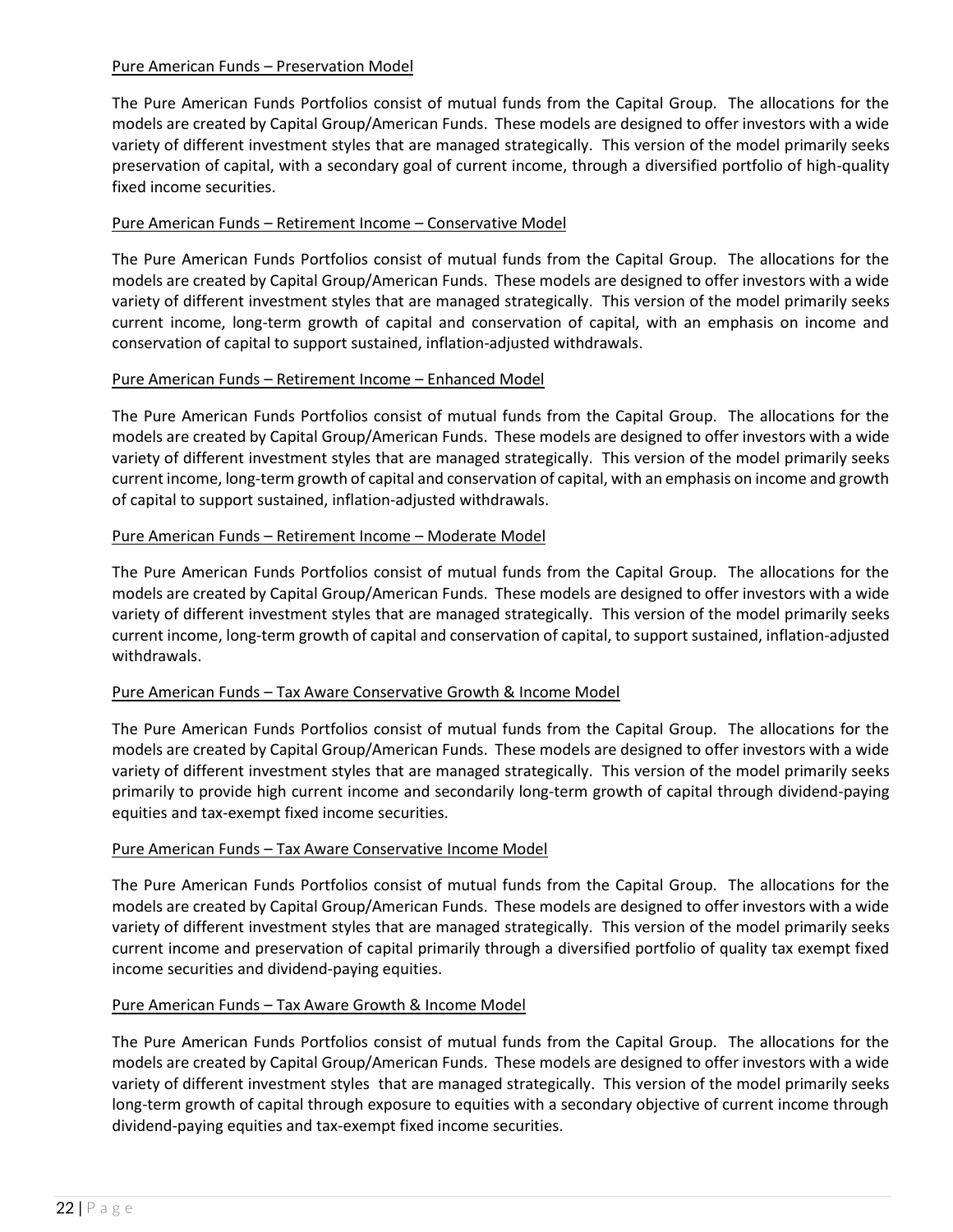## Pure American Funds – Tax Aware Moderate Growth & Income Model

The Pure American Funds Portfolios consist of mutual funds from the Capital Group. The allocations for the models are created by Capital Group/American Funds. These models are designed to offer investors with a wide variety of different investment styles that are managed strategically. This version of the model primarily seeks a combination of long-term growth of capital and income and current income primarily through a balanced exposure to growth- and income-oriented equities, and tax-exempt fixed income securities.

# Pure American Funds – Tax Aware Moderate Income Model

The Pure American Funds Portfolios consist of mutual funds from the Capital Group. The allocations for the models are created by Capital Group/American Funds. These models are designed to offer investors with a wide variety of different investment styles that are managed strategically. This version of the model primarily seeks current income and long-term growth of capital, with a secondary objective of capital conservation, primarily through exposure to dividend-paying equities and generally higher-quality tax-exempt fixed income securities.

# Pure American Funds – Tax-Exempt Preservation Model

The Pure American Funds Portfolios consist of mutual funds from the Capital Group. The allocations for the models are created by Capital Group/American Funds. These models are designed to offer investors with a wide variety of different investment styles that are managed strategically. This version of the model primarily seeks preservation of capital primarily and current income secondarily through a diversified portfolio of high-quality tax-exempt fixed income securities.

# The Protective Asset Allocation Strategy

The Protective Asset Allocation Strategy is a quantitative, rules-based, momentum strategy that moves to cash quickly when asset classes begin demonstrating negative price momentum. The strategy considers momentum to choose between a global universe of 12 "Risk Assets," holding up to 6 at any given time (model can hold 7 assets if the crash protection asset is short-term treasuries). Each of the 12 risk assets are first analyzed by looking at their absolute momentum, e.g., return relative to the risk-free rate, and then by comparing the asset's current price to its 13-month, month-end moving average.

The model considers the ratio of positive momentum asset classes to the entire 12 Risk Asset universe. Depending on the ratio of positive momentum assets to the universe, the model will deploy a proportionate amount to the positive momentum risk assets and cash. This is the most conservative of our quantitative strategies. The model is traded on the first trading day of each calendar month.

#### The Robust Asset Allocation Strategy

The Robust Asset Allocation Strategy divides the portfolio among 7 global asset classes: U.S. Momentum, U.S. Large Cap Value, International Equities, International Value, U.S. Real Estate, Commodities, and Intermediate Term Treasuries. The products used in each asset class causes the portfolio to have a slight tilt towards value and momentum than our other quantitative strategies.

The Robust Asset Allocation model allocates positions by first analyzing each asset class<sup>'</sup> 12-month return compared to the risk-free rate and also its price relative to its 12-month moving average. If the asset class 'price is above its 12-month moving average and also its 12-month return is positive, the portfolio will take a full position in the asset class, and if only one of the conditions is true, the portfolio will take a half position in the asset class, and if neither condition is true, that portion of the portfolio is left in cash.

When fully allocated (e.g., both conditions are true for each asset class), the model will consist of 20% US Momentum, 20% US Large Cap Value, 20% International Equities, 20% International Value Equities, 5% US Real Estate, 5% Commodities, and 10% Int-Term U.S. Treasuries. The model is traded on the first trading day of each calendar month.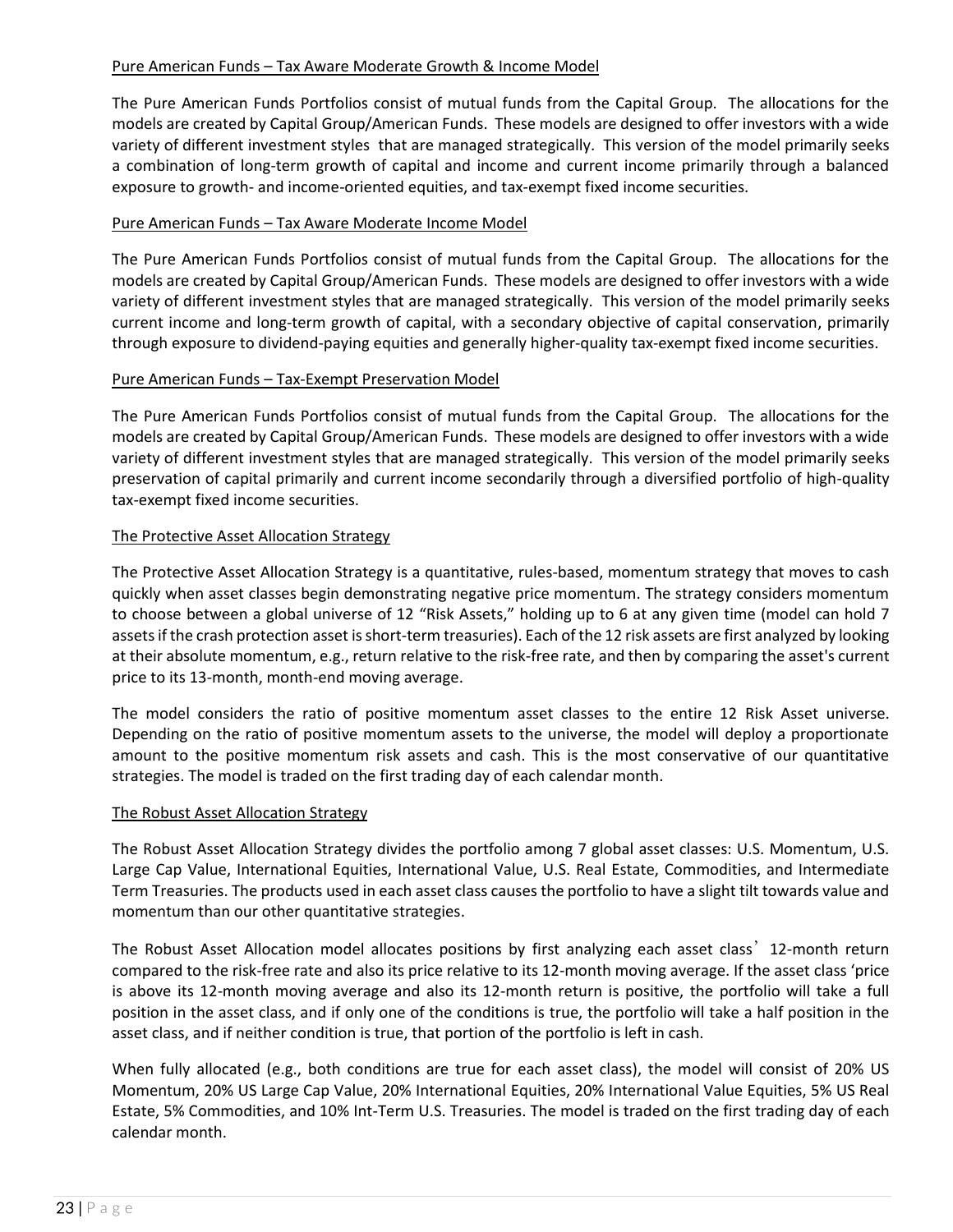# The Elastic Asset Allocation Strategy

The Elastic Asset Allocation Strategy considers momentum measured over multiple time frames, as well as correlation between assets, to allocate across both a global universe of risk assets and cash. The assets traded in this strategy include the U.S. equities ("SPLG"), the NASDAQ 100 ("QQQ"), international equities ("SPDW"), emerging markets ("SPEM"), Japan Equities ("FLJP"), intermediate term U.S. Treasuries ("IEF"), and high yield bonds ("JNK"). The model's positions are weighted based on the geometrical weighted average of the historical returns, volatilities, and correlations. The model is flexible, or "elastic" in the sense that positions don't have predefined weights, but are instead weighted based on their cardinal ranking of the above factors. The model is designed for tactical asset allocation and is traded on the first trading day of each calendar month.

# The Defensive Adaptive Asset Allocation Strategy

The Defensive Adaptive Asset Allocation Strategy is a "meta" model of sorts, combining successful elements from multiple other quantitative strategies:

- Vigilant Asset Allocation: The strategy measures momentum across multiple timeframes from 1 to 12 months, with more recent momentum given more weight.
- Dual Momentum: Each asset traded must exhibit both positive momentum and stronger momentum than competing assets.
- Adaptive Asset Allocation: Minimum variance optimization with a "weighted" covariance matrix is used to determine how much of the portfolio to allocate to each asset.
- Defensive Asset Allocation: The strategy uses the same "canary universe" concept to know when to "turn off" the strategy and move to defensive assets.

Assets traded in the model include US Equities ("SPLG"), Europe Equities ("SPDW"), Japan Equities ("FLJP"), Emerging Market Equities ("SPEM"), US REITS ("RWR"), International REITS ("RWX"), Intermediate-Term Treasuries ("IEF"), Long-Term Treasuries ("SPTL"), Commodities ("PDBC"), and Gold ("SGOL").

The portfolio is traded on the first trading day of the month. This is one of the more actively traded quantitative strategies.

# The Adaptive Asset Allocation Strategy

The Adaptive Asset Allocation Strategy combines momentum with a minimum variance portfolio to trade a diverse array of global asset classes.

The strategy rules are as follows:

- At the close on the last trading day of the month, calculate the 6-month (approximately 126 trading days) return for each of the following 10 asset classes: US equities (represented by SPLG), European equities ("SPDW"), Japanese equities ("FLJP"), emerging market equities ("SPEM"), US REITs ("RWR"), international REITs ("RWX"), interim US Treasuries ("IEF"), long-term US Treasuries ("SPTL"), commodities ("PDBC") and gold ("SGOL").
- Go long at the close the five assets (e.g., half of the portfolio) with the highest 6-month return. Weight the five assets according to minimum variance optimization, using a "weighted" covariance matrix calculated based on 126-day correlation and 20-day volatility.
- Hold positions until the first trading day of the following month, at which point the portfolio is rebalanced based on the new signals.

# The Vigilant Asset Allocation Strategy

The Vigilant Asset Allocation Strategy is an aggressive momentum strategy that allocates 100% of the portfolio each month to a single asset from a small basket of either offensive or defensive assets. The strategy's approach to measuring momentum is heavily biased towards very recent months, with an asset class' one month momentum determining 40% of the asset class' momentum score, while the twelve-month momentum only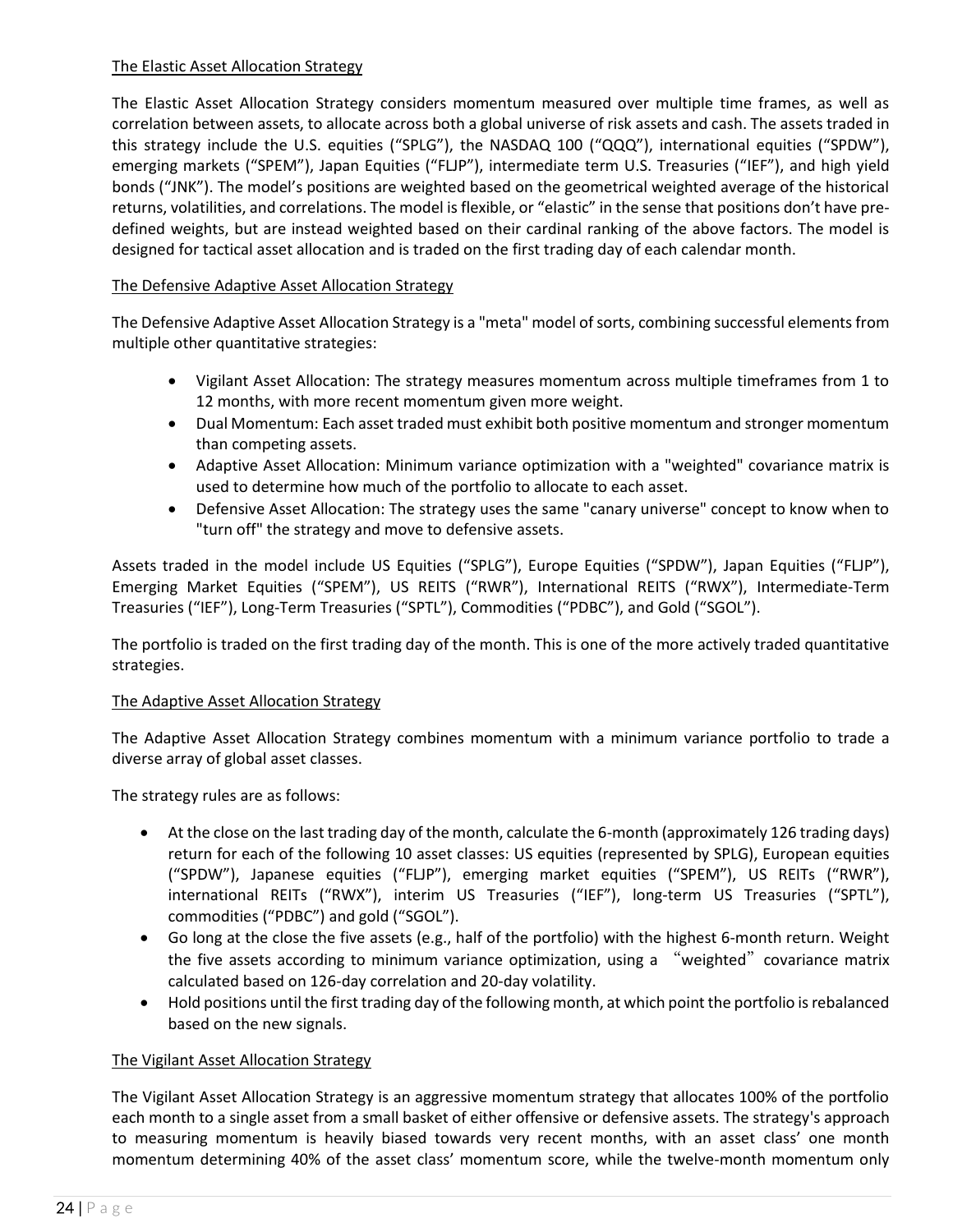determines 2% of the score. This makes the Vigilant Asset Allocation strategy quicker to respond to market changes, but can also lead to high portfolio turnover. The strategy also makes use of a concept called "breadth momentum", in which the allocation to defensive assets is determined by the entire universe of risk assets, as opposed to the particular asset class. Put another way, the strategy uses market breadth to determine how much of the portfolio to allocate defensively.

If all four of the offensive assets exhibit positive momentum scores, the strategy will allocate 100% of the portfolio to the offensive asset with the highest momentum score. If any of the four offensive assets exhibit negative momentum scores, the strategy will allocate 100% of the portfolio to the defensive asset with the highest score (regardless of whether the score is  $> 0$ ).

The assets traded in this strategy include Offensive and Defensive positions. The Offensive positions consist of U.S. equities ("SPLG"), international equities ("SPDW"), emerging markets ("SPEM"), and US aggregate bonds ("SPAB"). The Defensive positions consist of US corporate bonds (SPIB), intermediate term U.S. Treasuries ("IEF"), and cash.

The model is traded on the first trading day of each calendar month.

#### The Tactical Bond Strategy

The Tactical Bond Strategy trades a broad basket of bond assets based on "dual momentum". The strategy trades between the following asset classes: intermediate-term US Treasuries, long-term US Treasuries, Treasury Inflation-Protected Securities ("TIPS"), US Corporate Bonds, US High Yield Bonds, International Aggregate Bonds, emerging market bonds, and cash.

The strategy rules are as follows:

- At the close on the last trading day of the month, calculate the 6-month return for each of the eligible asset classes.
- Select the 3 assets with the highest 6-month return. For each, if the return is both positive and greater than the 6-month return of BIL (3-month US Treasuries ETF), allocate 1/3 of the portfolio on the first trading day of the next month, otherwise allocate that portion of the portfolio to cash.

The strategy is built for investors who want fixed income exposure, but also want a safety valve in place if we enter a new regime of rising interest rates.

The model is traded on the first trading day of each calendar month.

IFPAM accounts are managed on a discretionary basis. IFP does not pool your assets with those of other customers. IFP provides continuous and regular supervisory services over what are know as separately managed account. Among other things, the advice and management of your account are tailored to your individual and specific needs and objectives. Also, you retain the right to add or withdraw securities or cash, pledge securities, and vote securities. You will receive periodic statements directly from the account custodian.

#### The Sector Rotation Strategy

The Sector Rotation Strategy is a momentum strategy that rotates between the various sectors within the U.S. economy. The model selects US stock market sectors displaying relative strength, but includes a safety valve that moves the entire portfolio to cash when the broader market is showing weakness.

The rules of the strategy are as follows:

- At the close on the final trading day of the month, calculate the return for each sector over the last 1, 3, 6, 9 and 12 months, and average those results together.
- Go long the top 3 sectors at the open of the next trading day, with 1/3 of the portfolio allocated to each sector, unless the S&P 500 (represented by SPY) closes below its 10-month moving average.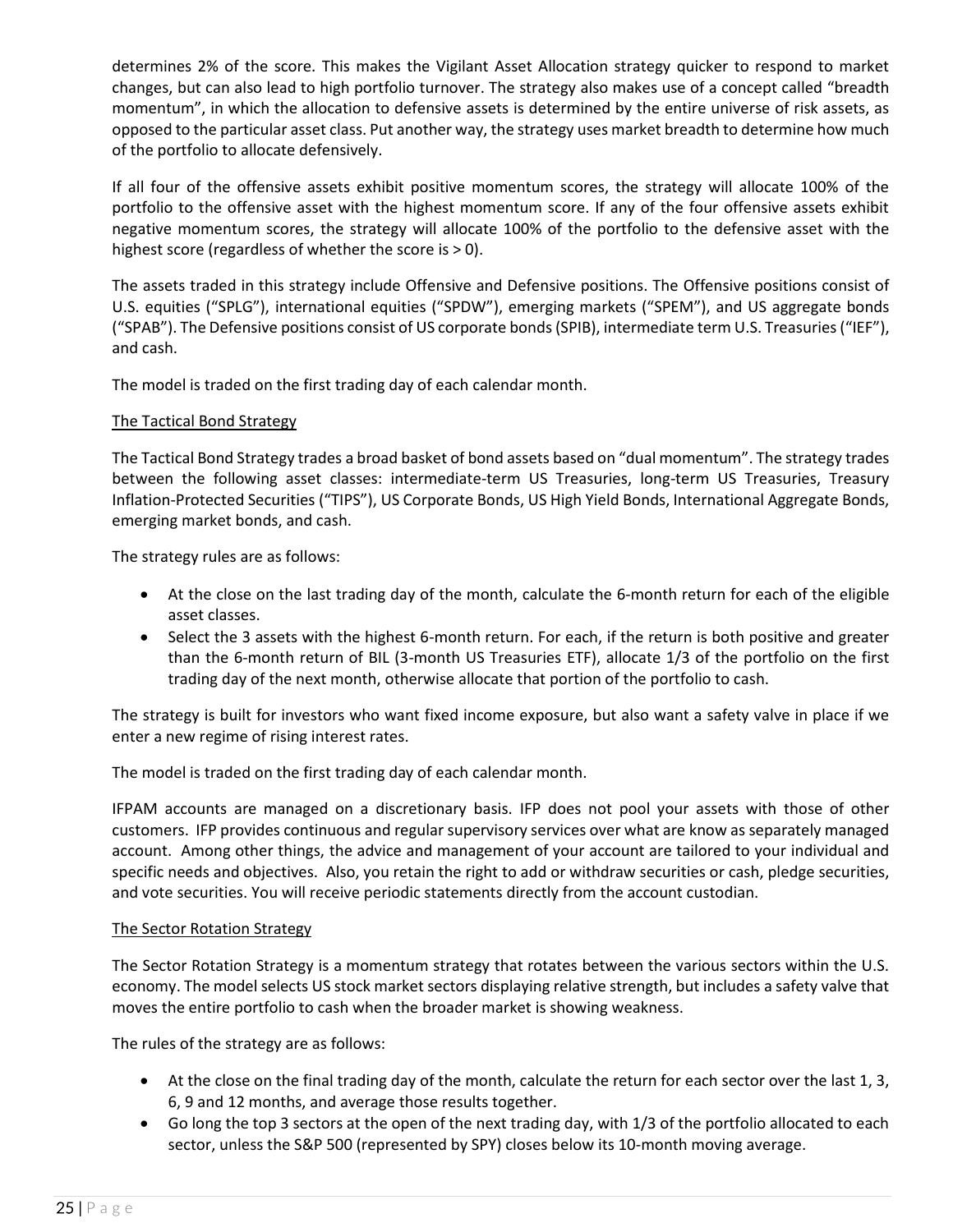If the S&P 500 closes below its 10-month moving average, move the entire portfolio to cash.

#### The Acquirer's Multiple Strategy

The Acquirer's Multiple Strategy is a valuation ratio used to find attractive takeover candidates. This metric targets undervalued companies that are generating strong operating earnings relative to their enterprise value. This not only helps find companies that are attractive for takeover, but also has proven to be a valuable predictive tool for future stock returns. In addition to finding companies with low acquirer's multiples, this model further examines how persistent each company's earnings are. Earnings persistence measures how much of a company's earnings are cash-based versus accrual based (recognizing revenue without a cash transaction). This filter removes companies with high amounts of accrual earnings (low earnings persistence).

This model is somewhat contrarian in nature, as it often invests in companies that have fallen out of favor in the public eye, but still are generating ample operating income relative to their enterprise value.

#### Focused Shareholder Yield Strategy

The Focused Shareholder Yield Strategy invests in companies demonstrating strong Shareholder Yield. Shareholder Yield is measured by summing a company's dividend yield, its share buy-backs (the percentage of shares outstanding that have been repurchased or issued over the last year), and its net debt pay down (the amount of debt the company was able to reduce from its balance sheet). Essentially, the model is looking for companies that have been returning capital to shareholders in predictable manner. The model is not solely focused on obtaining dividend income, so should not be used as a substitute for a dividend or income strategy, but instead should be used for total return. The strategy tends to have a value tilt.

The Focused Shareholder Yield model is designed to be approximately sector neutral to the S&P 500. Each position receives an equal weight in the portfolio. The constituents are changed once per year based on the model's screening criteria.

#### Focused Minimum Volatility Strategy

The Focused Minimum Volatility Strategy attempts to provide investors with market-like returns with less volatility than the broad market, as measured by the S&P 500. The model aims to smooth out the returns by reducing downside during bear markets, while still participating in up markets, albeit possibly to a lesser extent. By limiting drawdown, the model can help investors avoid emotional reactions to market sell-offs, which can cause them to sell at inopportune times.

The model invests in companies that have previously demonstrated lower than average volatility relative to the broader U.S. equity market.

The Focused Minimum Volatility model is designed to be approximately sector neutral to the S&P 500. The positions are then weighted based on their inverse volatility. The constituents are changed once per year, based on the model's screening criteria.

#### Focused Quality Strategy

Focused Quality Strategy invests in companies with healthy balance sheets, earnings that are persistent in nature, and strong cash flow relative to liabilities. Companies evaluated typically demonstrate financial strength through high capital and sales profitability, high levels of free cash flow, low levels of debt, and low levels of accruals. Companies included in the model also tend to have a history of earnings stability.

The Focused Quality model is designed to be approximately sector neutral relative to the S&P 500. Each position receives an equal weight in the portfolio. The constituents are changed once per year, based on the model's screening criteria.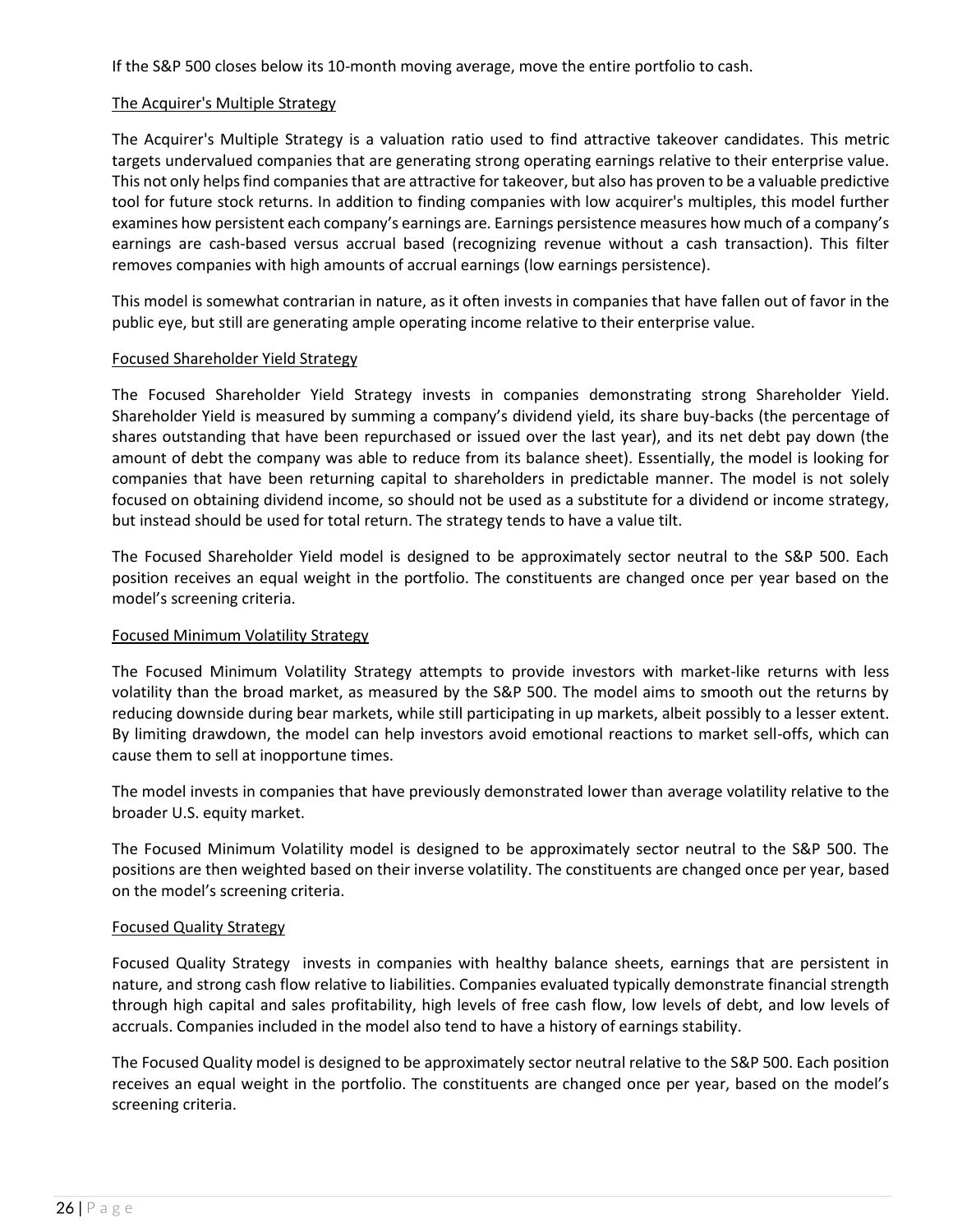## Focused Dividend Strategy

Focused Dividend Strategy invests in companies that pay relatively higher levels of dividends. The model screens for companies that not only are paying dividends, but also for those companies that have had a history of consistently paying and/or increasing their dividends. Stocks in the portfolio are also analyzed by their payout ratio and the amount of dividends being paid relative to the amount of earnings a company is generating to ensure that the dividend is sustainable.

The weights of each position in the Focused Dividend model are then equally weighted. The constituents are changed once per year, based on the model's screening criteria.

# Focused Momentum Strategy

Focused Momentum model invests in companies that are experiencing positive price momentum. The philosophy behind the strategy is "the trend is your friend". The Focused Momentum model takes advantage of the fact that markets tend to continue to trend in the direction they're going much longer than most people assume possible. Investments that have performed well tend to continue to perform well and investments that have performed poorly tend to continue to perform poorly. However, there is always the risk and the inevitable reality that any trend will reverse, and when it does, clients will lose money. So, the right timing is important.

The Focused Momentum model tends to work best in strong upward trending markets. The strategy tends to lag in choppy, sideways markets. The strategy tends to have relatively high turnover as the constituents are reviewed and modified every month. Due to the relatively higher turnover and potential for realizing gains and losses, this strategy works best in qualified accounts, which means it is often not appropriate for non-qualified accounts.

# Focused GARP Strategy

Using Y-charts Growth at a Reasonable Price Strategy, IFP will buy the top 35 stocks on the first trading day of each month and sell anything in the model which is not in the top 35. Growth at a reasonable price (GARP) finds stocks with recent historical growth - in terms of earnings, sales, and assets - that are selling at low prices compared to the earnings and dividends they pay out.

#### Hedge Fund Tracker Top 10 Strategy

Stocks come from the quarterly 13F filings, point in time, approximately 45 days after the end of month filing date of each quarter, typically by the middle of February, May, August and November. Thus, the model is reconstituted with an approximate 45-day lag after the quarter-end, with positions occasionally rebalanced to equally weight. Hedge funds considered must have AUM greater than \$3.5 billion and must have outperformed the S&P 500 Total Return from 2008, and over the last 3 years. The top 10 picks from the group are selected according to a "Combined Percent of Portfolio" method by summing each securities percent of portfolio for each filer. Stocks with the highest combined percentage count are picked first. ETFs, options and short positions are excluded.

#### Hedge Fund Tracker Top 50 Strategy

Stocks come from the quarterly 13F filings, point in time, approximately 45 days after the end of month filing date of each quarter, typically by the middle of February, May, August and November. Thus, the model is reconstituted with an approximate 45-day lag after the quarter-end, with positions occasionally rebalanced to equally weight. Hedge funds considered must have AUM greater than \$3.5 billion and must have outperformed the S&P 500 Total Return from 2008, and over the last 3 years. The top 50 picks from the group are selected according to a "Combined Percent of Portfolio" method by summing each securities percent of portfolio for each filer. Stocks with the highest combined percentage count are picked first. ETFs, options, and short positions are excluded.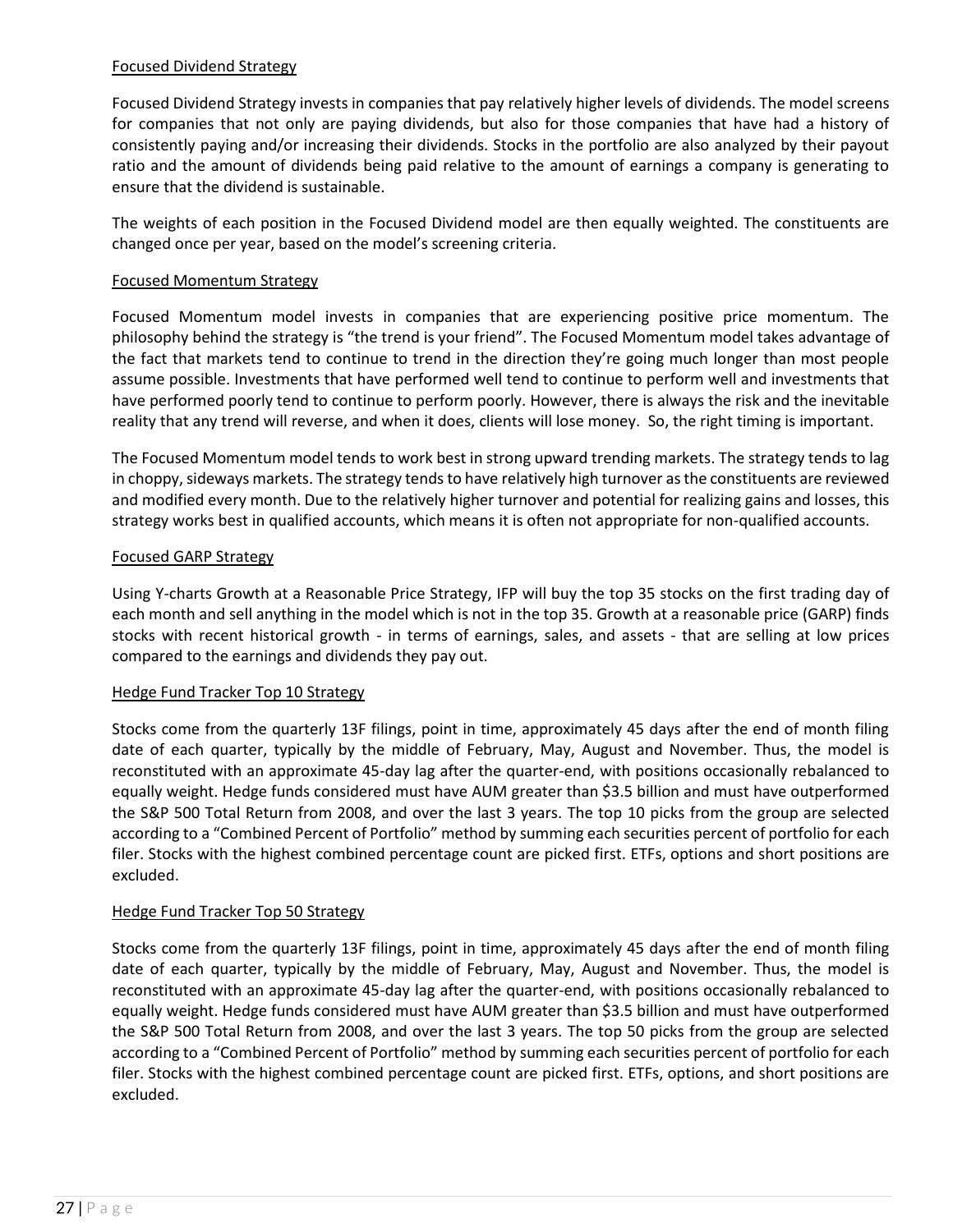#### **WRAP FEE PROGRAM VERSUS PORTFOLIO MANAGEMENT PROGRAM**

IARs provide asset management services through both Wrap Fee programs and other management programs. Under IFP's traditional management program, there are two separate types of fees. IFP charges an investment advisory fee for advisory services, and other fees are charged by activity (e.g., a ticket fee), usage, service for each transaction (e.g., buy/sell/exchange) or usage or service by IFP, its custodian and/or our affiliated introducing broker-dealer, IFP Securities, for accounts held at the qualified custodian. Under a Wrap Fee program, advisory services and transaction services are provided for one fee to the client. From a management perspective, there is not a fundamental difference in the way an IFP IAR manages Wrap Fee accounts versus traditional management accounts. However, in a Wrap Program, there is an incentive to trade less. Otherwise, the significant difference is the way in which transaction services are paid. For Wrap Fee program, there is a separate disclosure document that should be provided to you, which is referred to as the Wrap Fee Brochure, and the purpose of the brochure is, among other things, to alert you about the features of the service, conflicts-of-interest and the fact that because the Wrap Fee "bundles" all services and transactions into 1 cost, it could quite possibly result in higher overall fees assuming a certain level of transactions and other services that you may want or experience in your account. The maximum fee for Wrap accounts is 2.0%, which coincides with IFP's maximum fee, but notably, a non-Wrap fee arrangement is more likely to be less than 2.0%, on average, because transaction costs and other service costs are paid in addition to the investment advisory fee. You should discuss with your IAR whether a Wrap Fee program would be better or worse for you considering the level of transactions and other service needs you have. See our Wrap Fee Brochure for a description of services, fees and conflicts-of-interest related to our Wrap Fee business.

# *USE OF THIRD-PARTY ASSET MANAGERS*

Some IARs will utilize the services of TPAMs to assist in managing your investments. The nature of the advisory and management services are determined between the client and the 3rd party investment adviser, and their services should be explained in their Form ADV 2A, and their Client Relationship Summary ("CRS").

Your IAR can assist you with selecting and monitoring unaffiliated TPAMs offering asset management and other investment advisory services. Such arrangements with TPAMs are structured as either solicitor arrangements, whereby IFP would solicit clients to the TPAMs in exchange for a fee, without any authority to provide ongoing advice or account management, or as co-advisory arrangements, wherein both firms would have authority to provide ongoing advice and/or account management services in exchange for a fee split as negotiated by the respective firms. In situations where IFP/IAR are serving as co-advisors, your IAR is responsible for the initial and ongoing review and is also responsible for maintaining your current information. Generally, such a referral to such a third-party must based upon a fiduciary/"Best Interest" determination, predicated upon reasonable due diligence, which supports the idea that the use of a third party would be in the best interest of you, the client. That being said, if IFP is not serving as a co-advisor, and is merely a solicitor, its scope of services and responsibility is more limited. In co-advisory arrangements, your IAR should assist you with identifying your risk tolerance, investment objectives, implementation strategies, etc. He or she will then recommend asset managers geared toward your stated investment objectives and risk tolerance. You will enter into an agreement directly with the TPAM.

Your IAR is available to answer questions you may have regarding your account and act as the communication conduit between you and the TPAM. Your IAR will be available to review the account(s) with you to determine if the TPAM is continuing to meet your investment objectives. Generally, TPAMs will exercise discretionary authority to determine the securities to be purchased and sold for you. In these situations, neither IFP, nor your IAR, has discretionary trading authority with respect to your account with the TPAMs(s) and are not responsible for investment selection or trade implementation in your accounts.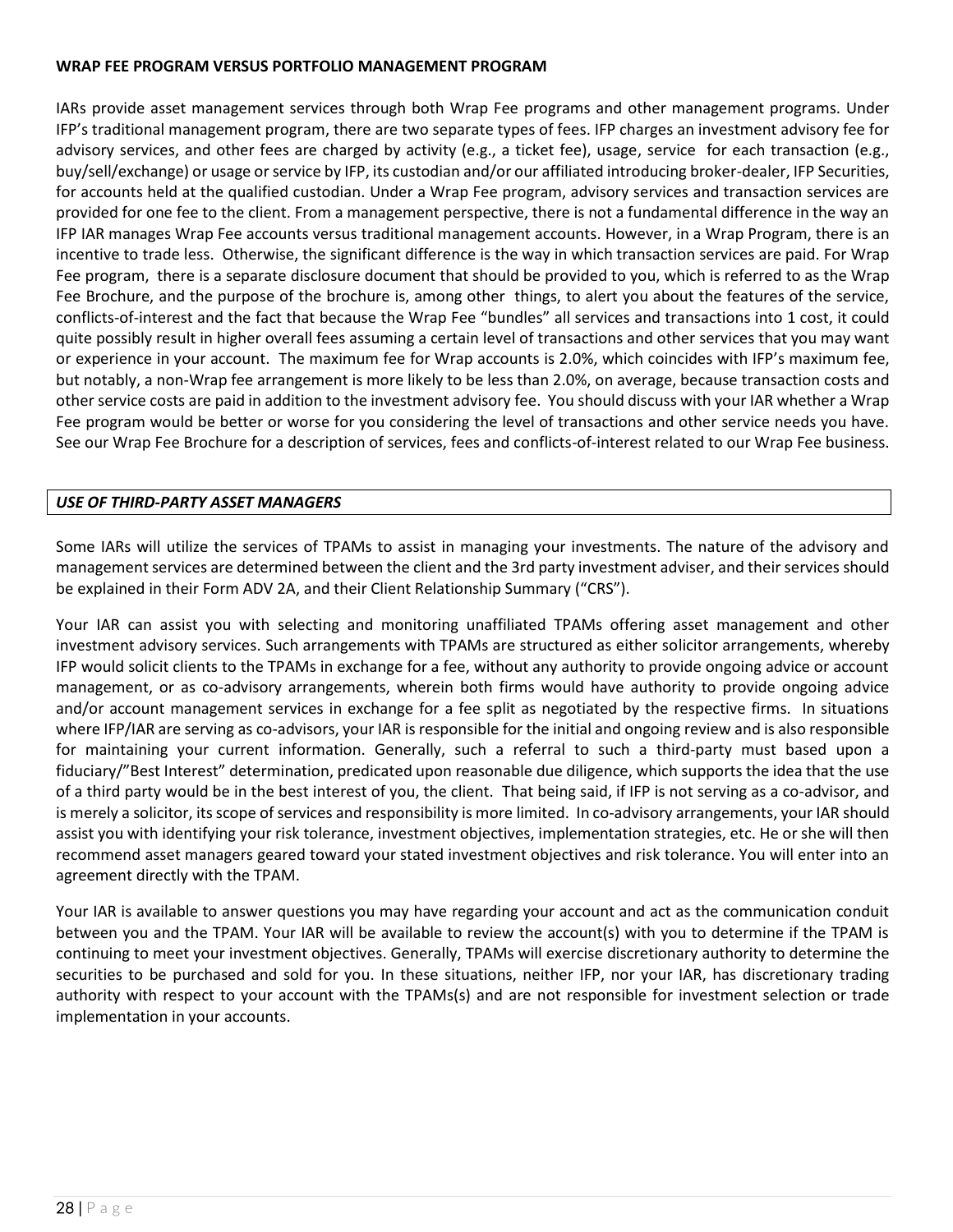#### **PENSION PLAN ADVISORY AND CONSULTING SERVICES**

IFP, through its affiliated IARs, provides consulting and advisory services to both ERISA and Non-ERISA employersponsored retirement plans, including, but not limited to, 401(k), 457(b), 457(f), 403(b), Simple IRA, SEP IRA, nonqualified, deferred compensation, pension and profit-sharing plans (collectively, "Plans" or individually, "Plan") on both a one-time and/or ongoing basis.

IFP offers a suite of detailed engagement agreements which are customized for each client relationship and executed by the Plan's designated fiduciary upon conclusion of a careful review, which, at times, includes the client's independent legal counsel. Through its agreements, IFP is engaged to provide investment advisory services on either a "nondiscretionary" basis (serving as a "fiduciary" as defined by §3(21)(A)(ii) of the Employee Retirement Income Security Act of 1974 ("ERISA")); or on a "discretionary" basis and thus will serve as an "Investment Manager" as defined by §3(38) of ERISA. Certain other additional services available from IFP would be considered non-fiduciary by definition and function and are explicitly detailed within the Plan's executed agreement.

For non-discretionary services, IFP and its IARs will act in a solely advisory capacity and will not have or exercise any discretionary authority or control relative to the management or investment of the assets of the respective Plan.

For discretionary services, IFP and its IARs will be designated as the Investment Manager to the Plan and assume responsibility for the investment selection and asset management for the Plan's master menu made available to the Plan participants from which to choose. In all cases, IFP will not serve as the "named fiduciary" of the Plan.

Our agreements offer our clients the opportunity to select one or more of the following services in various engagement categories:

# **ERISA 3(21) Investment Adviser Fiduciary Services (Non-Discretionary):**

- Development of an Investment Policy Statement ("IPS");
- Recommendations for the selection and monitoring of the Plan's Designated Investment Alternatives ("DIAs") that meet the standards set forth within the IPS or as established by other stated goals, objectives and restrictions communicated to IFP by the Plan's fiduciaries that also satisfy ERISA's §404(c) requirement that participant-directed retirement plans offer a "broad range" of investment options;
- Recommendations for selecting and monitoring the Plan's Qualified Default Investment Alternatives ("QDIAs");
- Recommendations for and monitoring of Third-Party Investment Managers, if utilized;
- Investment performance measurement, analysis and reporting;
- Attendance and active participation at Plan Oversight Committee meetings; and
- Individualized investment advice options for Plan Participants;

#### **ERISA 3(38) Investment Manager Fiduciary Services (Discretionary):**

- Development of an Investment Policy Statement ("IPS");
- Selection and monitoring of the Plan's DIAs;
- Selecting and monitoring of the Plan's QDIAs;
- Investment performance measurement, analysis and reporting; and
- Attendance and active participation at Plan Oversight Committee meetings.

#### **ERISA Non-Fiduciary Services:**

- Consulting services to assist the Plan Sponsor with plan design (Settlor) decisions;
- Provide the Plan's Oversight Committee with fiduciary education and "best practices" awareness as well as advice on the development of a Committee Oversight Charter, if so desired;
- Assistance with selecting and monitoring non-fiduciary vendors (e.g., TPA, Recordkeeper, etc.); and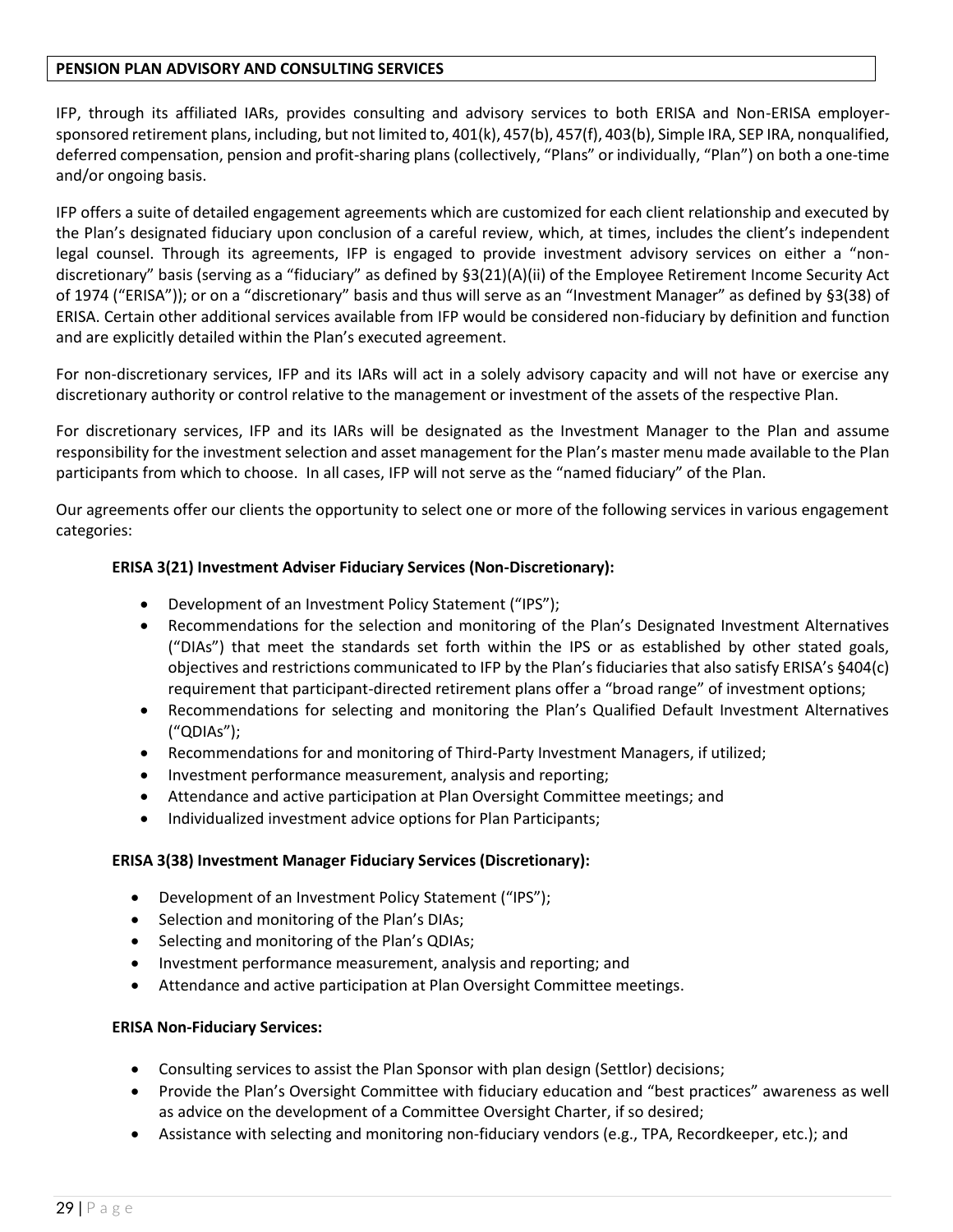• Delivering or coordinating individual and/or group investment and plan provision education, enrollment support and general retirement planning guidance.

From time to time with the Plan Sponsor's permission, IARs can make the Plan or Plan participants aware of and offer services to them available from the IAR that the participant would contract for separate and apart from the retirement plan advisory and consulting services described above specific to Plan assets. In offering or delivering any such additional services, IAR is not providing the services while acting as a fiduciary under ERISA with respect to such offering of services applicability to plan assets. If any such separate services are offered to participants, they will make an independent assessment of the need for or merits of such services without reliance on the advice, judgment or influence of IFP or its IAR.

IFP intends to fully adhere to the guidelines and mandates set forth within the DOL's Prohibited Transaction Exemption (PTE) 2020-02 which became effective February 16<sup>th</sup>, 2020 specific to rollovers from qualified plans. As such, IFP will require any participant considering a rollover to complete IFP's Employer Plan Distribution disclosure and acknowledgment document, which details the rationale for the rollover recommendation and discloses important information and considerations in connection with the rollover decision that are acceptable to the client. IFP has a form designed to gather data and serve as a basis to evaluate the appropriateness of any such rollover recommendations.

#### *RETIREMENT PLAN INVESTMENTS DISCLOSURE AND FEES*

Fees for retirement plan services are negotiated prior to the signing of the appropriate IFP Retirement Plan Agreement and includes the negotiated fee to be compliant with ERISA §408(b)(2) mandates. This disclosure is required of all vendors providing services to a retirement plan or its participants and must disclose all direct and indirect compensation they will receive in exchange for the services they provide to a retirement plan. IFP's agreements with its Plan Sponsor clients disclose the services it will provide and the fee it will charge for those services and serves as its required ERISA §408(b)(2) disclosure. See Item 5<sup>5</sup> below for a description of fees such services, but they generally do not exceed 2% of the Plan assets when AUM-based, or \$250,000 for the large- "mega" Plan market and \$50,000 for the micro-small Plan market (e.g., <\$10 million) when flat fee-based.

#### **TAX EXEMPT ORGANIZATIONS**

Some IARs of IFP work with tax exempt programs and provides services to employees of public-school systems and tax-exempt organizations that qualify under Section 501(c)(3) of the Internal Revenue Code. Services are usually provided through the organization's retirement accounts held in an Optional Retirement Plan ("ORP"), also known as a 401(a), 403(b) and 457 accounts. IARs primarily use TIAA or Fidelity to provide these services. Both programs apply a maximum fee allowed to be charged of 2.0% of AUM.

# **COLLECTIVE INVESTMENT TRUST ("CIT") SUB-ADVISORY SERVICES**

Wilmington Trust ("WT") selected IFP as the replacement investment sub-advisor to five CITs they established and marketed to ERISA-qualified employer sponsored retirement plans as Designated Investment Alternatives ("DIAs"). IFP's sub-advisory duties are that of a fiduciary as defined under ERISA §3(21) and IRC §4975(e)(3) with respect to the CITs and to those assets of the participating plans invested in these specific sub-advised CITs. IFP is solely engaged to advise WT, as the Trustee of the CITs, on recommended investment holdings and asset allocations that achieve the stated investment objective of each CIT. IFP does not have custody of or execute trades for any of the five CITs. Further, WT retains final approval authority for accepting or executing any recommendation made by IFP and WT also retains proxy voting responsibility. IFP is paid six basis points for its services.

<sup>5</sup> Item 5, Fees and Compensation, "*Retirement Plan Investment Advisory Fees."*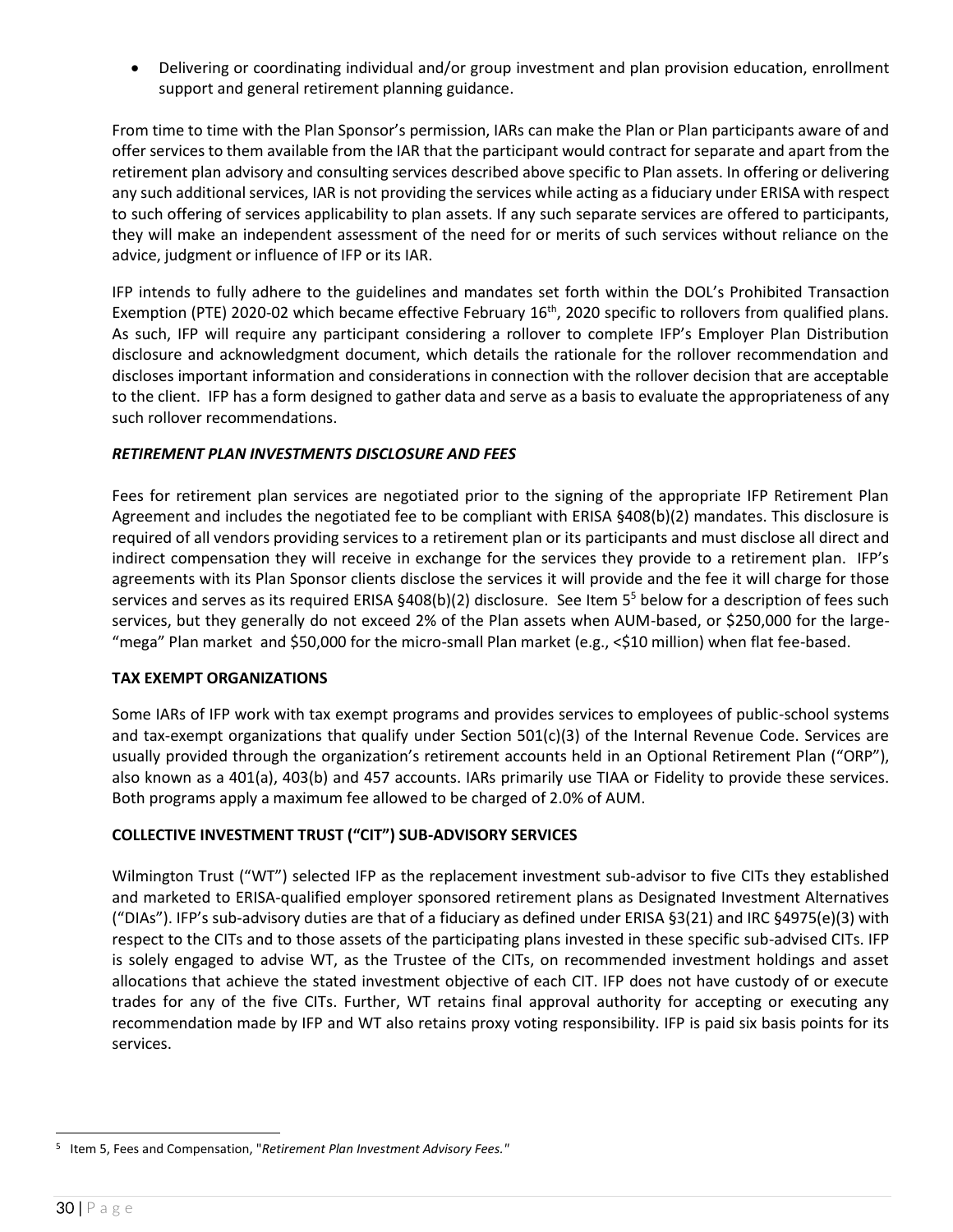IFP does not intend to offer these specific CITs to its retirement plan clients, but it was determined they were existing holdings within six plans already advised by an IFP IAR with the positions having been voluntarily added before IFP became the Sub-Adviser. These six plans have been notified of the potential conflict of interest.

## **IRA ROLLOVER/TRANSFER CONSIDERATIONS**

As part of our investment advisory services, IARs can make recommendations to qualified plan participants and IRA owners regarding the rollover or transfer of their employer sponsored retirement plan account or IRA assets. In the case where an IAR recommends a retirement plan rollover or transfer into an IFP advisory account program, the IAR will earn a portion of the advisory fee. This presents a conflict of interest because IARs may have an economic incentive to recommend a rollover of retirement plan assets into an IFP advisory program account.

Plan participants are under no obligation to rollover their retirement plan assets to an IRA with IFP or a 401(k) advised by IFP's IAR and should carefully consider all relevant factors, such as penalty-free withdrawals, whether loans are permitted, legal protections, required minimum distributions, fees and expenses, service levels, available investment options, employer stock considerations, Federal and State taxes and other competitive alternatives.

In these rollover/transfer situations, IFP intends to fully adhere to the guidelines and mandates set forth within the DOL's Prohibited Transaction Exemption (PTE) 2020-02 that became effective February 16<sup>th</sup>, 2021 specific to rollovers/transfers to/from qualified plans or between IRAs. We have instituted written policies, procedures and documentation designed to achieve compliance with the impartial conduct standards, mitigate conflicts of interest and does not create incentives that place our interests, or that of our IARs/RRs, ahead of those of the qualified plan participant or IRA account holder involved.

By complying with impartial conduct standards, we will ensure:

- The advice to execute the rollover is in the best interest of the participant at the time it is provided;
- We will only receive reasonable compensation and
- No statements are made to the participant that are materially misleading.

We will provide certain disclosures in advance, including:

- An acknowledgment of our status as a fiduciary;
- A description or the services to be provided;
- A description of any material conflicts of interest and
- Documentation of the specific reason(s) for the rollover recommendation and why it is in the best interest of the participant/IRA owner.

IFP will also require any participant considering a rollover or transfer to complete IFP's Qualified Plan/IRA Rollover/Transfer Recommendation and Acknowledgement Form, which details the rationale for the rollover recommendation and discloses important information and considerations in connection with the rollover decision that are deemed acceptable to the client as evidenced by their acknowledgement signature.

In the event a commissionable annuity product is included in the recommendation, we will also adhere to the requirements of the DOL's PTE 84-24 by incorporating and executing additional documentation in line with this guidance, including another client acknowledgement signature.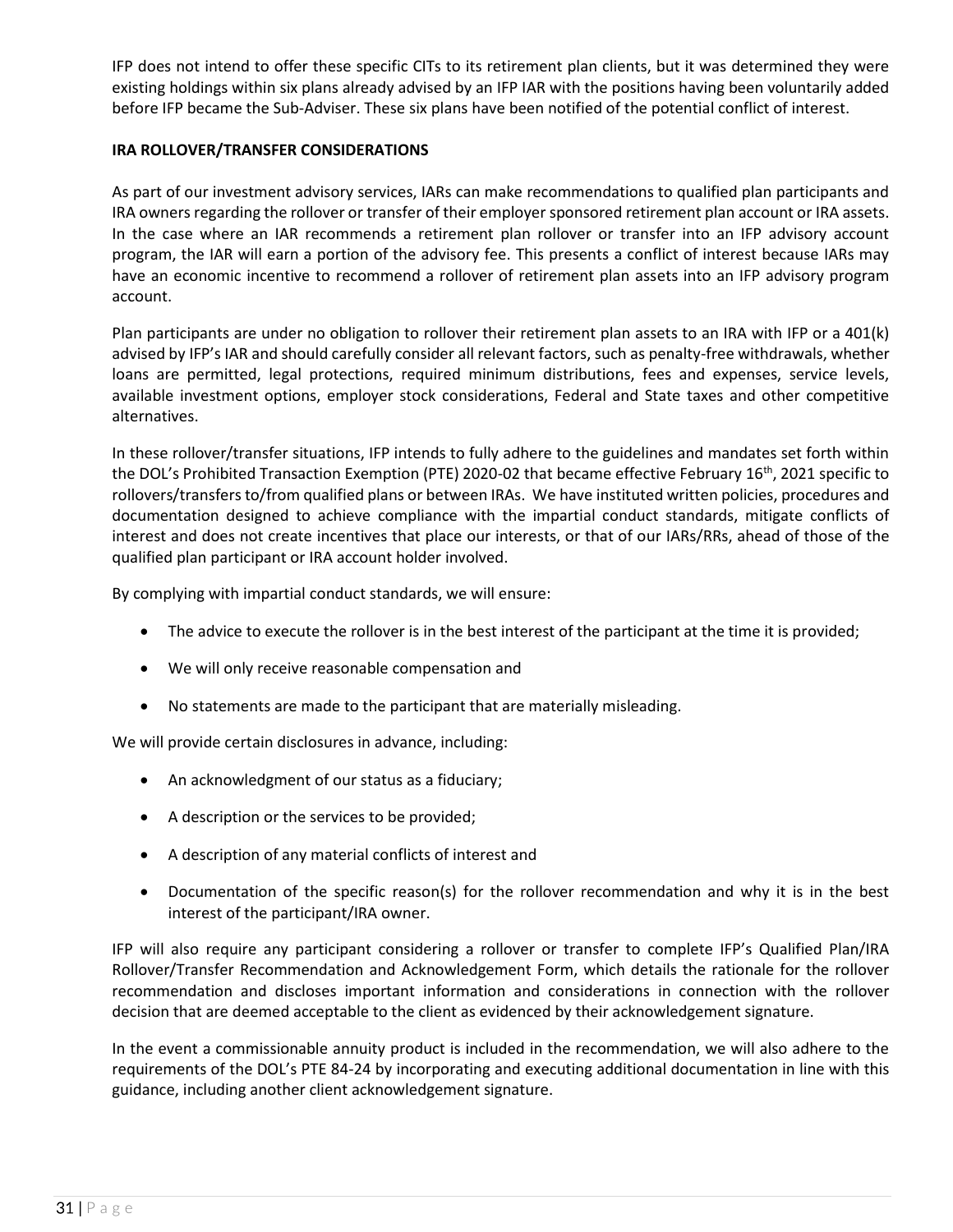## ACCOUNT TRANSFERS FROM ANOTHER FIRM TO IFP

When IFP hires or associates with an IAR or registered representative ("RR") of IFP's affiliated broker/dealer, you are not obligated to transfer your other investments and assets to IFP in order to retain a relationship with your IAR or RR. Any recommendation made by our IARs must be in your best interest, and you should consider the relative fees, platform services, investment options, tax effects, proprietary or company securities held through the other firm, etc. IFP encourages you to ask your IAR why any recommended account or investment transfer is in your best interest.

## LIMITS ADVICE TO CERTAIN TYPES OF SERVICES AND LIMITED SCOPE OF OUR INVOLVEMENT AS A FIRM

With some exceptions, IFP IARs are available to offer advice on most types of investments owned by client and, at the specific request of a client, will explore investment options not currently owned by a client. However, from the perspective of not being registered to engage in certain business lines, IARs are not permitted to provide advice on futures or commodity contracts. From a business policy perspective, IFP also elects to refrain from knowingly accepting investments in certain industries not covered by its Errors & Omissions insurance policy, including cryptocurrencies, leveraged/inverse ETFs and marijuana-based business securities. If you happen to have such securities in your account, you will be asked to either sell the positions or transfer them to another firm. We also require that TPAMs used by IARs be approved by IFP.

Some IARs limit advice to specified product types such mutual funds, whereas others will provide advice on a full range of securities. If an IAR is dually registered as an RR of IFP Securities, IAR will be restricted from providing advice based if the registration types held by the RR is known as a limited registration (e.g., a Series 6 versus 7, which only qualifies to RR to sell mutual funds and insurance securities, assuming in the latter case, the RR is also insurance licensed and appointed by the respective insurance company). For example, if an IAR does not hold a Series 7 license with IFP Securities, but rather and holds only the Series 6 registration, the IAR will be restricted to providing advice on only investment company products such as mutual funds and variable annuity contracts.

Some IARs develop models or strategies that are generally applied across all clients while other IARs will develop truly individualized portfolios for each client. You will not be necessarily treated the same as other clients, which in a sense is a limitation of services, and could exist due to the way that IAR or IFP manages accounts due to business reasons.

In addition, many of our IARs also act as insurance agents independent from our firm. To the extent your IAR provides fixed insurance products or services to you (other than fixed indexed annuities)<sup>6</sup>, he or she does so outside of IFP's supervision. Some of our IARs are also involved in other business activities, such as accounting, legal, tax, and other noninvestment services, which are outside the scope of IFP's services, and therefore IFP is not responsible for such noninvestment services that may be offered by our IARs, although such activities are subject to preclearance procedures of IFP and some level of supervisory oversight. Some of our IARs are licensed as independent insurance agents through various insurance companies; they solicit, offer and sell fixed and/or property and casualty insurance products where they are duly registered to conduct business.

#### BUSINESS CONTINUITY PLAN

IFP has established a Business Continuity Plan ("BCP"). The BCP describes how IFP would respond to significant business disruptions and provide you with alternative contact information and access in the event of a significant business disruption. It is also available upon written request. It is also available on our Web Site a[t https://ifpartners.com/business](https://ifpartners.com/business-continuity-plan/)[continuity-plan/.](https://ifpartners.com/business-continuity-plan/)

<sup>6</sup> Any insurance securities (variable annuities, variable insurance and other insurance products which are subject to a prospectus filed with the SEC), that fall within the scope of IFP's supervision.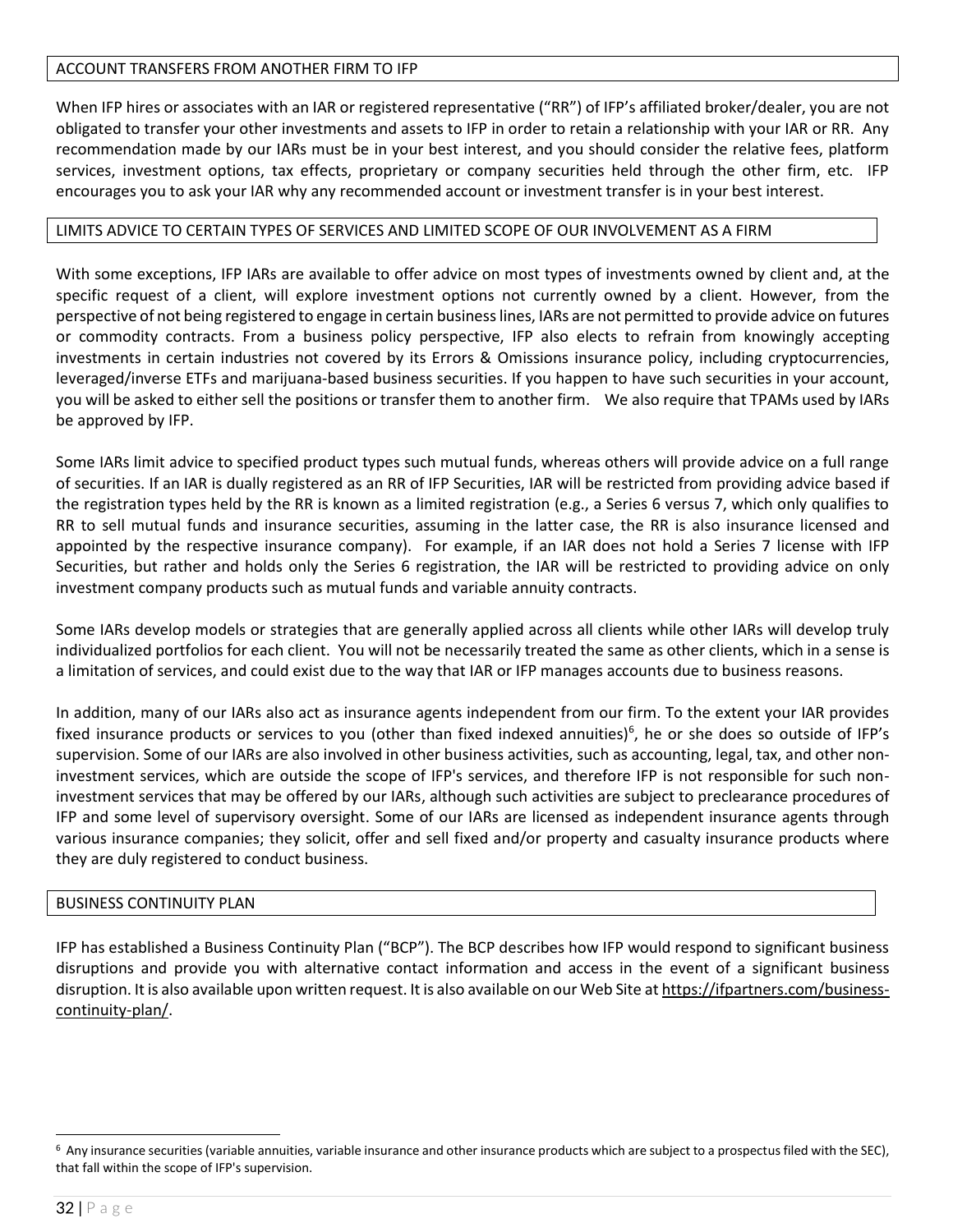IFP has established a Privacy Policy, which essentially stipulates that IFP will not share information with unaffiliated 3rd parties not essential to service your investment account in the manner you elect. IFP will not sell you information do marketing organizations. You may find a copy of our privacy policy statement in our Web Site at <https://ifpartners.com/disclosures/> - https://ifpartners.com/wp-content/uploads/2021/04/Privacy-Policy-and-Opt-Out-Form-41221.pdf.

#### ASSETS UNDER MANAGEMENT

As of December 31, 2021, IFP had assets under management of \$10,518,811,681.

| <b>Assets Under Management/Advisement</b> |                | # of Accounts |  |
|-------------------------------------------|----------------|---------------|--|
| <b>Discretionary</b>                      | 4,542,450,201  | 21,431        |  |
| <b>Non-Discretionary</b>                  | 5,976,361,666  | 25,075        |  |
| <b>Total</b>                              | 10,518,811,867 | 46,506        |  |

# <span id="page-32-0"></span>**ITEM 5. FEES AND COMPENSATION**

In addition to the information provided in the Advisory Business section, this section provides details regarding our services along with descriptions of each service's fees and compensation arrangements.

#### **DESCRIPTION OF FEES AND COMPENSATION**

| ASSETS-BASED ("AUM") FEES     |                      |
|-------------------------------|----------------------|
| <b>HOW ESTABLISHED</b>        | <b>NEGOTIATED</b>    |
| RECOMMENDED MAXIMUM           | 1.5%                 |
| ABSOLUTE MAXIMUM WITHOUT TPAM | $2.0\%$ <sup>7</sup> |
| ABSOLUTE MAXIMUM WITH TPAM    | 2.5%                 |

For accounts opened as of the effective date of this Brochure, and thereafter, the maximum assets under management fee is 2.0% when IFP or its IARs manage the account. Also, such fees will be determined by the respective IAR, as contemplated In the contract you sign with the IAR, and such amounts may be a fixed percentage for the balance of the assets in the account, or may be tiered as the value of the account changes, subject to a methodology disclosed in your contract with IFP.

IFP IARs negotiate your fee, and you and your IAR must agree upon the fee contractually, and IFP limits any assets under management fee for new contracts to 2.0% per annum. You should be aware that other investment advisers will charge lower fees for similar investment advisory services. You could also invest on your own in a security or a portfolio of securities directly without being charged for investment advisory services. Also, you should be aware that investment advisory program fees charged can be higher or lower than if you elected to execute transactions on a commission basis for each transaction in a commission-based brokerage account.

<sup>7</sup> This maximum is 2% if IFP and its IAR are serving as a discretionary investment manager or non-discretionary investment adviser without a TPAM. If a TPAM is utilized, the maximum fee is 2.5%, in which case the maximum fee for IFP/IAR is still 2%, but an additional fee of .5% would be permitted. If TPAMs are utilized and IFP's/IAR's fee is less than 2%, then the TPAM fee may exceed .5%, but in all circumstances, may not exceed 1%, subject to the maximum fee of 2.5% for such joint investment advisory services. Also, for any fees in excess of 1.5% should elicit a conversation between the client and the IAR about why a fee level exceeding 1.5% is warranted. This is the present policy, but is not intended to mandate that any prior agreements between IFP/IAR and the client must be renegotiated, and IFP may handle such situations on a case-by-case basis.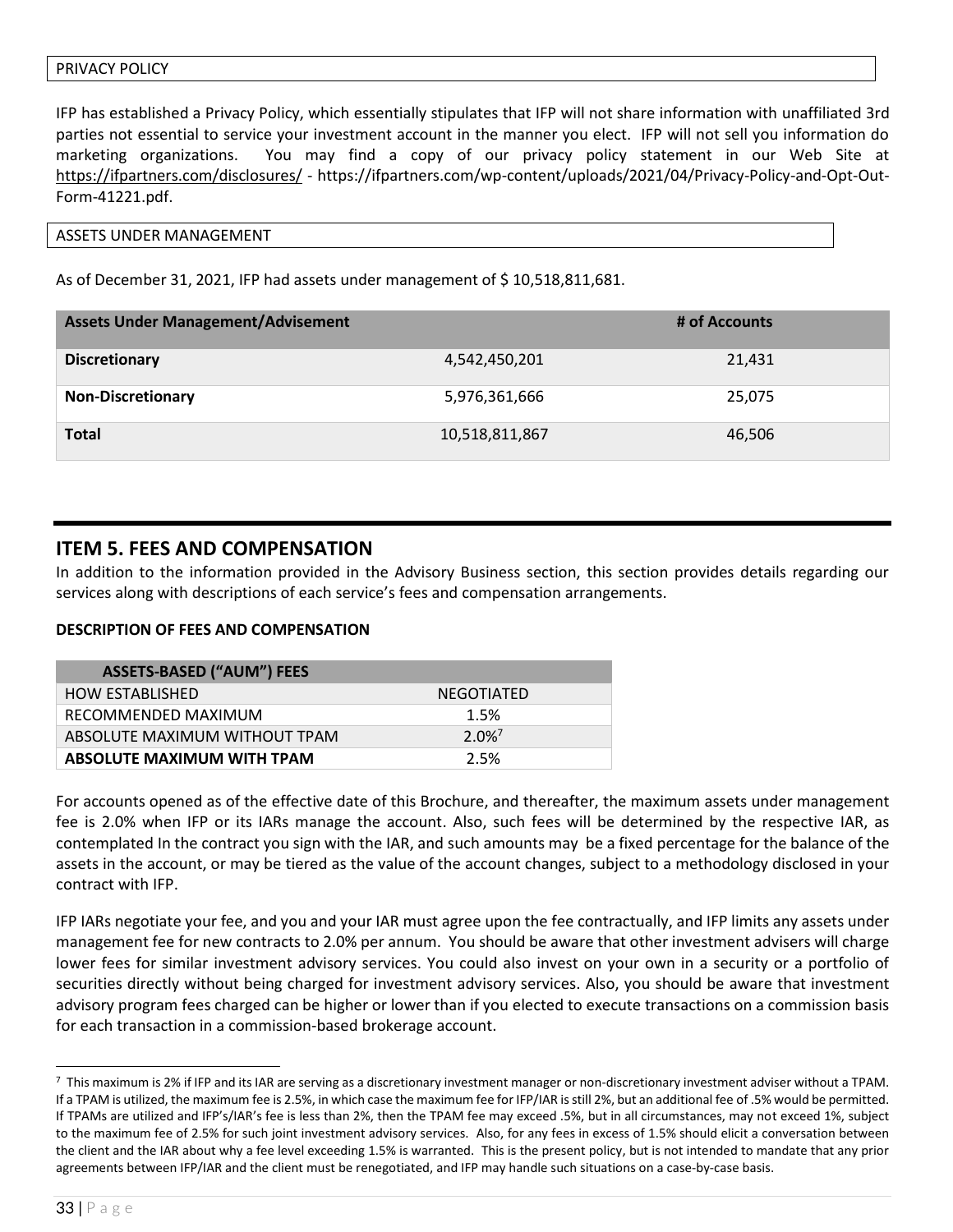You should be aware that investment advisory program fees charged can be higher or lower than if you elected to execute transactions on a commission basis for each transaction in a commission-based brokerage account.

# **Fee Billing Overview & Methodology**

IFP is generally compensated by fees calculated as a percentage of assets under management ("AUM fees") and may also on occasion be compensated through fixed-fee arrangements. Fees that are calculated as a percentage of AUM are generally charged quarterly or monthly, in advance or arrears, depending upon the agreement with you, the client, based upon the average daily balance of the AUM, including on money market and other cash equivalent assets, during the relevant billing period<sup>8</sup>. When accounts are billed quarterly, they are billed primarily in the months of January, April, July, and October. IFP historically allowed for 3 quarterly billing cycles, consisting of (i) January, April, July, and October, (ii) February, May, August and November, and (iii) March, June, September and December. Starting in October of 2019, IFP updated its advisory account information form to allow for only one quarterly cycle going forward for investors who opt for quarterly billing: January, April, July and October. Accounts previously placed on the alternative quarterly cycles may remain on those cycles.

For all billing cycles, if an account is billed in advance, it is billed at the beginning of the cycle based on the account balance as of close of business of the last day of the previous period. At the end of that billing cycle, a "true-up" adjustment is calculated and processed based on the average daily balance of that cycle. If an account is billed in arrears, it is billed based on the average daily account balance during the billing cycle.

The qualified custodians<sup>9</sup> of IFP generally will debit the fees on a periodic basis from the account as disclosed in your investment advisory agreement.<sup>10</sup> IFP generally uses average daily balance, in advance or in arrears, at the election of the client.<sup>11</sup> If the client leaves before the end of the quarter when a fee was invoiced in advance of the quarter, a *pro rata* refund will be issued, if such difference in fees would be \$25 or greater.

IFP may in its sole discretion change the actual fee charged upon thirty days' written notice to the Client. Clients may accept the change or close the account.

# **Investment Management & Associated Other Fees Considerations when the IAR serves as Portfolio Manager**

Fees, fee structure, and experience will vary by IAR. Nevertheless, IFP's maximum fee is 2.0% of asset under advisement/management that are managed/advised by the IAR. Furthermore, IARs determine advisory fees differently. For example, some IARs will household all or a subset of your managed accounts together to determine a fee breakpoint (tiered fee schedules) or charge a fee based on each account size. Additionally, some IARs have a flat fee assigned to the account regardless of account value. There are advantages and disadvantages to all fee structures, but each IAR sets their own variances within IFP's maximum fee structure. This causes some clients to be treated in more favorably than other clients when you do not receive tiered, household fee, or do not negotiate lower pricing with your IAR vis-à-vis cheaper fees available with other clients or investment advisers, including other IARs within IFP.

The exact fee is negotiated on a client-by-client, or account-by-account basis. These fees are disclosed to you in the investment advisory agreement that you sign in advance of services being provided. IARs have an incentive in the fee charged to you as they receive a percentage of the fee with the remaining amount of the fee retained by IFP. Since IFP provides investment advisory service through independent contractors/agents, IFP, relative to other firms and its industry peers, pays a high percentage of the total fees collected from you to the IAR, which means any conflicts

<sup>8</sup> Uninvested cash balances should generally not be subject to AUM fees, unless there is material portion of such balance that is relatively shortterm or the IAR can demonstrate active management of the entire portfolio strategy, of which a certain and varying level of cash balances are being regularly reviewed and reassessed.

<sup>9</sup> For example, our Qualified Custodians include Schwab/TD Ameritrade, Pershing Advisor Services and Fidelity.

 $^{10}$  For Pension Plan business, the fee methodology differs for reasons explained elsewhere herein.

<sup>&</sup>lt;sup>11</sup> IFP will generally calculate such fees itself, either by the Home Office, or, in some cases in the IAR's Office, subject to submitting the supporting material for such calculations to the IFP Home Office Compensation Team. However, in the case of fee-based annuities, pursuant to operational conventions that exist with various insurance companies that provide fee-based annuities for the Investment Adviser Industry, the respective insurance companies conduct the fee calculations, and furnish such calculation to the Registered Investment Advisers such as IFP. Such insurance companies would automatically deduct the fee from the account and pay IFP its investment advisory compensation.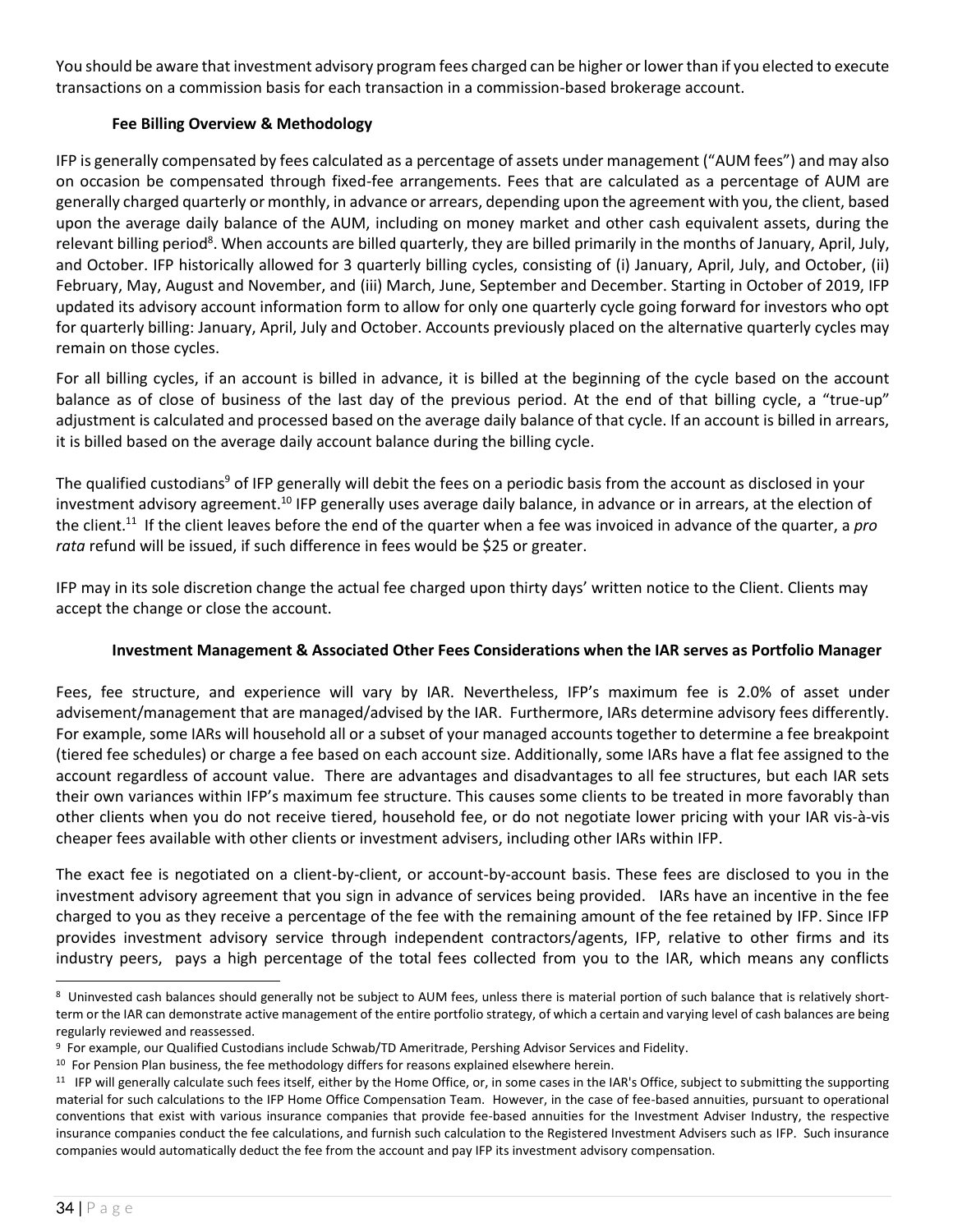regarding the fees paid to the IAR is relatively more pronounced since the IARs are paid up to 95% of all fees assessed to you. A change in your fee will be documented on the appropriate form when being increased. When your fee is decreased, a verbal authorization can be accepted.

In exchange for such fees, IARs provide investment advisory and management services, defined as giving continuous and regular supervisory (investment advice/management) services to a client and making investments based on a client's individual needs through securities accounts. In this program, IARs are responsible for determining investment recommendations and implementing any such recommendations by effectuating transactions and/or retaining allocations as previously established ("implicit hold recommendations"). If the IAR determines that upon review of the client portfolio, according to whatever periodic review timetable was established between the IAR and you, the client, the IARs should document the basis for retaining the present allocation, as well as the basis for effectuating any material changes to the portfolio. IARs will manage your accounts in accordance with your individual needs, objectives and risk tolerance.

IFP will share its portion of the Wrap Fee it receives with the IFP IAR for the Client's account ("Fee Split"). The payment by IFP of compensation to IAR will not affect the amount of the Fee charged to Client's account. The amount of such compensation may be greater than what the IFP IAR would receive if the Client purchased separately IFP's brokerage or other services as such services. Such personnel may, therefore, have a financial incentive to recommend these products over other products, programs, or services.

You could also invest on your own in a security or a portfolio of securities directly without being charged for investment advisory services, but by electing to utilize an IAR, you are acknowledging that you find value in paying for such services.

# **Insurance Company Billing for Fee-Based Annuities**

Some Insurance companies provide for customers to pay for investment management fees with a distribution from their nonqualified deferred annuities provided the distributions adhere to certain conditions.<sup>12</sup>

You will also choose, in conjunction with your IAR, whether to pay a ticket charge per trade executed or an asset-based fee for trade execution, and vary by custodian.<sup>13</sup> Fees for trade execution are separate from the advisory fees.<sup>14</sup> The amount of trades placed in the account is a factor that has a bearing upon the relative cost of the program. If there are only a few trades placed in the account over a period, it is likely that paying for advisory services and trade execution separately would be less expensive than a bundled/wrapped advisory fee. On the other hand, if there are a large amount

<sup>13</sup> PAS, for example, charges a ticket fee of \$4.95 per trade for trades in scope of their ticket fees.

<sup>14</sup> *Ibid*.

<sup>&</sup>lt;sup>12</sup> Payment of fees from an eligible nonqualified deferred annuity:

In PLR 2019-101342, the Internal Revenue Service (IRS) has indicated that distributions to pay for investment management fees from nonqualified deferred annuities that meet certain criteria will not be considered taxable. Those criteria include:

 $\circ$  The annuity contract is designed for owners who will receive ongoing investment advice from an investment adviser who is appropriately licensed and in the business of providing investment advice.

o The annuity contract owner will authorize investment advisory fees to be paid periodically to the adviser from the annuity contract's cash value.

o The fees will be determined based on an arms-length transaction between the owner and adviser.

 $\circ$  The fees cannot exceed an amount equal to an annual rate of 1.5% of the annuity contract's cash value determined at the time and in the manner provided by the fee authorization but in all events based on such cash value during the period to which the fees relate.

o The fees will compensate the adviser only for the investment advice that the adviser provides to the owner with respect to the annuity contract and not for any other services or accounts, nor reduce fees for other services or accounts.

o While the fee agreement is in place the annuity contract will be solely liable for the payment of the fees directly to the adviser.

 $\circ$  The owner may not pay the fees to the adviser from other accounts or assets nor can they direct the payment of the fees for any other purpose or to any other person.

o The adviser will not receive a commission for the sale of the annuity contract.

Essentially, if the annuity and the attendant investment advisory fee agreement meet the above criteria, the payment of the investment advisory fees will be considered an expense of the contract and not a distribution to the owner. Thus, the payment from the cash value of the annuity will not be treated as a taxable distribution. Otherwise, it will be considered a taxable distribution and the customer will receive a 1099 to such amount considered income.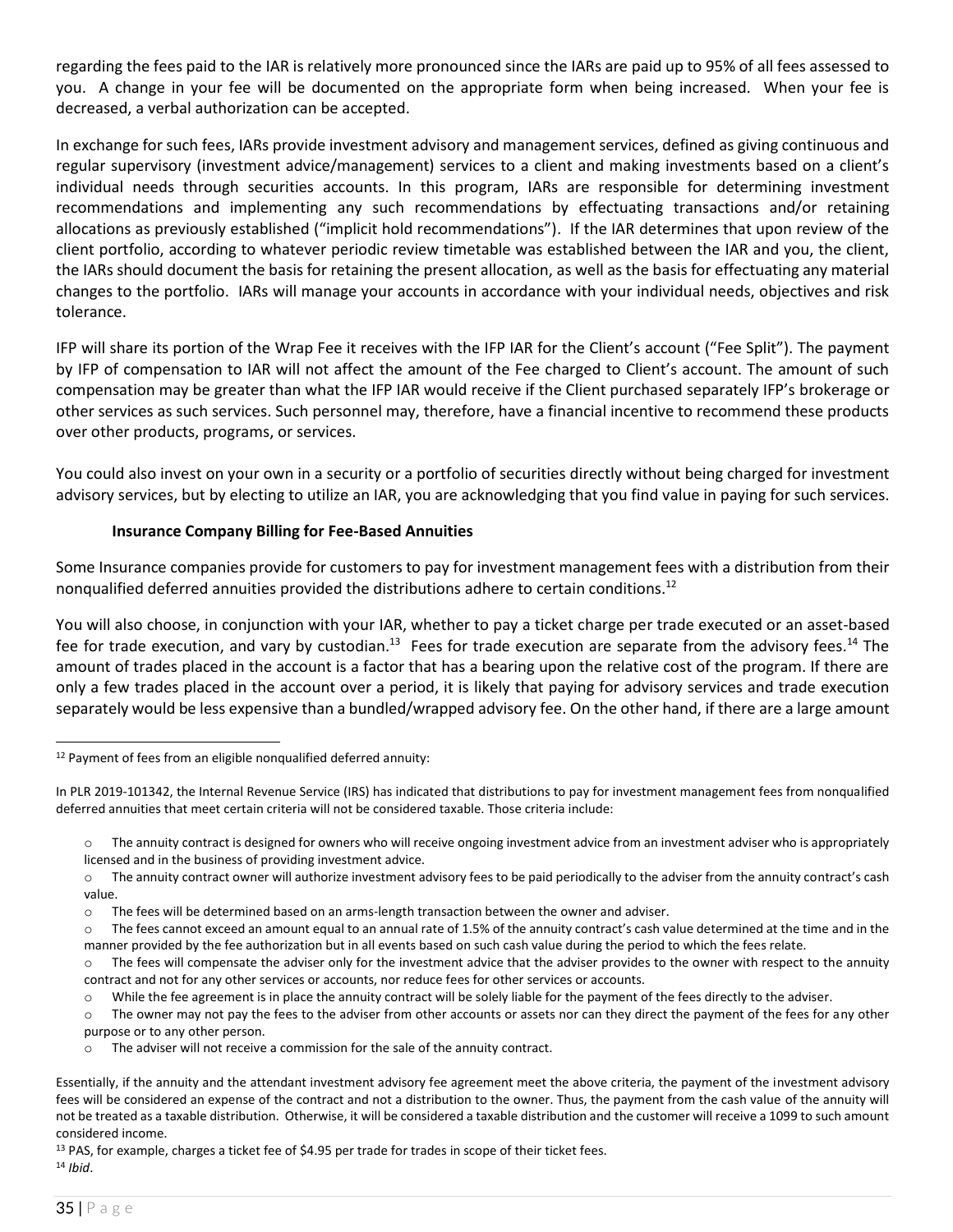of trades placed in the account over a period, it is possible that paying for advisory services and trade execution separately could be more expensive. Assessing your needs, future trading activity, time horizon and fee methodology impact which approach is in your best interest. Some IARs will absorb the costs of trade execution for you. This creates a conflict as it could incentivize an IAR to trade less frequently. Also, when an IAR pays for trade execution IAR has the availability to purchase and sell investments with low or no ticket charges associated with them, it may impact which products to purchase since not all products have a transaction/clearing cost. This creates a conflict as IAR will receive a larger portion of the advisory fee than if you paid for the trade execution.

# **Product Fees**

Investments in mutual funds and ETFs are subject to various other fees that are paid by those portfolios, but ultimately are borne by shareholders through lower returns than would likely be realized without those fees. These expenses may include investment advisory, administrative, distribution, transfer agent, custodial, legal, audit, and other customary fees related to investments in mutual funds. In addition, mutual funds' portfolio managers and IFP's custodians that conduct the order routing result in spreads being paid to market makers as markups or markdowns of the price of the security purchased. Additional information and product descriptions can be found in the prospectus for the applicable product.

IARs have the availability to utilize mutual funds that offer various shares, including those within the same mutual fund. Varying share classes include, but are not limited to, shares designated as Class "A" Shares, Class "B" Shares, Class "C" Shares, "Advisor Share Class (e.g., "F2" Shares), Class "R" Shares and Class "I" Shares. Generally, I Shares are reserved for institutional investors and therefore are not always available for your account. As a result of the different expenses of the mutual fund share classes, it is generally more expensive for you to own Class A Shares than Class I Shares (or other share classes). Generally, you do pay a sales load for Class A Share mutual fund transactions (paid from a reduction from your initial investment amount, unless it is "load-waived"), and generally pay transaction charges for Class I Share mutual fund transactions. You can avoid or lower the transaction charge by purchasing a Class A Share mutual fund in a nonretirement account by increasing your purchase amount to take advantage of "Break Points")<sup>15</sup>, however the share class can be more expensive to you over time because of the ongoing 12b-1 fee. You pay a higher transaction charge for a Class I Share; however, the share class can be less expensive to you over time. You should discuss and understand these additional indirect expenses borne as a result of the mutual fund fees. Also, when possible, you should not be in a share class designed for brokerage accounts, but should be in Adviser share classes, although in certain cases, large transactions in brokerage share classes can be less expensive consider in the internal expense ratios.

You should consider the value of these investment advisory services when making such comparisons. The combination of custodial, investment advisory and brokerage services provided may not be available separately or would require maintaining multiple accounts, documentation, and fees. You should also consider the amount of anticipated volume of trading activity when selecting among the investment advisory programs and assessing the overall cost. Investment advisory programs typically take into consideration certain volume of trading activity and therefore, under particular circumstances, prolonged periods of inactivity or asset allocations with significant fixed income or cash allocations sometimes result in higher investment advisory fees being paid over various periods of time than if the client had been charged a commission separately for each transaction. Also, if your IAR is not actively managing certain assets (e.g., money market balances or "cash equivalents", and such balances generally remain the same, relatively stable in amount and/or "uninvested" in the market, you should request your IAR exclude them from billing, so that only actively advised/managed investments/assets are subject to investment advisory fee billing.

<sup>&</sup>lt;sup>15</sup> See the applicable mutual fund prospectus for a schedule of such fee reductions/eliminations, otherwise known as the Break Point schedule. Also, generally, commission-based securities, including mutual fund classes with "Sales Loads," are not permitted or appropriate in an investment advisory accounts, unless the load is waived and an adviser-class share is otherwise unavailable, and/or a load-waived share is cheaper and just as effective as a comparable adviser-class share. Generally, adviser-class shares should be used. However, any exceptions to this policy must be documented by the IAR and IFP designated principals in terms of why such an approach is the best interest of the client. For example, in some cases, large transactions in A Shares, e.g., that result in no load being charged (top breakpoint bracket for may be cheaper than adviser-class shares when one analyzes the mutual fund's internal management fees. In that case, the IAR could "make the case" that such shares are in the best interest of the client, and such client/fund-specific comparison must be analyzed by the IAR on a case-by-case basis, and such analysis should be provided to the IFP New Accounts Supervisors and the Transaction Supervisors. For non-discretionary investment advice, you are encouraged to always ask your IAR for a written justification about why a particular portfolio strategy and investment recommendation is in your best interest.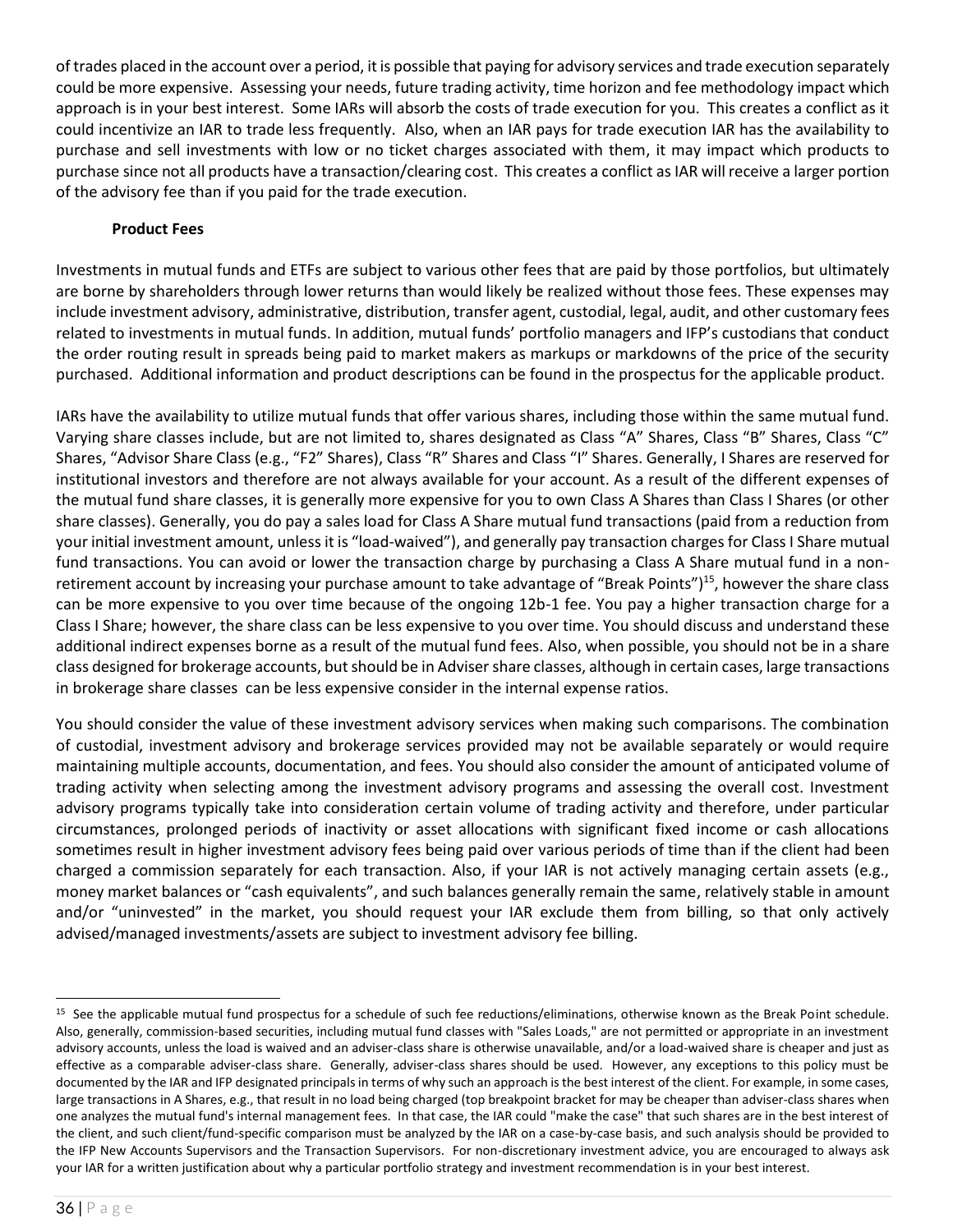# **Other Fees imposed by 3rd Parties**

#### **Product Providers**

You will incur other charges imposed by third parties besides IFP in connection with investments made through the account, including but not limited to confirmation fees, mutual fund 12b-1 fees, sub-accounting fees, contingent deferred sales charges, variable annuity fees and surrender charges, short-term redemption fees, qualified retirement plan fees and account maintenance fees. Commissions are commonly charged by dealer managers so that when, e.g., IFP sells a private placement which is structured for the investment advisory platform in the sense that IFP would not charge a commission, and would only charge an AUM fee, a broker/dealer manager for the issuer of the private placement would typically charge a commission. Also, with respect to other securities products that are structured for investment advisers in the sense that a commission would not be payable to IFP (e.g., fee-based variable annuities), there will be internal expenses of the product that are charged by the insurance company, and those expenses will be higher than product that pay a commission. The tradeoff is he presence or absence of a commission, and the time horizon is relevant in evaluating whether higher internal fees are in the best interest of the client.

A description of these fees and expenses are available in each investment company security's prospectus. You should be aware that mutual funds generally charge a management fee for your services as investment managers. The management fee is called an expense ratio. For example, an expense ratio of 0.50 means that the mutual fund company charges 0.5% for your services. These fees are in addition to the fees paid by you to IFP. Fund companies also charge each fund shareholder an investment management fee that is disclosed in the fund prospectus. Performance figures quoted by mutual fund companies in various publications are after your fees have been deducted. Neither IFP, nor IAR, will receive a portion of the 12b-1 fee generated by mutual fund investments. Not all mutual funds pay a 12b-1 fee, please refer to your funds' prospectus for fund specific information as it relates to your account. Any 12b-1 fee for mutual funds generated from account assets will be credited back to your advisory account, except in the case of money market mutual funds where the custodian has structured those products to pay IFP. You will see the credits on your account statements. Income tax liabilities may result from the sale of individual securities within your account, unless the account is otherwise tax sheltered or tax deferred. Income tax liabilities directly reduce investment returns. You are responsible for all tax liabilities arising from the sale of individual securities within your account. You should consult your tax advisor as IFP cannot offer tax advice.

## **3 rd Party Asset Managers/TPAMs**

The management fees, methods of calculation, and manner in which the fee is billed/collected varies for each TPAM and are described in the TPAM's Form ADV 2A Brochure. When referring you to a TPAM, a portion of your total fee is paid to IFP and varies pursuant to the agreement between IFP and the TPAM. Various asset managers will negotiate the fees charged for management services with you (which are disclosed in the service agreement executed between Client and the TPAM.

IFP's portion of the fee received is disclosed and is negotiable as well, depending on the agreement between IFP and the TPAM. Client should be aware that although this fee does not appear to be a direct cost to Client, the TPAM takes this fee into consideration when determining the amount of fee that they charge to you, the client.

In some cases, this compensation will be more or less than if the client paid separately for the TPAM's investment advice, brokerage and other services, and will vary depending on the investment advisory program or services offered by the TPAM. If you engage a TPAM, you should read a copy of their ADV 2A Brochure and, if applicable, the Wrap Fee Brochure of the TPAM and IFP for a description of the business services, fees, conflicts-of-interests, etc. The same concepts explained above about Wrap Fee programs apply to TPAMs because any TPAM may price their services as a bundled fee, and, if they do, you should not experience trading and account costs by them or by broker/dealers they use. If you do in situations where they or IFP charge you a Wrap Fee, please notify IFP. If an IAR recommends a Wrap Fee program, they are responsible for ensuring that you do not incur additional trading costs by IFP, its custodian or the broker/dealers used by its qualified custodians or by the TPAMs. TPAM should not incur trading costs within IFP's Qualified Custodians, or by trading away from IFP's Qualified Custodians and their associated broker/dealers.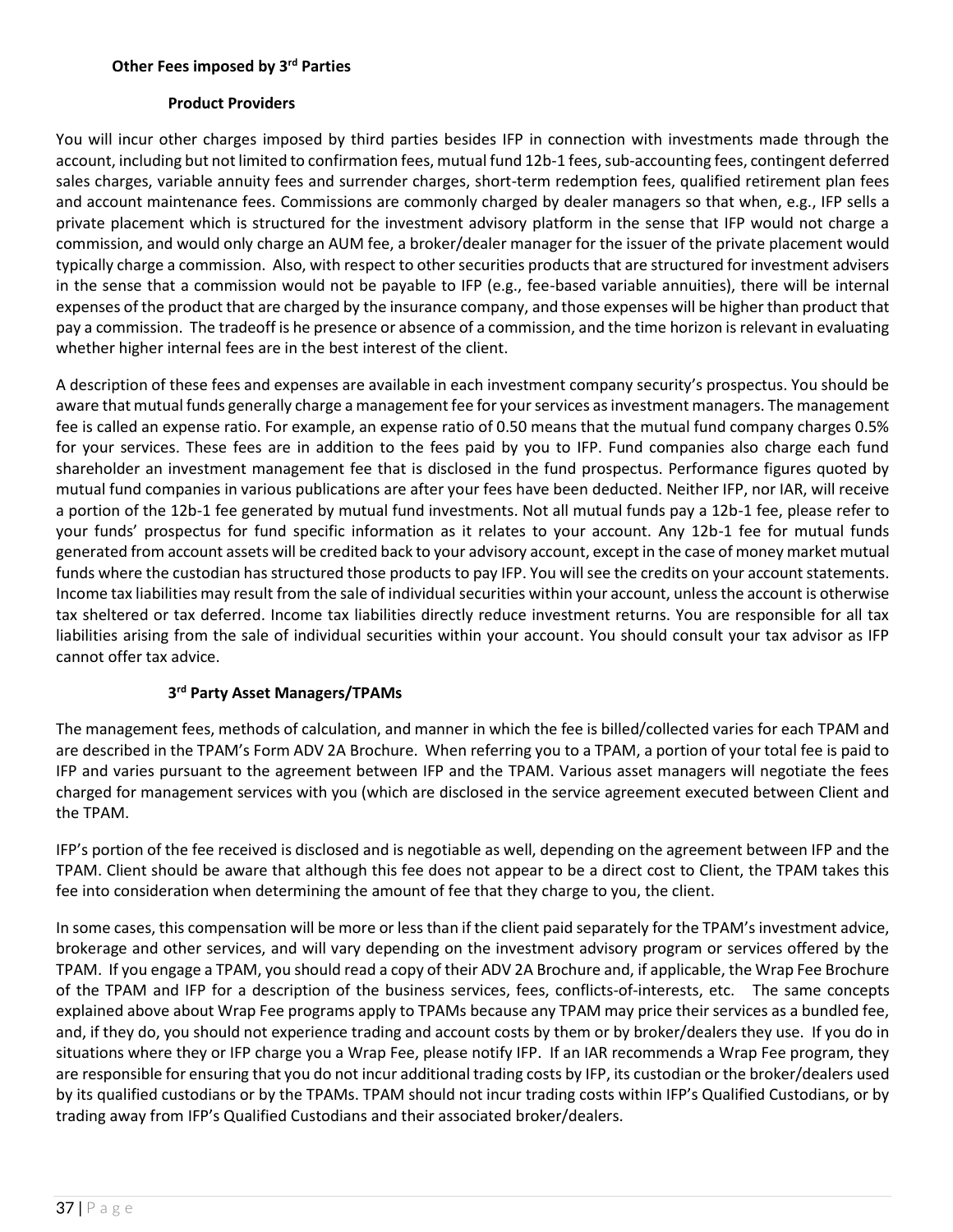All fees are calculated and charged by the TPAM, which is responsible for paying IFP's portion of the fee to IFP. TPAMs generally have account minimum requirements that will vary from manager-to-manager. A description of material aspects of the TPAM's services, fee schedules and account minimums will be disclosed in the TPAM's Form ADV 2A and their Wrap Fee Brochure, which must be provided to you at the time you establish a Client relationship for services and the account to be established. Client reports will depend upon the TPAM.

# **Special Fees for Certain Facilities with Pershing**

If using Pershing as the clearing firm, you should understand that IFP Securities serves as the introducing broker-dealer for all accounts through Pershing's platform and IFP clears securities transactions on a fully-disclosed basis to Pershing as a necessary 3<sup>rd</sup> party service provider. A conflict of interest exists because other broker-dealers and custodians charge fees that could be more or less than using Pershing through IFP.

Pershing also provides Non-Purpose Loans ("NPL"), which has a Debit Interest Schedule. Pershing will base its NPL financial to IFP Securities' clients at the prevailing rates, which IFP Securities may mark-up the rate charged to investors. All interest charged to investors in excess of the base financing rate to IFP Securities will be credited to IFP Securities. Interest charged on any credit extended in a Loan Advance account may not exceed a rate equal to 3% above the Prime Rate as published in the Wall Street Journal or as further limited by agreements signed by the investor.

Pershing also provides a Fully Paid Lending Service ("FPLS"), which provides high net-worth investors with fully paid positions in their cash accounts the ability to loan those securities to Pershing to generate an additional income stream in their portfolio. A separate Securities Lending Agreement would be required.

| <b>Program Participation Rates</b> | % of Net Income in Portfolio |
|------------------------------------|------------------------------|
| Investor                           | 70%                          |
| <b>IFP Securities</b>              | 5%                           |
| Pershing                           | 25%                          |

The investment strategy and the amount of work involved generally impact the fee level. Various investment strategies are provided through this service; however, a specific investment strategy is determined to focus on your specific goals and objectives. Investment strategies and philosophies used vary based on the IARs providing advice. Moreover, models and strategies used by one IAR are different than strategies used by other IARs. Some IARs limit your advice to mutual funds while others will provide advice on a full range of securities. Various asset types are available and include, but are not limited to, no‐load mutual funds, load-waived mutual funds, equities, fixed income securities, options, variable annuity and their subaccounts, cash and cash equivalents. Alternative investments including, but not limited to, Real Estate Investment Trusts and limited partnerships are held within the account as a convenience to the customer, or they are purchased at Net Asset Value and included within the managed portfolio and billed at a fee. Some IARs develop models or strategies that are generally applied across their clients while other IARs will develop truly individualized portfolios for each client.

IFP Securities is eligible to receive compensation (\$5 per account) for Health Savings Accounts ("HSAs") opened by either IPF Securities or IPF Advisors, which are custodied with Pershing, LLC. This fee will start to accrue and be paid once the number of HSA accounts opened at Pershing reaches 500 accounts. Thereafter, IFP will receive such fees. Although your FP does not share in this fee arrangement between IFP and Pershing, this presents a conflict of interest as IFP Securities and IFP Advisors receive an incentive based upon the number of accounts opened with Pershing, which could impact the recommendation to open an HSA account. Also, it could impact the likelihood, when opening an HSA account, to use Pershing rather than another custodian.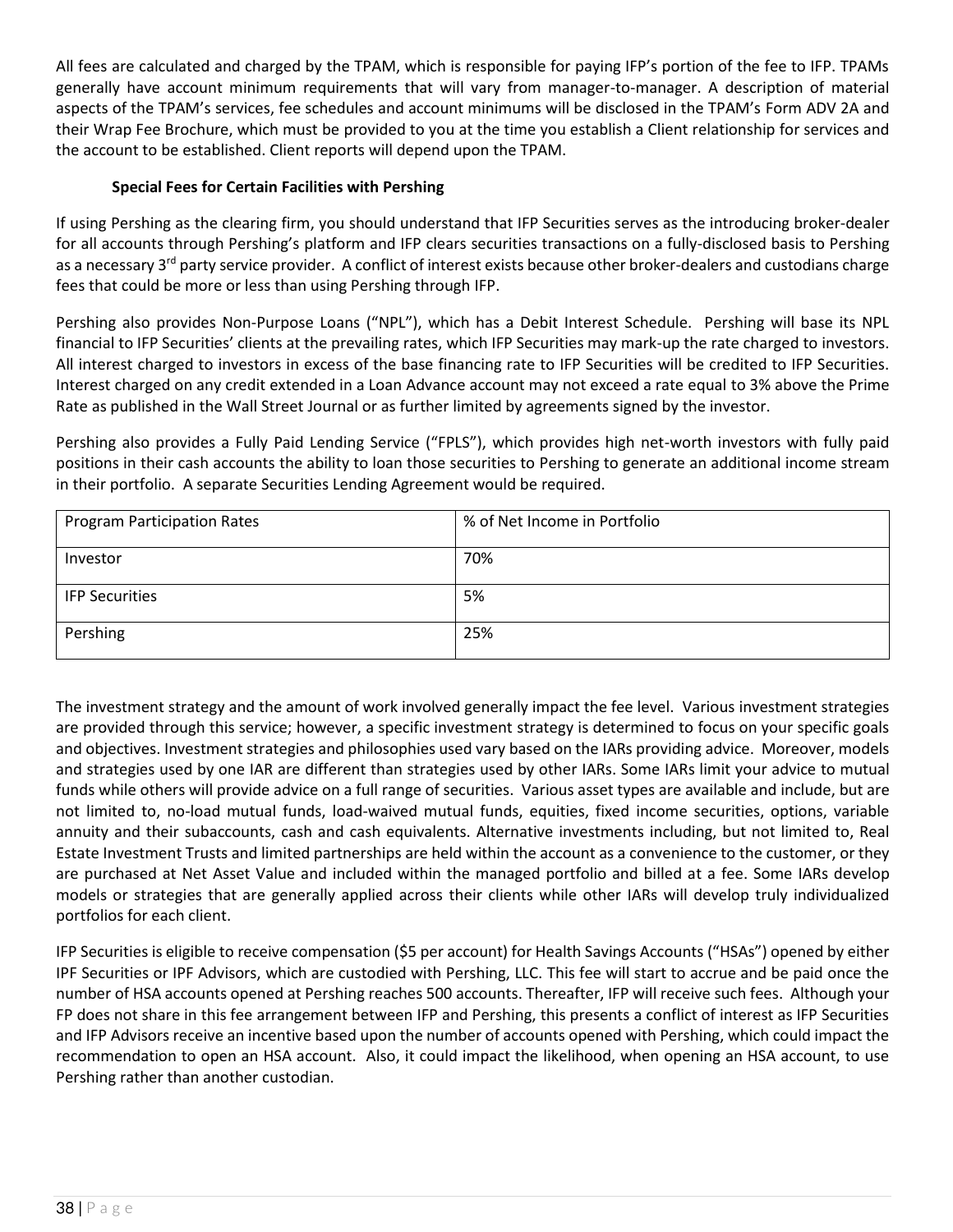## **Financial Planning and Consulting Fees**

Fee arrangements are documented on the Financial Planning and Consultancy Agreement and include one or more of the following:

| <b>Hourly Fees:</b>  | Some IARs charge an hourly fee for financial planning and consultancy services. The amount of<br>the hourly fee is set by each IAR and is described in the Financial Planning and Consultancy<br>Agreement signed by you. The maximum hourly fee is \$500 per hour.                                                                                                                       |
|----------------------|-------------------------------------------------------------------------------------------------------------------------------------------------------------------------------------------------------------------------------------------------------------------------------------------------------------------------------------------------------------------------------------------|
| <b>Flat Fees:</b>    | Some IARs charge a fixed fee for specific financial planning and consultancy services. The total<br>financial planning fee will be determined based upon the nature and complexity of the financial<br>planning services provided to you. Fees charged for financial planning services on a fixed basis<br>generally range from as little as \$1,000 to as much as \$25,000 <sup>16</sup> |
| <b>Ongoing Fees:</b> | These are monthly planning or Subscription Fees; In the case of ongoing monthly planning fees,<br>the fees are charged in arrears and the agreement can be cancelled at any time.                                                                                                                                                                                                         |

Some IARs will collect a portion of the fee upfront with the remaining portion due upon the delivery of the financial plan to you. However, financial planning fee payments will not exceed \$1,200 in advance for development of a financial plan that will not be completed within six months. You can authorize fee payment from either an IFP brokerage account, an IFP managed account or from your checking or savings account to pay for financial planning services. The IFP brokerage account or the IFP management account used for debiting generally must be a non-qualified account on a platform approved for fee-debiting. You can also choose to pay the financial planning fee by debit or credit card. You also have the option to choose to renew your contract on an annual basis which is represented on the Financial Planning & Consultancy Services Agreement.

Financial planning fees described above do not include the fees you will incur for other professionals (e.g., personal attorney, independent Investment Adviser, or accountant) in connection with the financial planning process.

You should understand that the financial planning fees charged to you are higher or lower than the fees charged by other investment advisers for similar services. You should consider the level and complexity of your personal circumstances, financial situation and the services that will be provided, the scope of the engagement, your gross income, the experience and standard fees charged by your IAR providing the services, and the nature and total dollar asset value of the assets upon which services will be provided.

#### **Retirement Plan Advisory Fees**

Fees for retirement plan services are negotiated prior to the signing of the appropriate Retirement Plan Agreement, which includes the negotiated fee. When fees are paid by the Sponsor, fees will be charged as an asset-based fee or as a flat fee. Some advisors will charge a flat minimum fee and then an asset-based fee once the minimum fee is surpassed.

Unlike the general billing approach, Plans are billed differently. When IFP does the AUM billing calculation for retirement Plans, IFP do not use average daily balance as IFP does not have the information or calculation since IFP and its custodians do not have custody the assets in the same manner. Such Plans use their own custodians, TPAs and/or recordkeepers. That is why we are relegated to a balance at a point in time for the foundation of the calculation formula. That being said, when billed as an asset-based fee in advance, fees will be based on the value of the Plan assets at the beginning of the current period. When billed in arrears, fees will be based on the value of Plan assets at the end of the period. When you engage IFP in mid-quarter the advisory fee will be prorated and calculated on the amount of days left in the billing cycle.

IFP's fees vary depending upon plan asset levels, participant service complexities and the number of advisory services agreed upon, but generally do not exceed 2% of plan assets if a percentage formula is used. Flat fees may range from \$1,000 annually for the small plan market up to \$250,000 in the large plan market, especially if expansive services or

<sup>&</sup>lt;sup>16</sup> Plans priced at the upper end of this range would be for Ultra High Net Worth individuals or businesses with complex planning needs.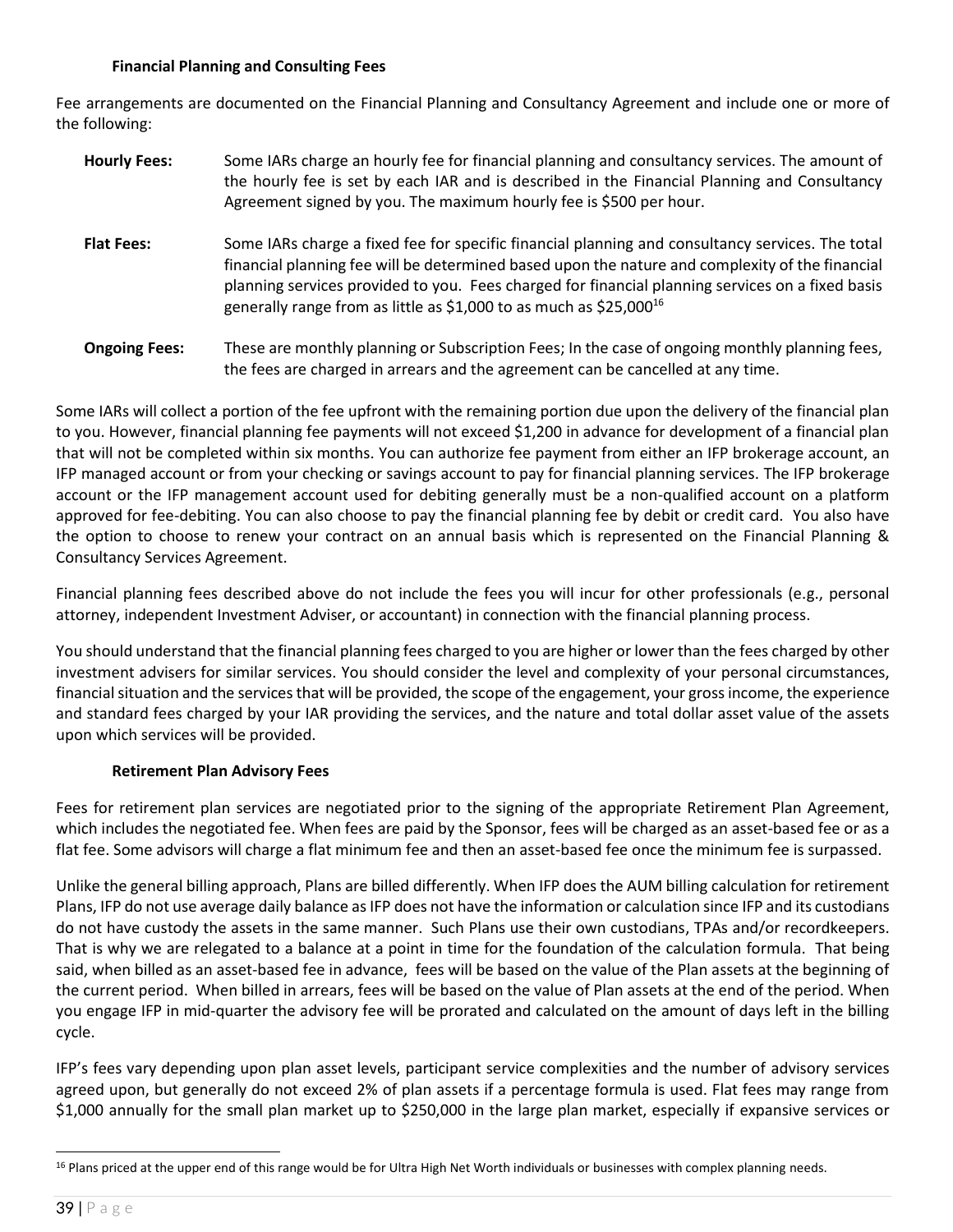complex and extenuating circumstances exist. It is common for Plan Sponsors to select their investment adviser only after soliciting competitive bids from multiple advisors or service providers to document adherence with ERISA's mandate to Plan fiduciaries, including the fairness and reasonableness of fees.

When fees are calculated and billed to the Plan Sponsor by IFP, fees may be charged as an asset-based fee or as a flat fee. Some advisors will charge a flat minimum fee and then an asset-based fee once the minimum fee is surpassed. Fees can be calculated, billed to and pulled from Plan assets by a Third-Party Administrator ("TPA"), Recordkeeper or a Qualified Custodian based on your instruction. In those cases where fees are paid from Plan assets in which the Sponsor agrees to direct the Recordkeeper to calculate the fee and to pay IFP, the agreement between the Sponsor and Recordkeeper, not IFP, will determine how the fee is calculated, frequency and timing method.

You will incur fees and charges imposed by third parties other than IFP and IAR in connection with services provided by IFP. These third-party fees include, but are not limited to, fund or annuity subaccount management fees, 12b-1 fees and administrative servicing fees, plan recordkeeping and other service provider fees. Further information regarding charges and fees assessed by a mutual fund or annuity are available in the appropriate prospectus. If you engage IFP and IAR to provide ongoing investment recommendations to the Plan regarding the investment options (e.g., mutual funds or collective investment funds) to be made available to Plan participants, you should understand that there generally will be two layers of fees with respect to such assets. The Plan will pay an advisory fee to the fund manager and other expenses as a shareholder of the fund. You also will pay IFP the fee as agreed to in the appropriate agreement for the investment advisory or management services. Therefore, Client could generally avoid the second layer of fees by not using the advisory services of IFP and IAR and by making your own decisions regarding the investment. If a Plan makes available a variable annuity as an investment option, there are mortality expenses and administrative charges, fees for additional riders on the contract and charges for excessive transfers within a calendar year imposed by the variable annuity sponsor. If a Plan makes available a pooled guaranteed investment contract ("GIC") fund, there are investment management and administrative fees associated with the pooled GIC fund.

Some IARs of IFP work with employer sponsored retirement plan participants whose Plan offers a feature know as a "Self-Directed Brokerage Account" ("SDBA"). This feature can be branded differently by various custodians (e.g., Schwab's "Personal Choice Retirement Account" ("PCRA")), but the basic functionality is similar. In these situations, a participant directs the retirement Plan's core recordkeeper to move some allowable portion of their account, as set forth by the Plan document or by the recordkeeper, from the core custodian to an offered brokerage account. While the account is still considered a Plan asset, it can access a broader array of investment choices than what is offered by the Plan's core menu. In addition, it allows the participant to engage a personal investment adviser to help them manage the account. Some SDBAs will also facilitate individual account advisory fee calculations extending to the withdrawal and forwarding of the payments to IFP for the benefit of the servicing IAR. In those situations where that fee facilitation is not available, IFP can bill the participant directly or obtain the fee from another non-retirement account the participant may have established at IFP. Fees would follow IFP's normal guidelines for investment advisory services.

Some IARs of IFP work with tax exempt programs and provide services to employees of public-school systems and taxexempt organizations that qualify under Section  $501(c)(3)$  of the Internal Revenue Code. Services are usually provided through the organization's retirement accounts held in an Optional Retirement Plan (ORP) or a Self-Directed Brokerage Accounts also known as a 401(a), 403(b) and 457 accounts. IARs commonly use TIAA or Fidelity to provide these services. Both programs apply a maximum fee allowed to be charged:

- The maximum allowable fee that can be charged will not exceed 2.00% of assets under management on an annual basis for Fidelity;
- The maximum allowable fee that can be charged will not exceed 2.00% of assets under management on an annual basis for TIAA;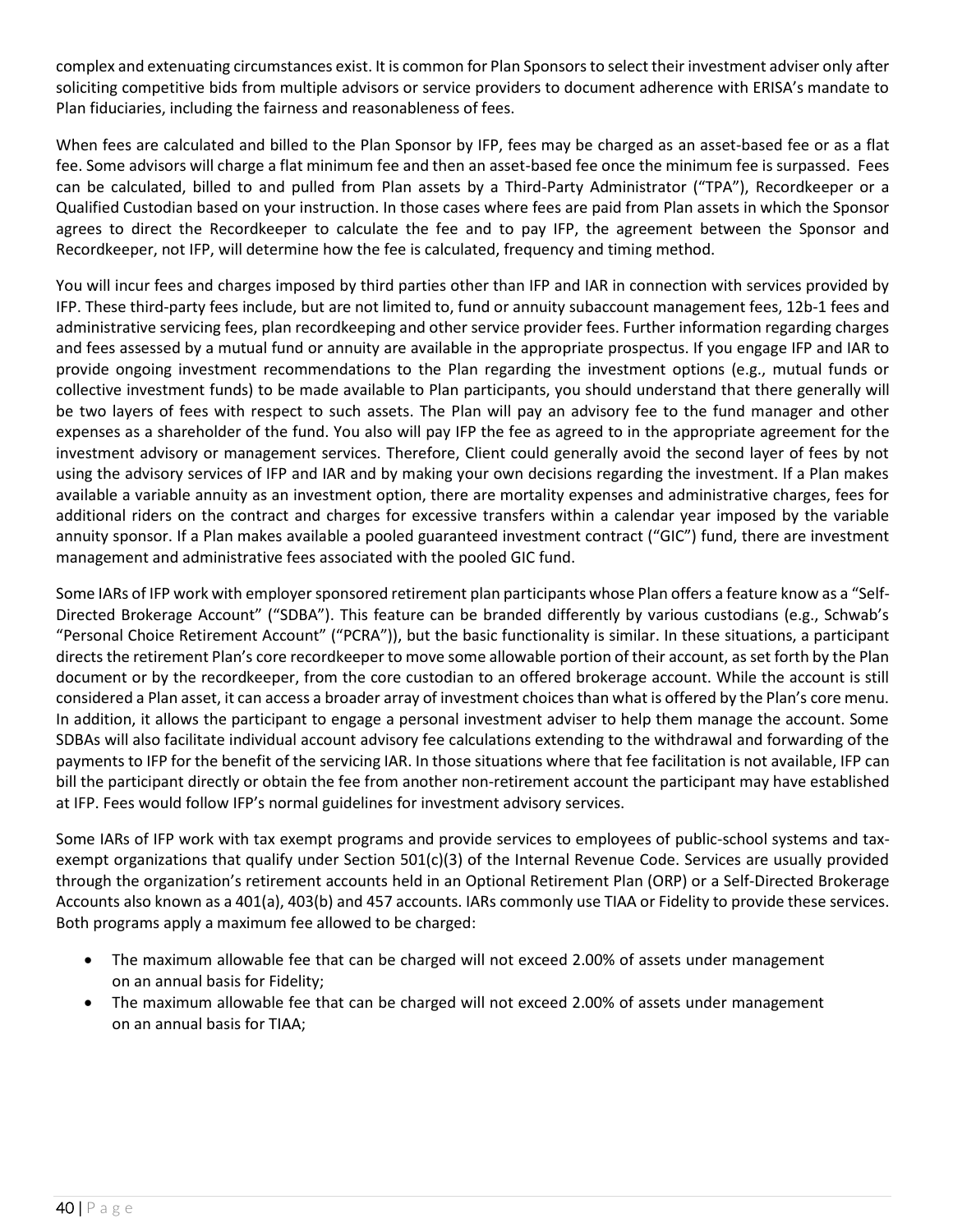# **Treatment of Fees Upon Termination**

Termination and refund terms and conditions are outlined in your investment advisory agreement with IFP. TPAMs and other program sponsor(s) selected by IFP for you have their own policies for account terminations and refunds.

IFP typically has no control over any contractual provisions imposed by TPAMs in their client contracts.

Should you terminate your relationship with IFP or your IAR prior to the end of the billing period, fee refunds will be determined on a *pro rata* basis using the number of days services are provided during the final period. Fee refunds calculated to be less than \$25 generally will not be processed. An advisor is also permitted to waive all of the fees to be charged to you as a benefit to you, in lieu of prorating the fee upon termination.

The Financial Planning and Consultancy Agreement for financial planning services can be terminated at any time by providing written notice to the appropriate parties. Financial planning services will be terminated upon receipt of such notice without penalty. However, you will be charged a *pro-rata* portion for financial planning services rendered up to the date of termination of the Agreement. After receiving notice of termination, IFP will promptly send the *pro-rata* refund of any financial planning fees paid in advance to you.

# <span id="page-40-0"></span>**ITEM 6. PERFORMANCE-BASED FEES AND SIDE-BY-SIDE MANAGEMENT**

Performance‐based fees are defined as fees based on a share of capital gains or on capital appreciation of the assets held in a client's account. IFP does not charge or accept performance‐based fees. It also does not advise private equity funds, hedge funds or liquidity funds or make allocation decisions for such private investment vehicles.

IFP provides investment management services to some accounts on a discretionary basis, and other accounts on a nondiscretionary basis. To the extent that the fees differ, FPs have a financial incentive to provide more time to accounts managed on a discretionary basis, and such additional time and energy is naturally expected upon an FP is expected to manage accounts on a discretionary basis.

# <span id="page-40-1"></span>**ITEM 7. TYPES OF CLIENTS**

IFP provides investment advisory services to the following types of clients:

- Individuals, including High Net worth Individuals
- Collective Investment Trusts or CITs (as a sub-adviser)
- Pension and Profit-Sharing Plans
- Trust, Estates, or Charitable Organizations
- Corporations, Partnerships and other businesses not listed above

While IFP does not require a minimum account size, we suggest that you invest at least \$100,000 in order to open an investment advisory account. For smaller accounts, IFP suggests that either a brokerage account or an account with automated investment tools/Robo advice may be more appropriate, economically efficient and desirable customer experience, particularly when any such investment tools/Robo advice is accompanied by some level of "overlay" advice or management by your IAR.

IFP reserves the right to apply a higher account size in consideration of your ability to open and continue to maintain an account. Some IARs, and programs used by IARs, impose higher account minimums and you should consult with your IAR to determine the required account minimum.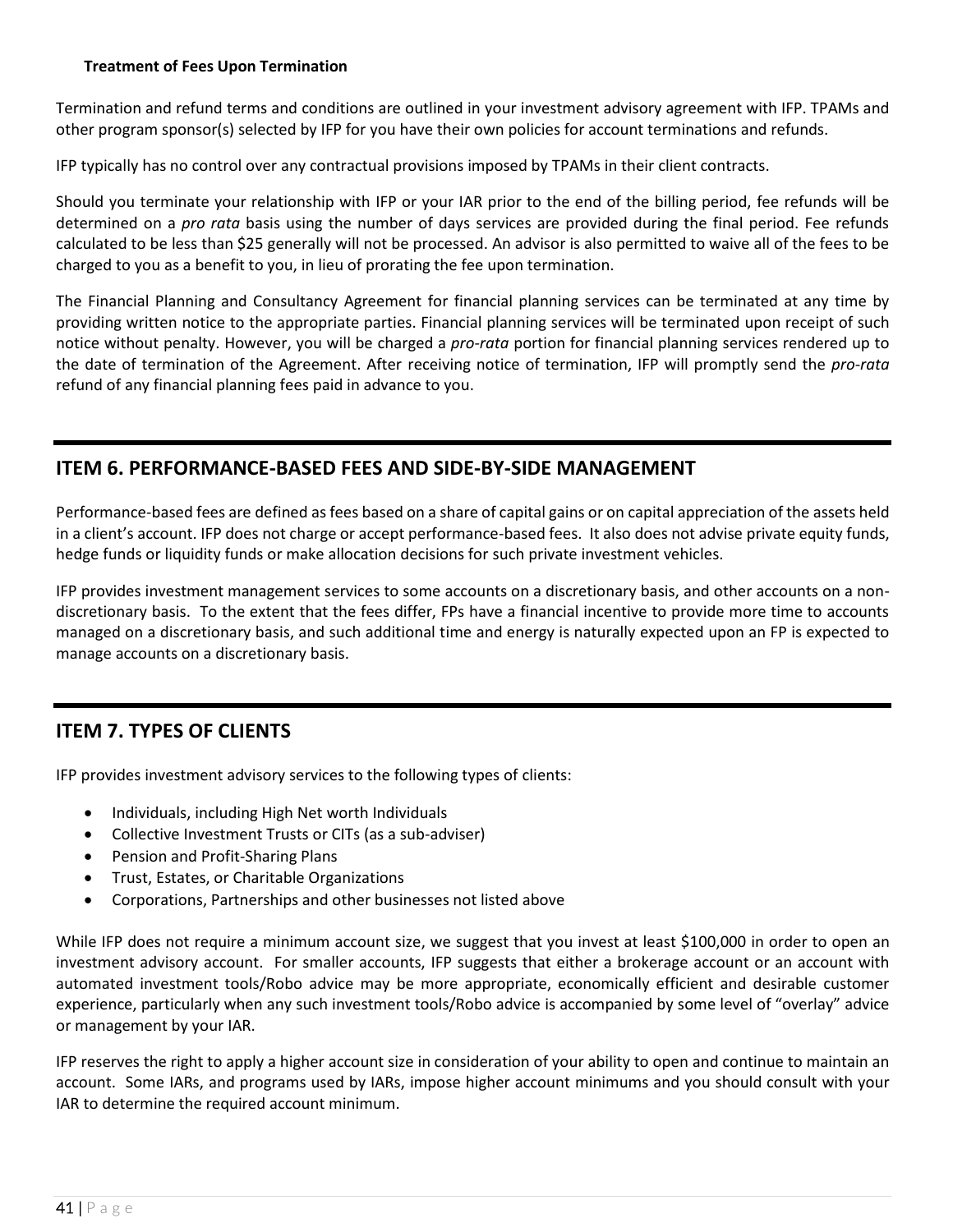# <span id="page-41-0"></span>**ITEM 8. METHODS OF ANALYSIS, INVESTMENT STRATEGIES AND RISK OF LOSS**

IARs use a variety of methods to analyze a client's situation as well as economic factors to develop investment advice and recommendations. IARs typically use one or more of the following methods of analysis to formulate investment advice or manage a client's account:

- **CHARTING:** In this type of technical analysis, the IAR reviews charts of market and security activity in an attempt to identify when the market is moving up or down and to predict how long the trend will last and when that trend might reverse.
- **FUNDAMENTAL ANALYSIS:** IARs evaluate economic and financial factors to determine if a security is underpriced, overpriced or fairly priced. Fundamental analysis does not attempt to anticipate market movements. This presents a potential risk, as the price of a security can move up or down along with the overall market regardless of the economic and financial factors considered in evaluating the stock.
- **TECHNICAL ANALYSIS:** IARs analyze past market movements and apply that analysis to the present in an attempt to recognize recurring patterns of investor behavior and potentially predict future price movement. Technical analysis does not consider the underlying financial condition of a company. This presents a risk in against the overall market to predict the price movement of the security.
- **QUANTITATIVE ANALYSIS:** IARs use mathematical models to obtain more accurate measurements of a company's quantifiable data, such as the value of some share price or earnings per share and predict changes to that data. A risk in using quantitative analysis is that the models used will be based on assumptions that prove to be incorrect.
- **QUALITATIVE ANALYSIS:** IARs subjectively evaluate non-quantifiable factors and attempt to potentially predict changes to share price based on that data.
- **CYCLICAL:** This method of analysis focuses on the investments sensitive to business cycles and whose performance is strongly tied to the overall economy. For example, cyclical companies tend to make products or provide services that are in lower demand during down turns in the economy and higher demand during upswings. Examples include the automobile, steel and the housing industries. The stock price of a cyclical company will often rise just before an economic upturn begins and fall just before a downturn begins. Investors in cyclical stocks try to make the largest gains by buying the stock at the bottom of a business cycle, just before a turnaround begins.
- **ASSET ALLOCATION:** IARs attempt to identify an appropriate ratio of asset classes that are consistent with the client's investment objectives and risk tolerance.

#### INVESTMENT STRATEGIES

When implementing investment advice to you, our IARs typically employ the following investment strategies:

- Long-Term Purchases Securities held at least a year.
- Short-Term Purchases Securities sold within a year.
- Trading Securities sold within 30 days.
- Short Sales Borrowing securities in anticipation of a price decline and returning an equal number of securities at some future time.
- Margin Transactions Investor pays for part of the purchase and borrows the rest from a brokerage firm; for example, investor buys \$5,000 worth of stock in a margin account by paying for \$2,500 and borrowing \$2,500 from a brokerage firm. You cannot borrow stock from Advisor.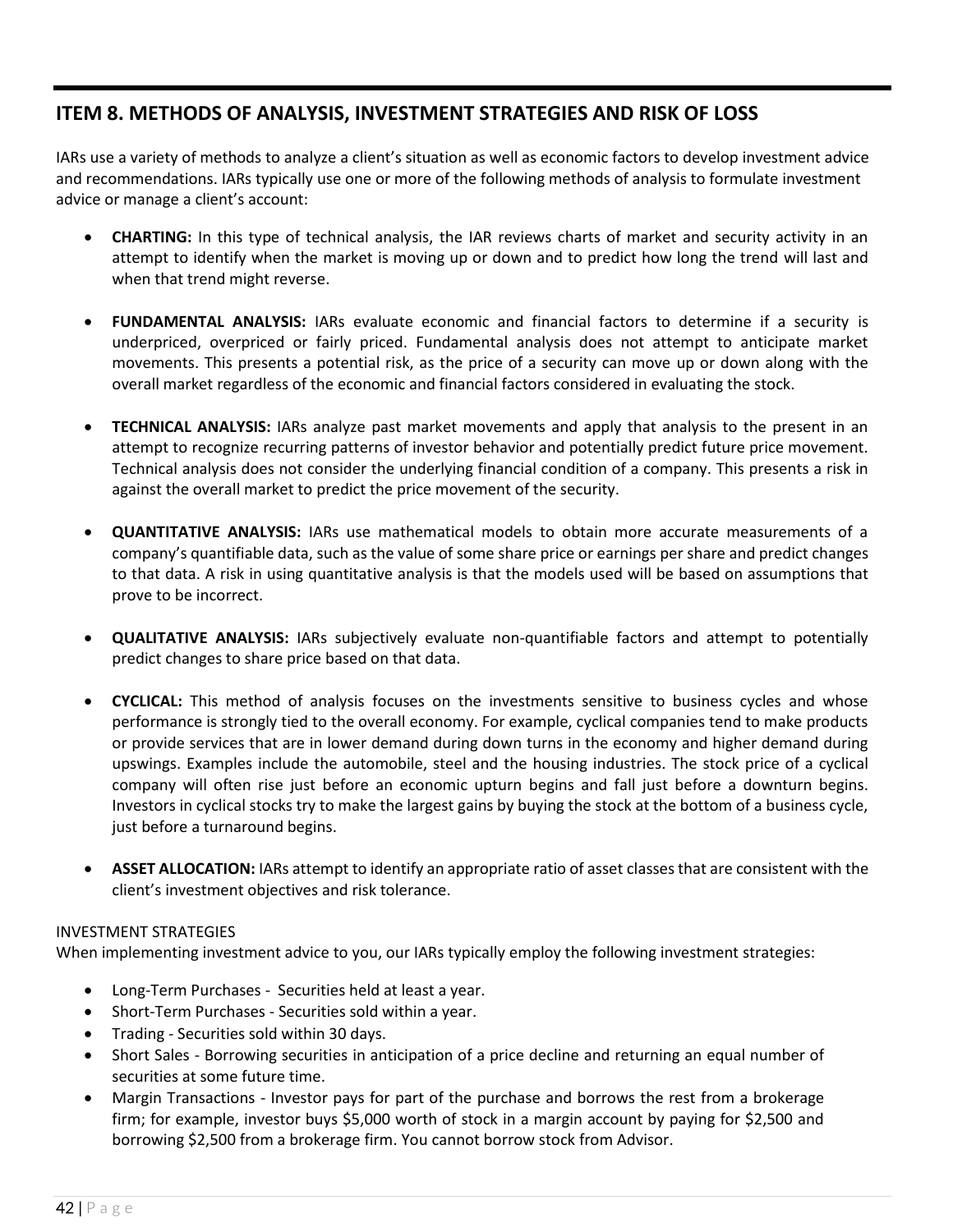- Option Writing Including covered options, uncovered options or spreading strategies. Note: options are contracts giving the purchaser the right to buy or sell a security, such as stocks, at a fixed price within a specific period of time.
- Strategic/Tactical Asset Allocation Asset allocation is the combination of several different types of investments; typically, stocks, bonds and cash equivalents among various asset classes so your investments are diversified. The objective of asset allocation is to develop an investment plan that will help investors reach your financial goals, while holding down your risks.
- Strategic Timing Strategic timing is designed to reduce risks in bear markets (when markets are decreasing in value). This is a trend‐following strategy that involves holding total cash positions during bear markets and fully invested positions during bull markets.

## **RISKS OF LOSS**

#### GENERALLY

Investing in securities involves a risk of loss that you should be prepared to bear, including loss of your original principal. However, you should be aware that past performance of any security is not necessarily indicative of future results. Therefore, you should not assume that future performance of a specific investment or investment strategy will be profitable. We do not provide representation or guarantee that your goals will be achieved. Investing in securities involves risk of loss. Further, depending on the different types of investments, there are varying degrees of risk.

There are several factors that impact the type and magnitude of risk, including market risk; product and issuer risk; interest-rate risk; call/redemption risk; reinvestment risk; counterparty credit risk; business risk; currency risk; political risk; legal risk; regulatory risk; solvency risk; etc. You should evaluate what your risk tolerance is in order to develop an investment strategy and/or financial plan that is appropriate in light of your investment objectives, time horizon, liquidity, cash flow needs, etc. The risks specified below are a partial list of risks, but are intended to provide "inquiry notice" for you to discuss all material risks more fully with your IAR.

- **MARKET RISK.** Either the market, or the value of an individual company, goes down, resulting in a decrease in the value of client investments. This is often in reaction to tangible and intangible events and conditions. Political, economic and/or social conditions will trigger market events. This is referred to as systemic risk.
	- $\circ$  MARKET VOLATILITY: Future price movements are inevitable. While we seek to effectively project the long-term value of investments, we may not be able to do so, and prices may change in both a material and negative way.
	- o INVESTMENT ACTIVITIIES: The performance of any investment is subject to incorrect and unforeseen, negative changes in value. Several factors may impact value such as economic, political, competitive, technological and other conditions (including acts of terrorism and war). The impacts may be more limited to a particular investment or may have a broader impact. The securities markets may be volatile, which may adversely affect our ability to achieve positive returns.
	- $\circ$  ACCURACY OF PUBLIC INFORMATION: We conduct research and collect information from various public sources, and there is a risk that those public sources may be wrong. We cannot assess the completeness or accuracy of such information.
	- o VALUATION OF INVESTMENTS: While we endeavor to assess the proper values of investment, our assumptions and conclusions may be significantly different than the market valuation at any point in time.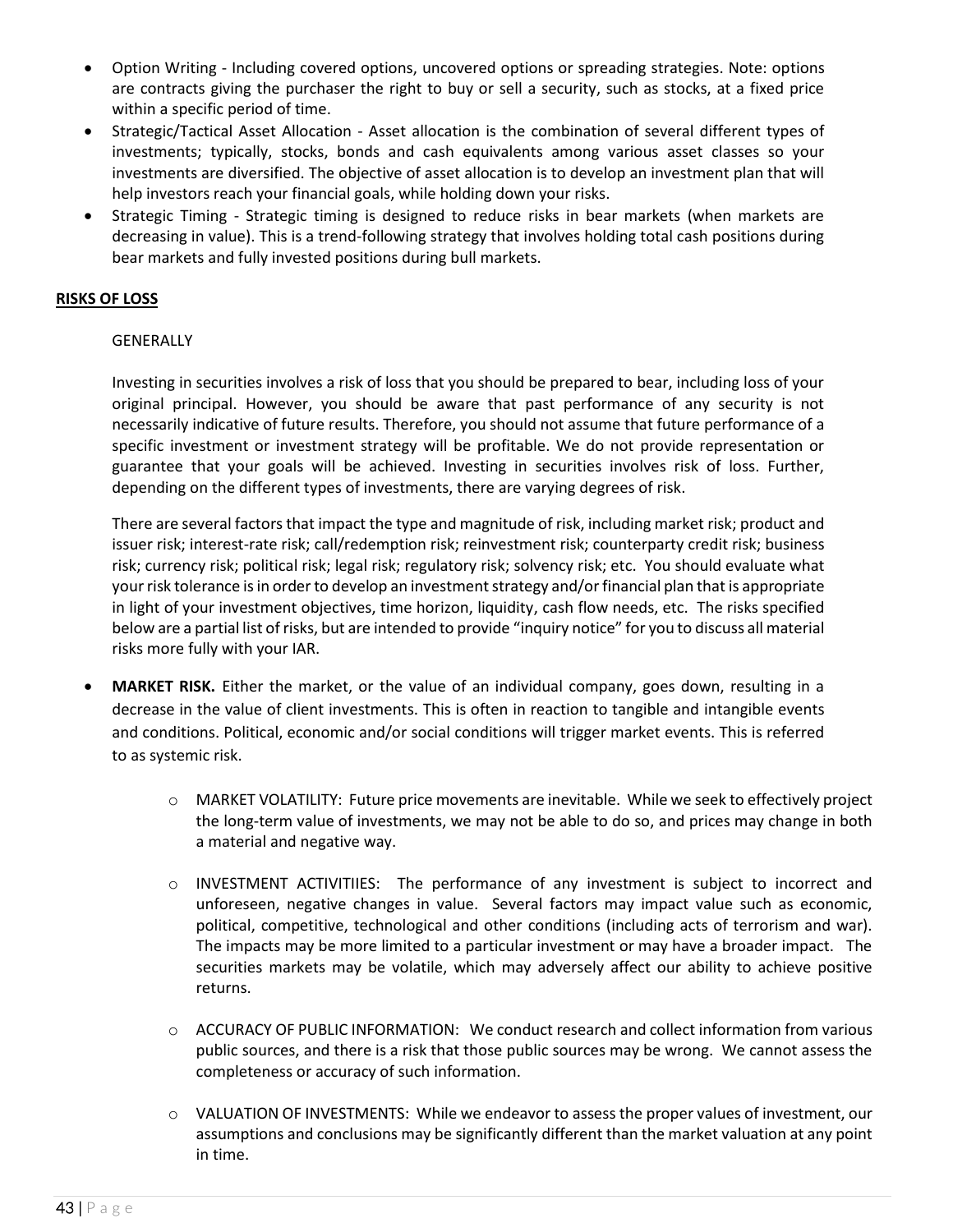- $\circ$  MARKET OR INTEREST RATE RISK: The price of most fixed income securities tends to move in the opposite direction of the change in interest rates. If we sell a fixed income security before the maturity date, because of the inverse correlation between interest rates and price, an increase in interest rates would probably result in a loss of principal.
- $\circ$  INFLATION RISK: Inflation risk results from the variation in the value of cash flows from a security due to inflation, which reduces the purchasing power of the cash flow.
- $\circ$  CURRENCY RISK: Overseas investments are subject to fluctuations in the value of the dollar against the currency of the investment's originating country. This is also referred to as exchange rate risk.

#### **PRODUCT-SPECIFIC RISKS**

#### **GENERALLY**

- o **LIQUIDITY RISK:** Investments may not be able to be readily converted into cash. This risk is much more pronounced with Alternative Investment such a Privately Placed Securities, Interval Funds, Structured Products, Thinly Traded/OTC securities and other complex securities.
- o **EQUITY (STOCK) MARKET RISK:** Common stocks are susceptible to fluctuations and to volatile increases/decreases in value in relation to changes in confidence or market perceptions. Investors holding common stock (or common stock equivalents) of any issuer are generally exposed to greater risk than if they hold preferred stock or debt obligations of the issuer.
- o **COMPANY RISK:** There is always a certain level of company or industry specific risk when investing in stock positions. This is referred to as unsystematic risk and can be reduced through appropriate diversification. There is the risk that a company can perform poorly or that its value can be reduced based on factors specific to it or its industry (e.g., employee strike and unfavorable media attention).

#### o **OPTIONS RISK**:

- **•** Options on securities are subject to greater fluctuations in value than investing in the underlying securities. Purchasing and writing put or call options are highly specialized activities and involve greater than ordinary investment risk. Puts and calls are the right to sell or buy a specified amount of an underlying asset at a set price within a set time.
- Protective Options (Call Writing, Protective Puts, etc.) Clients should understand they would have a tax obligation at year-end.

#### **FIXED INCOME RISK**

 $\circ$  Investing in bonds involves the risk that the issuer will default on the bond and be unable to make payments. In addition, individuals depending on set amounts of periodically paid income face the risk that inflation will erode your spending power. Fixed income investors receive set, regular payments that face the same inflation risk.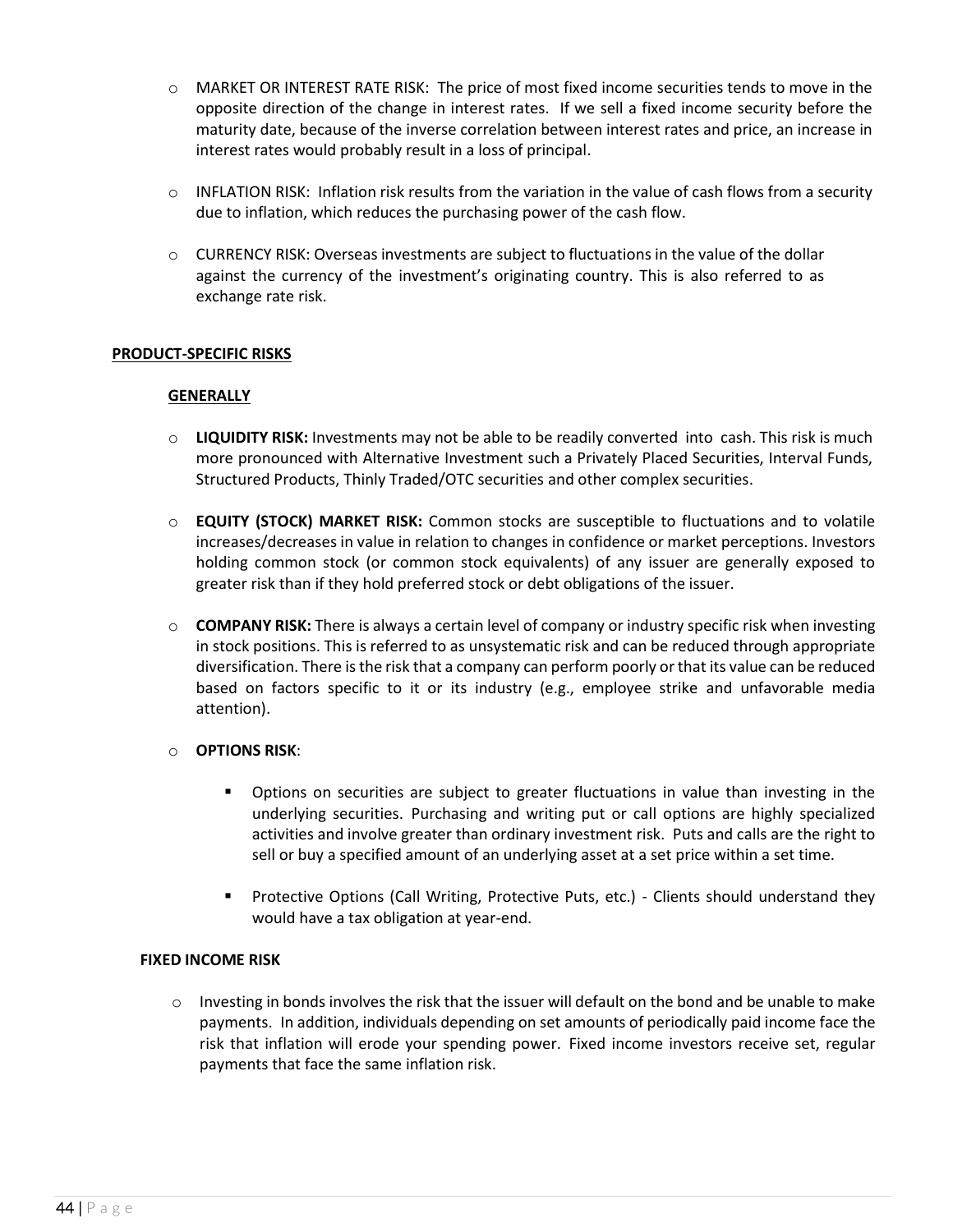#### **INVESTMENT COMPANY, INSURANCE AND OTHER PUBLICLY REGISTERED POOLED FUNDS, GENERALLY**

#### **Overall Fund Risk**

- $\circ$  Clients need to remember that past performance is no guarantee of future results. All funds carry some level of risk. You may lose some or all of the money you invest, including your principal because the securities held by a fund goes up and down in value. Dividend or interest payments may also fluctuate, or stop completely, as market conditions change.
- $\circ$  Before you invest, be sure to read a fund's prospectus and shareholder reports to learn about its investment strategy and the potential risks. Funds with higher rates of return may take risks that are beyond your comfort level and are inconsistent with your financial goals.
- o While past performance does not necessarily predict future returns, it can tell you how volatile (or stable) a fund has been over a period of time. Generally, the more volatile a fund, the higher the investment risk. If you'll need your money to meet a financial goal in the near-term, you probably can't afford the risk of investing in a fund with a volatile history because you will not have enough time to "ride out" any declines in the stock market.

#### **ETF AND MUTUAL FUND RISK**

Exchange traded fund ("ETF") and mutual fund investments bear additional expenses based on a *pro rata* share of operating expenses, including potential duplication of management fees. The risk of owning an ETF or mutual fund generally reflects the risks of owning the underlying securities held by the ETF or mutual fund. You also incur brokerage costs when purchasing ETFs.

#### **Mutual Funds Risk**

Mutual funds can offer the advantages of diversification and professional management. However, as with other investment choices, investing in mutual funds involves risk and fees and taxes that will diminish a fund's returns. Mutual funds also have features that are disadvantageous, such as:

- *Costs despite Negative Returns*: Clients must pay sales charges, annual fees, and other expenses) regardless of how the fund performs. And, depending on the timing of their investment, clients may also have to pay taxes on any capital gains distribution they receive — even if the fund proceeded to perform poorly after they bought shares. Such distribution can occur even if the distribution remains in the accounts, and is not actually physically distributed to the client.
- *Lack of Control:* Investors typically cannot ascertain the exact composition of a fund's portfolio at any given time, nor can they directly influence which securities the fund manager buys and sells or the timing of those trades.
- *Price Uncertainty:* with an individual stock, you can obtain real-time (or close to real-time) pricing information with relative ease by checking financial Websites or by calling your IAR. You can also monitor how a stock's price changes from hour to hour. But with a mutual fund, the price you purchase or redeem shares for will typically depend on the fund's net asset value ("NAV"), which is generally an end-of-day price, which the fund might not calculate until many hours after you have placed your order. In general, mutual funds must calculate their NAV at least once every business day, typically after the major U.S. exchanges close.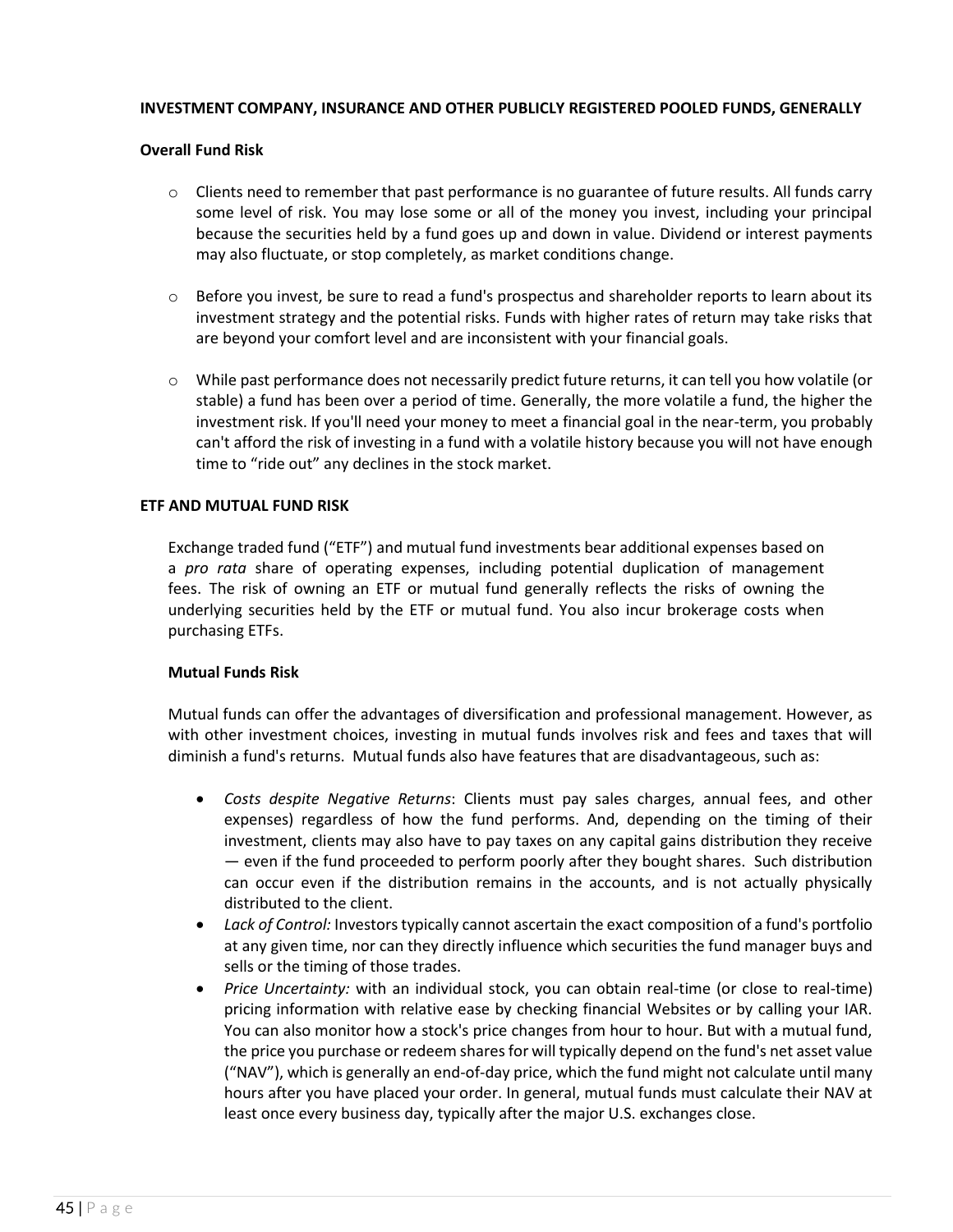The following is a list of some general risks associated with investing in mutual funds:

- *Country Risk*: The possibility that political events (e.g., war, national elections, etc.), financial problems (rising inflation; government default), or natural disasters (an earthquake; a poor harvest) will weaken a country's economy and cause investments in that country to decline.
- *Currency Risk*: The possibility that returns could be reduced for Americans investing in foreign securities because of a rise in the value of the U.S. dollar against foreign currencies (also called exchange-rate risk).
- *Income Risk:* The possibility that a fixed-income fund's dividends will decline as a result of falling overall interest rates.
- *Industry Risk:* The possibility that a group of stocks in a single industry will decline in price due to developments in that industry.
- *Inflation Risk:* The possibility that increases in the cost of living will reduce or eliminate a fund's real inflation-adjusted returns.
- *Manager Risk:* The possibility that an actively managed mutual fund's Investment Adviser will fail to execute the fund's investment strategy effectively, resulting in the failure of stated objectives.
- *Market Risk:* The possibility that stock fund or bond fund prices overall will decline over short or even extended periods. Stock and bond markets tend to move in cycles, with periods when prices rise and other periods when prices fall.
- *Principal Risk*: The possibility that an investment will go down in value, or "lose money," from the original or invested amount.

#### **BOND FUND RISK**

Bond funds generally have higher risks than money market funds, largely because they typically pursue strategies aimed at producing higher yields than the risks associated with money market funds. Risks include:

- *Call Risk*: The possibility that falling interest rates will cause a bond issuer to redeem—or call its high-yielding bond before the bond's maturity date.
- *Credit Risk*: The possibility that companies or other issuers whose bonds are owned by the fund may fail to pay their debts (including the debt owed to holders of their bonds). Credit risk, however, is less of a factor for bond funds that invest in insured bonds or U.S. Treasury bonds. By contrast, those funds that invest in the bonds of companies with poor credit ratings generally will be subject to higher risk.
- Interest Rate Risk: The risk that the market value of the bonds will go down when interest rates go up. Because of this, you can lose money in any bond fund, including those that invest only in insured bonds or Treasury bonds.
- *Prepayment Risk*: The chance that a bond will be paid off early. For example, if interest rates fall, a bond issuer may decide to pay off (or "retire") its debt and issue new bonds that pay a lower rate. When this happens, the fund may not be able to reinvest the proceeds in an investment with as high a return or yield.

# **FIXED INCOME CALL OPTION RISK**

Many fixed income securities can be "called" or retired by the issuer. That creates of risk of negatively impacting the projected cash flow, reducing capital appreciation potential and increasing reinvestment risk due to the lower interest rates then being experienced.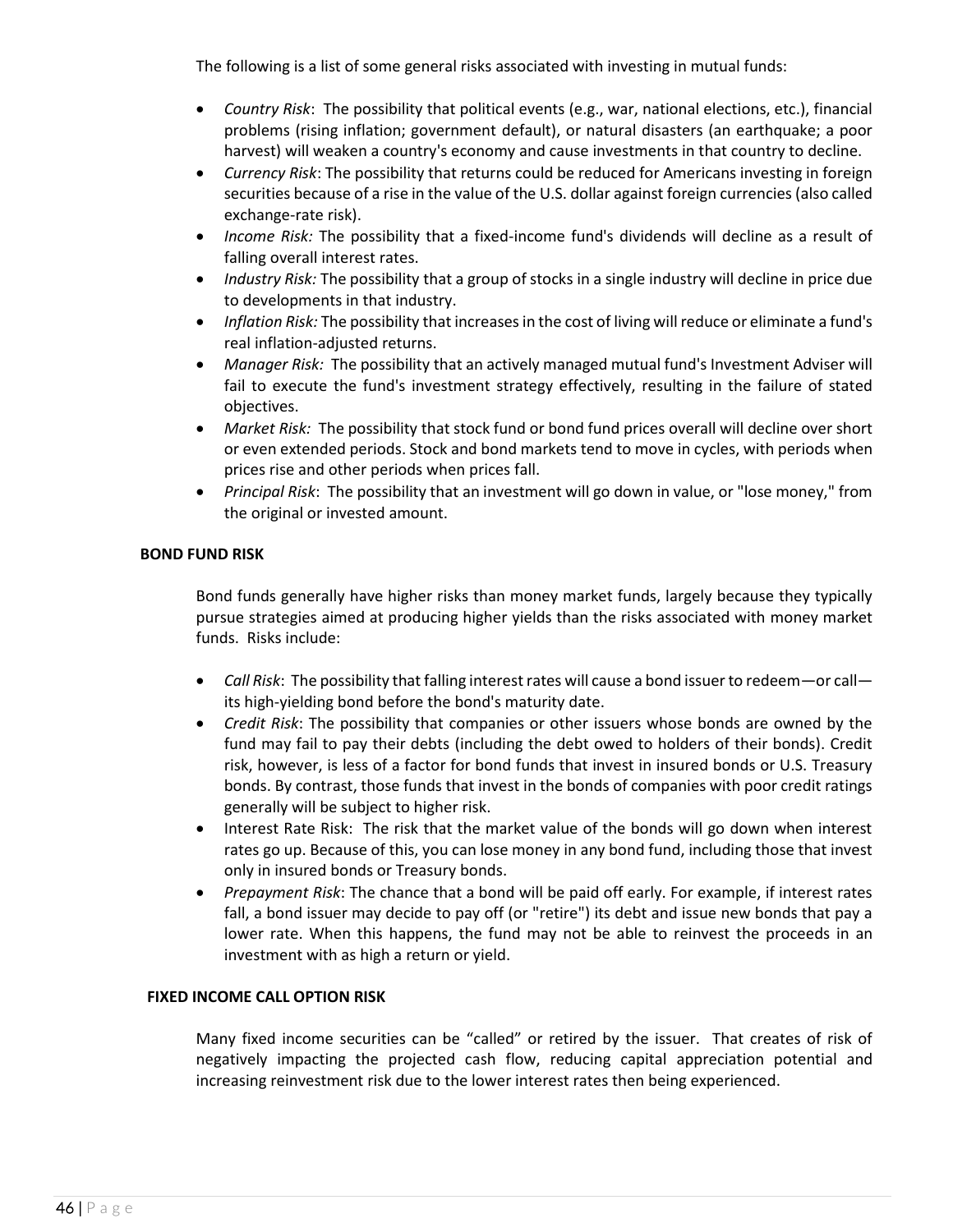Although a stock fund's value can rise and fall quickly over the short-term, historically stocks have performed better over the long-term than other types of investments — including corporate bonds, government bonds and treasury securities.

Overall, "market risk" poses the greatest potential danger for investors in stocks funds. Stock prices can fluctuate for a broad variety of reasons, such as the overall strength of the economy or demand for particular products or services.

Not all stock funds are the same. For example:

- Growth funds focus on stocks that may not pay a regular dividend, but have the potential for large capital gains.
- Income funds invest in stocks that pay regular dividends.
- Index funds aim to achieve the same return as a particular market index, such as the S&P 500 Composite Stock Price Index, by investing in all  $-$  or perhaps a representative sample  $-$  of the companies included in an index.
- Sector funds may specialize in a particular industry segment, such as technology or consumer products stocks.

#### **MANAGEMENT RISK**

Your investments also vary with the success and failure of our investment strategies, research, analysis and determination of portfolio securities. If any particular product's/issuer's portfolio manager is ineffective or sub-optimal, the performance of the instrument/investment will not produce the expected returns and the value of your investments will decrease.

#### **INSURANCE SECURITIES RISKS**

The rate of return on variable insurance products is not stable, but varies with the stock, bond and money market subaccounts that you choose as investment options. There is no guarantee that you will earn any return on your investment and there is a risk that you will lose money. Before you consider purchasing a variable product, make sure you fully understand all of its terms. Carefully read the prospectus. Some of the major risks include:

*Liquidity and Early Withdrawal Risk*: There may be a surrender charges for withdrawals within a specified period, which can be as long as six to eight years (and up to 15 years for Equity Indexes Annuities). Any withdrawals before a client reaches the age of 59  $\frac{1}{2}$  are generally subject to a 10 percent income tax penalty in addition to any gain being taxed as ordinary income.

*Sales and Surrender Charges:* Asset-based sales charges or surrender charges exist, but normally decline and eventually are eliminated the longer you hold your shares. For example, a surrender charge could start at 7 percent in the first year and decline by 1 percent per year until it reaches zero. That is one reason why variable insurance products are generally not suitable for short-term time horizons.

Fees and Expenses – There are a variety of fees and expenses that can reach 2% and more such as:

- Mortality and expense risk charges;
- Administrative fees;
- Underlying fund expenses; and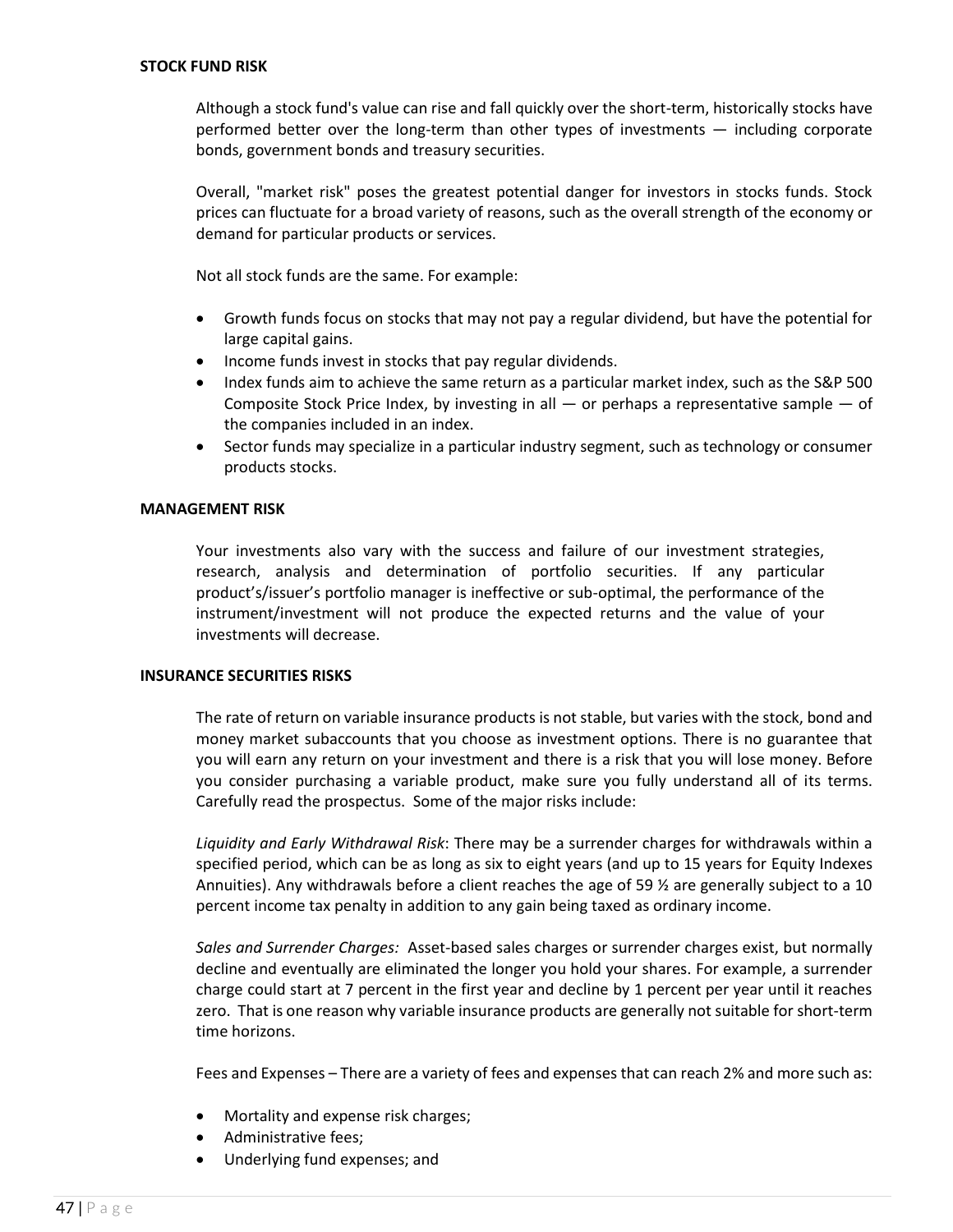• Charges for any special features or riders.

*Bonus Credits*: Some products offer bonus credits that can add a specified percentage to the amount invested ranging from 1 percent to 5 percent for each premium payment. Bonus credits, however, are usually not free. In order to fund them, insurance companies typically impose high mortality and expense charges and lengthy surrender charge periods.

*Guarantees*: Insurance companies provide a number of specific guarantees. For example, they may guarantee a death benefit or an annuity payout option that can provide income for life. These guarantees are only as good as the insurance company that offers them.

*Market Risk*: The possibility exists that stock fund or bond fund prices overall will decline over short or even extended periods. Stock and bond markets tend to move in cycles, with periods when prices rise and other periods when prices fall.

*Principal Risk*: The possibility that an investment will go down in value, or "lose money," from the original or invested amount. This risk may entail a partial or complete loss of principal.

#### **PRIVATE PLACEMENTS AND OTHER ALTERNATIVE INVESTMENTS RISK**

These investments have a high degree of risk. It is possible for you to experience total loss or a substantial loss of investment. In the absence of a public market for these securities, there is lack of liquidity and an expected investment time horizon usually in excess of five years. There are no guarantees that you will receive a distribution and payments of distributions will decrease or diminish your interest.

Such products are generally speculative investments, which means they have a very high risk, and should therefore not be a product used by investors who have a more moderate risk tolerance in the same account. However, it is conceivable, if the customer consents and agrees with a different investment objective (via, e.g., a Subscription Agreement) for certain investments than the investment objective generally agreed upon in the Investor Policy Statement or the suitability information contained in the account application, then investments that represent a very small percentage of the overall portfolio could be used in a limited fashion, provided they are only used a non-discretionary basis, and such riskier investments are assigned to a separate account that reflects that investment objective. An application-way subscription in private placements, even if linked to the custodian/Pershing platform for networking purposes, should suffice for purpose of determining separate account status.

Investing in alternative investments are not suitable for all clients, and are intended for experienced and sophisticated investors who are willing to bear the high economic risks of the investment, which can include:

- Loss of all or a substantial portion of the investment due to leveraging, short-selling or other speculative investment practices;
- Lack of a business plan to results in value creation or that is not implemented as intended, which are considered greater in risk than for established companies;
- Lack of liquidity in that there may be no secondary market for the securities and none is expected to develop;
- Volatility of returns;
- Restrictions on selling/transferring the securities (*no market permitted unless or until registered*);
- Absence of information regarding valuations and pricing;
- Delays in tax reporting; and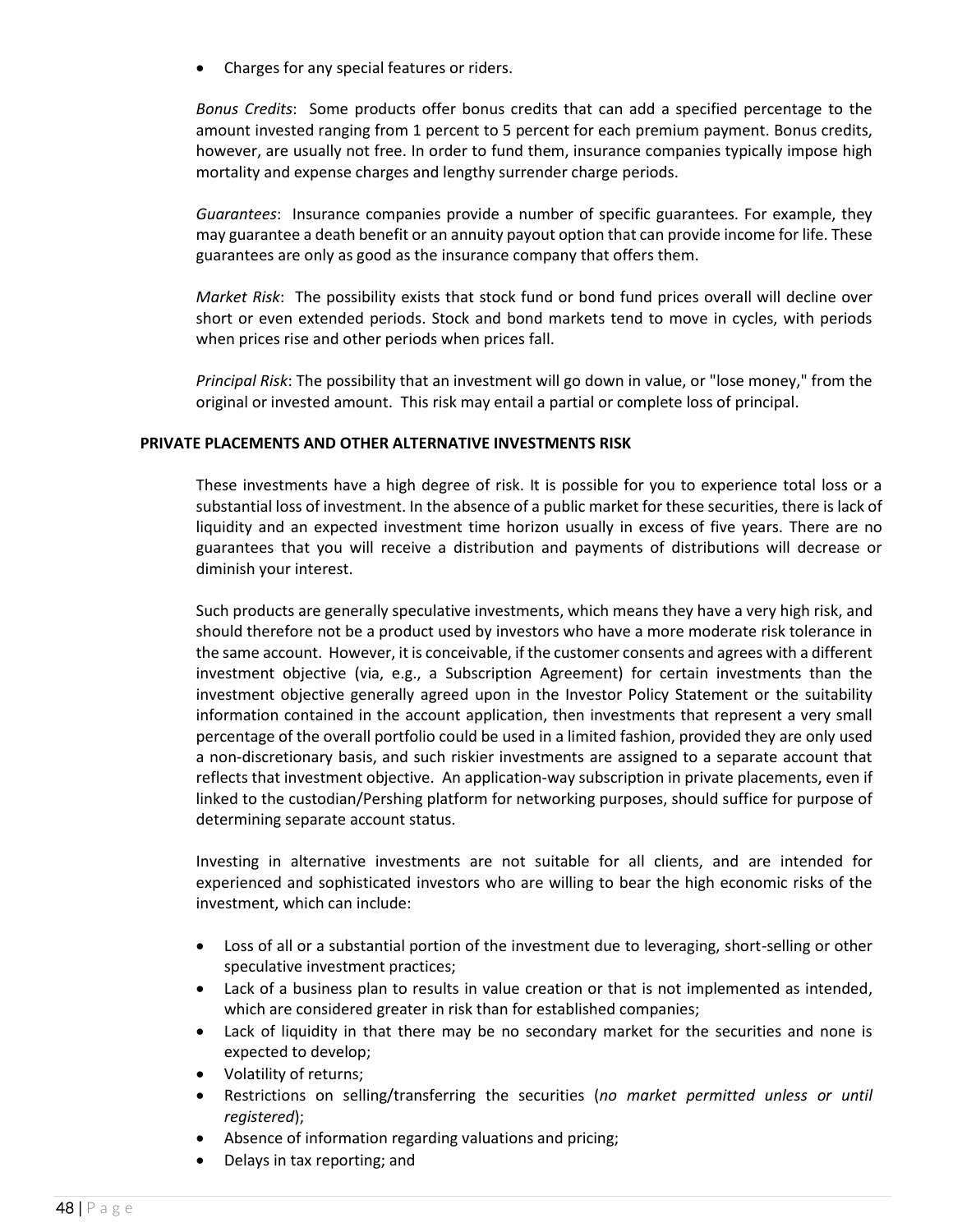• Less regulation and higher fees than mutual funds.

IFP disallows IARs to exercise discretion over private placements. IARs may advise on such investments, but may not engage in transaction without client application/subscription.

## **STRUCTURED PRODUCTS RISK**

• An investor in a structured product never has a claim on the underlying investment, whether a security, zero coupon bond, or option. This could cause little or no secondary market for the securities and information regarding independent market pricing for the securities will be limited.

Some of the associated risks include:

- Structured products are complex investments that are not suitable for all investors. Structured products are **unsecured** obligations of the issuer that pay a return based on an underlying asset.
- Structured products are the obligation of the issuer and the ability to provide a return is based on the credit worthiness of the issuer. This means that there is credit risk with the product and it may provide no returns, including **total loss of principal** if the issuer is not able to pay its obligations.
- Any principal protection (whether full or partial) stated in the prospectus is based solely on the **credit worthiness of the issuer and only if held to maturity.**
- Call or "Knock In" risks exists if the product is called away/redeemed.
- Structured products may have limited or no trading on secondary markets. This means the position may have to be held until maturity. If there is a market for the structured product it is likely the product would have to be sold for lower than the principal amount invested.
- The underlying asset or index may be proprietary to the issuer. This adds a layer of complexity as you must understand how the index works to understand how returns will be calculated.
- Tax treatment on certain structured products may not be the same as more traditional investments. You may have to pay income tax on increases even if no payment is received, this is typically referred to as "phantom income". Please consult with your personal tax advisor regarding taxation of structured products.
- Certain structured products provide FDIC insurance. This FDIC insurance is only applicable to the principal amount invested and not to any gains or income payments. This insurance is available up to the applicable federal amount. It does not protect against negative performance of the asset. It will only apply in the case of insolvency according to the process and procedures of the Federal Deposit Insurance Corporation. More information can be found on [https://www.fdic.gov/.](https://www.fdic.gov/)
- Certain structured products will have a call feature, allowing the issuer to "call" the investment back from the investor. The terms of any call feature should be fully understood and can be found in the prospectus.
- Early termination provisions can be found in the prospectus if they apply. These features allow the issuer to end the investment early under specified circumstances. This usually will lead to a lower payout than what would be received at maturity or in the case of a call provision.

#### **INTERVAL FUNDS**

There are special risks associated with interval funds, including:

- Shares of the Interval Fund are unlikely to be listed on a public exchange;
- No secondary market is expected to develop for the Interval Fund's shares;
- Liquidity for the Interval Fund's shares will be provided only through periodic offers by the Interval Fund (e.g., quarterly repurchase offers);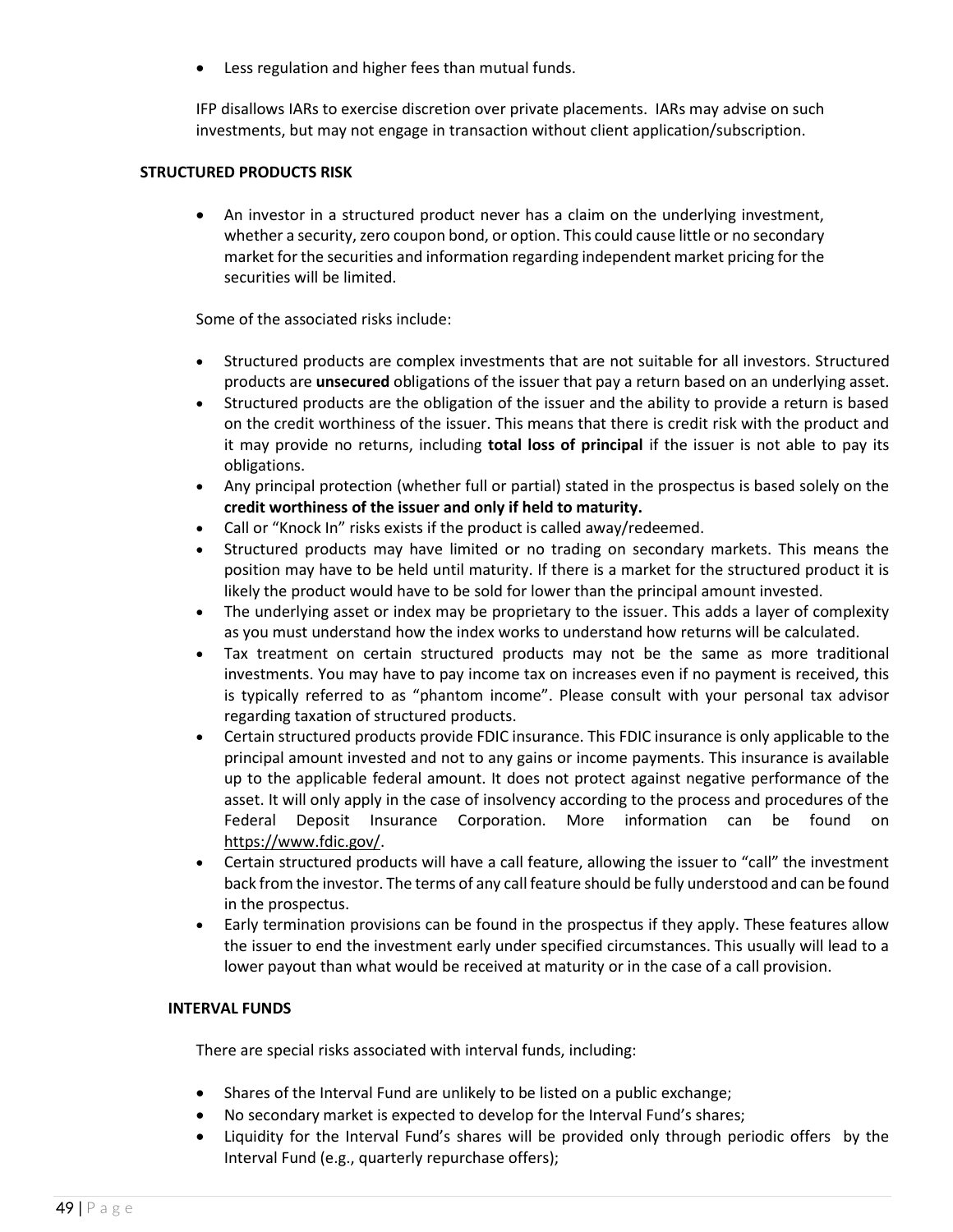- There is no guarantee that an investor will be able to sell all the shares that the investor desires to sell in the repurchase offer;
- An investor should consider an investment in the Interval Fund to be of limited liquidity;
- Investing in the Interval Fund's shares may be speculative and involves a high degree of risk; and
- As with all securities, an investor should carefully read the Prospectus prior to investing, which, in the case of Interval Funds, may include particular and significant risks related to leverage.

#### *INVESTMENTS IN NON-US SECURITIES*

From time to time, we may invest and trade a portion of its assets into non-U.S. securities and other assets, which will give rise to risks relating to political, social, legal, currency, regulatory and economic developments abroad. Different laws, regulations and market practices may also increase the risk.

#### *MISCELLANEOUS RISKS*

There are too many risks to enumerate specifically. Thus, the foregoing risks do not purport to be a complete compendium of the risks of any particular investment; they are general risks that should guide your initial evaluation of any prospective investment. You are encouraged to read the prospectus and offering documents, as applicable, for any prospective and current investment, and discuss them with your IAR vis-àvis your investment objectives, risk tolerance, liquidity needs, investment time horizon, risk/reward preferences, capital reserves, etc.

# <span id="page-49-0"></span>**ITEM 9. DISCIPLINARY INFORMATION**

IFP is required to disclose disciplinary actions against the firm. The detailed information for the actions below can also be found on IFP's Form ADV Part 1 on the SEC's website at [www.sec.gov.](http://www.sec.gov/)

IFP discloses the following disciplinary information:

- 1. On January 13, of 2012, IFP agreed to and signed a Stipulation and Consent Order with the State of Florida Office of Financial Regulation that IFP and two of its IARs engaged in investment advisory business in the state of Florida without being properly registered. IFP paid a \$20,000 fine and also paid \$10,000 fines on behalf of each IAR.
- 2. On October 7, 2013, IFP agreed to and paid an Administrative Penalty in the amount of \$2,500 to the State of California, Department of Business Oversight for failing to properly register an IAR in the State of California.
- 3. On December 3, 2013, IFP agreed to and signed a Cease-and-Desist Order with the State of Oregon, Department of Consumer and Business Services, Division of Finance and Corporate Securities for failing to properly license an IAR who had a place of business in the state of Oregon. IFP paid a \$3,600 fine.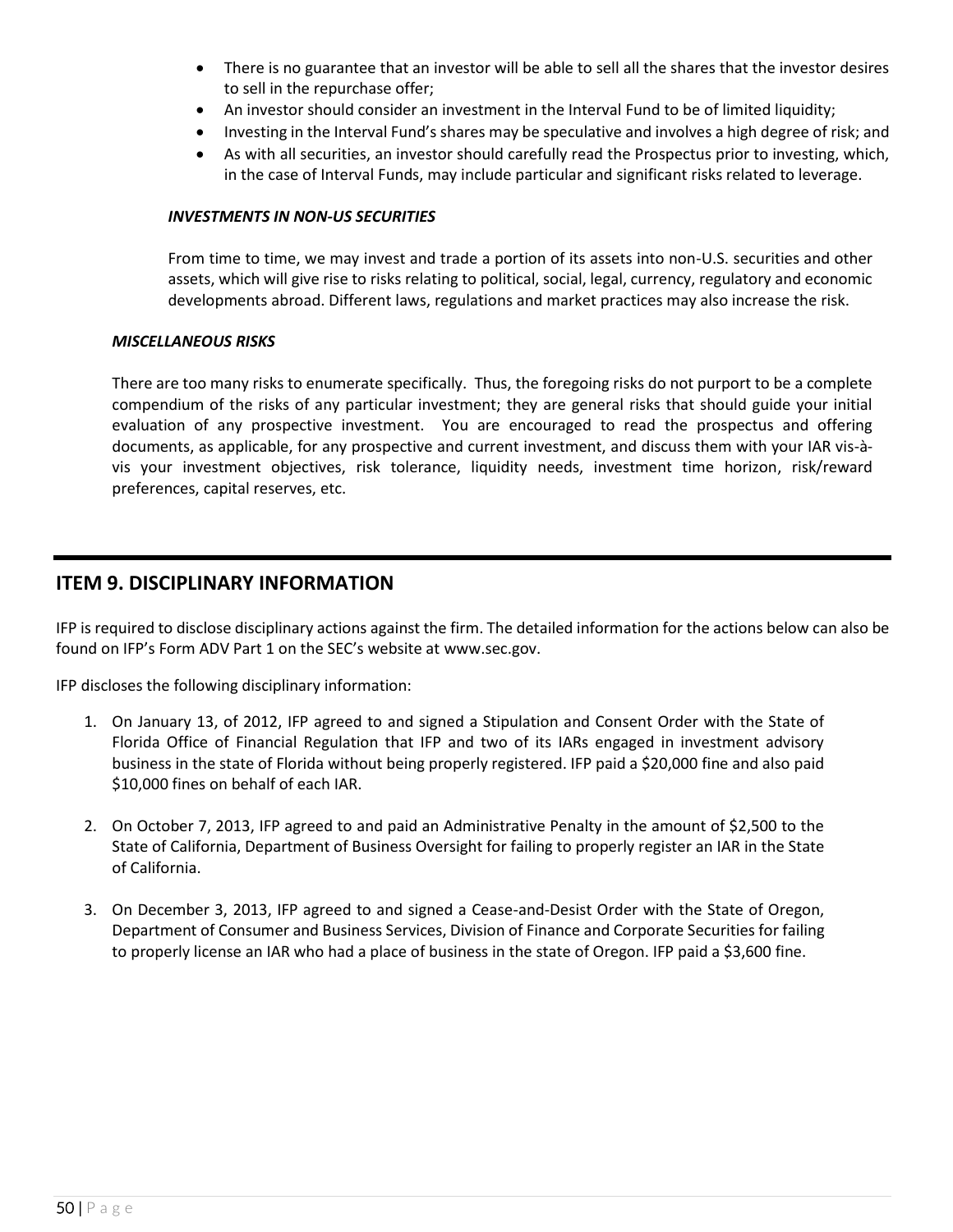# <span id="page-50-0"></span>**ITEM 10. OTHER FINANCIAL INDUSTRY ACTIVITIES AND AFFILIATIONS**

# AFFILIATION WITH IFP SECURITIES

IFP is under common ownership with a registered broker-dealer, IFP Securities, LLC. IFP Securities, LLC and IFP Advisors, LLC are owned by IFP Group, LLC. In other words, IFP's direct, majority owner is IFP Group, LLC, and indirect owner, through IFP Group, is WKW Enterprises.

IAR's acting in their separate capacities as Registered Representatives of IFP Securities, LLC. sell, for commissions, general securities products including but not limited to stocks, bonds, mutual funds, exchange-traded funds, alternative investments, variable annuity and variable life products to you. As such, IARs have the availability to suggest that you implement investment advice by purchasing securities products through a commission-based IFP account in addition to an advisory account. Such dual compensation is against IFP policy. Nevertheless, in the event that you elect to purchase commission-based products through IFP Securities, LLC., IFP and your IAR, in the capacity as IFP Registered Representatives, will receive the normal and customary commission compensation in connection with the specific product purchased. This presents a conflict of interest, as it gives your IAR an incentive to recommend investment products on the compensation received, rather than on your needs. You are free to implement investment advice through any broker-dealer or product sponsor you select. However, you should understand that, due to certain regulatory constraints, your IAR must place all purchases and sales of securities products in commission-based brokerage accounts through IFP Securities, LLC or other IFP approved institutions (qualified custodians/clearing firms). That being said, IFP strives to ensure that such brokerage accounts for investment advisory clients do not have commission-based products in them. If your account is charged an AUM fee, IFP policy requires IARs ensure that a commission is not also charged, which means any products that might otherwise have an imbedded commission should be structured as an adviser-class product, and equities and other listed products should only be assessed a transaction ("ticket", unless a Wrap Fee structure applies) fee.<sup>17</sup>

For accounts managed by IFP and held and custodied at Pershing, our affiliated broker-dealer, IFP Securities, LLC, will act as the introducing broker for transactions in these accounts and will be paid a ticket charge for each transaction out of your non-wrap accounts. IFP Securities, LLC essentially pays a portion of each ticket charge to the clearing firm, Pershing, and keeps the remaining portion of the ticket charge paid by you. Although this retained revenue from the ticket charge is not retained by your IAR servicing your account, this is a conflict of interest for IFP because of the additional compensation.

# AFFILIATION WITH IFP INSURANCE GROUP

IFP is under common ownership with IFP Insurance Group, LLC (IFP Insurance Group), a licensed insurance agency. IFP and IFP Insurance Group are owned by IFP Group, LLC. Some IAR's are licensed life insurance agents with IFP Insurance Group and sell insurance products to you. Therefore, your IAR, in the capacity as a licensed life agent, is able to implement insurance recommendations for you when electing to receive this service. In this event, IARs, in their separate capacities as licensed insurance agents, will receive separate and typical commission compensation for insurance and/or annuity sales.<sup>18</sup> This presents a conflict of interest, as it gives your IAR an incentive to recommend investment products on the compensation received, rather than on your needs.

# UNAFFILIATED INVESTMENT ADVISERS

IFP allows IARs to recommend and select unaffiliated Investment Advisers for you typically referred to as TPAMs. Whenever another Investment Adviser is selected to manage all or a portion of the client's assets, the outside Investment

<sup>&</sup>lt;sup>17</sup> A possible "aging" analysis may occur for securities assets originally purchased when the account was not under an investment advisory arrangement, as otherwise described herein, which would be, in any case, subject to a Regulation Best Interest analysis.

<sup>&</sup>lt;sup>18</sup> For variable insurance/annuity products, the general policy prohibition against dual compensation applies.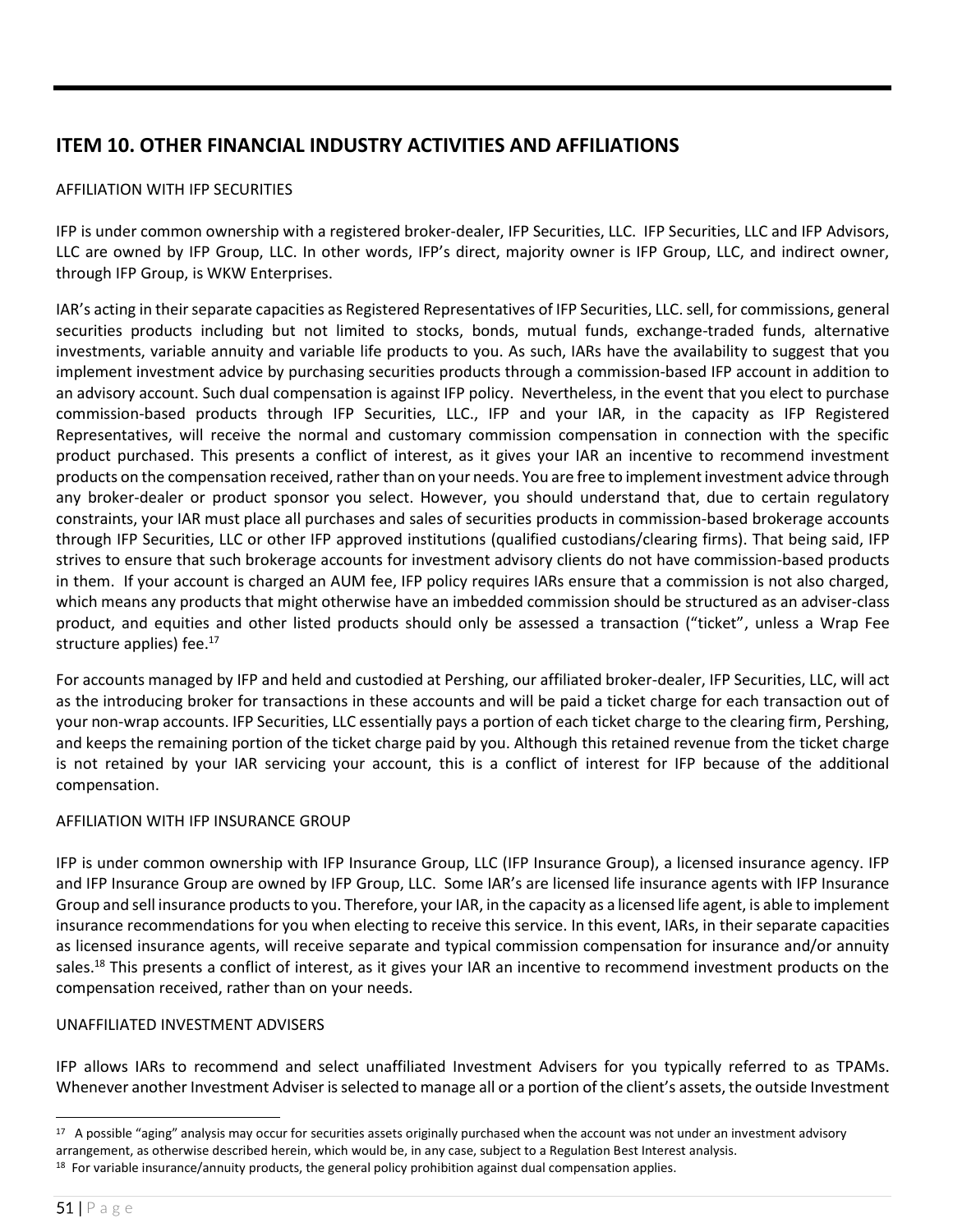Adviser will be paid a portion of the fees the Client is charged. The TPAM are generally responsible for billing such fees. In those cases, IFP and IAR will also receive a portion of the fees you are charged. While IARs endeavor at all times to put your interests first as a part of IFP's fiduciary duty, you should be aware that the receipt of commissions and additional compensation itself creates a conflict of interest and can affect the judgment of IAR when making recommendations. There is also an incentive and conflict of interest for IFP/IARs to refer clients to TPAMs that charge more than other TPAMs. Nevertheless, as noted elsewhere in this Brochure, it is the general policy of IFP to not charge both a commission and an investment advisory fee on the same account, covering the same period of time. It is also against IFP policy to allow TPAMs to set up a Wrap account and then to incur trading costs by trading away from the asset-based pricing accounts established with IFP's Qualified Custodians.

## OTHER OUTSIDE BUSINESS ACTIVITIES

Certain IARs have other business activities and offer other professional services, such as tax preparation, accounting, legal, real estate, employee benefits consulting, business advisory services (e.g., succession and exit planning) or have other businesses, that are outside business activities from your registration as an IAR of IFP. Aside from conducting an initial conflicts-of-interest check, such services are outside the scope of IFP's business, and the IARs with such outside business activities are fully responsible for them since they are not activities provided by IFP. IARs engaging in these other outside business activities do so independently of their registration with IFP.

# <span id="page-51-0"></span>**ITEM 11. CODE OF ETHICS, PARTICIPATION IN CLIENT TRANSACTIONS AND PERSONAL TRADING**

#### CODE OF ETHICS

An investment adviser is considered a fiduciary as defined under the Investment Advisers Act of 1940, as amended. As a fiduciary, it is an investment adviser's responsibility to provide fair and full disclosure of all material facts and to act in the best interest of each of our clients. IFP, its employees, and its IARs have a fiduciary duty to all advisory clients. To assist our employees and IARs in meeting these obligations, IFP has adopted standards of business conduct that are outlined in our Code of Ethics. IFP requires its supervised persons to conduct business with integrity and to comply with federal and state securities laws. IFP has established a Code of Ethics which IARs and those people defined as Access Persons will read and then execute an acknowledgement stating that they understand and agree to comply with IFP's Code of Ethics. The Code of Ethics addresses matters such as the prohibition against trading on the basis is non-public information, Conflicts of Interest, Personal Securities transactions, etc.

#### PARTICIPATION OR INTEREST IN CLIENT TRANSACTIONS

IARs have the availability to recommend to investment current or prospective clients the purchase or sale of securities in which IFP, its affiliates, the IAR and/or other clients also have a position or interest.

Because the Code of Ethics in some circumstances would permit Employees, IARs and affiliated accounts to invest in the same securities as you, there is a possibility that employees, IARs or affiliated accounts might benefit from market activity in their accounts with a security also held by you.<sup>19</sup> Therefore, a conflict of interest exits when IFP and its IARs purchase

<sup>&</sup>lt;sup>19</sup> IFP's has a Restricted Period applicable to its IARs. Accordingly, the current general policy prohibits any IAR (and other individuals in scope such a spouses, children and financial dependents) from trading during the period of 3 days prior to a client order, and through the period of 3 days after the respective client order. As some background for the Restricted Period is the fact that there are difficulties operationally and from a supervisory perspective to ensure that IARs do not receive a better price than customers as more fully explained below. IARs may not trade in the same day as the client in securities (*unless mutual funds and certain other securities exempted within the industry standards applicable to Codes of Ethics regulations governing investment advisers*). In the case of block transactions, the IAR must ensure that he/she places the client's execution price as "preferenced" over the execution price of the IAR. In that way, the IAR may receive an equal price as clients if all clients whose orders were handled by IFP's advisory clearing platform providers (Fidelity, Schwab/TD, and Pershing/Pershing Advisory Services/PAS), provided all such orders for entire day get filled as the average daily price, or the IAR price is worse than all IFP clients for the entire day. IFP understands each of its advisory clearing platforms provides aggregated and allocated orders with each block at average daily price, so there should generally not be a possibility to receive a better price than a client with the same block trade assuming there are no "partial fills" or the existence of multiple block transactions. However,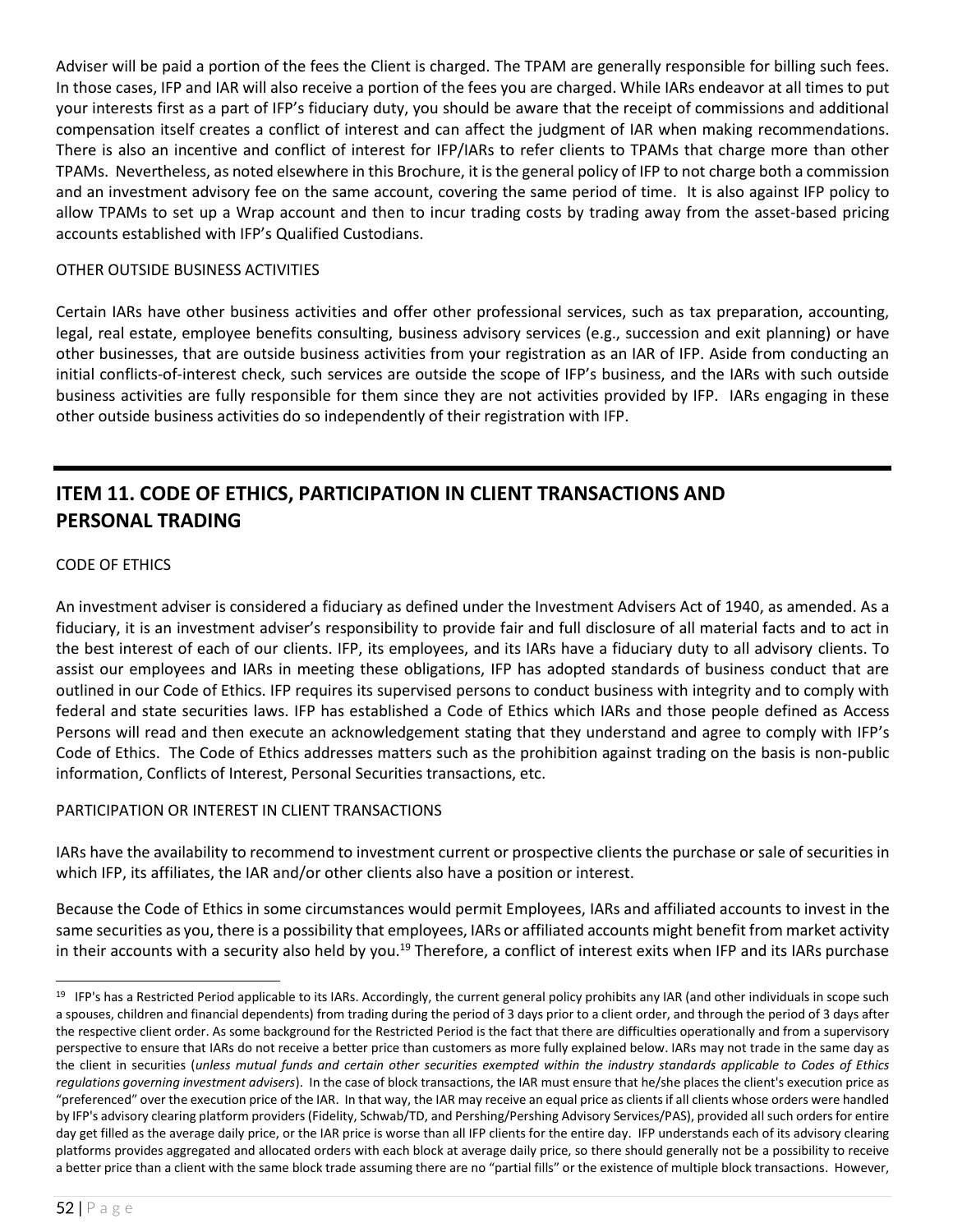and sell the same securities owned by you. Trading activity of IARs and employees is reviewed and monitored under the Code of Ethics to help reasonably prevent this conflict of interest in trading between IFP and its clients.

IFP and its IARs have the availability to maintain investment positions in their personal portfolios that are recommended to you. In fact, IFP and its IARs have the choice to take positions or execute transactions for their personal accounts which are materially different than the positions or transactions recommended for you. Employees and IARs are expected to purchase or sell a security for their personal accounts only after trading of that same security has been executed in customer accounts, trade on a different day than executing trades for a client account or aggregate trading system that applies the average price across all trades aggregated.

IFP's you can request a copy of the firm's Code of Ethics by contacting the firm at the address noted on the cover of this brochure. You may also find a copy of the Code of Ethics on our Web Site at [https://ifpartners.com/wp](https://ifpartners.com/wp-content/uploads/2021/03/Code-of-Ethics.pdf)[content/uploads/2021/03/Code-of-Ethics.pdf](https://ifpartners.com/wp-content/uploads/2021/03/Code-of-Ethics.pdf) 

# <span id="page-52-0"></span>**ITEM 12. BROKERAGE PRACTICES**

# SELECTION OF BROKERS/ DEALERS AND/OR CUSTODIANS

# *ACCOUNTS ESTABLISHED THROUGH IFP SECURITIES, LLC*

If you wish to implement your IAR's advice you are free to select any broker you wish. If you wish to have your IAR implement the advice in your capacity as a RR, then IFP's affiliated broker-dealer, IFP Securities, LLC, will provide brokerage services for the accounts held at Pershing, LLC. You do not generally have the option to direct securities brokerage transactions to other broker-dealers or other account custodians. Likewise, transaction execution decisions for IFP's Qualified Custodians are determined by such custodians. That being said, if a TPAM is afforded discretion over your account, then may exercise brokerage execution/routing decisions. In any cases, such decisions are subject to the duty to seek "Best Execution."

IFP IARs are RRs of IFP Securities are required to use the services of IFP Securities when acting in their capacity as RR. IFP Securities has a wide range of approved securities products for which it performs due diligence prior to selection. For non-listed products, IFP Securities RRs are required to only use products approved by IFP Securities. Otherwise, most listed securities are presumed to be approved by IFP Securities, unless they fall into certain special categories, which are covered by our Restricted List, IFP policy and, in the case of brokerage accounts "held/carried by" Pershing, IFP's Membership Agreement with FINRA. Commissions charged for the securities products can be higher or lower than commissions you can obtain if transactions were implemented through another broker‐dealer.

In accounts where IFP Securities acts as broker-dealer for transactions, IFP Securities or its Client will pay a ticket charge and/or commission for each transaction. IFP Securities and Pershing may split the ticket charge to the clearing firm, Pershing LLC, and keep the remaining portion of the ticket charge. IFP Securities also marks up certain other brokeragerelated charges and fees that are assessed to all client advisory accounts at Pershing. The charges and fees that are marked up include, but are not limited to, paper delivery surcharge, fees for client statement and confirmation, clearance and execution fees, outgoing account transfer fees, mandatory reorganization fees, checking account fees, inactive

there is a challenge if there are multiple block orders that occur during the same day. This means that if multiple block orders occur within 1 day, the IAR is obligated to consider the execution price of all such client block orders, and the IAR may receive no better price than all clients who received an order execution on a particular day. Considering the difficulties in ensuring such price preference to all clients, amongst the possibility of multiple block orders, the possibility of "partial fills and the ability for IAR to provide allocation instructions directly to certain Qualified Custodians/clearing firms, as well as the possibility disparate prices may exist from one block to another, and one partial block price to another, IFP's policy prohibits IARs from placing their orders same day as a client. The only possible exception would be if IFP/IAR can demonstrate that the foregoing price assurance/leveling occurs. Such exceptions to the general policy of disallowing IAR to input their own orders in the same block with clients would require advance approval/clearance by a registered principal of IFP (Transaction Supervision Team), and if cleared, then IFP and the IAR must ensure after the executions for the entire day, the IAR receives no better price than all client on the respective day for the same respective securities and comparable preferenced prices related to its derivatives. The other condition for placing orders in this way is that the IAR does have any non-public information.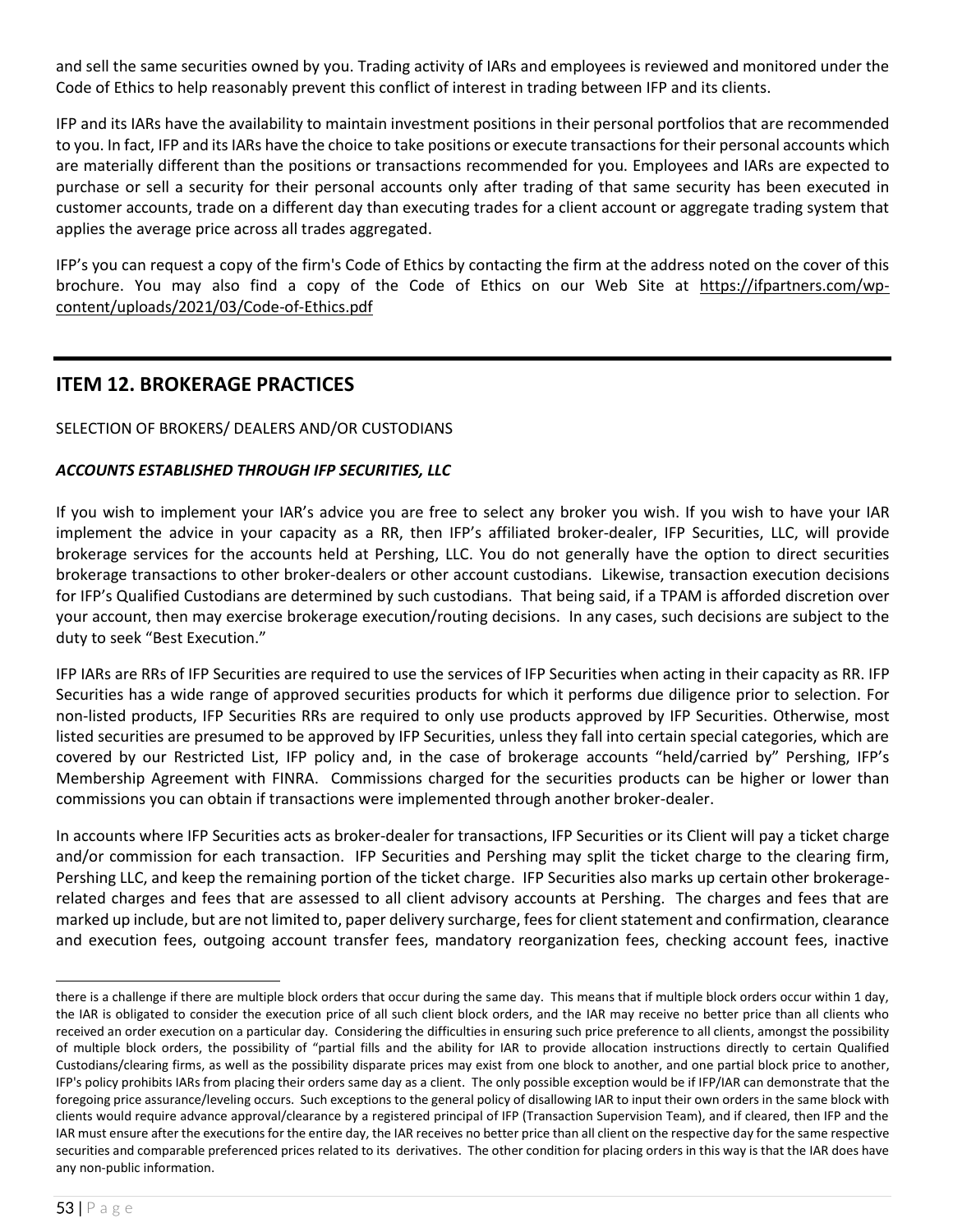account fees, wire fees, legal transfer fees, bond redemption fees, termination fees, and IRA annual custodial maintenance fees.

IFP participates in Pershing's FUNDVEST® ticket charge program. This program offers no-load mutual funds to be purchased for you with no transaction fees. IARs who absorb ticket charges or utilize asset-based pricing with you have access to utilize these NTF Funds.

You can choose to participate in Pershing's Loan Advance program. In this program, Pershing will qualify a client who would benefit from having an alternative for accessing credit for financial needs in the form of a non-purpose loan. IFP receives revenue for your participation in this program. Even though these payments are not shared with your IAR, the receipt of these additional payments creates a conflict of interest because of the increased compensation to IFP.

You can choose to loan securities to Pershing by participating in the Fully Paid Lending Program. You will maintain full ownership of the securities on loan and can recall the loan at any time. You will relinquish your right to exercise voting rights while securities are on loan. Loaned securities will not have SPIC coverage. However, SIPC coverage applies to the cash collateral received for the loaned securities. You receive a lending fee based on the relative value of the securities loaned and are subject to change. IFP receives revenue from these fees and even though these payments are not shared with your IAR, the receipt of these additional payments creates a conflict of interest because of the increased compensation to IFP.

When you establish an account through Pershing, you are required to select a bank sweep option or money market mutual fund in which the cash in your account will be held. The FDIC bank deposit sweep program is the default option for cash contributed to non-entity (individual) accounts and IFP receives more from Pershing for assets held in that sweep program than IFP does for assets placed into a money market fund. Entities are not eligible to participate in the bank deposit sweep program. The bank sweep account will have a yield that will vary based on prevailing interest rates. IFP has the ability to dictate what portion of the yield (interest rate paid) on the bank sweep accounts it will retain. IFP's ability to adjust the yield creates a conflict of interest since the lower the portion of the yield paid to you, the more IFP earns. IARs do not receive any portion of the bank sweep compensation paid to IFP.

In addition to a bank sweep deposit option, IFP makes available a limited number of money market funds that you have the choice to elect to have serve as the cash sweep vehicle for your brokerage account. Pursuant to IFP's clearing agreement with Pershing, Pershing remits to IFP the amount of 12b-1 fees and shareholding servicing fees for money market mutual funds affiliated with or specified by Pershing in amounts set forth in the prospectus or other offering document for such funds. The higher the 12b-1 fees paid by the money market mutual fund, the lower the yield on cash in your account. These commissions/fees create a conflict of interest as the increased revenue generated from the default money market funds is paid to IFP's affiliated broker dealer – IFP Securities. Because IFP Securities receives and retains these amounts, IFP has an incentive to recommend a brokerage account offering sweep money market funds paying 12b-1 fees, which in turn will negatively impact the amount you will earn on cash in your account. IARs do not receive a portion of the money market compensation paid to IFP. IFP does not make available other share classes of the sweep money market funds, including those that do not pay 12b-1 fees; however, you can choose to purchase other money market funds, including those that do not pay 12b-1 fees, and move assets from the money market fund or bank deposit account that serves as your cash sweep vehicle into such other funds. You are not obligated to maintain assets in the core sweep money market fund or bank deposit sweep account. Cash in your brokerage account will be placed in the sweep option you select by default and remain in that sweep option until the funds are invested elsewhere or you withdraw the cash from your account.

You have the option of utilizing margin on your advisory accounts. A margin account is an account where you borrow funds for the purpose of purchasing additional securities. You will also use a margin account to borrow money to pay for fees associated with your account or to withdraw funds. There are various, heightened risks associated with a margin account than with a "cash" account (wherein no margin credit exists).<sup>20</sup> If you decide to open a margin account, you

20

<sup>•</sup> **You can lose more funds than you deposit in the margin account.** A decline in the value of securities that are purchased on margin may require you to provide additional funds to the firm that has made the loan to avoid the forced sale of those securities or other securities or assets in your account(s).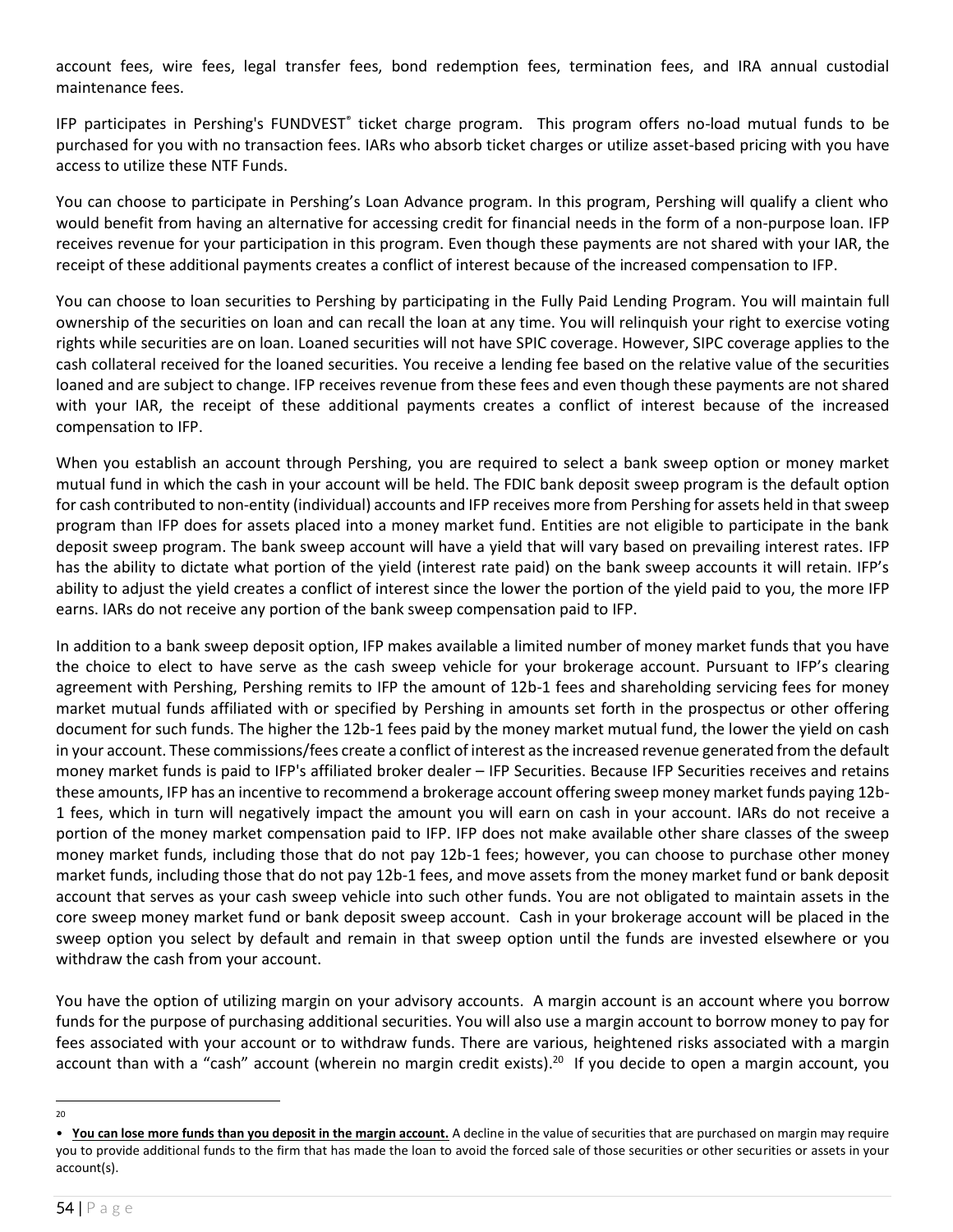should carefully consider that: (i) if you do not have available cash in your account and your account is a margin account, you are borrowing money to purchase securities, paying for fees associated with your account or withdraw funds; and (ii) you are using the securities that you own as collateral. Money borrowed in a margin account is charged an interest rate that is subject to change over time. This interest rate is in addition to other fees associated with your account. IFP retains a portion of the margin interest charged, which is a source of revenue. This compensation represents a conflict of interest as IFP has a financial benefit when you maintain a margin debt balance. This compensation is retained by IFP and is not shared with your IAR. Therefore, IFP has a financial incentive to recommend that you maintain a margin balance. Another conflict of interest with respect to margin accounts incudes the fact that IFP and some IARs charge an AUM fee based upon the total credit in the account, and/or retain the debit in another account than the account where the assets reside subject to an AUM fee.

IAR does have a conflict of interest when recommending that you purchase or sell securities using borrowed money. This conflict occurs because your advisory fee is based on the total market value of the securities in your account. If you have a margin debit balance (in other words, you have borrowed and owe money to IFP's clearing firm/platform such as Pershing, Schwab/TD and Fidelity), your margin debit balance does not reduce the total market value of your account. In fact, since you have borrowed money to purchase additional shares, the total market value of your account will be higher, which results in a higher advisory fee. You should also carefully review the margin disclosure document for additional risks involved in opening a margin account.

# *ACCOUNTS ESTABLISHED THROUGH INSTITUTIONAL CUSTODIANS*

If you contract for IFP's asset management services, only those custodians that have been approved by IFP shall be used. IAR uses third-party institutional custodian ("Institutional Custodians", which are Qualified Custodians as the term is understood per the Investment Advisers Act of 1940, as amended). Institutional Custodians include but are not limited to Schwab/TD, Fidelity and Pershing/Pershing Advisory Services and SEI to maintain custody of your assets and to effect trades for your accounts. Client may request that IFP work with additional custodians, but unless such additional custodial relationships are via a custodial arrangement between the TPAM and the custodian directly, then IFP will likely decline the proposed business because working with additional custodians would essentially impair IFP's operational and compliance efficiencies by not channeling its business through its established custodial relationships; IFP is already a multi-custodial firm, and creating more relationships strains existing resources, and the existing custodians already cover a great variety of options available in the market for such services. Thus, some level of restraint in expanding into having more custodial/brokerage relationships is helpful. Custodians provide IFP with access to your institutional trading and custody services, which are typically not available to retail commission brokerage accounts.

Institutional Custodians offer brokerage services, execution, custody, research, analyses and reports, and access to mutual funds and other investments that otherwise generally available would only be made available to institutional investors. These benefits include a trading platform; receipt of duplicate client confirmations and bundled duplicate statements and/or providing data feeds containing the same information; access to a dedicated trading desk serving program participants exclusively; access to block trading which provides the ability to aggregate securities transactions

<sup>•</sup> The firm can force the sale of securities or other assets in your account(s). If the equity in your account falls below the maintenance margin requirements, or the firm's higher "house" requirements, the firm can sell the securities or other assets in any of your accounts held at the firm to cover the margin deficiency. You also will be responsible for any short fall in the account after such a sale.

<sup>•</sup> **The firm can sell your securities or other assets without contacting you.** Some investors mistakenly believe that a firm must contact them for a margin call to be valid, and that the firm cannot liquidate securities or other assets in their accounts to meet the call unless the firm has contacted them first. This is not the case. Most firms will attempt to notify their customers of margin calls, but they are not required to do so. However, even if a firm has contacted a customer and provided a specific date by which the customer can meet a margin call, the firm can still take necessary steps to protect its financial interests, including immediately selling the securities without notice to the customer.

<sup>•</sup> **You are not entitled to choose which securities or other assets in your account(s) are liquidated or sold to meet a margin call.** Because the securities are collateral for the margin loan, the firm has the right to decide which security to sell in order to protect its interests.

<sup>•</sup> **The firm can increase its "house" maintenance margin requirements at any time and is not required to provide you advance written notice.** These changes in firm policy often take effect immediately and may result in the issuance of a maintenance margin call. Your failure to satisfy the call may cause the member to liquidate or sell securities in your account(s).

<sup>•</sup> **You are not entitled to an extension of time on a margin call.** While an extension of time to meet margin requirements may be available to customers under certain conditions, a customer does not have a right to the extension.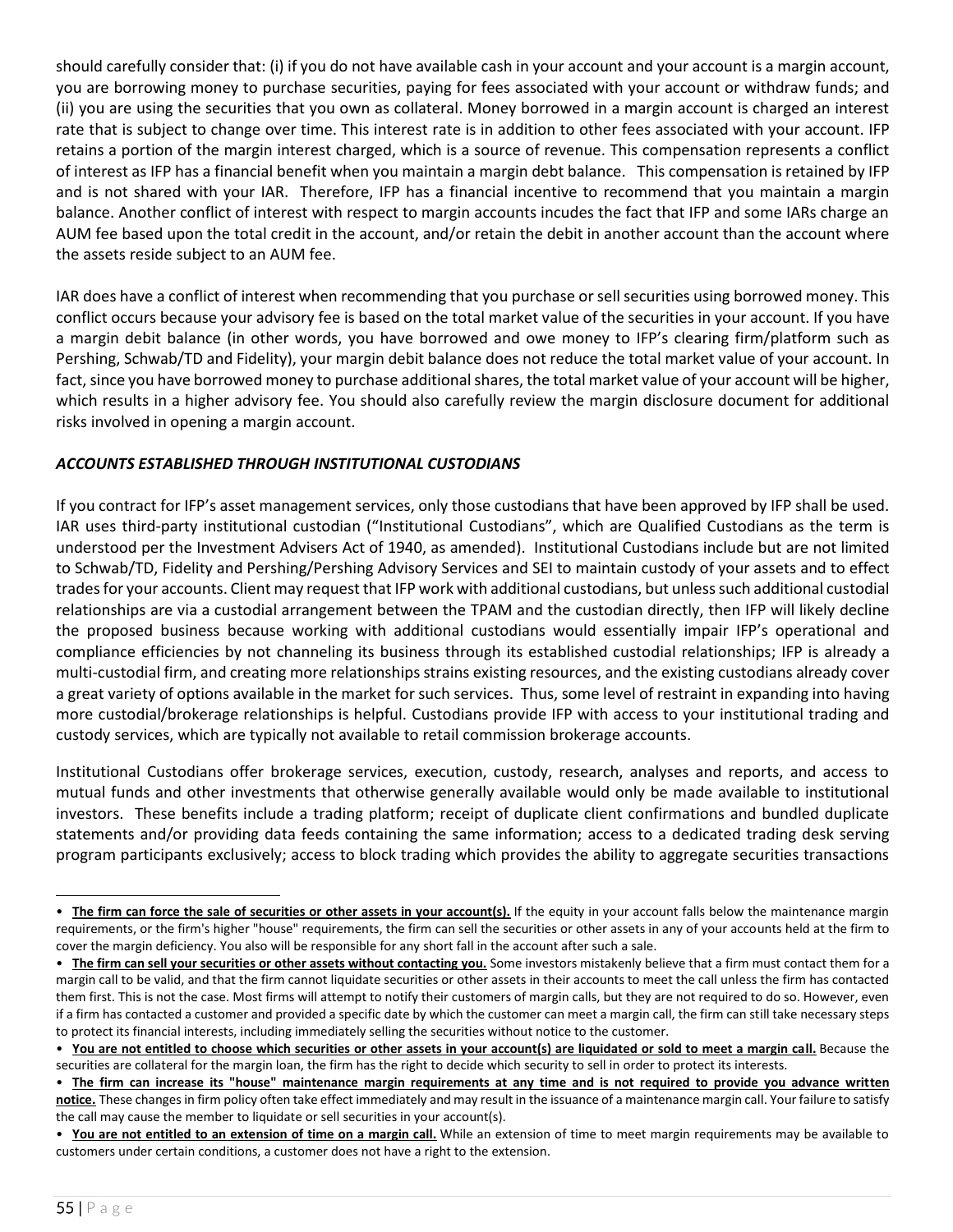and then allocate the appropriate shares to client accounts; the ability to have investment advisory fees deducted directly from a client's account; receipt of research and compliance publications and access to certain mutual funds which generally require significantly higher minimum initial investments or that are generally available only to institutional investors.

Custodians have the choice to discount or waive fees they would otherwise charge for some of these services or pay all or a part of the fees of a third-party providing these services to IFP. As a fiduciary, IFP continually seeks to act in your best interest. IFP's recommendation or requirement that you maintain your assets in accounts at its existing custodians is based in part on the benefit to IFP of the availability of some of the foregoing products and services and other arrangements and not solely on the nature, cost or quality of custody and brokerage services provided by the Custodians, although the motivation of using these custodians is based upon their platform, scale, size, access the products and services and market presence, which IFP believes is ultimately in your best interest. That being said, there is a conflict of interest insofar as IFP is not generally capable with its existing relationships and resources to establish numerous custodial relationships with smaller/different custodians than the ones used by IFP.

Institutional Custodians may or may not charge separately for your custody services, and are compensated by account owners through commissions and/or or other transaction-related or asset-based fees for securities trades that are executed through the custodian.

IFP's various custodians are all required to seek best execution in terms of how they handle and route orders. They review and publish data on such order routing and execution quality; links to their Best Execution statistics are provided herein under the subsection entitled "Best Execution". While quality of execution at the best price is an important consideration, best execution does not necessarily mean lowest price and it is not the sole consideration. Some custodians will aggregate transactions for a client with other clients to improve the quality of execution. Allocations of the aggregated orders are made under procedures designed to treat all clients fairly. The trading process of any custodian suggested by us must be efficient, seamless and straight forward. Overall execution speed, custodial support services, trade correction services and statement preparation are some of the other factors to consider when utilizing a custodian.

# RESEARCH AND OTHER BENEFITS

The custodians used by IFP make available other products and services that benefit IFP but do not directly benefit you or your accounts. These products and services assist IFP and your IAR in managing and administering your accounts. These include, but are not limited to, investment research, access to client account data (such as duplicate trade confirmations and account statements), facilitation of trade execution, allocation of aggregated trade orders for multiple client accounts, pricing and other market data, facilitation of payment of our fees from your accounts, assistance with backoffice functions, recordkeeping, and client reporting.

Since IARs may receive unsolicited or unrequested products and services, IFP receives "soft dollars" in relation to the established practices and resources of its clearing platforms. IFP receives research and other services from it clearing platforms (Pershing, Schwab/TD, Fidelity, Schwab and SEI), which are benefits associated with utilizing their platforms generally, and based upon review of such relationships, IFP believes such benefits comply with the safe harbor contemplated in Section 28(e) of the Securities Exchange Act of 1934, as amended. Such ancillary benefits associated with certain platforms do not impact individual order routing decisions by IFP as IARs since IARs and IFP do not route orders as a trading firm does, but rather IFP is subject to the order routing decision of the Qualified Custodians. Once IFP's IARs decide to open a client account at a particular Qualified Custodian, any subsequent order routing decisions are made by the Qualified Custodians. However, IFP and its IARs may elect to use a particular Qualified Custodian for certain benefits offered by such platforms.

While such research, systems and processes are not a function of order routing decisions or commissions being paid for transactions, but rather are platform benefits provided by custodians to their institutional customers such as us, these benefits may not be allocated equally among all of our Clients or their Accounts. We may also receive services, which can include investment profiles, sales literature, advertising and other materials. Our platform custodians may also provide education and financial support at our conferences designed to educate our IARs on the services available to support our clients.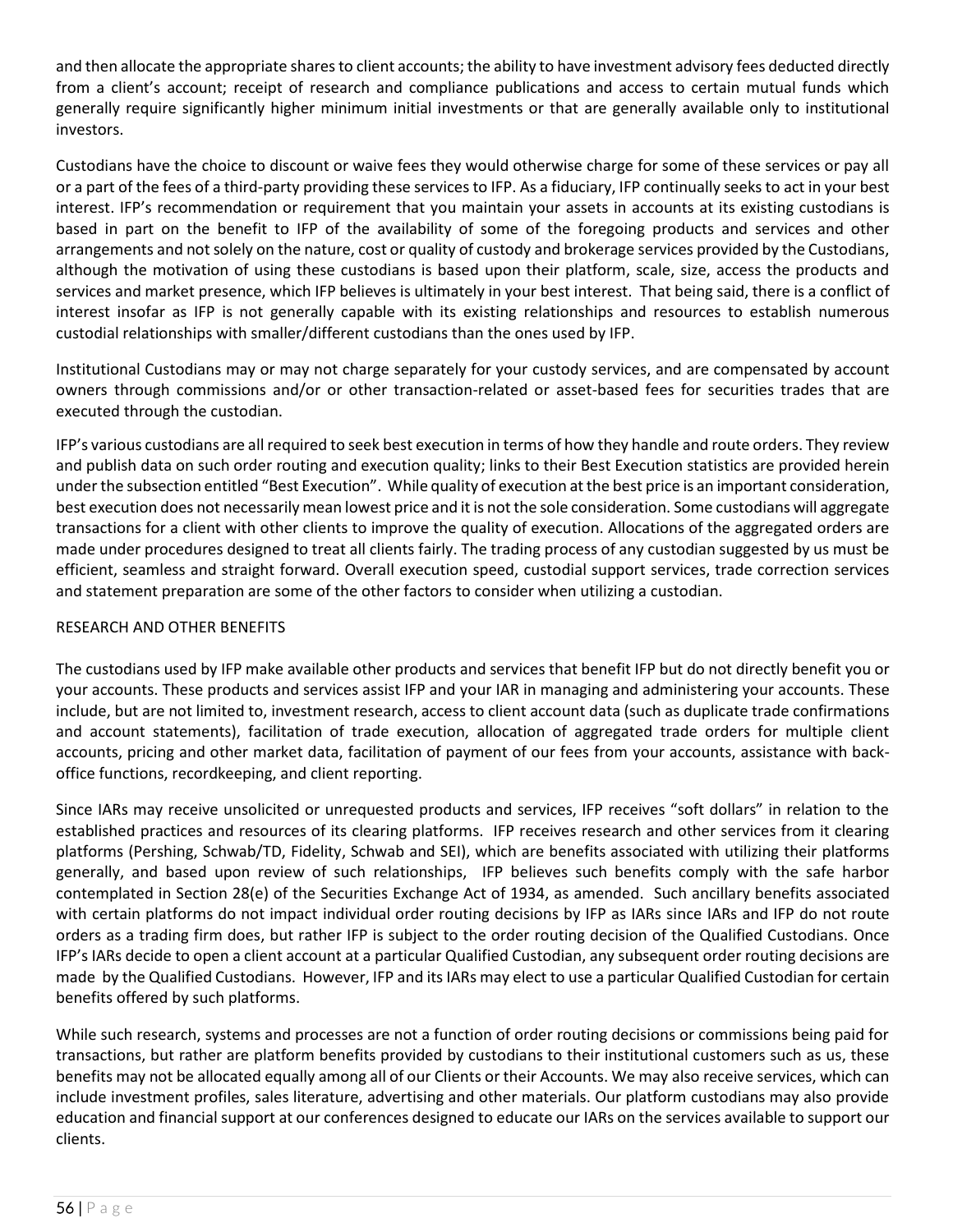Products and services beyond trade execution that broker-dealers commonly make available to advisors as an integral part of their institutional trading and custody platforms. These products and services may be proprietary to the brokerage firm or provided by third parties. They typically include pricing and other market data, research, software and software discounts available to correspondents of the institutional trading and custody platforms. Such software may not, however, be for administrative and reporting purposes. Although often made available on an unsolicited basis and not tied to the amount of trading the IAR does or the commissions its clients pay, the availability of these services and particularly the extent to which the IAR uses them should be disclosed as appropriate in discussing factors the IAR considers in selecting or suggesting brokers and determining the reasonableness of their commissions.

# TRANSITION ASSISTANCE BENEFITS

IFP provides various benefits and payments to IARs that are new to the IFP platform to assist the IAR with the costs (including foregone revenues during account transition) associated with transitioning his or her business to the IFP platform. The proceeds of such Transition Assistance payments are intended to be used for a variety of purposes, including, but not necessarily limited to, providing working capital to assist in funding the IAR's business, satisfying any outstanding debt owed to the IAR's prior firm, offsetting certain fees payable to IFP as a result of the IAR's transition to IFP's platform, technology set-up fees, marketing and mailing costs, licensure fees, moving expenses, office space expenses and staffing support.

The amount of the Transition Assistance payments can be significant in relation to the overall revenue earned or compensation received by the IAR at his/her prior firm. Such payments are generally based on the size of the IAR's business established at his/her prior firm and/or assets under management on the IFP platform. This creates a conflict of interest as IARs that chose to join IFP may have been influenced by such benefits/payments.

Additionally, Qualified Custodians and Clearing Firms will provide IFP and/or IAR with additional revenue or expense reimbursement to aid in the transfer costs associated with moving from another firm to IFP or from one Clearing Firm, Custodian to another within the IFP platforms.<sup>21</sup> In most cases, this additional compensation is passed on to the IAR who, in turn, uses it to assist with expenses or to reimburse Client's for costs incurred during the transfer. This creates a conflict of interest because of the benefit received by IFP or the IAR.

IFP strives to act in your best interest and, where conflicts of interest appear to exist, IFP seeks to eliminate and/or mitigate them, or, at a minimum disclose them if determined to otherwise be in compliance with applicable industry standards. IFP's recommendation that you maintain your assets in accounts at certain broker‐dealers and custodians can be based in part on the benefit to IFP of the availability of some of the foregoing products and services and not solely on the nature, cost or quality of custody and brokerage services provided by such broker‐dealers and custodians. This creates a conflict of interest as other broker-dealer or custodians will be less expensive to you. You are under no obligation to act on our recommendations.

# BEST EXECUTION

IFP takes itsresponsibility for Best Execution seriously. The totality of the arrangement and services provided by a brokerdealer must be examined to determine "Best Execution." Accordingly, while IFP does consider competitive rates, it does not necessarily obtain the lowest possible commission rates for your account transactions. Therefore, the overall services provided by the unaffiliated broker-dealers and custodians providing execution services, either themselves or through their dealer network, are evaluated to determine Best Execution.

<sup>&</sup>lt;sup>21</sup> Pershing is our sole clearing firm for our affiliated broker/dealer, which serves as our custodian for broker/dealer-only accounts, but also serves as the Qualified Custodian for investment advisory accounts of IFP. Pershing pays IFP, without regard to whether the accounts are brokerage or investment advisory accounts, 7.5 basis point for assets transferred to Pershing. Furthermore, IFP's custodians generally pay IFP client account fees for closing accounts at other custodian in order to open accounts at IFP's custodians. IFP understands such transition benefits are not unusual in the industry, and exist among with top US clearing/custodial platforms, but IFP is, nevertheless, disclosing such payments as a conflict-of-interest that incentivizes account transfer. That being said, the customer and the IAR are not obligated to transfer accounts as an IAR leaves one firm and joins IFP, and neither is the customer obligated to rollover assets from one firm to IFP simply because an IAR joins IFP. Regulation Best Interest governs such rollover/transfer recommendations and DOL Prohibited Transaction Exemption ("PTE") 2020-02 and PTE 84-24 govern rollover recommendations for retirement accounts.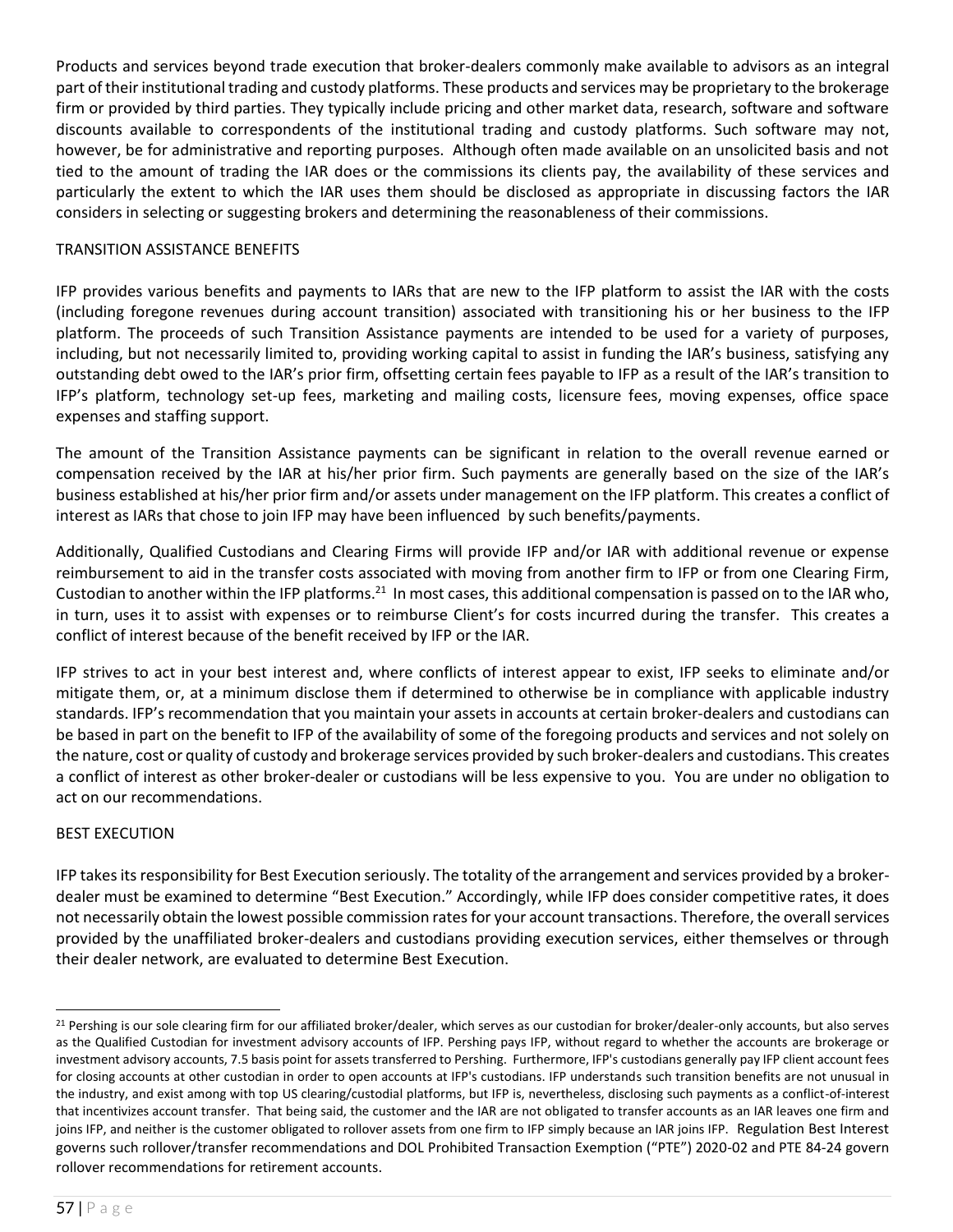We do not receive any compensation or incentive for referring you to certain broker-dealers for brokerage trades. We will arrange for the execution of securities brokerage transactions through our Qualified Custodians, including their broker-dealer(s), that we reasonably believe will provide Best Execution. IFP does not handle orders as such, but places orders with its various custodians, and they handle and route such orders in pursuit of Best Execution. In seeking Best Execution, the determinative factor is not the lowest possible commission cost, although that is clearly an important factor, but the holistic analysis of Best Execution entails evaluating whether the transaction represents the best qualitative execution, taking into consideration the full range of a broker-dealer's services and the Client's needs and objectives, including the value of research provided, execution capability, execution speed, commission rates and responsiveness.

- o <https://www.fidelity.com/trading/execution-quality/overview>
- o <https://www.schwab.com/execution-quality>
- o <https://www.tdameritrade.com/tools-and-platforms/order-execution.page>
- o <https://www.orderroutingdisclosure.com/> (Pershing Site Put in Broker/Dealer Name as "IFP Securities")
- o <https://seic.com/help-clients/sei-investments-distribution-co-rule-605-and-606-reports>

As a general policy, IFP does not accept client instruction to use a broker/dealer other than the Qualified Custodian platforms we use, and part of the reason is that Best Execution may be sacrificed. Operational and reporting efficiency is another reason. In any event, if IFP were to accept "direct brokerage" orders, then we may not be able to obtain the most favorable costs or execution, and you may pay higher fees or transaction costs. You may also lose any benefits that we have been able to obtain for our other clients such as volume discounts, order aggregation or block trades. If you direct us to use a particular broker-dealer, you will have the sole responsibility for negotiating the commission rate and other transaction costs with the broker-dealer and/or custodian.

When an account is being managed by a TPAM, IFP is not able to change the costs of execution charged by the custodian that holds the account or the quality of the execution services provided by the clearing firm used by the TPAM. You should address concerns or questions regarding the costs or quality of execution services to the TPAM and the Qualified Custodians and/or broker/dealers they use. You should consider that, when an account is being managed by a TPAM, that you could pay higher commissions or trade execution charges through them than through other broker/dealers and/or custodians.

# TRADE ERRORS

On occasion, an error will be made in your account, which, for example, would be if and when a security were to be erroneously purchased in your account instead of being sold. Purchase amount would be another common example of a trade error. In these occasions, IFP seeks to engage in corrective activities in your account so that it is reflected as if no error occurred.

Depending on the circumstances, corrective steps will be taken, including but not limited to, cancelling the trade, adjusting an allocation, and/or crediting your account. When the correction of a trade error results in a loss, IFP works with the relevant custodian your account whole. In the event a trading error results in a profit, the profit is retained by the qualified custodian, or in placed into a netting account for IFP with the qualified custodian. Please contact IFP at (813) 341-0960 with any questions regarding netting accounts.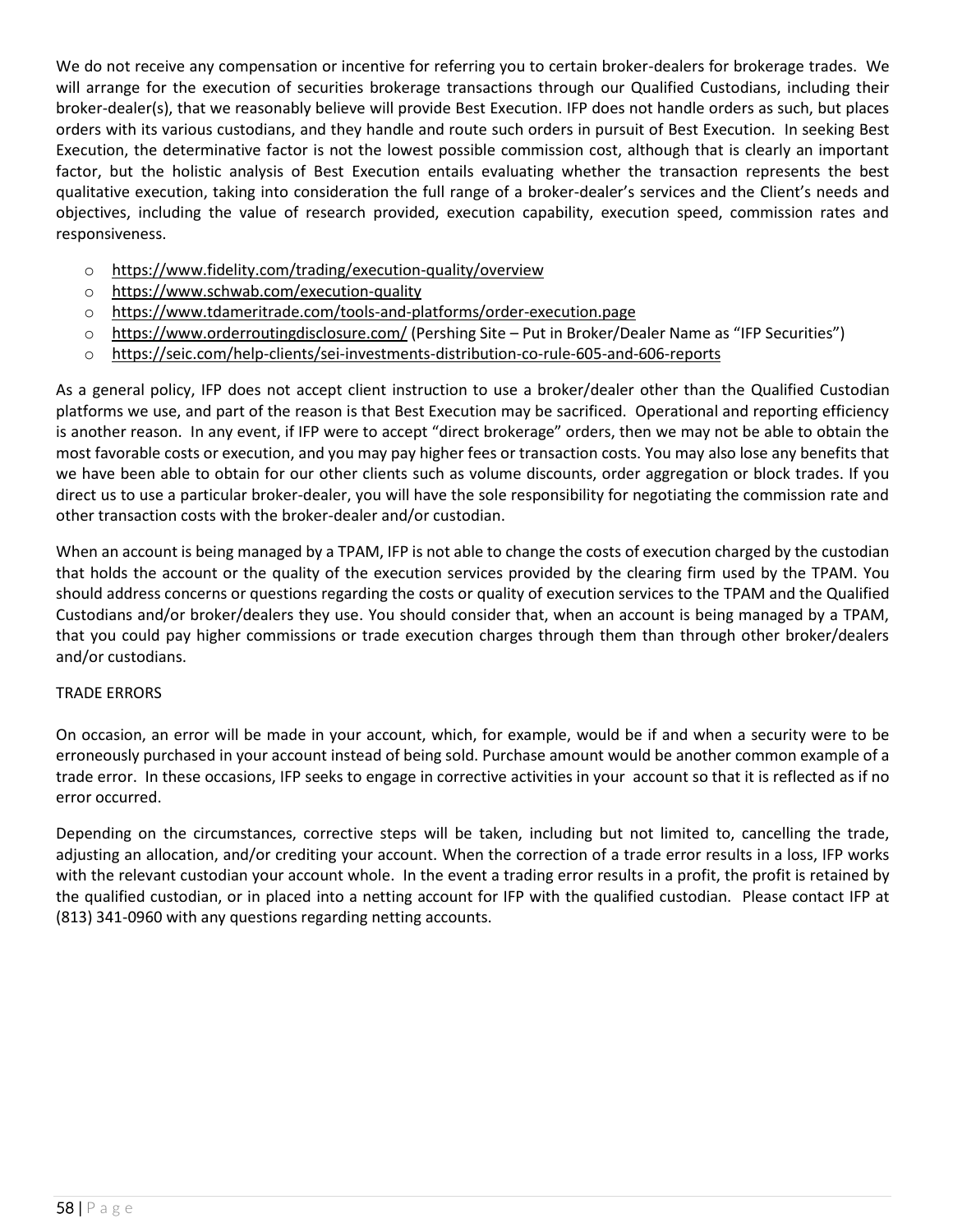#### CONFLICTS OF INTEREST

In additional to other disclosures about conflicts-of-interest in this document, IFP offers the following disclosure about the types of conflicts between IFP, your IAR and you:

- $\circ$  When our personnel serve in the capacity as a RR or an insurance agent, IARs have a conflict of interest when they solicit, offer and sell securities and insurance products for which you would pay a commission, while also soliciting, offering and selling investment advisory services and managing the assets in your accounts and charging a separate investment advisory fee. IFP addresses this conflict of interest by requiring the IAR to disclose to you at the time a brokerage account is opened through IFP Securities the nature of the transaction or relationship, his or her role as an IFP Securities RR, and any compensation, including commissions that are paid by you and/or received by the FP. Moreover, our IARs, beyond mere disclosure, should, if such dual compensation were to be proposed, justify how such dual compensation is consistent with their fiduciary duty towards you. As a general policy, IFP prohibits an IAR from charging a commission for the same assets for which the IAR receives an AUM fee. You are encouraged to discuss with your IAR how each transaction, rollover recommendation, account allocation, implied hold recommendation and compensation approach is in your Best Interest. In situations where your IAR is managing/advising your account in exchange for an AUM fee, IARs are, absent a compelling justification, not supposed to charge a commission because such a dual compensation structure is not generally considered as in your Best Interest. IFP, if such dual compensation is detected, will seek to investigate and, absent a compelling justification, take corrective action.
- o Changes in your financial situation and investment objectives, which are not recorded and accounted for, may ostensibly create incentives to manage/advise your account in ways contrary to your current situation. An example of this is if your liquidity needs increase, your surplus resources decrease and your time horizon becomes shorter, it would appear to be a conflict of interest for an IAR to have you invested in longer-term products, securities with a longer-term value proposition, packaged products such a fee-based annuities and/or complex products that have greater risks and require more analysis and work to advise or rollover, and when such work and needed analysis serves as a justification for a higher AUM fee or a reason that some assets were not liquidated, and this is particularly the case if such assets could have been liquidated and placed in assets not subject to an AUM fee (e.g., assets that would either not be subject to billing or that might be excluded from billing). If an IAR knew of those changes and did not adjust your account, then the conflict of interest would be known, and would not be acceptable by any standard. However, if such changes were not known, an IAR could not reasonably be expected to change the management/advisory style. In that respect, it is your responsibility to promptly notify us if there is a change in your financial situation or investment objectives.
- $\circ$  Commissions charged for assets under ongoing account advisory/management services are not generally an appropriate compensation approach. If for some reason, you or your IAR determine certain commissionbased products/assets are in your Best Interest, you are not obligated to use IFP Securities or its affiliated insurance agency, or agencies under contract with IFP, for securities transactions or insurance products.
- o Account Rollover/transfer recommendations presents a conflict of interest because IARs have an economic incentive to recommend you to rollover your retirement plan or IRA outside of IFP into an IFP advisory program account, including into a new IRA.
- You are under no obligation to engage the services of an IAR, TPAM or any other industry service provider recommended by IFP. However, once you enter into an arrangement with an IAR of IFP and/or a TPAM, your retention of discretion over implementation decisions are based upon the terms of your contract, and you should understand the termination of such a contract will be specified in the body of the contract. Otherwise, you may accept or reject recommendation from IFP or its IARs, unless you contractually vest limited investment discretion with your IAR.
- o Some of our IAR engage in referring clients of IFP to other service providers such as accountants. Fees not allowed to be shared, unless a *bona fide* solicitor Agreement is in place. In these cases, a conflict of interest exists if the IAR is receiving any fees as a solicitor and the firm receiving such referral enters into an agreement and manages or advises your account inappropriately, despite IFP lack of knowledge of how another firm might manage/advise your account. Another conflict of interest would be if there is a tacit expectation or understanding if IFP/IAR refers you to another investment adviser and/or IAR, then there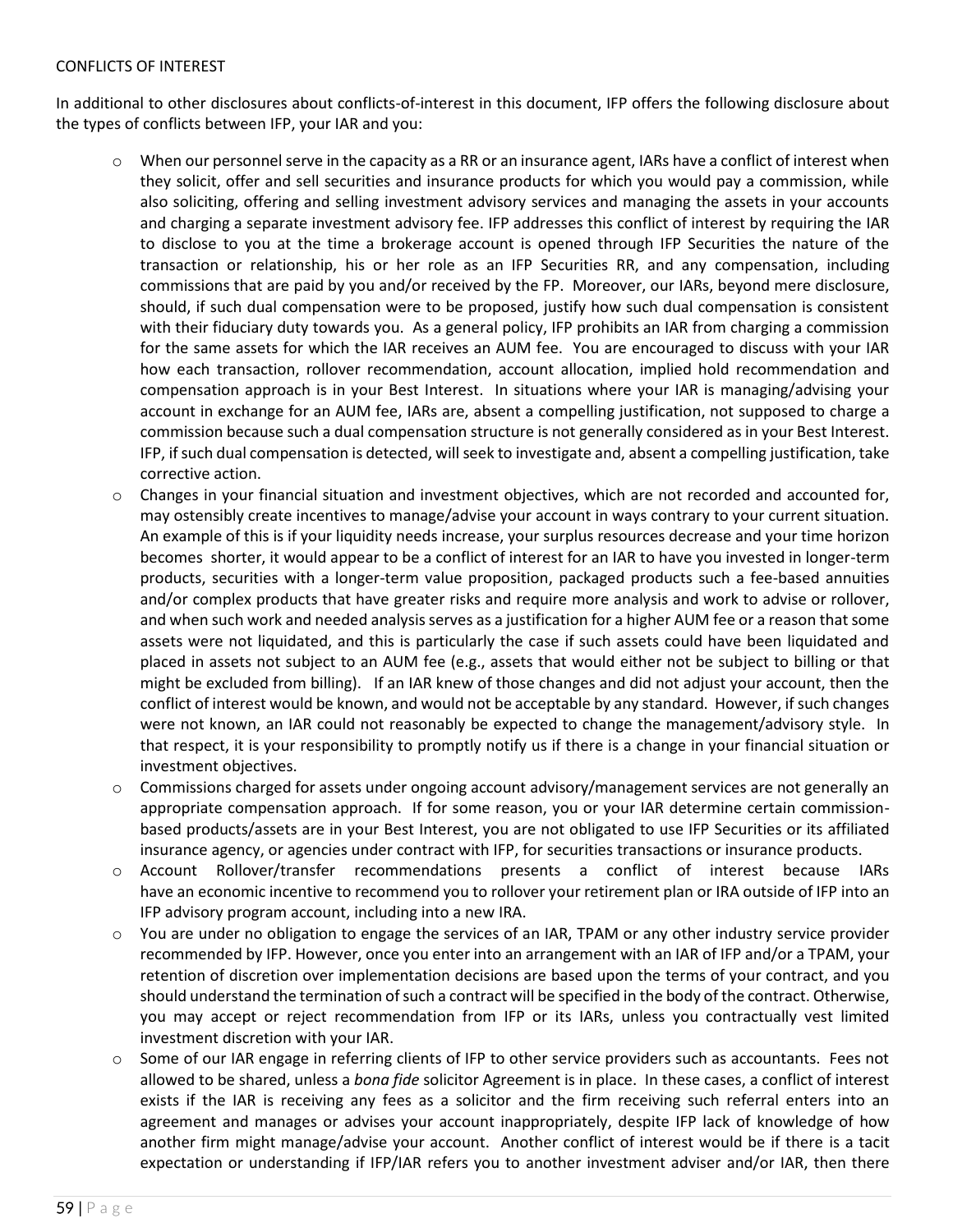would be a referral back from those entities or individuals to IFP. IFP policy disallows such "tied" or "tacit" agreements.

- $\circ$  Securities and insurance products sold in exchange for a commission also have conflicts of interest when the product sold has a higher commission or fee than another product (e.g., private placements and variable annuities have higher fees than many other registered securities products. Some indexed or market-linked fixed annuities also have relatively higher fees).
- Your IAR has an incentive to convert assets purchased in a brokerage/commission-based environment to an investment advisory account/fee so that they can start earning fees on such the value of the respective account. Such conversions are subject to a fiduciary/Best Interest analysis. Also, in that sense, there would be a period where, essentially, double compensation appears to exist for the same assets, and, as indicated, such conversions are subject to a fiduciary/Best Interest analysis.
- o Because IFP's advisory fees and those of the other TPAMs within the IFP's advisory program are based on assets under management/AUM, IFP and those TPAMs have a conflict of interest in reflecting or realizing a higher value of the securities held in Client accounts since a higher valuation produces higher advisory fees. To ensure that Client assets are accurately valued, for purposes of calculating fees, securities listed on any national securities exchange shall be valued, as of the valuation date, at the closing price on the principal exchange on which they are traded. Any other securities or investments shall be valued in a manner determined in good faith to reflect fair market value. Any such valuation should not be considered a guarantee of any kind whatsoever with respect to the value of the assets. Our custodians, in their sole discretion, may use the services of an independent valuation agent, as well as other independent sources with respect to the computation of market value of securities. The data contained in those reports has not been verified by IFP. As an IFP policy, private placements that are not subject to periodic/updated valuation assessment should not be subject to an AUM fee. $^{22}$
- o When we provide you with a recommendation as your investment adviser or as your broker-dealer, we must act in your best interest and not put our interest ahead of yours. At the same time, the way we make money creates some conflicts with your interests. You should understand and ask us about these conflicts because they can affect the recommendations and investment advice you receive.
- $\circ$  The foregoing notwithstanding about policy prohibitions against charging a commission and an AUM fee, an example of a conflict, as noted above, is that IFP Advisors, IFP Securities and IFP Insurance Group are under common ownership. Your IAR may suggest that you implement investment advice by purchasing securities products through a commission-based IFP Securities, LLC account. If you choose to purchase these products through IFP Securities, then IFP and your IAR will receive a commission based on the specific product purchased. A conflict will exist between the interests of IFP, your IAR and your interests because your FP will earn compensation for each arrangement. A commission for the commission-based account an advisory fee for managed account and a fee for financial planning services when applicable.
- o You are free to implement investment advice through any broker-dealer or product sponsor you chose. However, you should understand that, if you authorize our IAR to engage in securities transactions on your behalf, your IAR must place all purchases and sales of securities products through IFP Securities or other IFPapproved institutions.
- $\circ$  Not only do you want to know how much you will pay in fees, but you should also understand how your IAR is incentivized. Your IAR has an incentive in the fee charged to you as they receive a percentage of the fee with the remaining amount of the fee retained by IFP.
- $\circ$  IFP receives an incentive based upon the number of accounts opened with Pershing, which could impact the recommendation to open an HSA account, and could impact the likelihood, when opening an HSA account, to use Pershing rather than another custodian.
- $\circ$  IFP's receipt of fees based upon margin balances maintained for clients held with Pershing.
- $\circ$  IFP receives a portion of the fees paid by you for collateral/non-purpose loans provided by Pershing.
- $\circ$  IFP does not offer a money market sweep account with Pershing that do not have 12b-1 fees.

<sup>&</sup>lt;sup>22</sup> For such billing AUM fee on private placements, IFP 's policy is that IFP may bill on private placements that do not charge a commission and that have periodic valuations (e.g., not merely a beginning and end valuation), except that private placements may be placed under an AUM fee without a periodic valuation during the accumulation and capital raise so long as such issuers compute a NAV with regular updates in the holding phase of such capital.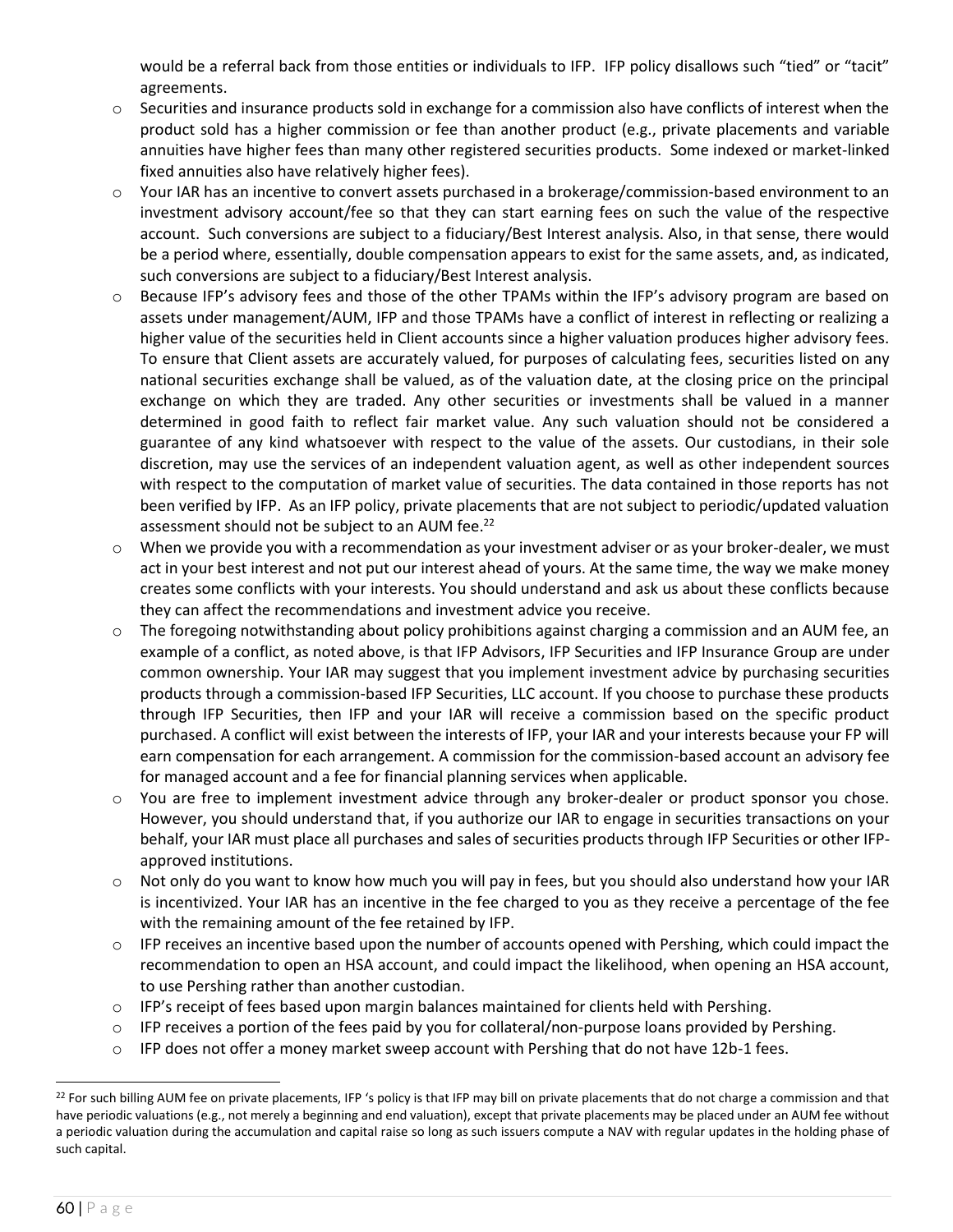- o IFP receives more money from you when you open a margin account if you are charged an AUM fee because such fees are generally applied to the total credit in the account, and does not consider the debit, particularly if the debit is held in another account.
- o An IAR will either earn a commission for recommending a product or service if they are acting in a broker capacity or they may earn a fee in the form of a one-time fee or an ongoing fee if they are acting in an advisory capacity. Depending on your facts and circumstances, either are appropriate (both may be appropriate in differing circumstances, but generally are not appropriate at the same time, for the same assets), but both revenue streams are generally not appropriate at the same time, for the same assets, and generally are against IFP policy in those cases. As indicated herein, if an asset was originally purchased in a brokerage transaction, and is later converted into an investment advisory account, such conversions are subject to a fiduciary/Best Interest analysis.
- o IFP and your IAR can receive additional compensation from third-party firms such a product providers or service providers. If you are interested in learning more, please review IFP's Revenue Sharing Disclosure at [https://ifpartners.com/wp-content/uploads/2021/09/Revenue\\_Sharing\\_Disclosure-9.2021.pdf,](https://ifpartners.com/wp-content/uploads/2021/09/Revenue_Sharing_Disclosure-9.2021.pdf) or you may request a hardcopy of it by contacting your IAR or IFP Compliance at (813) 341-0960. Revenue Sharing:
	- $\circ$  Revenue sharing is a form of a conflict of interest. IFP has entered into various arrangements with some companies where revenue sharing occurs. Although IFP endeavors at all times to put the interest of its clients ahead of its own or those of its officers, directors, or representatives ("affiliated persons"), these arrangements could affect the judgment of IFP or its FPs when recommending investment products. Because these situations present a conflict of interest that may affect the judgment of our financial professionals, IFP believes it is important that you are aware of our revenue sharing arrangements when you and your financial professionals evaluate your investment options.
	- $\circ$  IFP has established revenue sharing arrangements with a select group of companies that offer a broad spectrum of products. These Companies participate in activities that are designed to help facilitate the distribution of their products. Companies participating will have greater access to our financial professionals through marketing activities, training, and other educational presentations so that our financial professionals can better serve their clients.
	- $\circ$  These payments can originate from the company's distributor, its investment adviser, and/or other related entities. Certain Companies will make this payment from investment assets, while others will not. While the revenue sharing arrangements with each company will vary, IFP typically receives a flat fee, payment based on sales, or payment based on assets under management. Such fees oftentimes are structured as due diligence fees and other product provider revenue streams, noncash compensation/event-sponsorship and account transfer expense reimbursement. Based upon its review, IFP has concluded that no such revenue sharing runs afoul of the Soft Dollar Safe Harbor or applicable regulations governing non-cash compensation. Nevertheless, they broadly fall into the category of conflicts of interest.
- o IFP and/or its IARs receive cash or non-cash compensation from product manufacturers and vendors for educational events, client meetings and other meetings because the amount of such benefits could influence the investment decisions made.
- $\circ$  IFP's program to provide Forgivable Notes to transfer their business to IFP present a conflict of interest as it incentivizes IAR's to maintain your relationship with IFP for the duration of the Note and/or to choose IFP over another firm.
- o IAR may have outside business interests ("OBAs") unrelated to IFP. For example, in situations where your IAR serves in capacities such as an insurance agent, accountant, real estate agent, consultant or other businesses unaffiliated with IFP, then there is conflict of interest between your IAR and you, which does not involve IFP as an enterprise. Such conflicts of interest might also exist insofar as the IAR may earn more money from focusing relatively greater attention on such other activities than on managing and advising your account with IFP.
- o If your IAR does not work full-time as an IAR of IFP, including in situations where the IAR has OBAs, your IAR has a conflict of interest in terms of splitting time and attention across various personal business interests outside of IFP and your account with IFP.
- Some IARs have received a one-time grant of IFP Group, LLC private stock. IFP Group is the holding company for IFP and IFP Securities. IARs who received this private stock do not serve as officers of IFP. However, they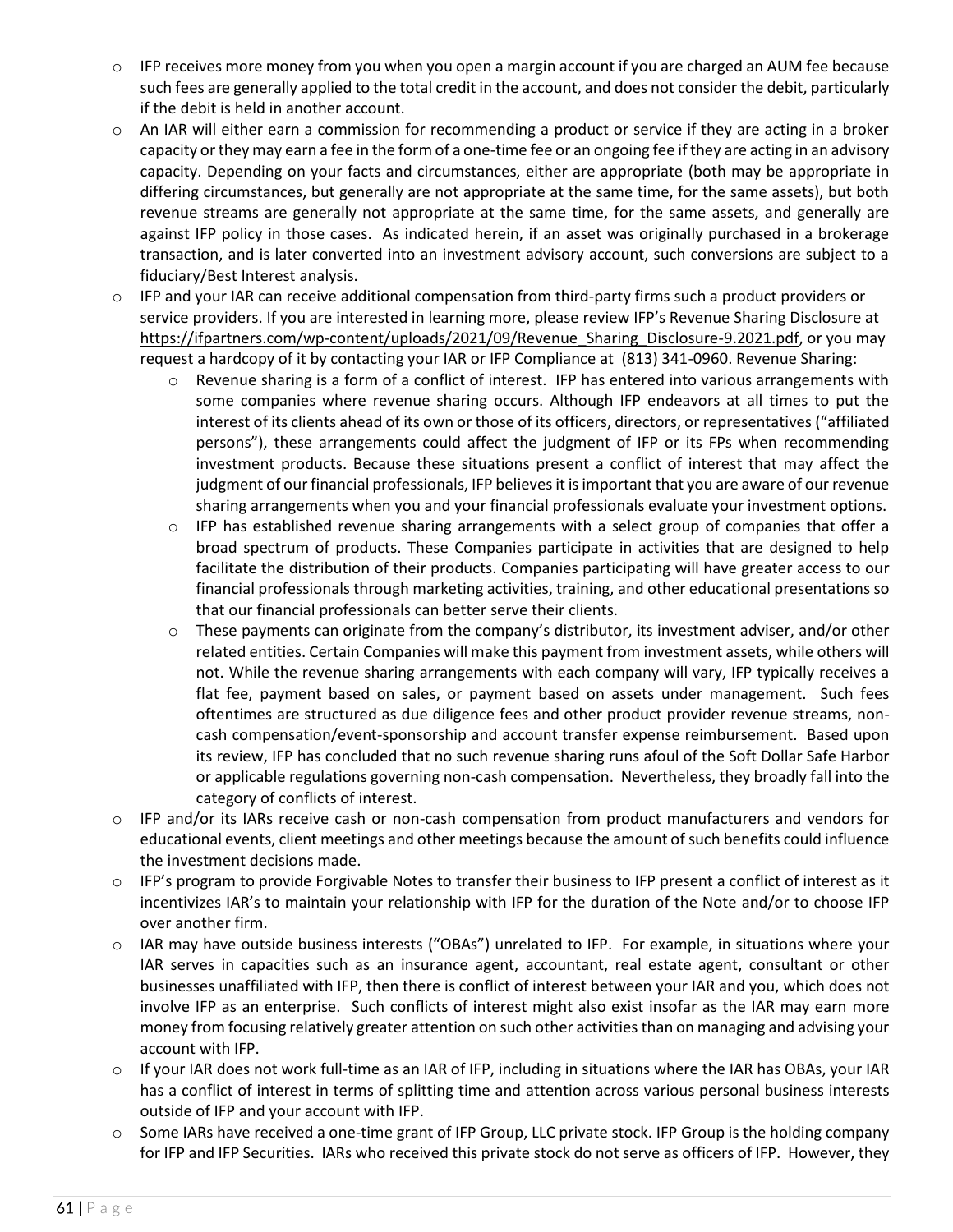would have a % of ownership and have the ability to participate in IFP's overall profits. IARs are also eligible to participate in grant program due to their affiliation as RRs of IFP Securities, LLC. and/or IARs for IFP. This arrangement between certain IARs and IFP is a conflict of interest in that it can incentivize decisions to be made in the interest of the firm versus the interest of the client.

Our IARs are compensated based on:

- o the amount of client assets they service;
- o product sales commissions;
- o the time and complexity required to meet a client's needs;
- $\circ$  the revenue IFP earns from the IAR's advisory services or recommendations; and/or
- $\circ$  the product sold (e.g., differential compensation; 1 product pays IFP more than another product).

# <span id="page-61-0"></span>**ITEM 13. REVIEW OF ACCOUNTS**

IARs are responsible for providing investment advice and conducting ongoing reviews for your respective accounts. If you are charged an AUM fee, the presumption is that ongoing account monitoring services are provided. Youmay contact your IAR for the most current information and status of your account(s).

# Managed or Ongoing Advisory Services

IFP Managed/Advised. Managed account reviews are provided on an ongoing basis, typically based on a schedule agreed upon by you and your IAR. IFP does not impose a specific review schedule that IARs must follow. IAR are expected to review their accounts annually, and as frequently as quarterly. Beyond the timing of such periodic reviews, IARs are expected to review accounts that have experienced significant declines; known changes in your investment objectives, financial situation, liquidity needs, risk tolerance and other suitability factors. For this reason, it is important that you understand your responsibility to inform your IAR promptly of any changes to your information or circumstances, including changes to your financial condition, investment objectives and other suitability information. Such periodic review should reevaluate whether or not the account and investment strategy is still current and appropriate in light of recent market, securities and issuer-specific events and changes in your suitability information and other personal circumstances. However, more frequent reviews can be provided for an account depending on, among other issues, changes to your suitability information or market conditions.

TPAM Managed. In situations where an IAR recommended TPAMs to you, and serves as a co-advisor rather than a solicitor, earning AUM fees in exchange for ongoing account monitoring services, they are responsible for periodically monitoring such account activity. You may also request your IAR monitoring such accounts on an ongoing basis according to certain schedules and according to certain criteria or concerns that you establish.

#### Financial Planning & Consultancy

Financial planning reviews are performed upon request from you. Such services are covered by its own Financial Planning Agreement. It is different than the standard Investment Advisory Agreement, which is designed for ongoing investment advisory services in exchange for an AUM fee. Ongoing financial plans that involve ongoing account monitoring services should charge either a financial planning fee or an AUM fee, but not both. Financial planning services can be for a 1-time plan or an ongoing planning arrangement under a subscription service. For financial planning services that are for a single plan, the fiduciary services terminate upon the delivery of the plan, which means there will be no ongoing account monitoring services, unless the underlying assets are converted into or otherwise exist within an investment advisory contractual relationship covering ongoing investment advisory services. For financial planning and consultancy services that are ongoing in nature, and not merely related to preparing and delivering a single financial plan, IFP recommends that you have any ongoing financial planning services reviewed annually or upon changes that affect your goals, objectives, or financial situation. Additional fees can be charged for this review.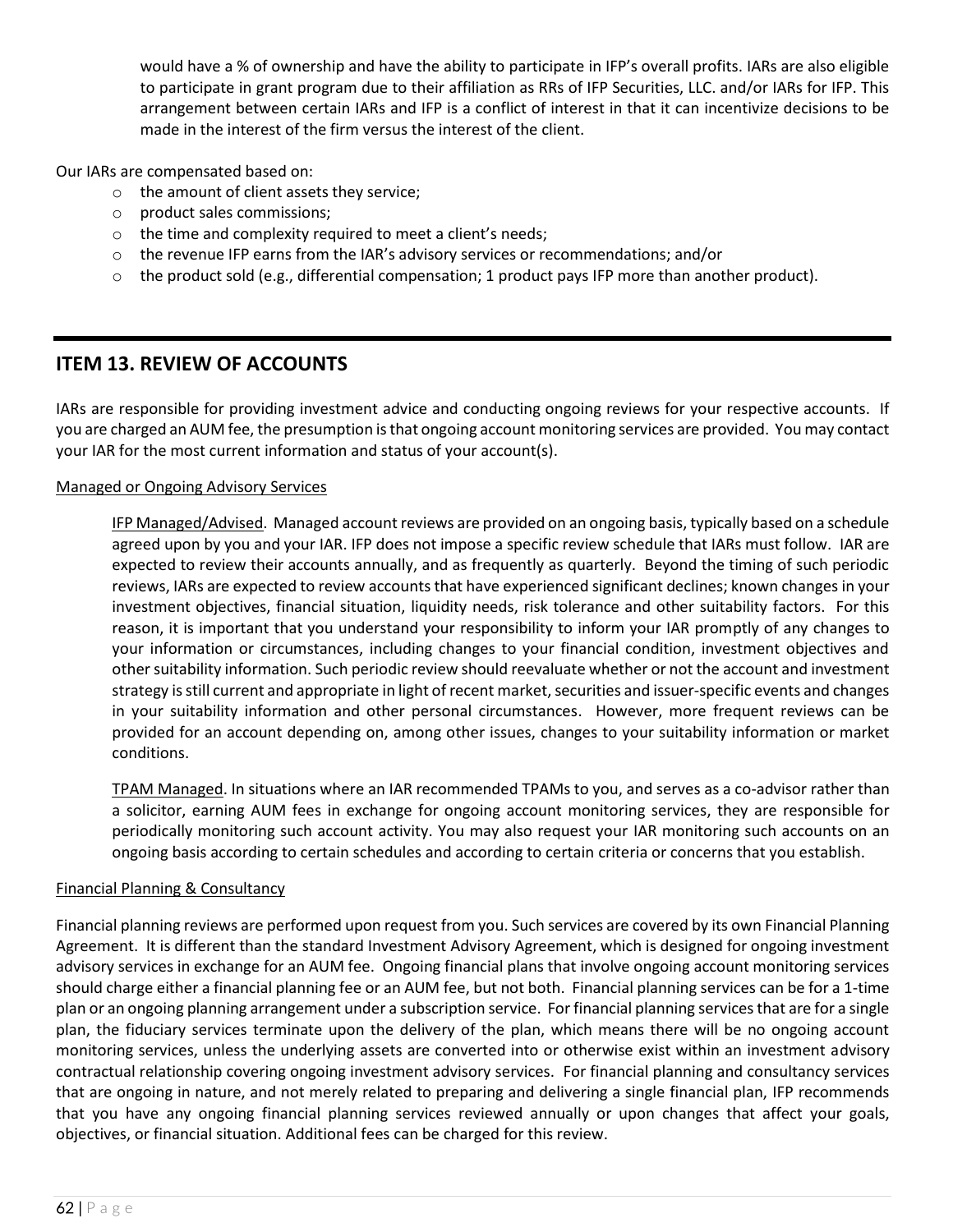If you contract for ongoing consultation services, we suggest you request a review annually to determine if your objectives are being met. Your IAR can perform reviews more frequently at your request, including if you want such reviews to occur in response to various "triggering" events such as marriage, new job, retirement, increased financial responsibilities, etc.

#### **Supervision**

In addition to the IAR review, IFP has a Transaction Supervision Team consisting of Registered Principals who review customer transactions on a daily basis according to a risk-based approach. The Transaction Supervision Team is led by the Director of Supervision.

The Director of Supervision and the Supervisors working with the Director of Supervision review accounts and the onboarding stage and, in response to risk-based Red Flags, account reviews are commonly conducted. The Director of Supervision is empowered to enforce compliance with applicable rules, regulations, laws and IFP business policy, subject to escalation to the Executive/Business Conduct Committee, where account reviews and policies governing accounts are discussed and addressed. The voting members of that Committee are the Director of Supervision, CEO, President/COO, Chief Business Development Officer and the Chief Investment Officer. Other account activities, supervisory and compliance policies are escalated directly from IARs to the CEO and President/COO, who provide input and direction to Supervisory personnel.

For models developed and managed by IFPAM, IFP Chief Investment Officer and designee also manage and supervise client account activity and account allocations for accounts utilizing those models.

Retirement Plan Accounts, including rollover recommendations, subject to ERISA and DOL regulations are managed and supervised by IFP's Chief Business Development Officer.

Various products are also reviewed prior to submission to the respective advisory platforms (e.g., via Schwab/TD, Pershing, Fidelity and SEI). Such products subject to pre-clearance include variable insurance securities (annuities and life insurance) and complex products such as private placements and structured products. Moreover, IFP Registered Principals reviewing accounts check information with the IARs concerning whether the commitments made in financial plans occurred and/or were "delivered."

#### Account Statements

You should also review your account activity. IFP uses Pershing Advisory Services/Pershing, Fidelity and Schwab/TD Ameritrade as its Qualified Custodians. You will receive "Statements" directly from Qualified Custodians monthly if there is activity in the account and quarterly if there is no activity in the account. The term "Statements" refers to your official account record that reflects your account, its investments and other assets such as cash balances. Some Qualified Custodians include quarterly performance reporting in their Statements. IARs may use other service providersto prepare performance reports. If requested, IARs may also prepare performance reports for you if they have access to performance reporting software approved by IFP. Keep in mind that such performance reports that are not reports of the Qualified Custodian are not the official record of your account and assets, and could also contained incorrect data about your account. If you receive such performance reports, please always compare any performance reports prepared by firms that are not the Qualified Custodian against the account records/Statements prepared and made available to you by the Qualified Custodians. Accounts managed by other investment advisers/TPAMs send you reports (refer to their ADV 2A/Brochure and their Form CRS for a description of their services).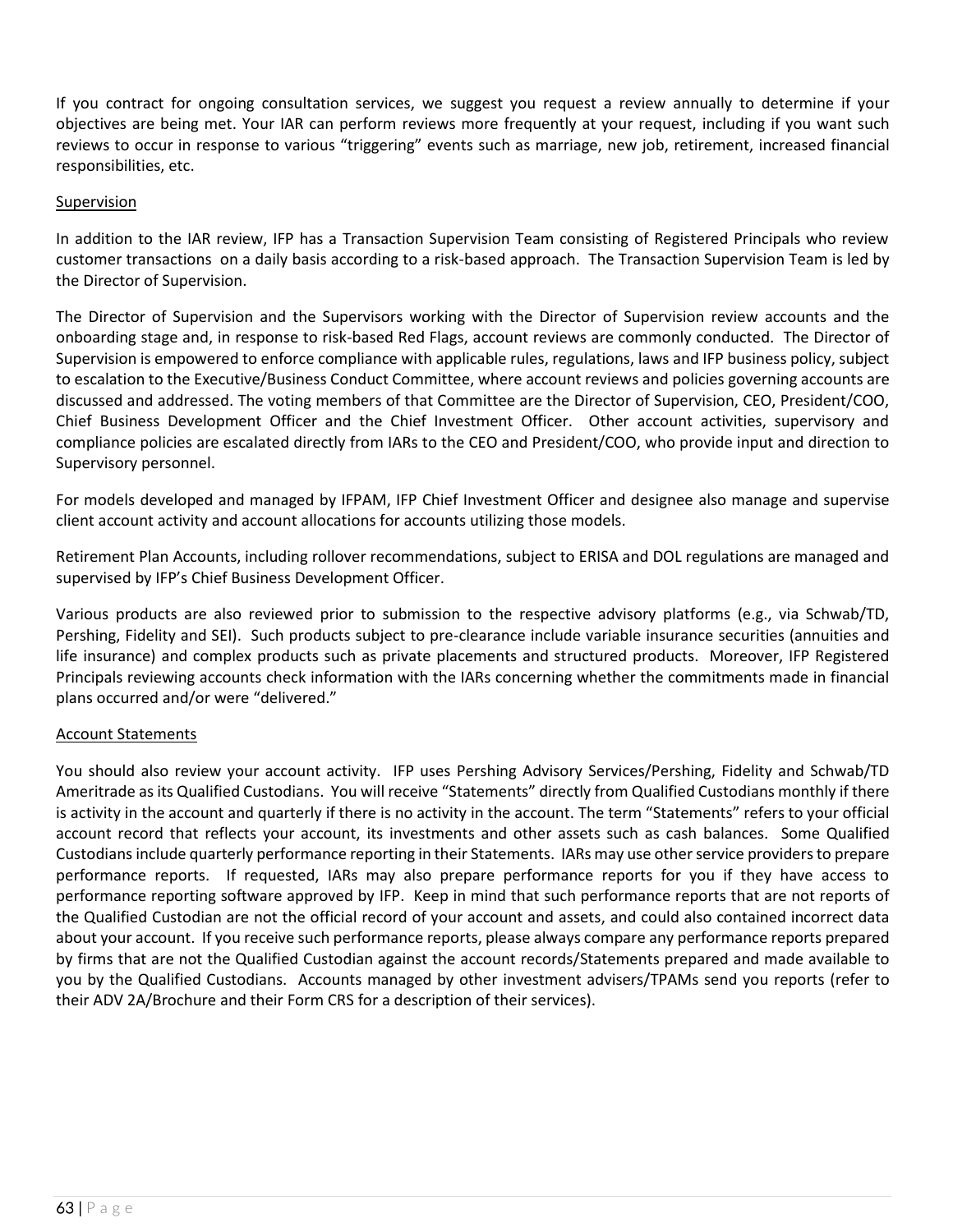# <span id="page-63-0"></span>**ITEM 14. CLIENT REFERRALS AND OTHER COMPENSATION**

#### CLIENT REFERRALS

IFP has individuals who may not be affiliated with IFP and who introduce prospective clients to IFP. The individuals (historically referred to as Solicitors, but nowadays as Promoters) are paid a fee that is based on the advisory fee that you pay. If you were introduced to IFP through a Solicitor/Promoter, IFP, through its IARs, will provide you with a separate written disclosure document indicating that a referral fee is being paid to an individual who is unaffiliated with IFP. The Solicitor/Promoter fee is paid from the total advisory fee, whereby a portion of the fee is shared with the Solicitor/Promoter and IFP retains a portion of the fee. Such an approach does not result in additional charges to you.

In limited circumstances, typically related to a former IAR of IFP who leaves IFP, IFP may enter into a revenue sharing arrangement with the former IFP IAR and/or their employer if that employer is a registered investment adviser. Such arrangements relate to accounts that the IAR established with IFP. In such circumstances, the total fee that you pay for your account should not be increased, but may be split among various companies/individuals. This creates a conflict of interest insofar as IFP is sharing compensation with an unaffiliated investment adviser and that revenue sharing may impact the services that you and your account receive; it creates an incentive for the other investment adviser to favor accounts that represent more income to that investment adviser than accounts where a portion of the investment advisory fee is payable to IFP because of the Solicitor/Promoter fees that apply.

Some IARs also offer advisory services by referring you to TPAMs, which are "outside"/unaffiliated investment advisers. TPAMs are responsible for monitoring client accounts and making trades when appropriate.

IFP and its IARs have the availability to offer investment advisory services on the premises of unaffiliated financial institutions, such as banks and credit unions. IFP has entered into agreements with the financial institutions and IFP will share compensation, including a portion of the investment advisory fee, with certain financial institution for the use of the financial institution's facilities and for client referrals. As referenced above, in situations when IFP splits fees with other entities, it creates a conflict of interest insofar as IFP is sharing compensation with an unaffiliated firm and it creates an incentive for the IAR managing your account to favor accounts that represent more income to that IAR than accounts where a portion of the investment advisory fee is payable to the e financial institution because of the "networking"/Solicitor/Promoter fees that apply.

IFP and its IARs have the choice to offer advisory services on the premises of unaffiliated businesses, including insurance companies, employee benefit companies, and financial institutions such as banks or credit unions. IARs have the choice to pay such business entities a flat fee (e.g., a rental or lease fee) for the use of the premises and for administrative support. IARs may also be employees of such financial institutions, which may result in payment to the IARs in the form of a salary and/or an amount of variable compensation. IFP has entered into agreements with financial institutions pursuant to which IFP shares will share a portion of the investment advisory fees with the financial institution for the use of the financial institution's facilities and for client referrals that the financial institution provides to IFP and its IAR.

#### OTHER COMPENSATION

Some IARs will solicit, offer and sell securities and/or insurance products to you for commissions in their separate capacities as RRs of IFP Securities or acting as independent insurance agents for IFP Insurance Group, IFP's affiliated insurance agency. This represents a conflict of interest since IFP and the IAR receive fees and/or commissions if you choose to implement the recommendations of your IAR in his/her separate capacity as a RR or as an insurance agent. In situations where your IAR is associated with an insurance agency unaffiliated with IFP, then the conflict of interest is solely between you and your IAR, which does not involve IFP as an enterprise. In all cases, however, subject to any limited power of attorney (trading discretion) that you provide to your IAR, you are under no obligation to implement recommendations through IFP or your IAR and are free to choose any broker/dealer or insurance agency that you wish to implement your non-discretionary investment advisory recommendations. In situations where you have granted your IAR limited power of attorney, you may terminate that power and implement recommendations as you deem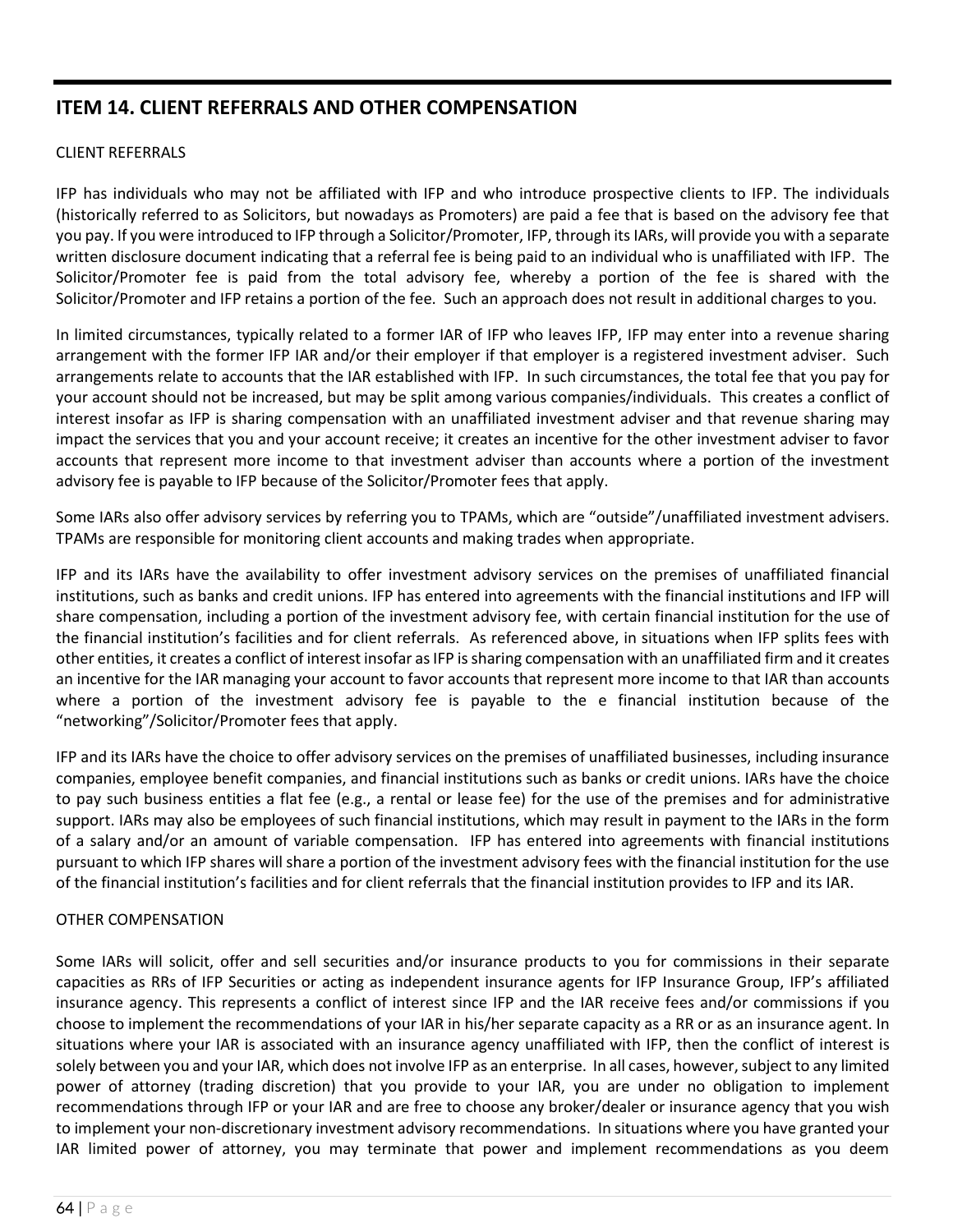#### appropriate.

Certain TPAMs, product sponsors or brokerage and/or Custodians will provide IFP or your IAR with economic benefits as a result of their total sales of investment products, but not based upon the volume of sales in in particular product or type of product. Your purchase of investments or insurance products, including sponsorship of meetings, marketing support, entertainment/educational meetings, training events, industry conferences and reimbursement of non-lavish travel expenses. Any such events must be for educational purposes and the location of the event must have a reasonable nexus to the issuer of securities. IFP reviews proposals for such events as part of its supervisory policies and procedures for reasonableness and for compliance with applicable industry standards, rules and regulations, but, nonetheless, IFP is disclosing such matters because they have a bearing on compensation and also on what is known as "non-cash compensation". Such forms of compensation represent a conflict of interest.

In some instances, IARs will also receive additional compensation for utilizing a document "E-Delivery" systems, which provides efficiency to the provider.

Although IFP is able to negotiate competitive pricing from Pershing that it believes is beneficial to you, IFP's clearing relationship with Pershing provides IFP with certain economic benefits by using IFP Securities as the broker-dealer for its advisory program accounts rather than an unaffiliated broker-dealer. For example, as previously described, IFP adds a "Mark-Up" to the transaction costs and increases/marks-up certain other client brokerage-related account charges and fees, rather than passing such charges and fees to you at cost. The charges and fees that are marked-up include, but are not limited to, paper delivery surcharge fees for client statements and confirmations, clearance and execution fees, outgoing account transfer fees, mandatory reorganization fees, checking account fees, inactive account fees, wire fees, legal transfers fees, bond redemption fees, termination fees, and IRA annual custodial maintenance fees.

As disclosed above in Item 12, Brokerage Practices, in the subsection entitled "Transition Assistance Benefits", some IARs receive transition benefits. Those benefits are paid by IFP, and some of them may be partially subsidized by the Qualified Custodians (e.g., covering account closing fees at other firms).

IFP also offers some IARs "Forgivable Notes", although considering the particularly high "pay-out" (the % of the fees collected by IFP that are paid to the IARs) for fees that IFP affords its IARs, such transition benefits are limited and perhaps smaller than firms with lower pay-outs to their IARs.

In any event, the Forgivable Note is a combined amount, used to defray costs of IARs joining IFP. This assistance can include, but is not limited to, technology services, administrative support, marketing costs or reimbursement of fees associated with moving accounts. The Forgivable Notes present a conflict of interest as it incentivizes IARs to maintain your relationship with IFP for the duration of the Note and/or to choose IFP over another firm.

Some IARs have received a one-time grant of IFP Group, LLC private stock. IFP Group is the holding company for IFP and IFP Securities. IARs who received this private stock do not serve as officers of IFP. However, they would have a % of ownership and have the ability to participate in IFP's overall profits. IARs are also eligible to participate in grant program due to their affiliation as RRs of IFP Securities, LLC. and/or IARs for IFP. This arrangement between certain IARs and IFP is a conflict of interest in that it can incentivize decisions to be made in the interest of the firm versus the interest of the client.

# <span id="page-64-0"></span>**ITEM 15. CUSTODY**

Neither IFP nor its IARs hold or maintain actual custody of your assets. 3<sup>rd</sup> party Qualified Custodians hold and maintain your assets, and those custodians provide account statements directly to you at your address of record at least quarterly. IFP urges you to compare the account statements you receive from the account custodian with any performance report or statements IFP, IFP's performance reporting service providers, or other reports that your IARs may create for you. You can contact your IAR with any questions, and if any discrepancies appear, you are encouraged to contact IFP's Operations Department and/or Compliance Department, requesting to speak with a Principal/Supervisor.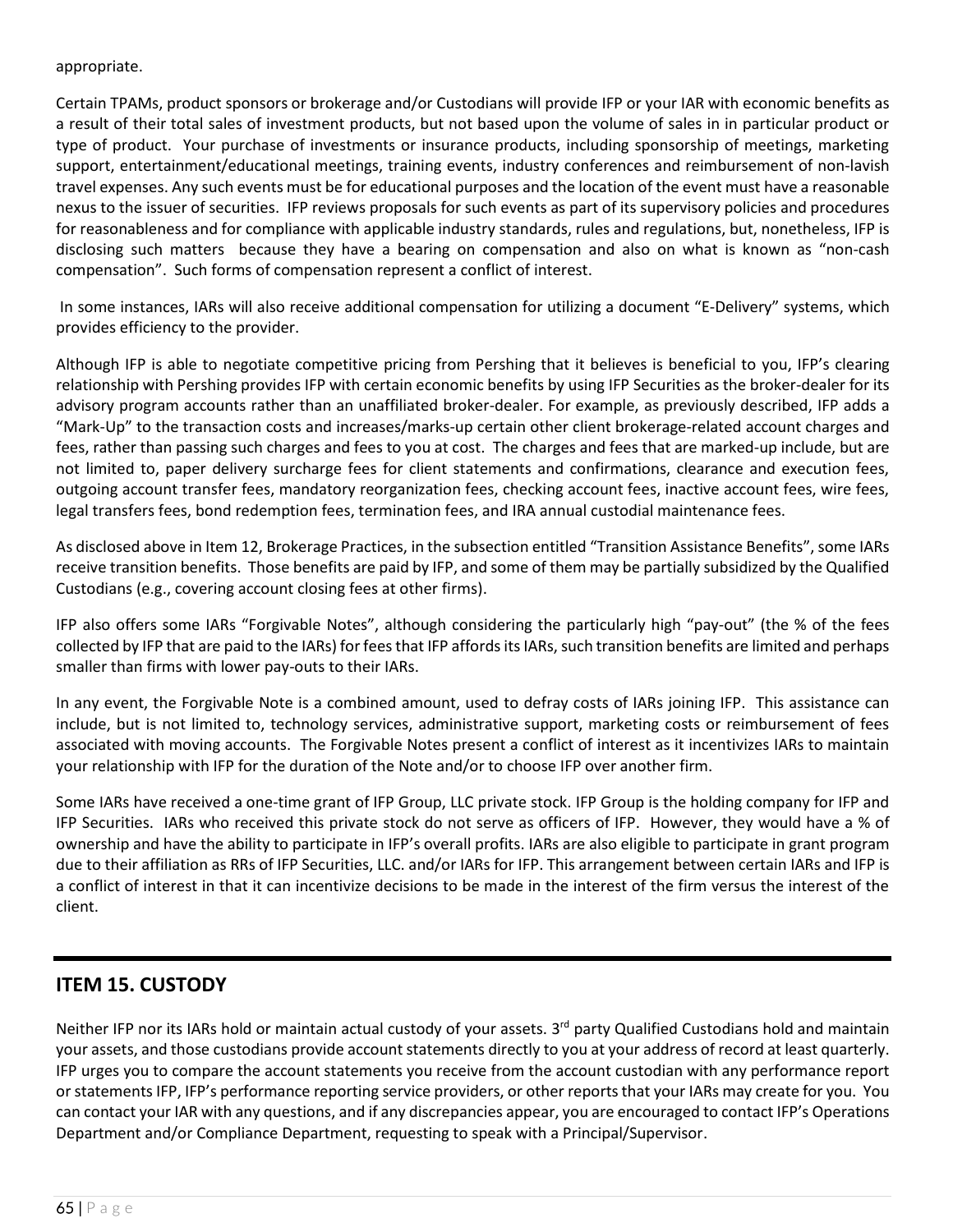Although IFP does not maintain physical custody of client accounts, due to a limited number of IARs, IFP has had constructive custody over certain assets as defined under the Investment Advisers Act during calendar year 2021, but has disbanded those capacities for IARs starting in calendar year 2022. IFP has engaged in requisite audit engagement for calendar year 2021, which will be filed in 2022. The reason for the audit is that (i) some IARs have acted as a trustee for a trust account of a client of IAR/IFP (or other comparable positions of power of client companies/entities), (ii) IFP may have taken possession of physical security certificates and forwarded them to your account custodian as an accommodation to you and (iii) some FP's belief that their ability to change the client address constituted custody, although it turned out that their ability to do so was predicated upon a Letter of Instruction signed by the client. As a result, IFP retained an independent audit from an accounting firm registered as a Public Company Accounting Oversight Board ("PCAOB") to assess the controls over the custody of client assets. As of the date of this filing, our current auditing firm is Hacker, Johnson and Smith, PA, and their Web Site is [http://www.hackerjohnson.com/.](http://www.hackerjohnson.com/) IFP does not expect to have to declare custody in its Annual Updating Amendment (Annual ADV filing) next year.

# <span id="page-65-0"></span>**ITEM 16. INVESTMENT DISCRETION**

Upon receiving written authorization from you, IFP and your IAR have the ability to execute securities transactions on a discretionary basis. If you want your IAR to have the discretion to transact business in your account without contacting you, then you must agree and authorize discretion as part of the investment advisory agreement signed by you. When discretionary authority is granted, it is limited to the type and amount of securities to be bought or sold, but not the broker or dealer used, nor the commission rates paid when executing transactions. IARs do not have access to your funds and/or securities with the exception of having advisory fees deducted by the account custodian from your account and paid to IFP.

If you authorize discretionary authority, transactions will be executed in your account without discussing the transaction in advance and without any need of you to approve or clear that transaction. If you decide to limit the scope of the IARs authorization to be "non-discretionary," then your IAR will be required to contact you prior to implementing changes in your account. Therefore, you will be contacted and required to accept or reject your IAR's investment recommendations, including, but not limited to, security being recommended, the number of shares or units, whether to buy or sell. In that case, it is important that you promptly respond to these requests in order for your IAR to promptly execute transactions and/or implement strategic adjustments to your portfolio.

# <span id="page-65-1"></span>**ITEM 17. VOTING CLIENT SECURITIES**

IFP's policy prohibits providing proxy voting services. You are instructed to read through the information provided with the proxy voting documents and to decide based on the information provided. Upon request, IARs may provide limited clarifications of the issues presented in the proxy voting materials based on IARs understanding of issues presented in the proxy voting materials. However, you have the ultimate responsibility for making proxy voting decisions. TPAMs have their own policies regarding proxy voting. You are advised to review the policies of your TPAM to determine their proxy voting policy.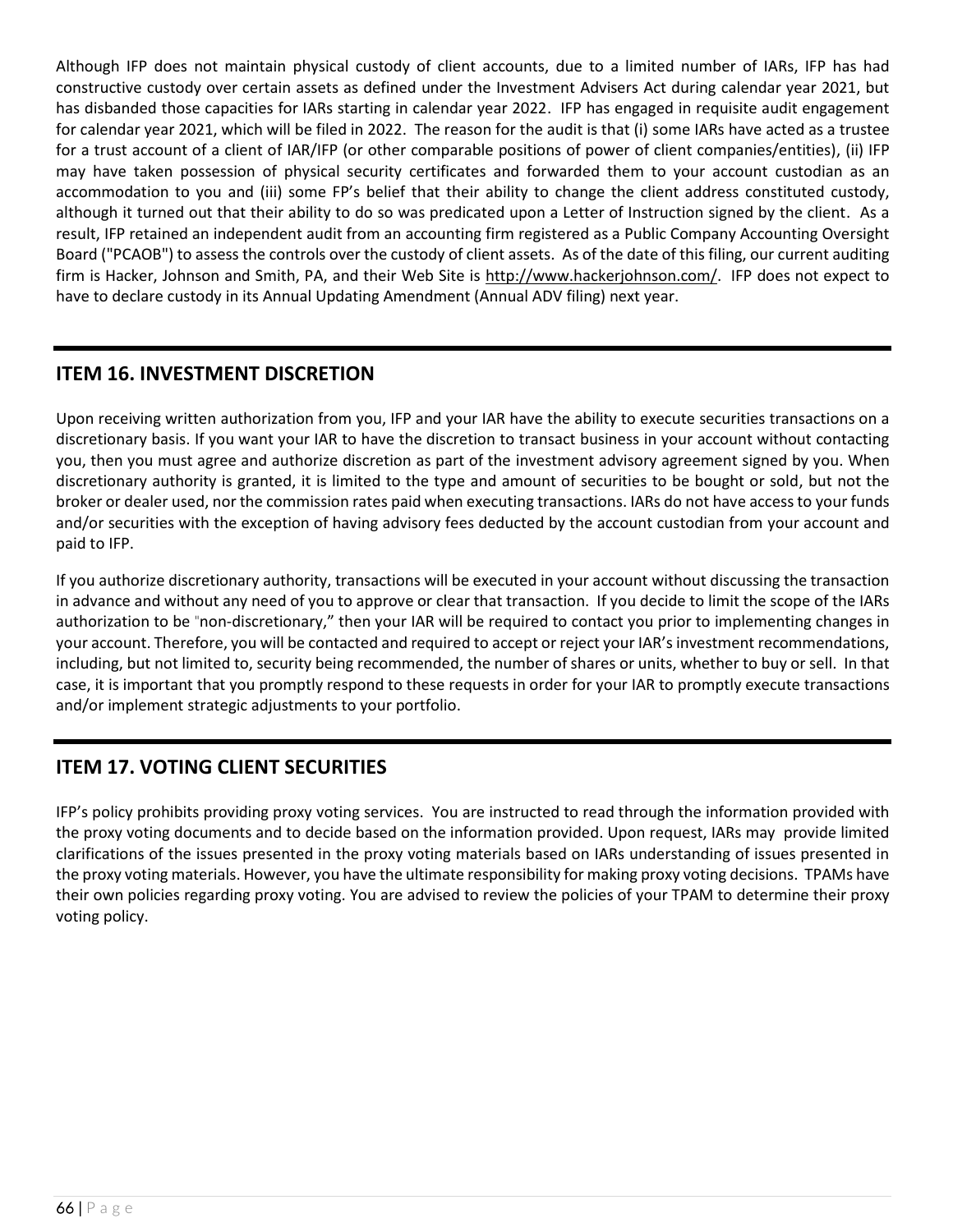# <span id="page-66-0"></span>**ITEM 18. FINANCIAL INFORMATION**

IFP does not require or solicit prepayment of more than \$1,200 in investment advisory fees per client, six months or more in advance. Therefore, IFP is not required to include a balance sheet for its most recent fiscal year. IFP is not subject to a financial condition that is reasonably likely to impair its ability to meet contractual commitments to you, nor has IFP been the subject of a bankruptcy petition at any time.

# PAYCHECK PROTECTION PROGRAM

The Coronavirus Aid, Relief, and Economic Security Act enacted March 27, 2020 ("CARES Act") provided multiple potential benefits to small businesses. One of the benefits provided was the Paycheck Protection Program ("PPP"). The intent of the program was to provide loans for qualifying small businesses to help cover their costs associated with payroll, benefits, interest, rent and leases, and utilities during the Coronavirus COVID-19 Pandemic. The PPP loan also provided loan forgiveness provisions based on a variety of factors.

In April of 2020, IFP Advisors LLC applied for and obtained a PPP loan in the amount of \$1,032,000. While IFP did not regard the funds as necessary to perform its ongoing business operations, IFP's participation in the PPP was driven by the uncertainty of the then current economic conditions. IFP deposited PPP loan proceeds into its operating account and used the proceeds to cover eligible payroll costs. In June of 2021, under the PPP's loan forgiveness provisions, the balance of IFP's PPP loan was forgiven.

For more information on the Paycheck Protection Program, please visit [https://www.sba.gov/funding](https://www.sba.gov/funding-programs/loans/covid-19-relief-options/paycheck-protection-program)[programs/loans/covid-19-relief-options/paycheck-protection-program.](https://www.sba.gov/funding-programs/loans/covid-19-relief-options/paycheck-protection-program)

# EMPLOYEE RETENTION CREDIT

IFP applied for the Employee Retention Credit, and expects to receive approximately \$1.3 million (approximately \$1 million net of fees such as legal fees). IFP retained legal counsel to evaluate and submit the application of behalf of IFP. Since this is something out of the ordinary, we have received confirmation that our Parent Company is eligible for a credit of approximately \$1,301,000 duly vetted with all the necessary calculations. In addition, as per the details in the IRS page [\(https://www.irs.gov/coronavirus/employee-retention-credit \[irs.gov\]\)](https://urldefense.com/v3/__https:/www.irs.gov/coronavirus/employee-retention-credit__;!!MQQ7itY!aZ3cNr5ZiiHQOoQ4eEOJqLYmQ3c7twRucNF_57-2nxdTGSzo9aNcwzcTTiFEfdmx$), it states that "In anticipation of claiming the credit, employers can retain a corresponding amount of the employment taxes that otherwise would have been deposited, including federal income tax withholding, the employees' share of Social Security and Medicare taxes, and the employer's share of Social Security and Medicare taxes for all employees, up to the amount of the credit, without penalty, taking into account any reduction for deposits in anticipation of the paid sick and family leave credit provided in the Families First Coronavirus Response Act".

The Employee Retention Credit is a refundable tax credit against certain employment taxes equal to 50% of the qualified wages an eligible employer pays to employees after March 12, 2020, and before January 1, 2021. Eligible employers can get immediate access to the credit by reducing employment tax deposits they are otherwise required to make. Also, if the employer's employment tax deposits are not sufficient to cover the credit, the employer may get an advance payment from the IRS.

For each employee, wages (including certain health plan costs) up to \$10,000 can be counted to determine the amount of the 50% credit. Because this credit can apply to wages already paid after March 12, 2020, many struggling employers can get access to this credit by reducing upcoming deposits or requesting an advance credit on [Form 7200, Advance of](https://www.irs.gov/forms-pubs/about-form-7200)  [Employer Credits Due To COVID-19.](https://www.irs.gov/forms-pubs/about-form-7200)

Employers, including tax-exempt organizations, are eligible for the credit if they operate a trade or business during calendar year 2020 and experience either:

1. the full or partial suspension of the operation of their trade or business during any calendar quarter because of governmental orders limiting commerce, travel or group meetings due to COVID-19, or